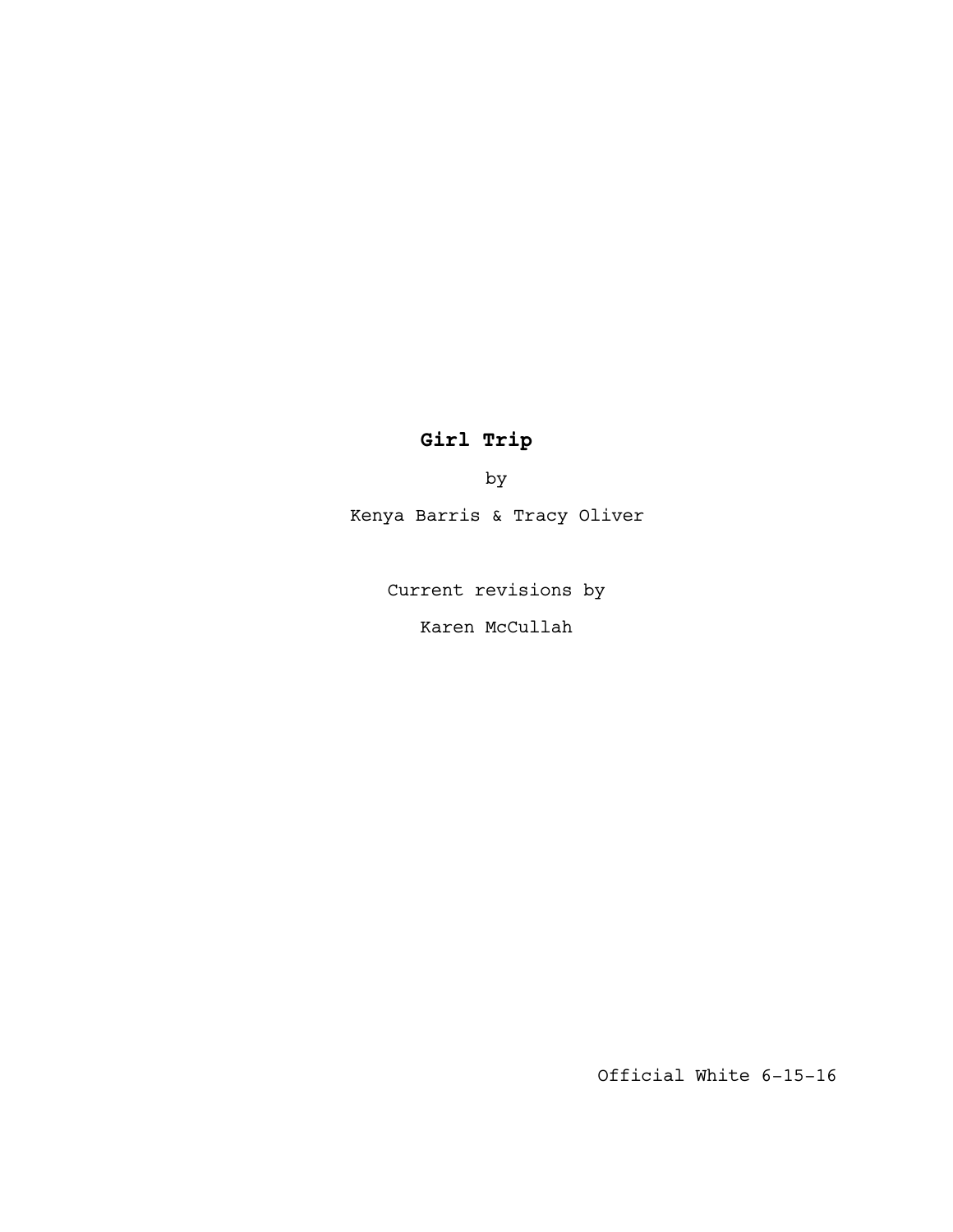#### FADE IN:

OVER BLACK WE HEAR THE VOICE OF RYAN PIERCE:

RYAN (V.O.) Every group of friends has that one song --

Off this, Mary J Blige's "Real Love (Remix) drops.

1 1 INT. FRAT HOUSE - NIGHT - FLASHBACK 1 1

SMASH INTO: A 90's college party in full swing. We find FOUR BLACK GIRLS pushing and shoving their way to the dance floor.

> RYAN (V.O.) That no matter where you are or what you're doing, pulls you out your seat. That was me and my crew: The Flossy Posse.

The Flossy Posse tear it down with dance that's all their own. No guys. Just them. PARTY-GOERS stare and point, but these girls don't give a shit.

> RYAN (V.O.) I know. Trust me: what you swore was fly back in the day probably wasn't either. But those were - and still are -- my girls, thinking we were the baddest chicks in the game...

2 EXT. COURTYARD - DAY - FLASHBACK 2

Graduation Day. Our girls take photos in their caps and gowns, which have been bedazzled with 'FLOSSY POSSE' logos.

> RYAN (V.O.) Definitely the baddest chicks at Spelman. After college, we were with each other through everything.

3 EXT. OUTDOOR CAFE - NIGHT 3

SASHA shows off her byline on the cover of Time Magazine. The other ladies toast.

> RYAN (V.O.) Successes...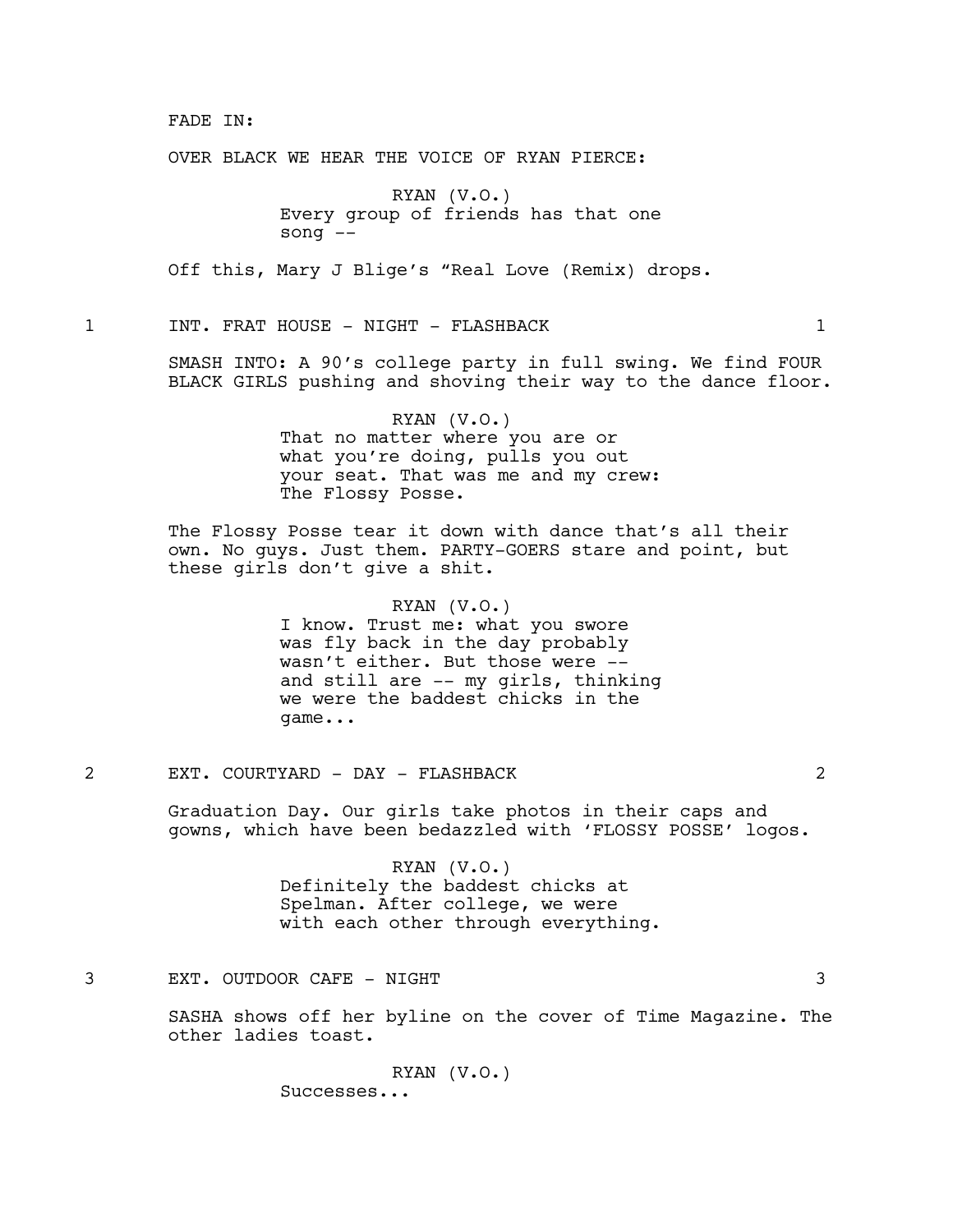4 INT. PLANNED PARENTHOOD - DAY - FLASHBACK 4

Sasha, Ryan and Lisa sit in the waiting room -- ominous STD posters are on the wall.

```
RYAN (V.O.)
```
Mistakes...

Dina bursts out of the door of the doctor's office giddy, arms in the air, signalling victory.

> DINA It's chlamydia! I got the shit you can cure!

They all cheer.

5 EXT. BOTANICAL GARDEN - DAY - FLASHBACK 5

RYAN, gorgeous in her wedding gown, says her vows to STEWART in a story-book perfect wedding ceremony.

#### RYAN (V.O.)

Weddings...

The girls wear bridesmaids gowns and necklaces shaped like "FP." They all dab their eyes as Ryan and Stewart kiss.

6 EXT. LISA'S HOUSE - DAY - FLASHBACK 6

Lisa's baby shower. The Flossy Posse watch a very pregnant Lisa opens gifts. Her man looks disinterested as he drinks a beer in the background. Lisa clocks it, but plays it off.

RYAN (V.O.)

Babies...

7 INT. COURTROOM LOBBY - DAY 7

The ladies wait, somber. Lisa exits the courtroom, wiping away tears. They embrace her and walk out.

> RYAN (V.O.) Divorces... We were ride or die.

8 INSERT: A PHOTO MONTAGE 8

The Flossy Posse at Essence Fest over the years with a Chyron indicating each passing year.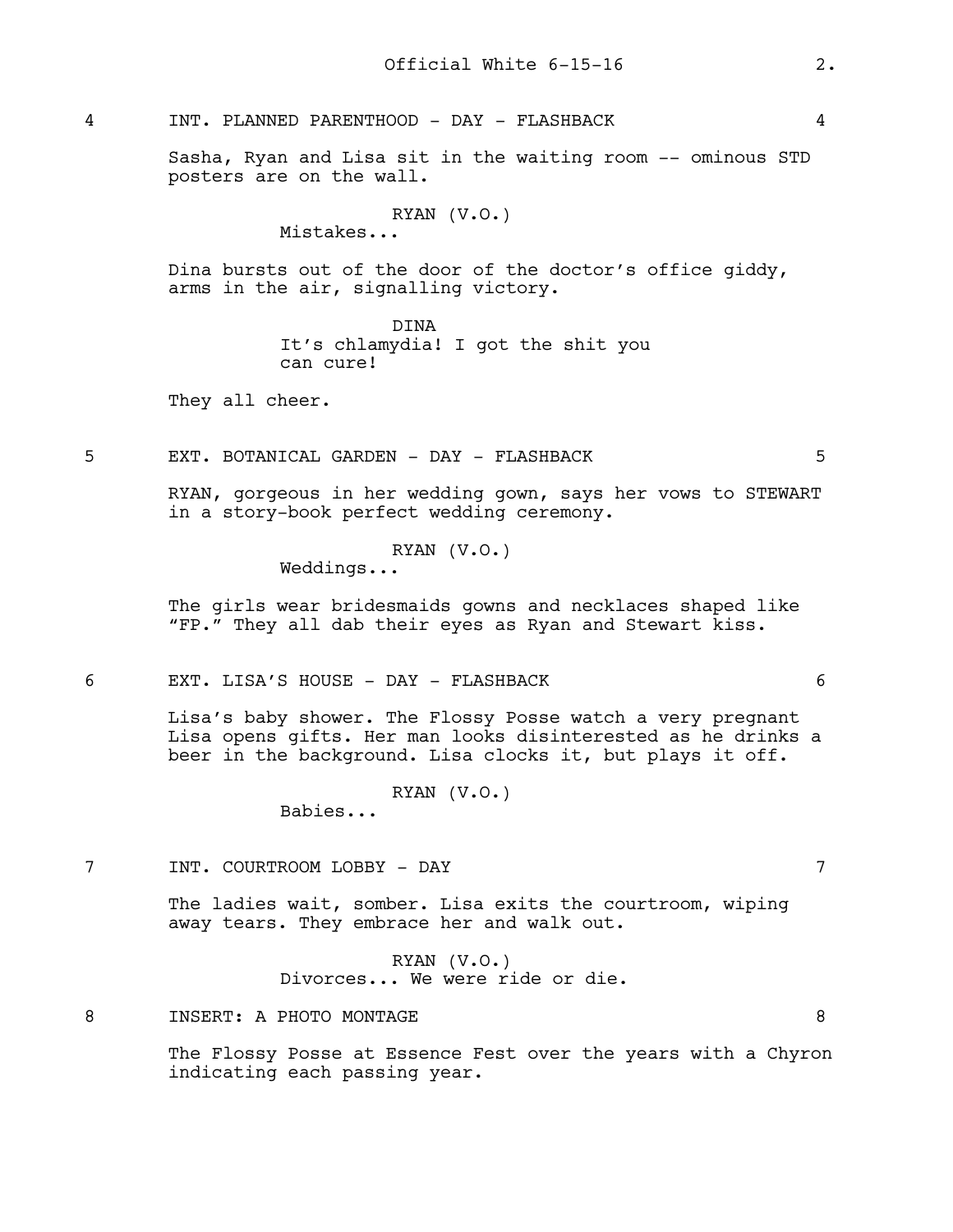# RYAN (V.O.)

But sometimes, words go unsaid. Disagreements go unresolved. You still talk on the phone, keep up on social media, but a year goes by where you don't see each other. That year turns into five. Life doesn't feel right without them. And that's when you realize the Flossy Posse needs to ride again.

We end on the last Essence photo, dated 2012 and CUT TO:

9 INT. WAREHOUSE PHOTO SHOOT - DAY - PRESENT DAY 9

RYAN PIERCE, 30s, beautiful, poised, and perfectly put together, strikes poses as a Photographer snaps pictures and a FEMALE PRINT REPORTER interviews her.

#### RYAN

Relationships take work. Our biggest challenge as women is finding the balance of marriage, career, kids, life in general --

FEMALE PRINT REPORTER

I agree!

RYAN

We're told we have to choose between the personal and the professional. But I never believed that. I control my own destiny. I am strong, I am powerful, I am beautiful. If I will it, I can have it all.

FEMALE PRINT REPORTER And it appears you do.

Reveal Ryan's handsome husband STEWART PIERCE, 30s, her equal in every way. He steps in with a loving embrace for his wife.

# 10 INT. RADIO STATION - DAY 10

A DJ is in mid-interview with Ryan and Stewart.

DJ Stewart, how does a former all-pro tight-end link up with the second coming of Oprah?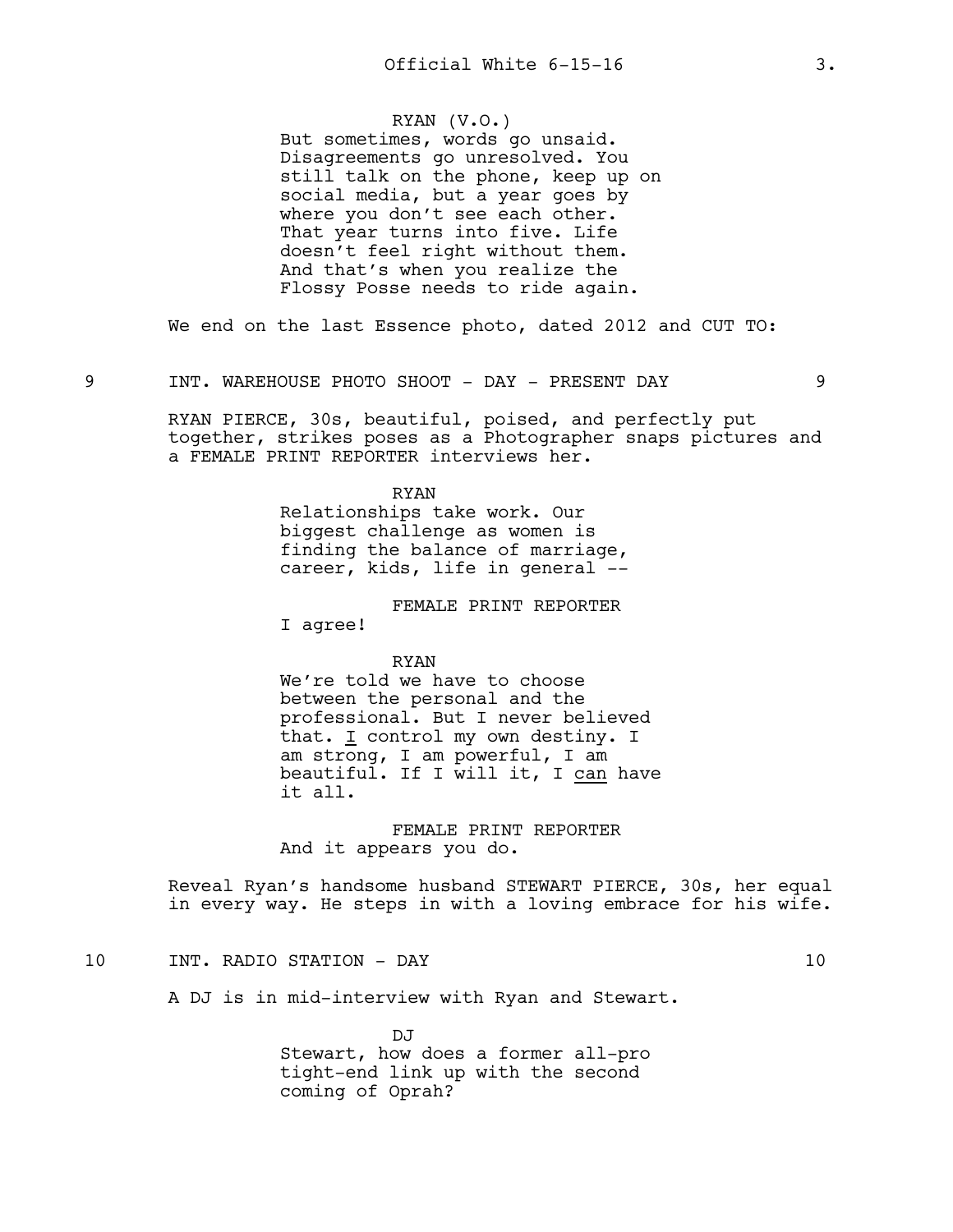STEWART Ryan's strength has always been making others their best selves. I knew I needed that in my life. (looking at her) So, I pursued her and I got lucky.

# RYAN

He sure did.

Everyone laughs. She looks at him with love.

RYAN No. I'd say we both did.

11 INT. TV STUDIO - DAY 11

A national news show -- Ryan and Stewart are being interviewed by TAMRON HALL.

> TAMRON So Ryan, how did he propose?

RYAN With barbecue.

TAMRON (surprised) Excuse me?

STEWART

It was this little hole in the wall spot off campus with some serious pulled pork. Our favorite spot when we didn't have any money.

RYAN

He told me he didn't know where his football career would take him, but that it wouldn't mean anything if I wasn't along for the ride.

TAMRON HALL

Wow. Tell us -- what is the secret to making this marriage work?

STEWART That's easy. I married my best friend. Ryan is my equal. My partner.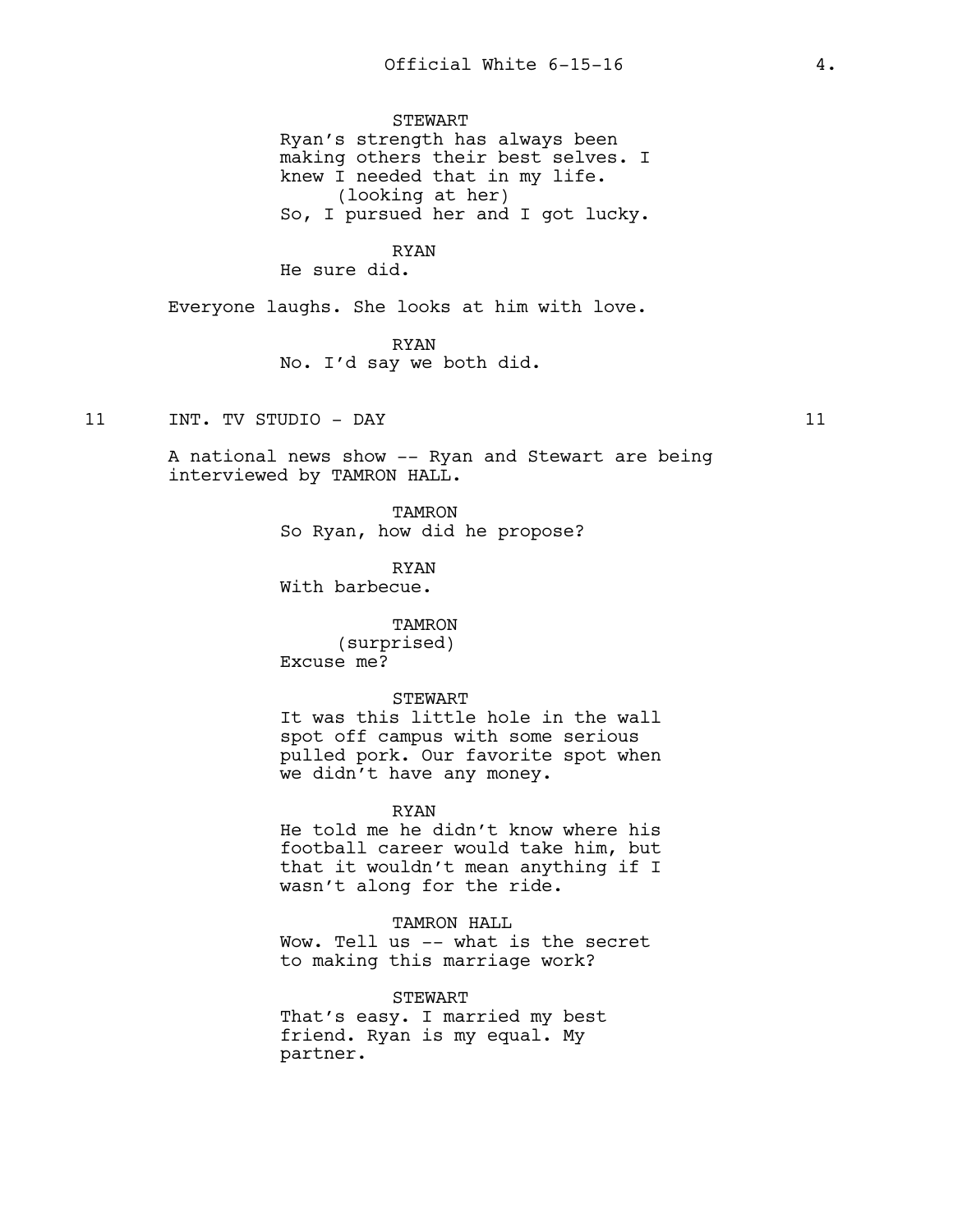RYAN He told me -- and I'll never forget -- he wanted me to soar as high as I could.

On Tamron's face, swooning as she gestures to their book: "You Can Have It All". A photo of Stewart kissing Ryan's cheek is the cover.

> TAMRON HALL And soar you have. A best-selling author for the second time. Now for our viewers at home, you can purchase Ryan's latest New York Times best seller, "You Can Have It All," online or catch them on tour- what's your next stop?

#### RYAN

New Orleans. We'll be signing copies down at Essence Fest.

STEWART

And Ryan will be giving this year's keynote address. That alone is worth the trip. Guaranteed17

TAMRON HALL Speaking of having it all -- when are you two starting a family? You'd make such beautiful babies and be fantastic parents.

RYAN

Trust me, Tamron, it's on the agenda.

Ryan smiles at Stewart. He winks back. It's adorable.

12 INT. LOFT - DAY 12

We're on Ryan and Stewart's smiling faces on a flat screen. Journalism awards adorn the walls. Reveal SASHA FRANKLIN, 30's, whip smart and in charge. Her desk is covered in past due bills. She watches the Ryan and Stewart interview on one laptop and TMZ on another, phone to her ear.

> SASHA You don't have anything for me? Not even some Nicki Minaj or Kardashian foolishness?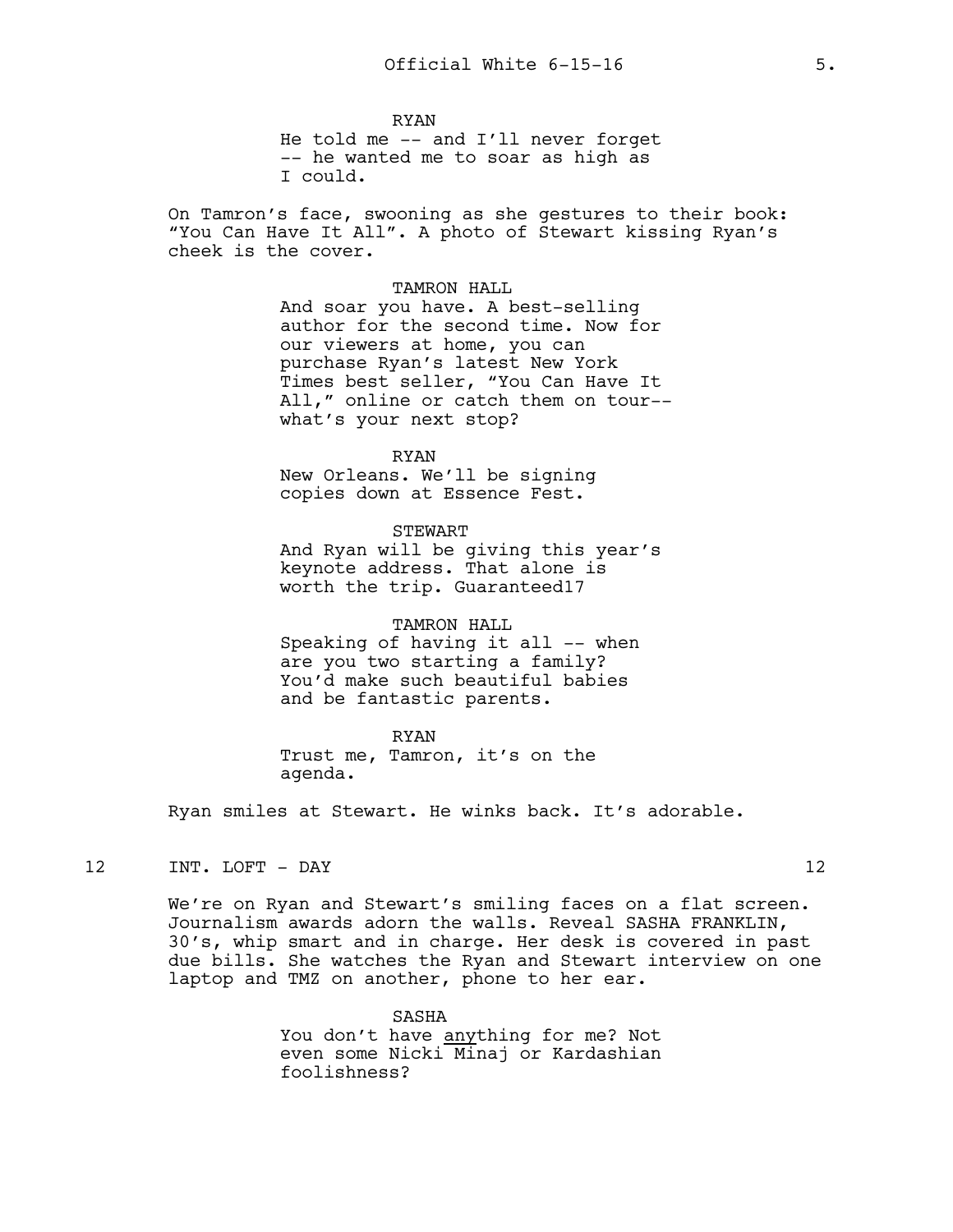Another PHONE rings. She knocks over the framed photo of her holding up her Time Magazine cover as she reaches for it.

> SASHA I'll call you back. (then; into second phone) Bill, hey... I know why you're calling.

She puts the call on speaker.

ADVERTISING REP (O.S.) We're pulling our ads unless you up your views, Sasha.

On her laptop we see her blog -- SASHA'S SECRETS. A headline reading STEVE HARVEY -- ILLITERATE OR JUST IGNORANT? is above a PHOTO of STEVE HARVEY looking confounded as he reads his note cards at the Miss USA pageant.

She scrolls through the site as we see gossip tidbits about black celebs, none of them flattering.

> SASHA I have it on the DL that Drake is smashing Oprah. It's not something that I can publish right now...

Sasha knows she's bullshitting and so does the Ad Rep.

ADVERTISING REP (O.C.) Unless you have proof -- we can't spend any more money on a dying gossip blog, Sasha.

SASHA I can't invent scandal, but I'm going to Essence Fest this weekend. Someone's bound to do something crazy.

ADVERTISING REP (O.S.) Increase views by the end of the weekend or we pull out.

SASHA Come on, Bill. Don't be premature!

The line goes dead. Sasha hangs up, frustrated. Out the corner of her eye, she sees her BMW being hooked up to a tow truck outside.

> SASHA No! No, no, no, no!!!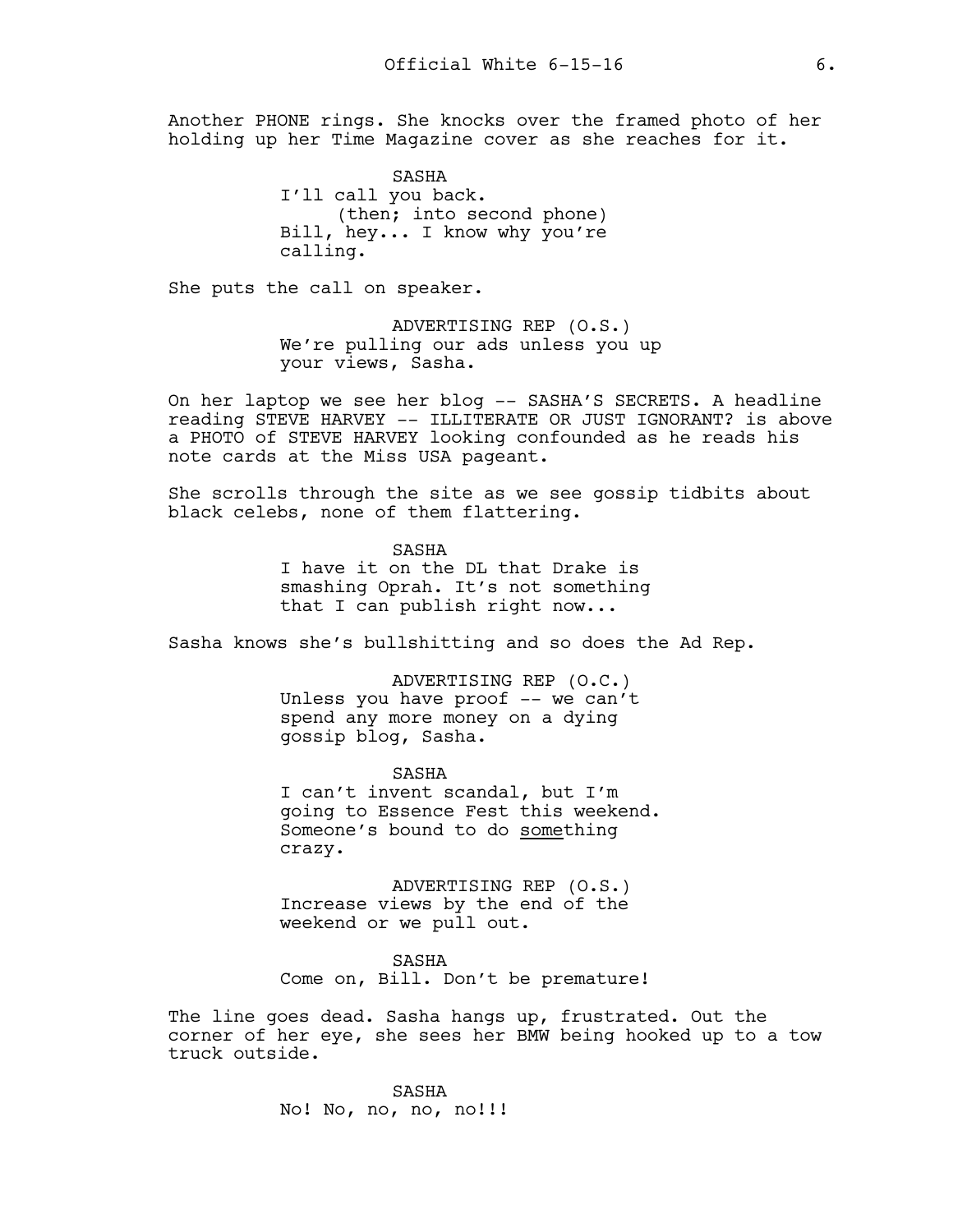# 13 EXT. LOFT - DAY - MOMENTS LATER 13

An out of breath Sasha runs up to a gross, sweaty TOW TRUCK DRIVER, hooking up her car to his truck.

> SASHA That's my car!

TOW TRUCK DRIVER Not anymore, bae bae.

SASHA

Dude, come on, I need my car!

TOW TRUCK DRIVER Yeah, I feel you, but the bank 'needs' their money. Sooo, you know.

The Tow Truck Driver continues hooking up Sasha's car. Sasha is desperate.

SASHA

What if we could work something out? You look like a man who appreciates a woman with curves.

TOW TRUCK DRIVER Oh, I do... If you let me tie you up, strip you down, and then take a shit on your titties, I'm one

hundred percent in.

SASHA

(stunned) Who thinks that? Let alone says it. Fuck that, your nasty ass is out of control. I'll take Uber.

TOW TRUCK DRIVER Suit your self. Good luck gettin your whip back, bae-bae.

He hops in his truck. As he drives off, Sasha screams--

SASHA Wait, what if I whip out a titty? Will you settle for a titty?!

Sasha watches, frustrated, as he pulls off with her car. A 12- YEAR-OLD BOY rides by on his bike, stopping.

> 12-YEAR-OLD BOY Whatever you're selling? I'm buyin.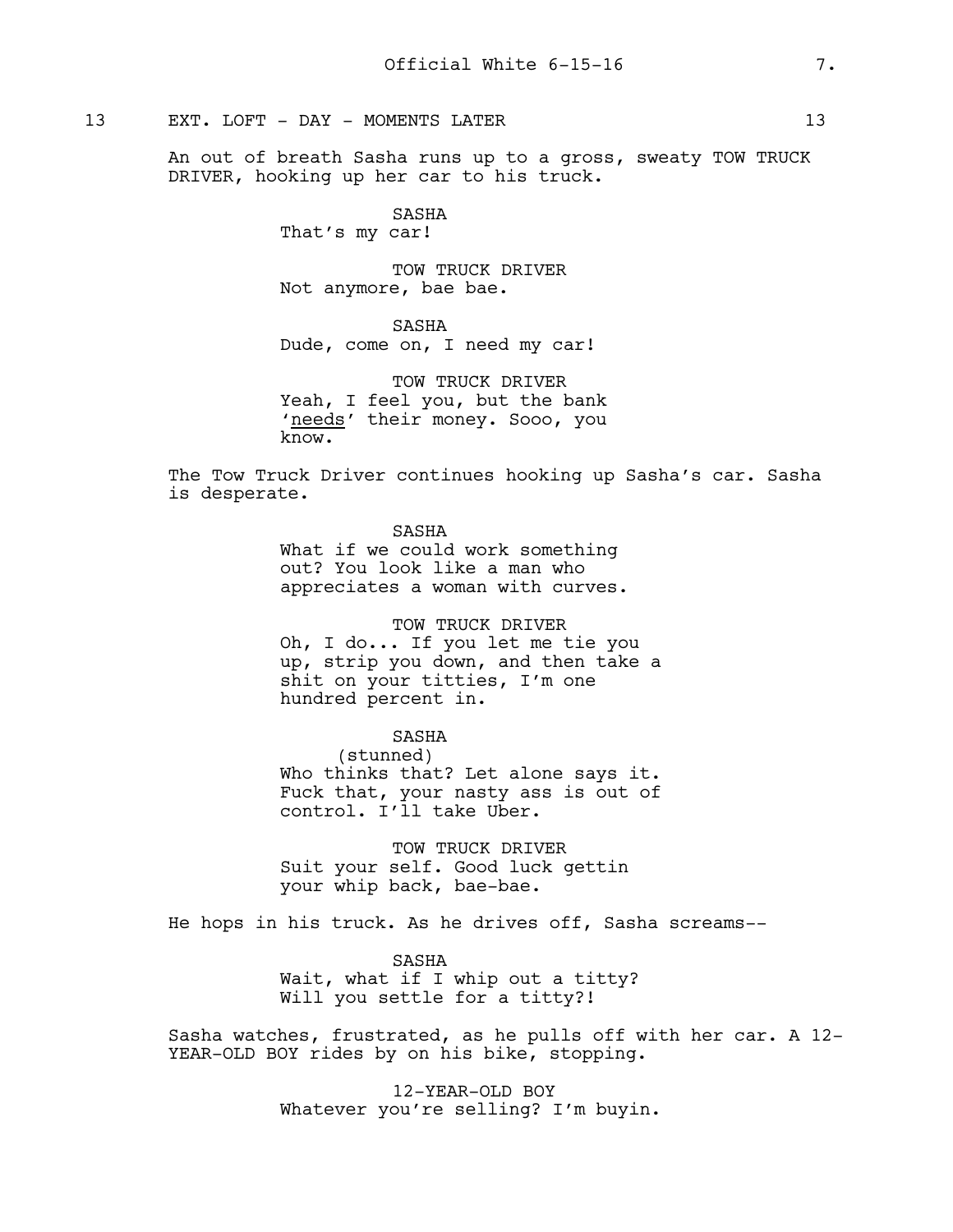# 14 INT. TOTAL PAPER - TED'S OFFICE - DAY 14

DINA, 30s, hot tempered and always looking for a cause to fight (justified or not), sits across from her boss, TED, 50s, stern-faced and full of disappointment.

TED

Dina, throwing staplers at coworkers is not only frowned upon here at Total Paper, it's also illegal. It's a form of assault.

DINA

That's why I aimed for his lower body and not his face.

TED Not the point. You're lucky Vikram decided not to press charges.

DINA And he's lucky I aimed low. So we're both lucky. All good.

**TED** (sighing) Dina, I'm going to have to let you go. For everyone's safety. I hope you understand.

Dina shrugs this off. She does not understand.

DINA Totally. Won't happen again. We're all cool.

TED Dina, listen to me. We're not all cool. I'm letting you go.

DINA

Okay, okay, I feel you, Big Ted. It's water under the bridge. Gonna get back to work.

TED Dina. There's no bridge and you should not get back to work. Now, please acknowledge you understand that you're fired.

DINA Ted, I get it. You're upset. I shouldn't thrown things in a... (MORE)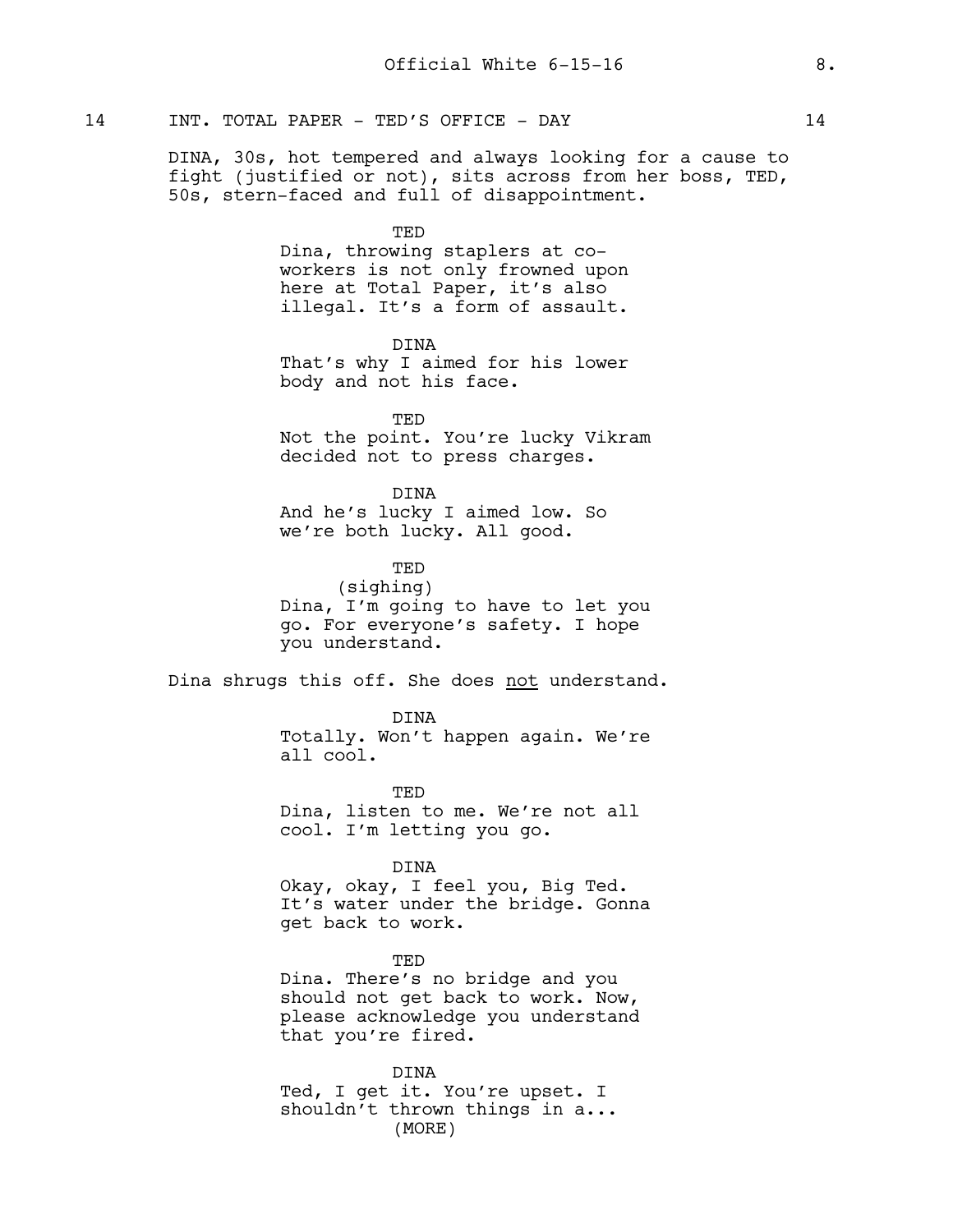(using air quotes) "place of work". DINA (CONT'D)

TED Why are you making air quotes? This is a place of work.

Dina stands.

DINA Lesson learned. By the way? I'm going to Essence Fest with my girls this weekend. So I'm gonna need Friday off.

TED Dina, you can have all the days off. You're fired. As in you don't have a job. Do you understand me?

DINA Yep, see you bright and early Tuesday. So glad we did this, Ted. I feel like this is progress.

Dina exits. A banged-up Vikram spots her in the hallway and runs in the other direction. Flustered, Ted calls after her.

> TED Dina! Don't make me call security!

# 15 INT. LISA'S HOUSE - DAY 15

LISA COOPER, 30s, Type A, no nonsense, wearing nurse's scrubs, reviews a very detailed list.

> LISA Here's their schedule: bath time, snack time, homework time, ten minutes of TV, bed time.

DELORES, 60s, watches Family Feud, barely listening to Lisa.

DELORES Steve Harvey could get it on the Lord's day. While I was at church.

LISA Mom! Focus!

DELORES Will you calm down?! I have raised kids before. (MORE)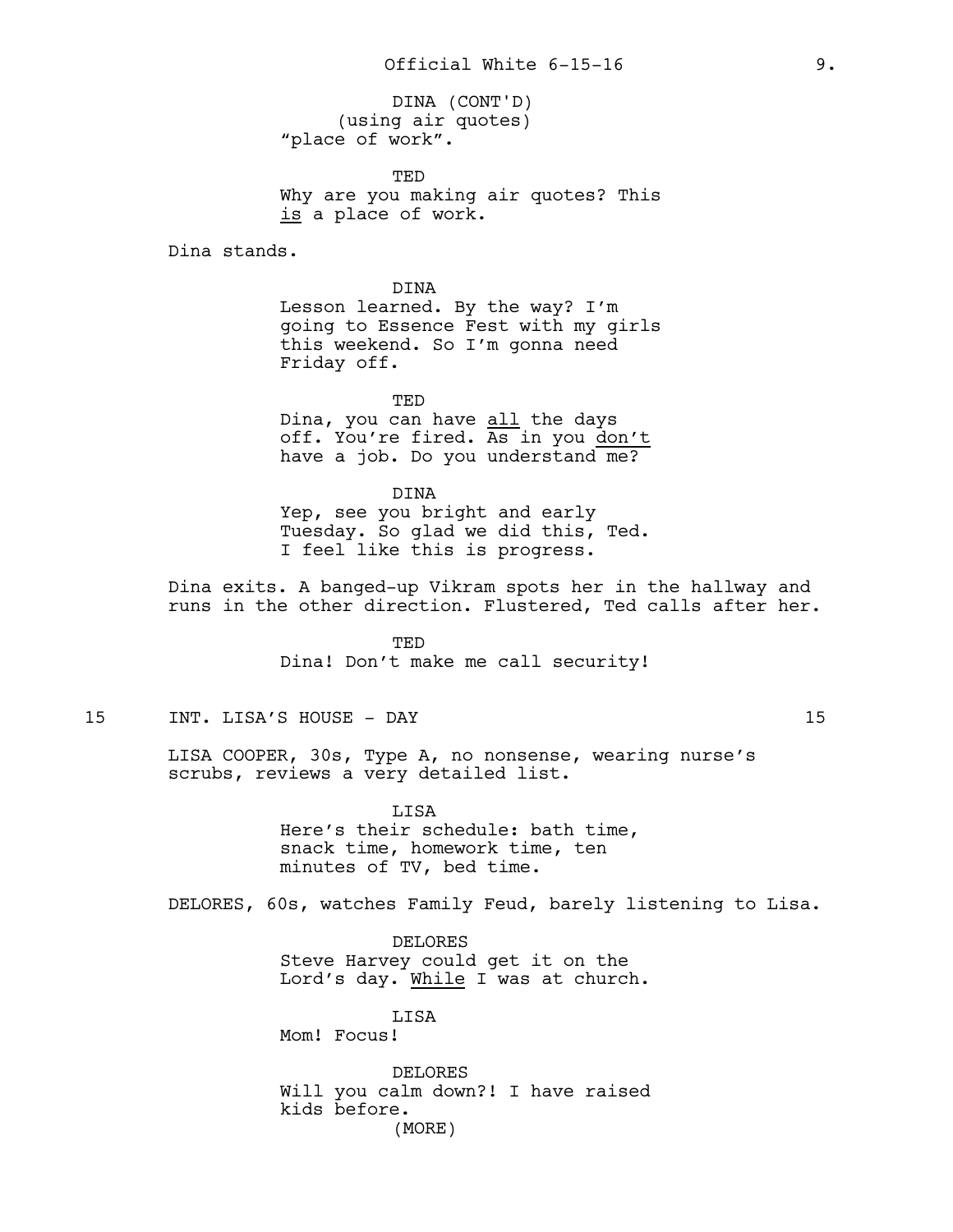(then, re: Lisa) Although not without their issues. DELORES (CONT'D)

LISA You know what? Forget it. I'm staying. I can't take a chance on them deviating from their bed time.

Before Delores can protest in walks Dina, shades and Mardi Gras beads on, blasting Lil Wayne from her phone.

> LISA How'd you get in here?

DINA Fuck a locked door. You ready to get turnt?

LISA I can't go. There's just too much going on --

DINA Nope. Nope. Nope.

DELORES For once I agree with Dina.

Delores calls out into the hallway.

DELORES

Austin! Riley! Come say goodbye to your Mom! She's going off to have fun so she won't be so grouchy all the time.

Lisa gives her mom a look as AUSTIN, 6, and RILEY, 4, run in. Lisa kneels down, pulls them into a tight, dramatic hug.

> LISA Do not let Meemaw let you stay up late. And do not forget how much I love you.

> DINA Bitch, you ain't going off to war.

Dina grabs Lisa's bag and walks out. Lisa still hugs them.

DELORES Go! I beg you! We'll be fine.

Lisa reluctantly releases them, starts toward the door. Dina waits on the porch.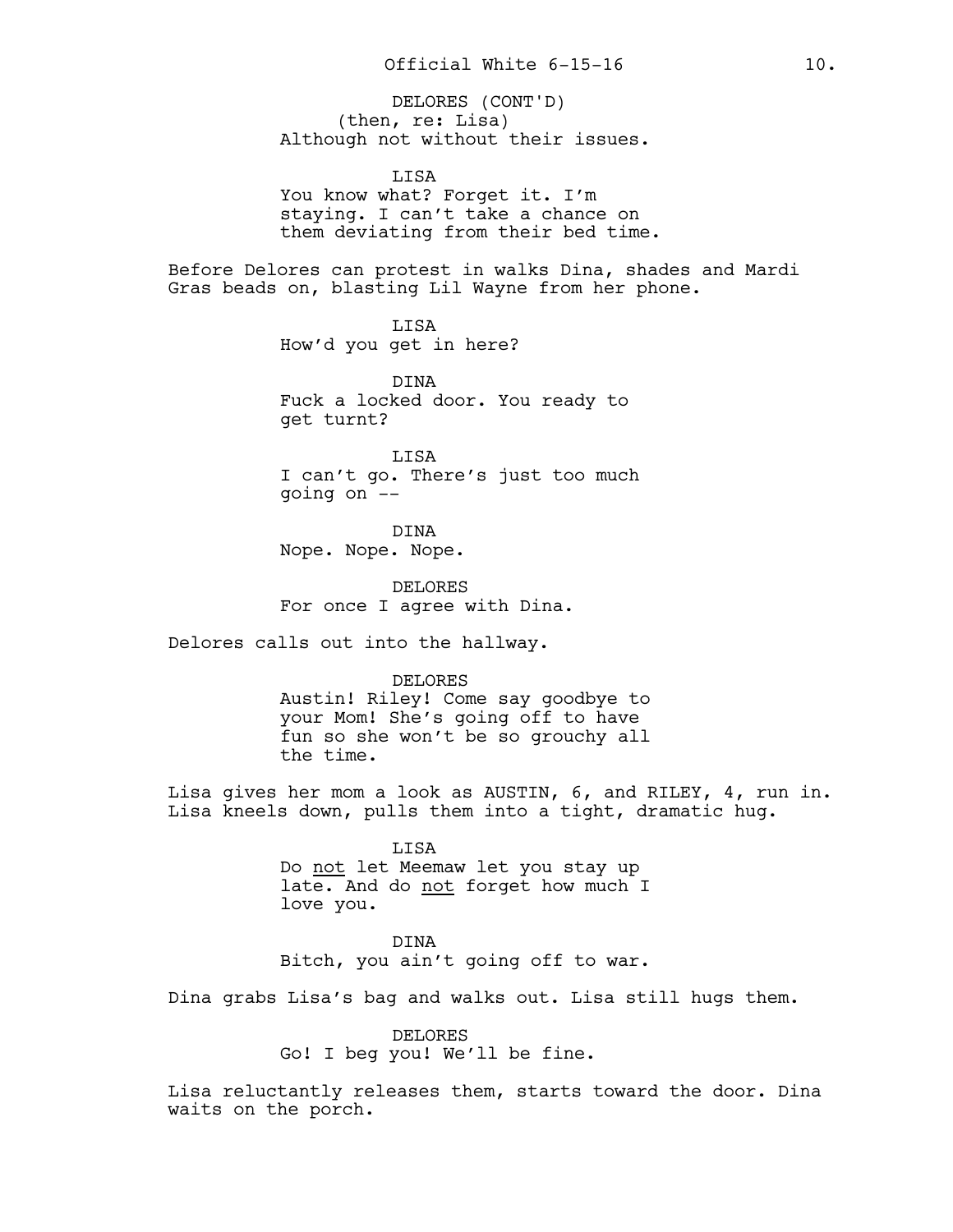DINA

Are you seriously wearing scrubs? You got on granny panties too? (looking at her feet) Oh, shit! Clogs?? Is that your new birth control?

16 INT. TELEVISION STUDIO - DAY 16

Ryan and Stewart gather their belongings. Their agent, ELIZABETH DAVELLI, 40s, crude and ballsy as hell, walks in.

> ELIZABETH As usual, you guys fucking killed it! And I'm not the only one who thought so...

> > STEWART

Are you going to tell us who else thought so?

ELIZABETH

Jesus, you have no patience for dramatic revelations, do you? Fine. Bethany Marshall, the head of marketing at Calmart thought so! And...

Ryan hangs on her words. Excited.

RYAN

Just tell us!

ELIZABETH They want to launch an exclusive "Ryan and Stewart" collection and underwrite a "Ryan and Stewart" talk show.

Ryan screams, hugging Elizabeth.

RYAN Are you kidding me?

STEWART (stunned) That's -- amazing!

#### ELIZABETH

She said, and I quote, "They're just so real." She and her biz affairs team are flying down to New Orleans this weekend to make the (MORE)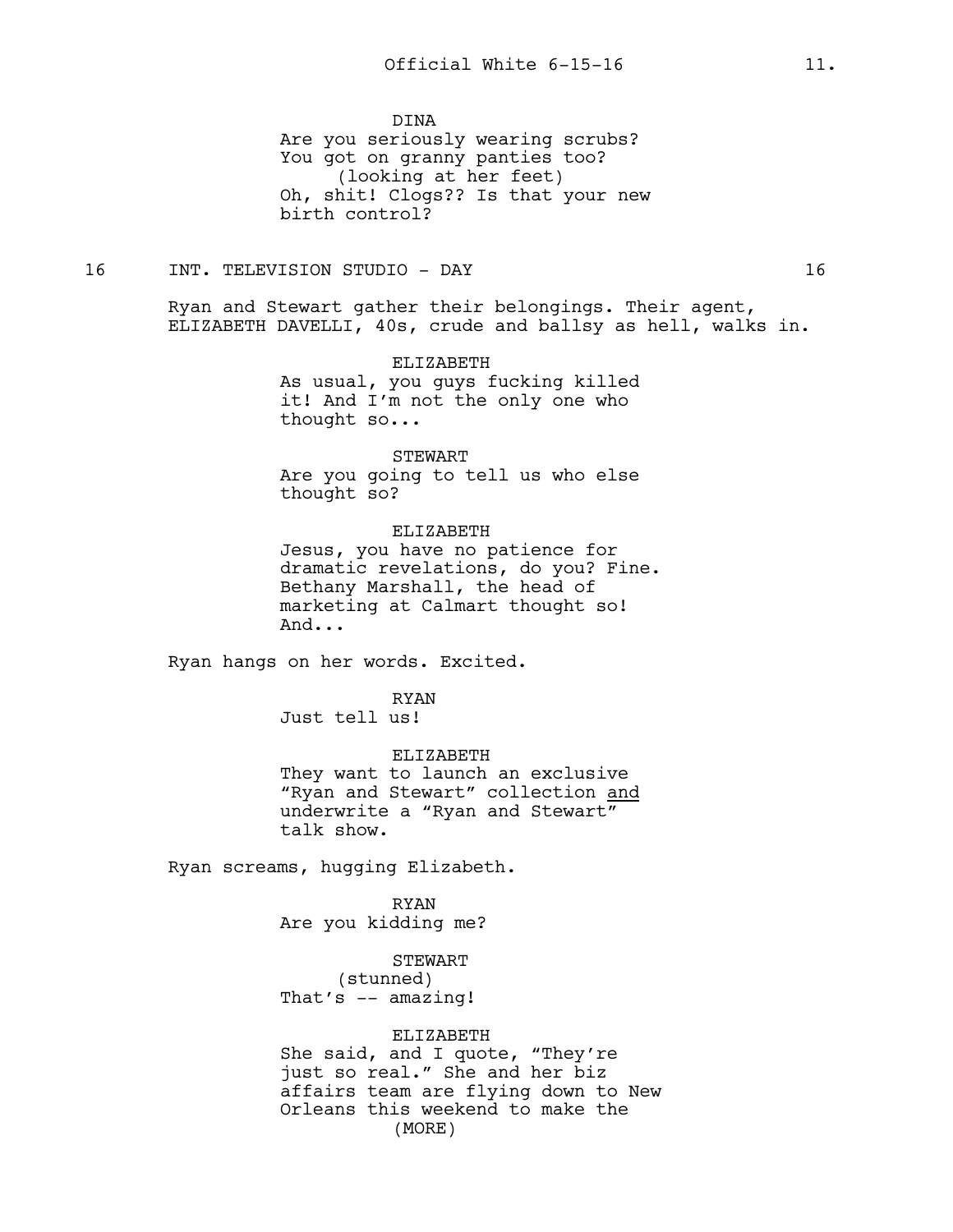offer. They want to launch the line by the end of the year-- ELIZABETH (CONT'D)

Ryan looks at Stewart, over the moon.

RYAN Stewart, this is --

STEWART -- Incredible! Everything we've talked about.

He kisses her lovingly. Then checks his watch.

STEWART (CONT'D) Damn -- better head out if I'm going to make my flight. I'll catch you and the ladies later.

RYAN Yes, you will!

ELIZABETH

Bye, big guy.

Elizabeth hugs Stewart. A little too long. It's awkward, but you can't blame her. He exudes sexuality and manliness.

As he goes, Elizabeth looks at Ryan.

#### ELIZABETH

Don't hate me, but -- are you sure you still want to have a wild weekend with your girls, when so much is hanging on the line? Can't you just close the deal and take them to St. Bart's next month? Buy them all Birkin bags?

#### RYAN

Elizabeth, it'll be fine -- we're all adults. Our wild days are behind us. Most of us...

# ELIZABETH

You're sure? Because if I went to New Orleans for a weekend with my college friends, there'd be pictures of our tits all over the internet. If I'm being honest, there's a few of those already, but YOUR tits are best-selling author tits...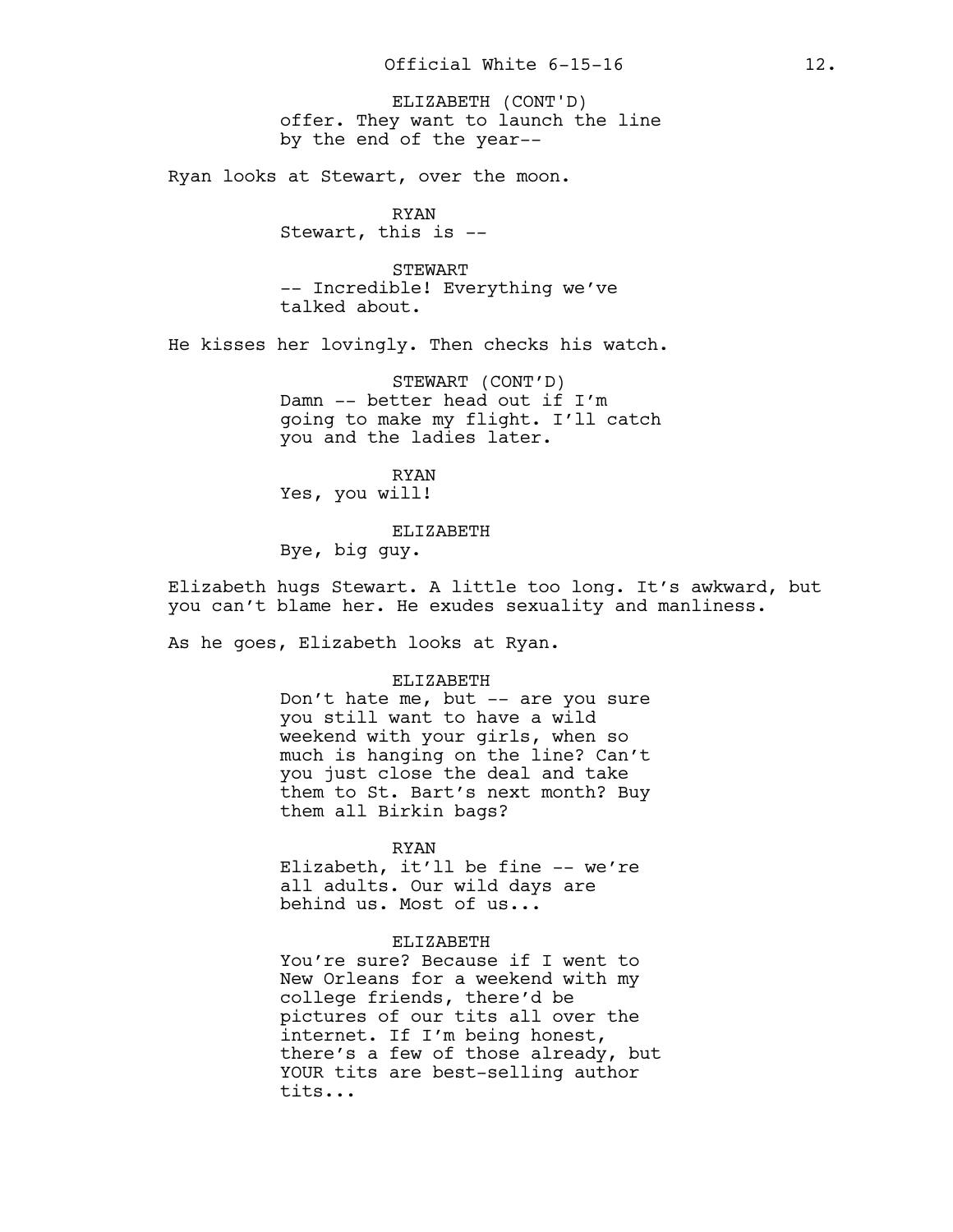RYAN What's the title of my book, Elizabeth?

ELIZABETH (rotely) "You Can Have It All".

RYAN That's right.

# ELIZABETH

Fine -- I trust your judgement. And I can't wait to meet "The Flossy Posse." You guys are going to be keekee-ing all weekend. Girl, bye.

#### RYAN

Liz -- and I say this out of love - do yourself a favor this weekend and refrain from saying "sistas", "bye, Felicia", "ratchet" or any other urban colloquialisms you may think are appropriate. They're not.

### ELIZABETH

(beat) Wow. I'm not even offended. That's why you are Ryan-fucking-Pierce and you're going to be RICH. Go have your hashtag Black Girl Magic weekend. PS. Which one's Felicia?

Ryan shakes her head, smiling, and walks out.

ELIZABETH (calling after) Am I allowed to say "hello" to her?

17 INT. AIRPORT TERMINAL GATE - DAY 17

Lisa and Dina sit at the gate as Lisa digs through her KNAPSACK.

LISA

I've got us covered for the plane ride: anti-nausea medication, handsantizer, hazmat masks, earplugs. Only have one blanket though. You know how many germs are in an airline blanket?

Dina frowns at her scrubs.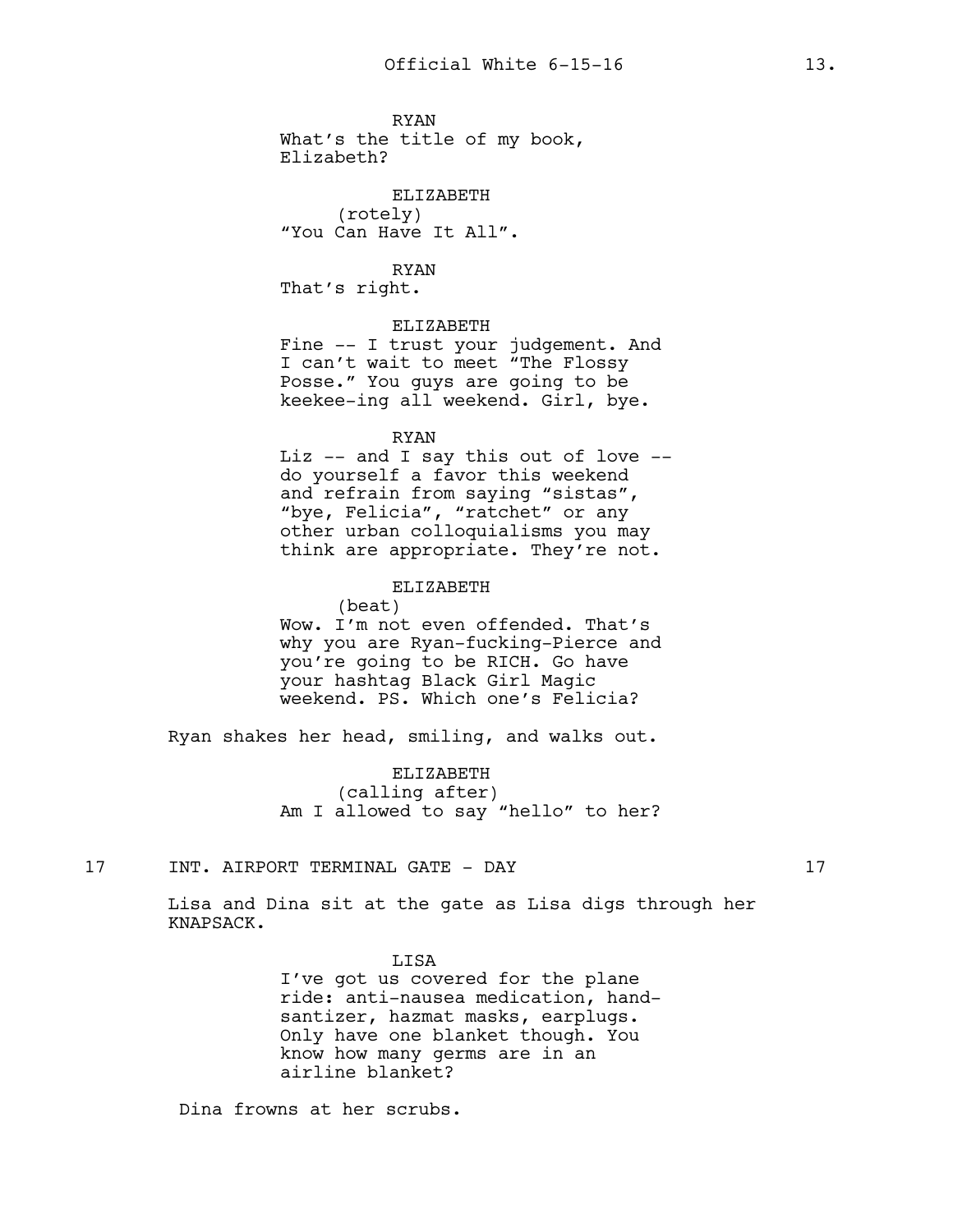DINA Aren't nurses supposed to be sexy? Fishnets and cleavage and sponge baths and whatnot?

LISA Yes, in porn. Not in the real world. This might be why you have trouble keeping a job.

DINA I stay employed, Judge Judy.

Lisa pops an anti-nausea pill and puts her mask in place.

DINA You need to relax. I got some bomb ass cush if you wanna take a hit before we board. Shit will get you right.

LISA Wait, how did you-- actually, nevermind, I don't want to know.

DINA Good, 'cause I ain't telling. But I'll give you a hint: where the sun don't shine.

LISA Definite pass then. You think there will be any drama with Ryan and Sasha. It's been long enough, right?

DINA Better be. I came here to get white girl wasted. I'm not letting any of you bitches kill my vibe.

A smiling Ryan rolls up behind them.

RYAN Excuse me... can you ladies point me to the "Flossy Posse"?

LISA

My nigga.

DINA

Ryan!

Ryan gives Lisa and Dina big hugs.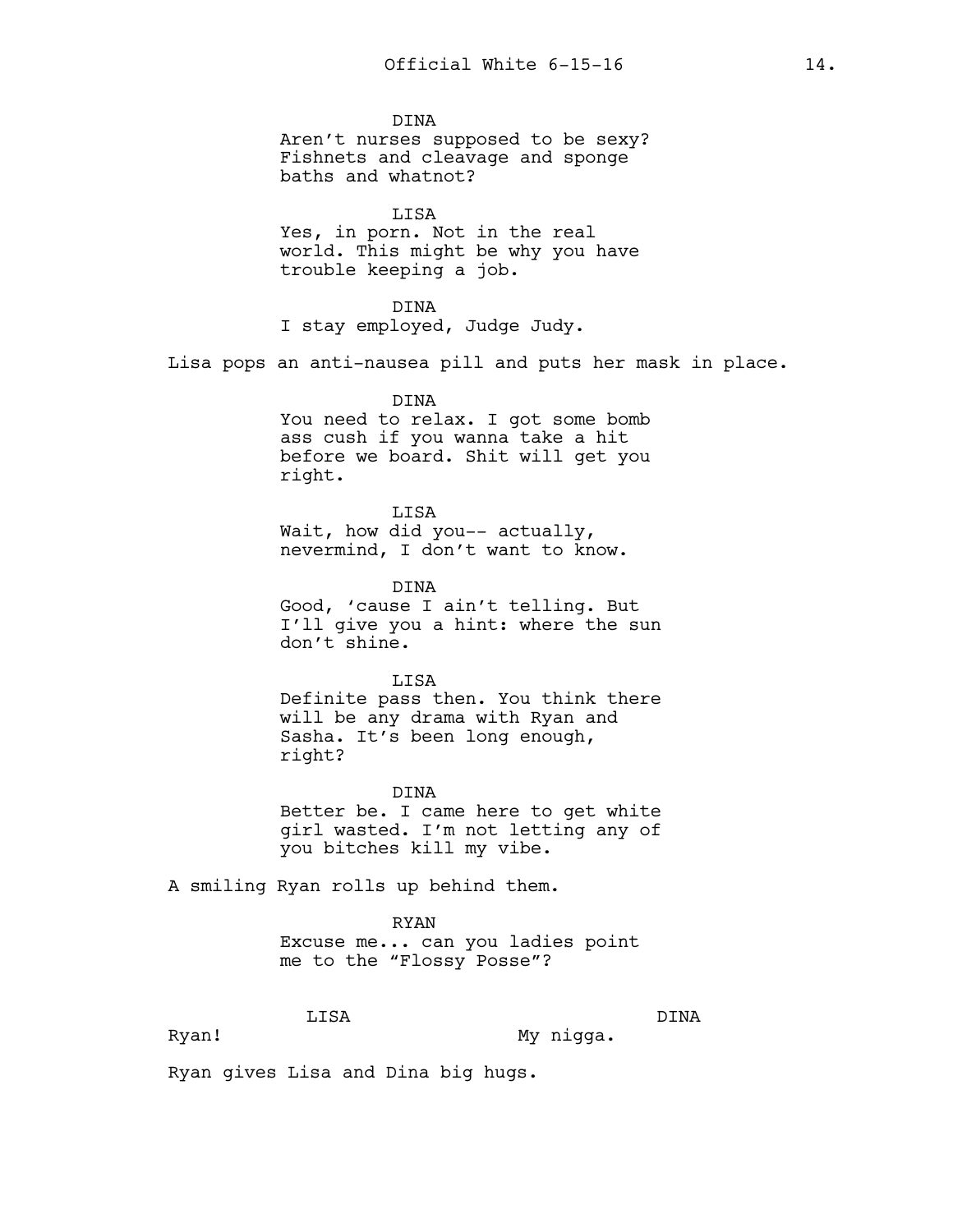RYAN I'm so happy to see you two!!

SASHA (O.S.)

Hey ladies!

They all turn to see Sasha roll up, expensive outfit. The picture of confidence and success. Sasha hugs Lisa and Dina, full of love and excitement.

> SASHA I've missed you guys!

They pull apart. Sasha turns to Ryan. An awkward beat. Then they hug, the barely touching kind.

> RYAN Look at you, girl! Life is treating you well.

SASHA Please. I see you and Stew pop up on my feed once a week going to some fabulous event.

Lisa and Dina pick up on the "nice-nasty" vibe.

LISA (sotto) This isn't weird, right?

DINA

(sotto)

Shiiit. These bitches plastic.

Lisa pulls out four bedazzled Flossy Posse vests from her bag to break the tension.

> LISA Okay, check it out. I made these just for the occasion!

The vests look like something old ladies in Atlantic City would wear to keep track of each other in the casino.

> DINA Bitch, I thought I told you to push that sewing machine off your roof.

LISA What? They're fashionable...

SASHA ...in a Kanye sorta way, sure.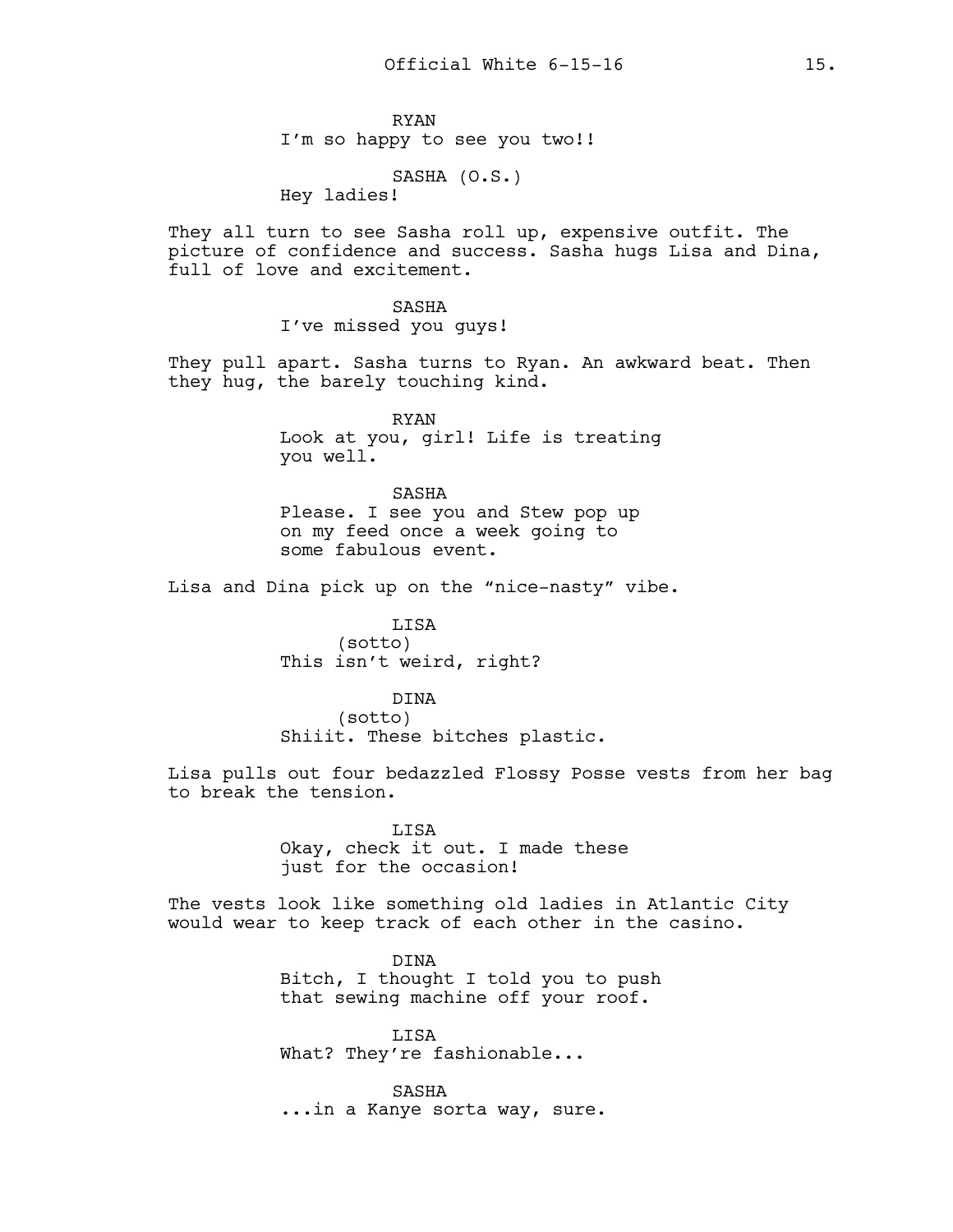RYAN How 'bout we save them for the last night?

SASHA Or the flight home?

DINA Or this recycle bin over here.

LISA You know what? Y'all don't deserve them...

The girls laugh. Lisa pouts, puts the vests away. As they hug her in good fun.

18 INT. PLANE - DAY 18

Our ladies sit in first class, which is all black except for a terrified ELDERLY WHITE COUPLE, 70's.

> ELDERLY WHITE WOMAN I don't understand. I thought this was first class.

Sasha, sits next to a masked and blanket covered Lisa sprays her arms with insect repellent. Sasha gives her a look.

### LISA

I'm just saying. We all have to be mindful. When that Zika swarm hits you want to prepared.

SASHA Don't make me trade seats.

LISA You want half my sandwich?

SASHA You still vegan?

LISA

Uh-huh.

#### SASHA

Then no.

A FLIGHT ATTENDANT tends to Ryan and Dina.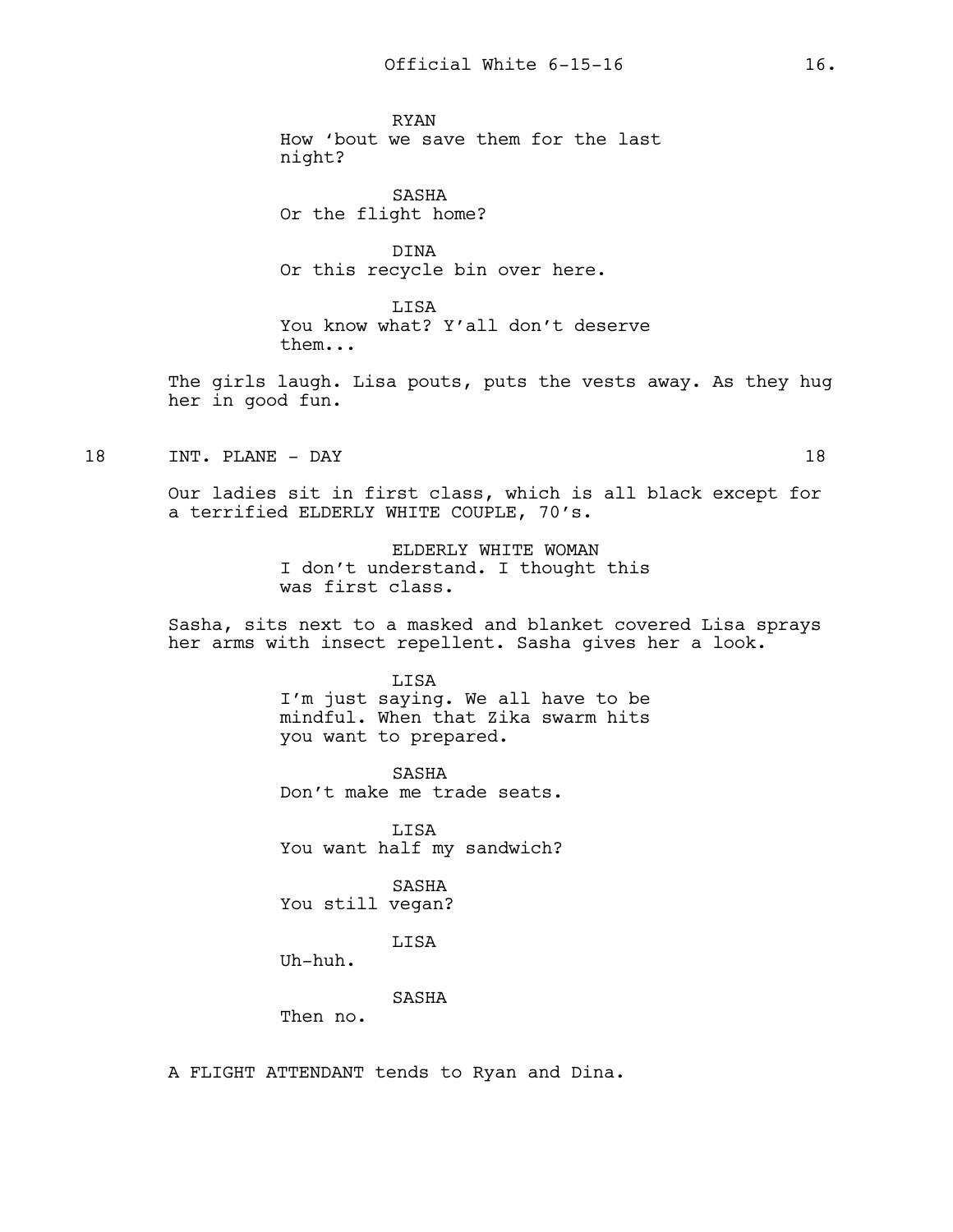FLIGHT ATTENDANT What can I get you, Ms Pierce?

RYAN Vodka tonic, splash of cranberry.

DINA

Oh shit, I see you Ryan! Getting the party started! This shit is free, right?

Ryan nods, embarrassed. Dina snaps her fingers, excited.

DINA (CONT'D) Heyyy. In that case, let me holler at three whiskey shots and a coke to chase that shit. Coke zero, though, I'm watching my figure. Actually, do you have Cherry Coke?

FLIGHT ATTENDANT Ma'am, you know this flight is only an hour, right?

DINA Oh, right. Good lookin' out. So let me get those three shots now. Then hit me with a shot of Bailey's when we reach our cruising altitude...

The Flight Attendant scurries off.

DINA (CONT'D) And don't forget my Cherry Coke**!**

RYAN Dina, can we turn it down a notch?

# DINA

Girl, please. We about to descend on the Crescent City to celebrate Black womanhood in all its forms. From the elegant to the ratchet. (she gets up) Who here going to Essence fest?!

Nearly all of the plane affirms.

ELDERLY WHITE WOMAN We are not.

Her husband, slightly deaf, is confused.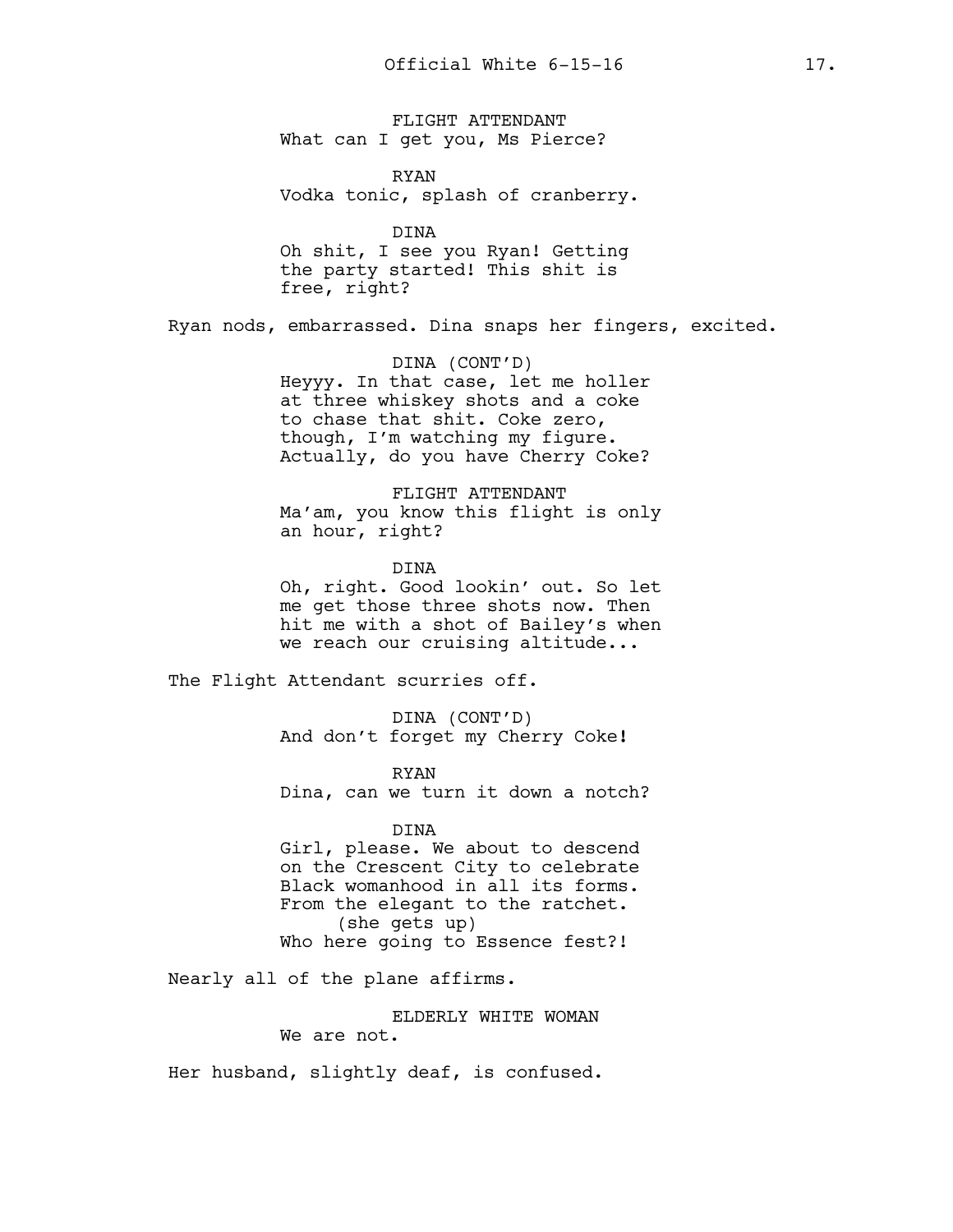ELDERLY WHITE MAN Are we being hijacked?

DINA Ladies, we ain't turning down shit!! Am I right?

The plane full of women affirms it. Sasha laughs. Dina's crazy but that's their girl.

> LISA Dina! Sit down!

Dina grabs the tray of shots from the FLIGHT ATTENDANT

FLIGHT ATTENDANT

Ma'am--

DINA

It's alright, girl. I got this. Get us some more Patron shots next. I got everyone in here.

The Flight Attendant is miffed but goes back. Dina passes out shots to Sasha, Lisa and the rest plane singing "I'm Every Woman." The rest of the plane joins in.

Ryan exchanges smiles with Sasha and Lisa who sing and clap along. Sasha whips out her selfie stick.

#### SASHA

Alright, ladies! On three...

Sasha counts down as the girls lean in and snap their first trip pic. Right then Lisa projectile vomits.

> DINA Told you to get that kush.

A brass band version of Bill Withers' "Lovely Day" drops kicking off a MONTAGE of photos and handheld video:

19 EXT. NEW ORLEANS AIRPORT - DAY 19

A plane lands.

20 INT. NEW ORLEANS AIRPORT UPPER LEVEL - DAY 20

The ladies rolling through the airport with their LUGGAGE, Essence signage and a JAZZ BAND greet them.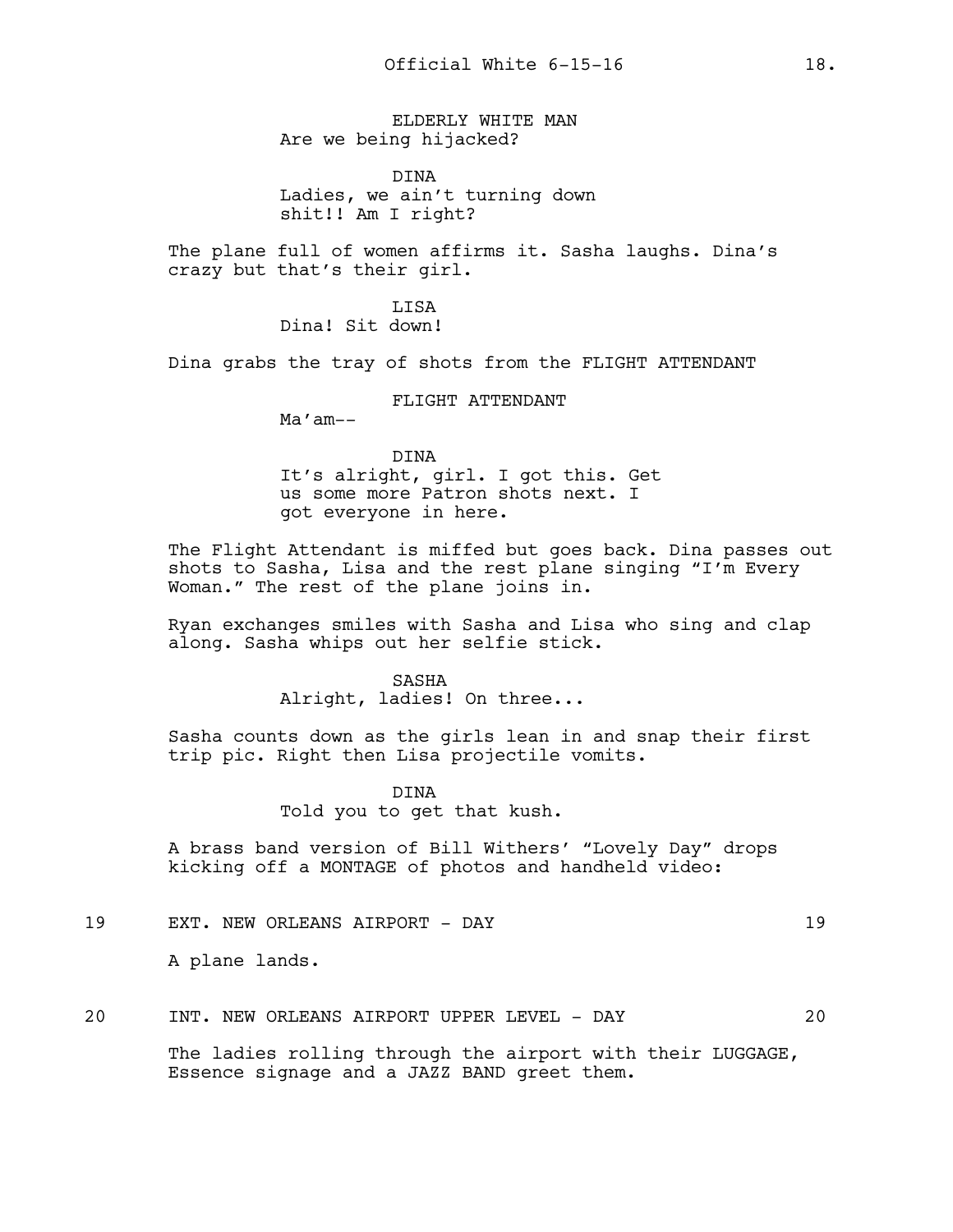DINA

The Flossy Posse is back, N'Awlins!

A LIMO DRIVER with an Ipad that says "FLOSSY POSSE" on it greets them as well.

#### 21 EXT. AIRPORT CURBSIDE - DAY 21

The ladies ceremoniously enter the limo, like royalty, acting silly and having fun.

# 22 INT. LIMO/SUBURBAN SUV - DAY 22

The ladies toast with champagne as they drive past the Superdome, heading downtown to the French Quarter.

23 EXT. BOURBON STREET - DAY 23

Public drunkenness. Hurricanes and Hand Grenades in hand. Droves of fine-ass MEN and beautiful, shapely WOMEN in all shades of brown.

Their limo pulls up and they hop out to join other revelers dancing to the brass band that plays "Lovely Day".

The ladies strike a pose. Sasha snaps a picture and posts it to social media, #EssenceFest #FlossyPosse #SashasSecrets.

Dina dry-humping a human statue who stays in character and doesn't move.

They wave to men on wrought-iron balconies who dangle beads.

Ryan listens to a sweet elderly man playing a washboard with spoons.

24 EXT. BOURBON STREET - DAY 24

Sasha gets distracted from her social media trolling on her phone and looks up to see a Zip-Line strung up between balconies on opposite sides of the street. A White Frat Guy whoops and hollers as he soars above them.

> SASHA Now that is some white boy shit right there. They need to keep that for Mardi Gras and let us have ours.

Dina walks up with four HAND GRENADES.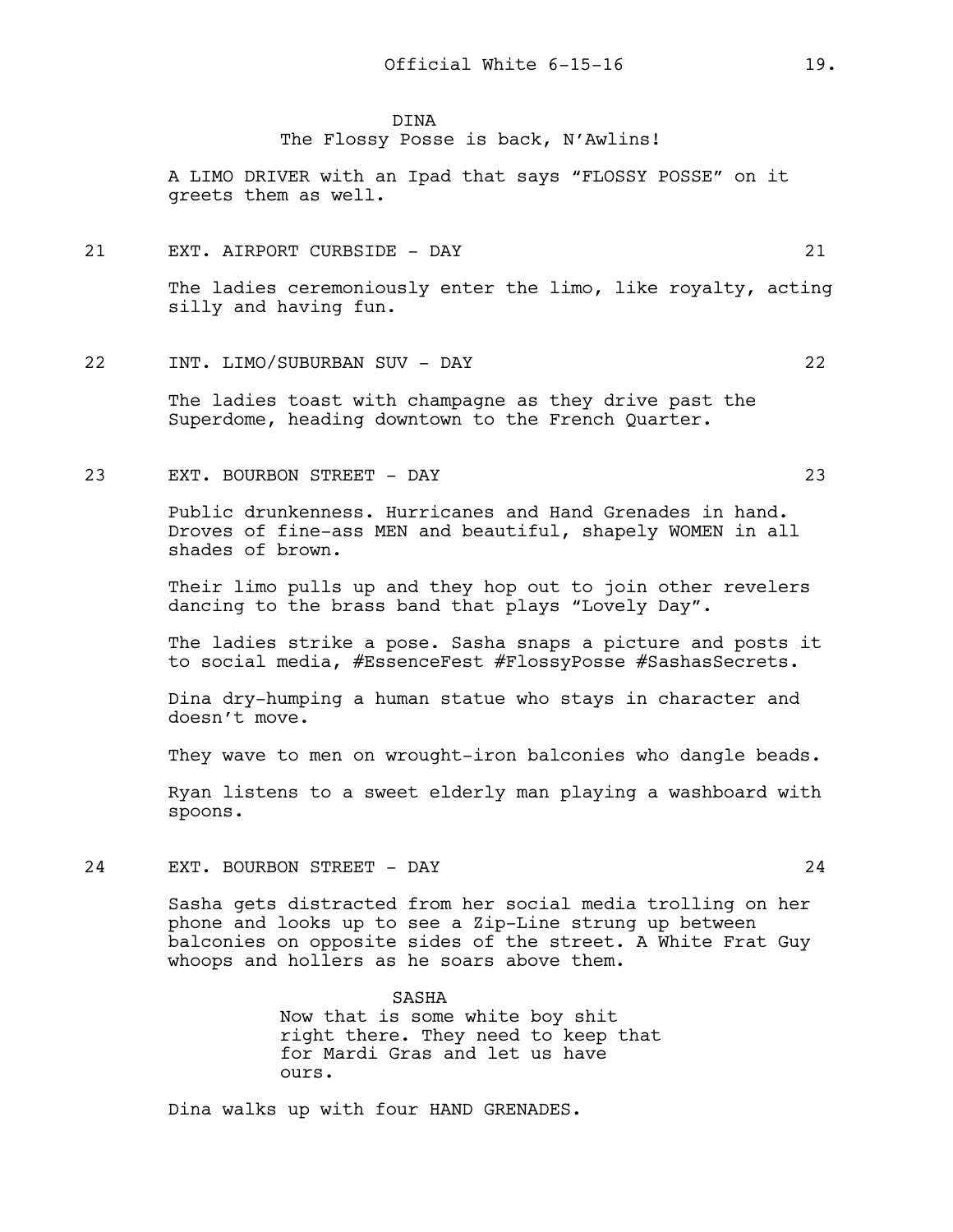DINA Four extra large hand grenades!

LISA Dina, I asked for wine.

DINA Bitch, I've seen you put grain alcohol in a Slurpee. Before noon.

#### SASHA

For real. If G-string Daytona-Beach Lisa met Granny-Big-Draws Lisa --

RYAN

Right? Girl, you used to shut clubs down back in college.

#### LISA

That was before two tiny humans ripped through my vagina and sucked the life from my tits. My 'booty poppin on a handstand' days are over.

DINA How long's it been since you got that back blew out?

Lisa shrugs.

LISA Two years, maybe?

They all GASP, stunned.

RYAN Since Terrence?

inside you.

#### LISA

Honestly, I don't even think about it. I take a vigorous spin class, read some erotica and I manage.

# SASHA

This is unacceptable. You are getting some this weekend.

DINA Straight up, you're not leaving here without at least two dicks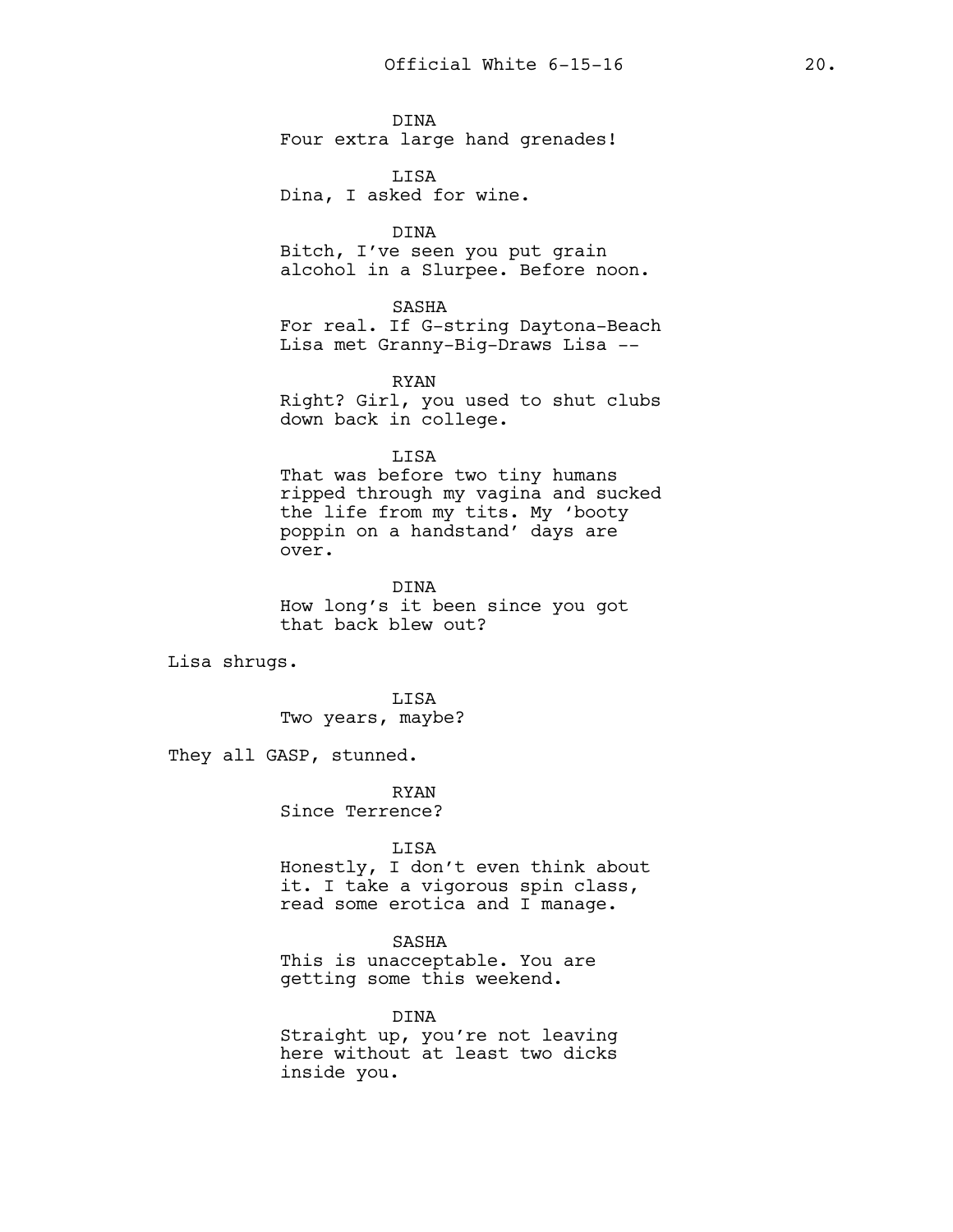RYAN Okay, let's not go crazy -- but as your therapist -- I prescribe penis.

A group of women fans spot Ryan and rush up.

WOMEN FANS Can we take a picture with you?

RYAN

Sure!

They each get their autograph and selfie as the Flossy Posse stands off to the side. Sasha is noticeably envious.

> DINA Damn, this shit gonna happen all weekend? It's like travelling with Beyonce.

LISA Aww, leave her alone. Ryan is doing her thing. Proud of her.

Sasha grumbles as an email alert comes up on her phone. Subject: EXCLUSIVE SCOOP. Sasha opens it, excited, then --

> SASHA The fuck  $--$

LISA What's the matter  $--$  ? (seeing the alert) Oh my God!

DINA What y'all tripping about? (taking a look) Ahhh hell naw --

On Sasha's phone: a photo of STEWART KISSING ANOTHER WOMAN.

LISA That can't be --

Sasha enlarges the photo. It's undeniably Stewart.

DINA I'ma Beat. This. Nigga's. ASS!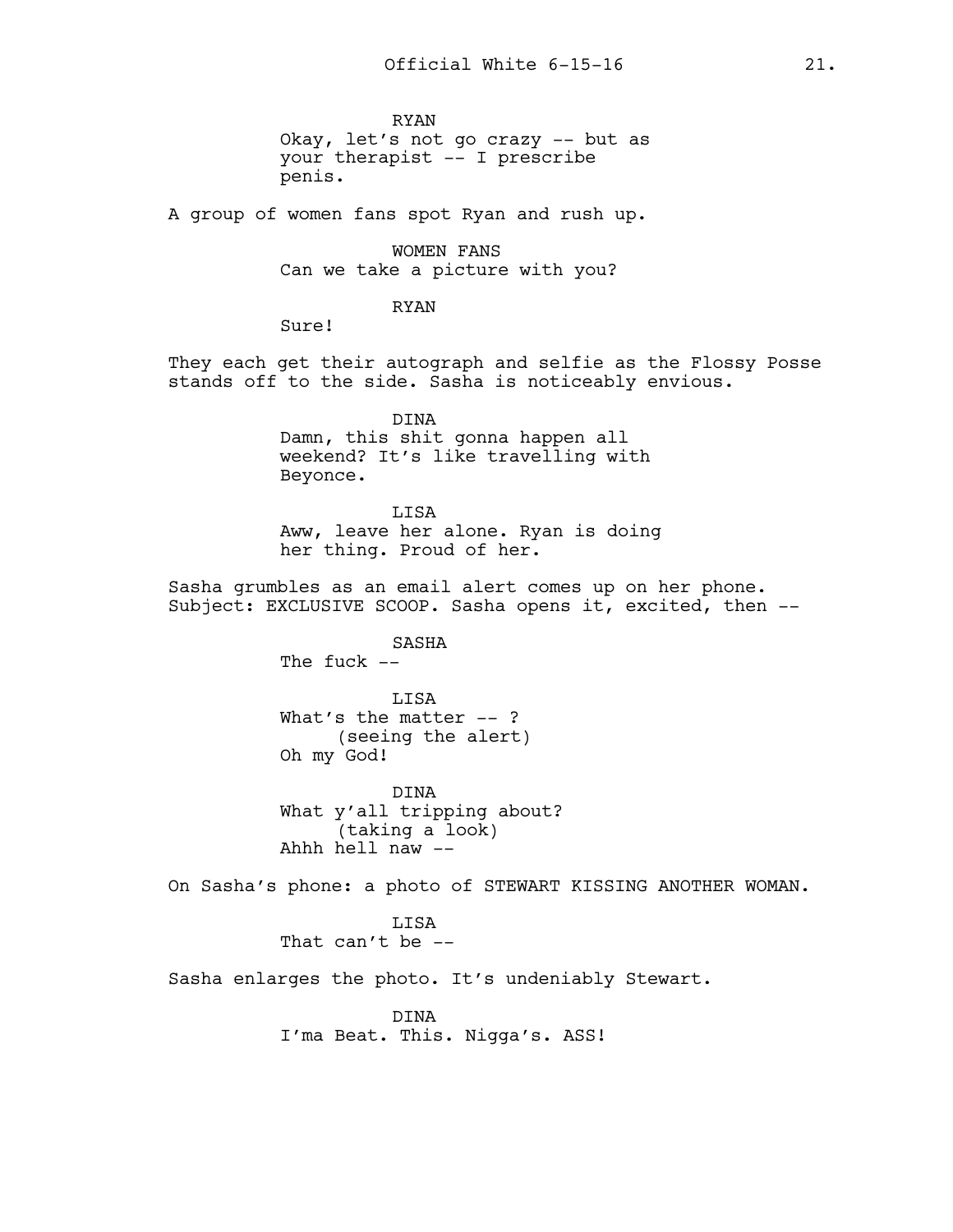SASHA That's definitely Stewart's punk ass. And that is definitely NOT Ryan he's tonguing down.

LISA Oh my God, poor Ryan --

DINA Where'd you get this?!

SASHA My paparazzi guy sent it to me.

DINA Who is this bitch?

SASHA (recognizing her) Simone. No last name. Some Instagram ho. I heard she sucked off A-Rod in a bathroom stall once.

Sasha shows Simone's latest Instagram photos. SIMONE, 20s, is Amber Rose-salacious and sexy.

> LISA I hate her! But damn -- look at that ass! Is that real? You don't get that with just squats, do you?

DINA Your ass-envy is about on my last nerve.

SASHA Oh shit -- the bitch is here!

The photos are tagged at Essence Fest.

DINA Eat a Dick Simone is here?

LISA We have to tell Ryan.

DINA Sasha, go handle that.

SASHA Why do I have to be the one?

DINA It's your picture, ho!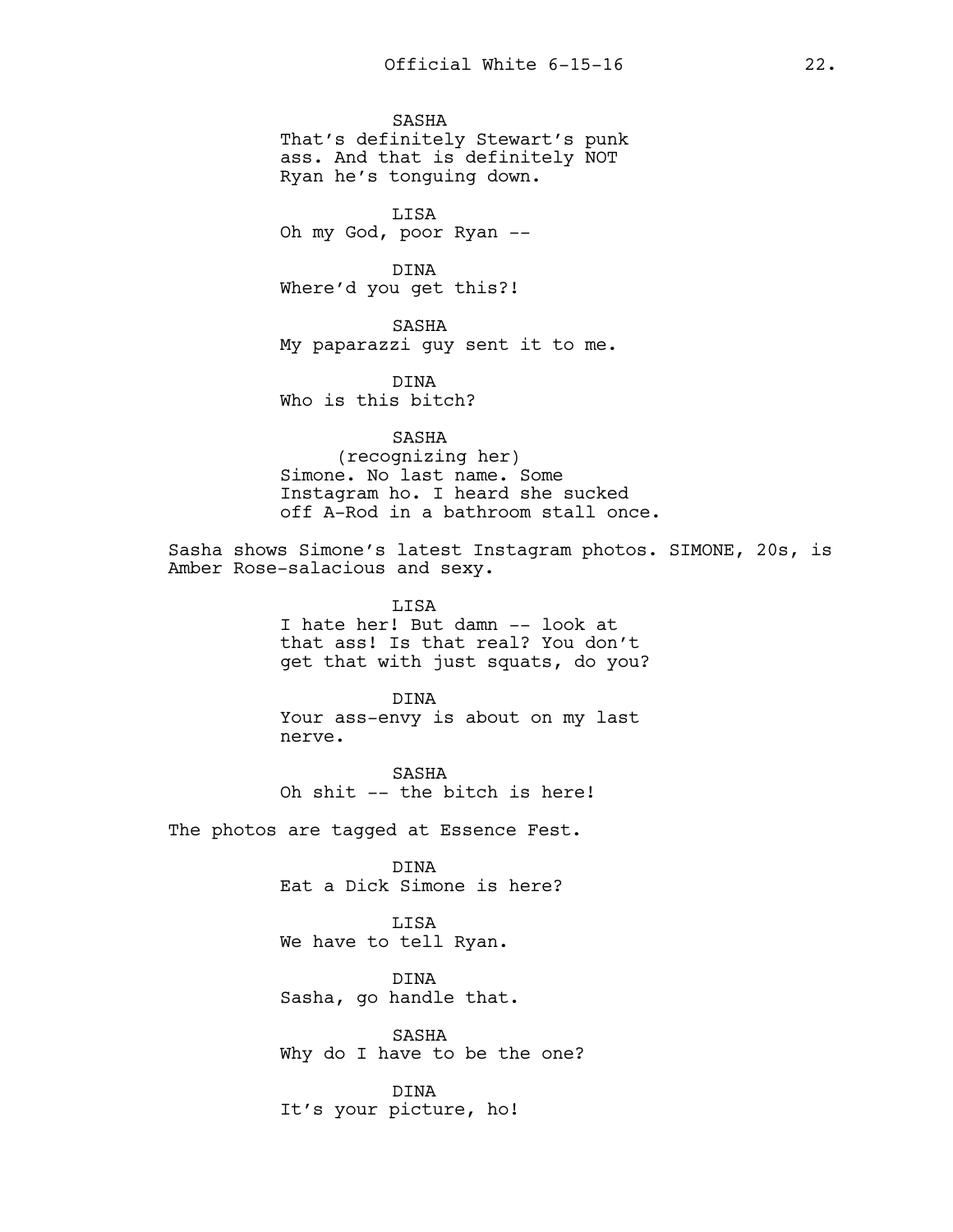The women look over at Ryan who poses with some little girls.

LISA She's having such a great time! We've got to be really delicate about how we tell her.

# SASHA

Agreed.

### DINA

Fuck that. Do it like a Brazilian wax. It'll sting, shock and maybe make her scream, but it'll be better than waterboarding the bitch.

LISA No. Wait until we get to the room.

RYAN

(walking up) Wooo. Oh my God. I forgot how hot it is here. Please tell me y'all ready to head to the hotel?

Sasha stashes her phone. Lisa gives Dina "not now" eyes.

SASHA/DINA/LISA Sure/Yeah/Let's go.

25 EXT. BOURBON STREET - DAY - MOMENTS LATER 25

Ryan is all smiles as they walk Bourbon Street linking arms with Sasha and Lisa who look like deer in headlights. Dina is intense.

#### RYAN

We've got a great suite at The Monteleone, VIP passes to all the parties, great seats at the Superdome for New Edition, Maxwell, Babyface... and we are going to EAT! Damn the calories.

SASHA/LISA/DINA Yup/Sounds great/Be some happy, fat bitches...

RYAN Now, I've got some obligations, but this weekend is all about the Flossy Posse re-connection. That's (MORE)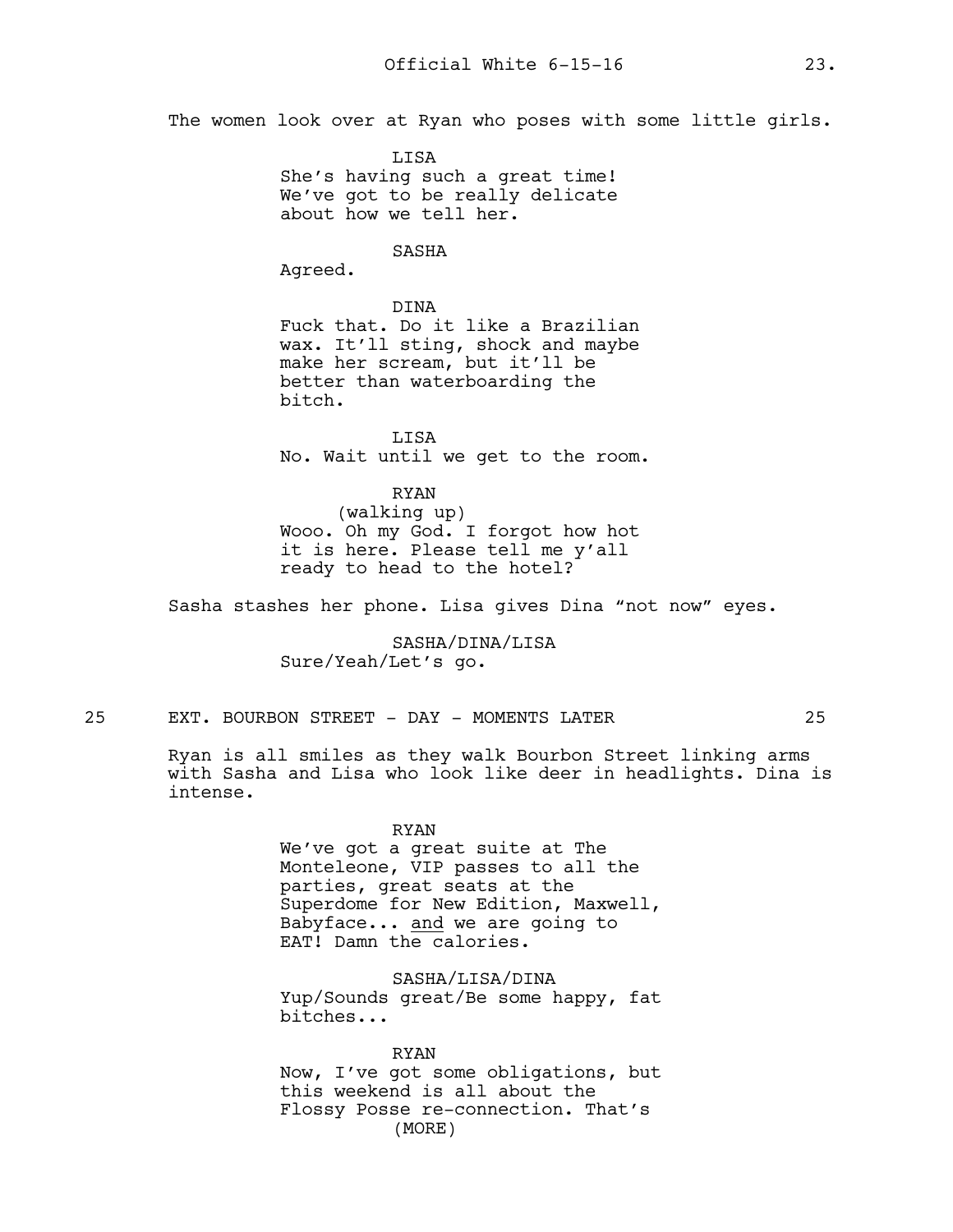what a girls trip is all about: staying up late, drinking and making memories that we can laugh about the rest of our lives. RYAN (CONT'D)

SASHA/LISA/DINA Yolo!/Amen/Might kill somebody.

> RYAN (did she hear correctly?)

And gossip! I want to catch up on everything you three haven't been sharing on the phone. No secrets. I want all the dirt--!

Dina can't take it anymore, blurting out --

DINA Bitch, your man's fucking an Instagram skank!

Ryan stops walking, stunned. Sasha and Lisa give Dina a look.

LISA You had to say something?

DINA That was an opening. That's God at work! Recognize.

RYAN What's going on?

SASHA

Come on --

Sasha and Lisa pull Ryan into the nearest bar. Dina follows.

DINA (muttering) Shit. You don't want me telling something, don't tell me...

# 26 INT. BOURBON STREET BAR - DAY - CONTINUOUS 26

A crowded bar full of day-drinkers. Sasha shows Ryan the photo. Ryan silently swallows.

> SASHA Ryan, I don't know what to say...

LISA We're all here for you, Ry.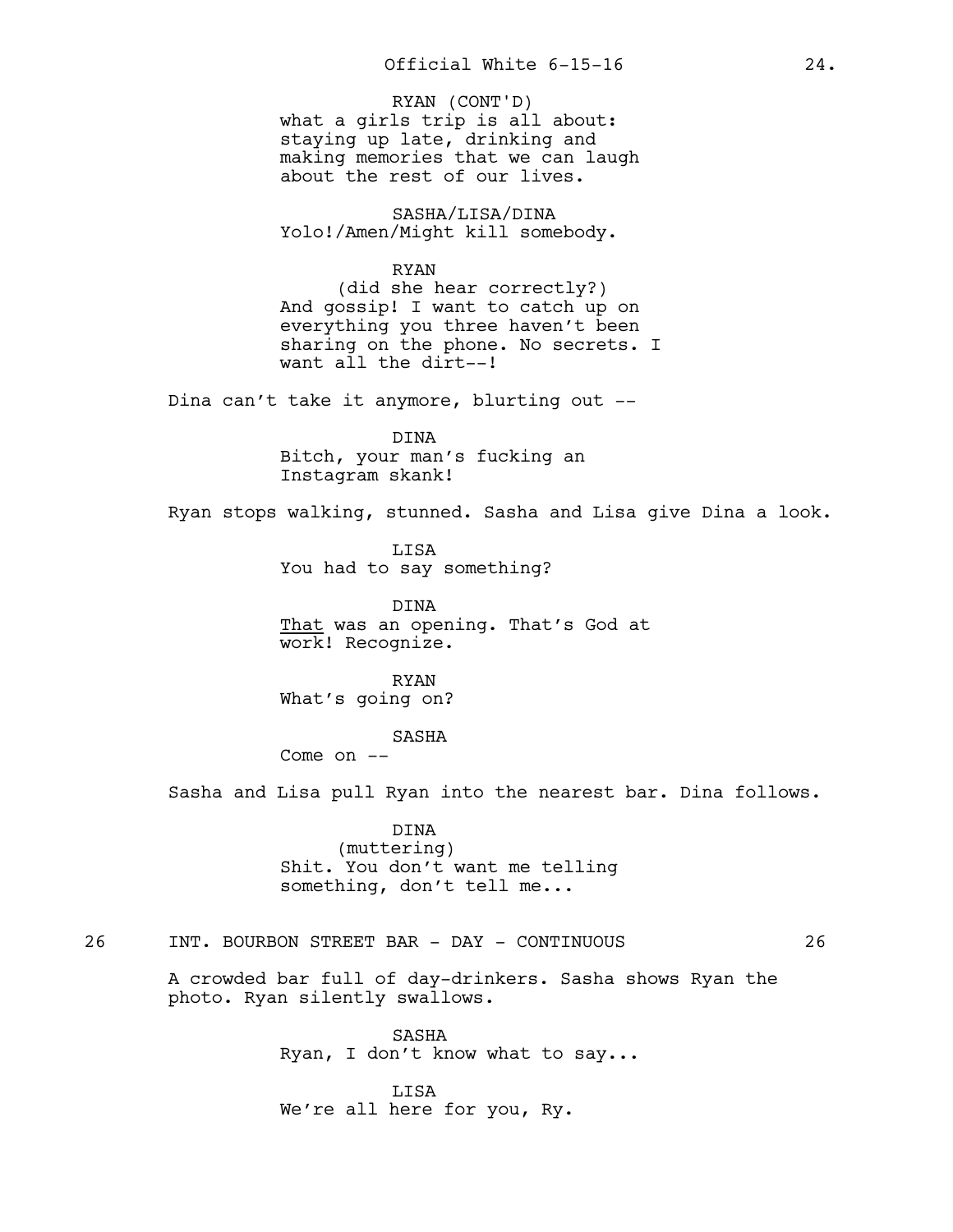DINA Don't worry Boo, I'ma lay hands on him for you. Hot grits, extension cords, Timberland heel. I'ma go in!

The ladies brace for an insane reaction. Ryan looks up from the photo. She's surprisingly calm.

> RYAN I've known about this for a few months now.

The ladies' jaws drop. The fuck?!

RYAN Obviously, I was upset when I found out, but we're in counseling and we're working through it.

LISA Oh. Well, that's great. You're working it out.

RYAN Stewart and I are a team. He made some mistakes, but that's in the past.

SASHA No, it's not, this picture was taken two days ago!

RYAN Sasha. I'm done talking about it.

SASHA

But  $--$ 

#### RYAN

Guys, I meant what I said out there: this weekend is about us. We haven't hung in five years. And by the grace of God we're here. Together. Let's make the most of it because if we don't take advantage of this precious time, shame on us. Today is the last day we'll be this young.

DINA She just fucked me up with that.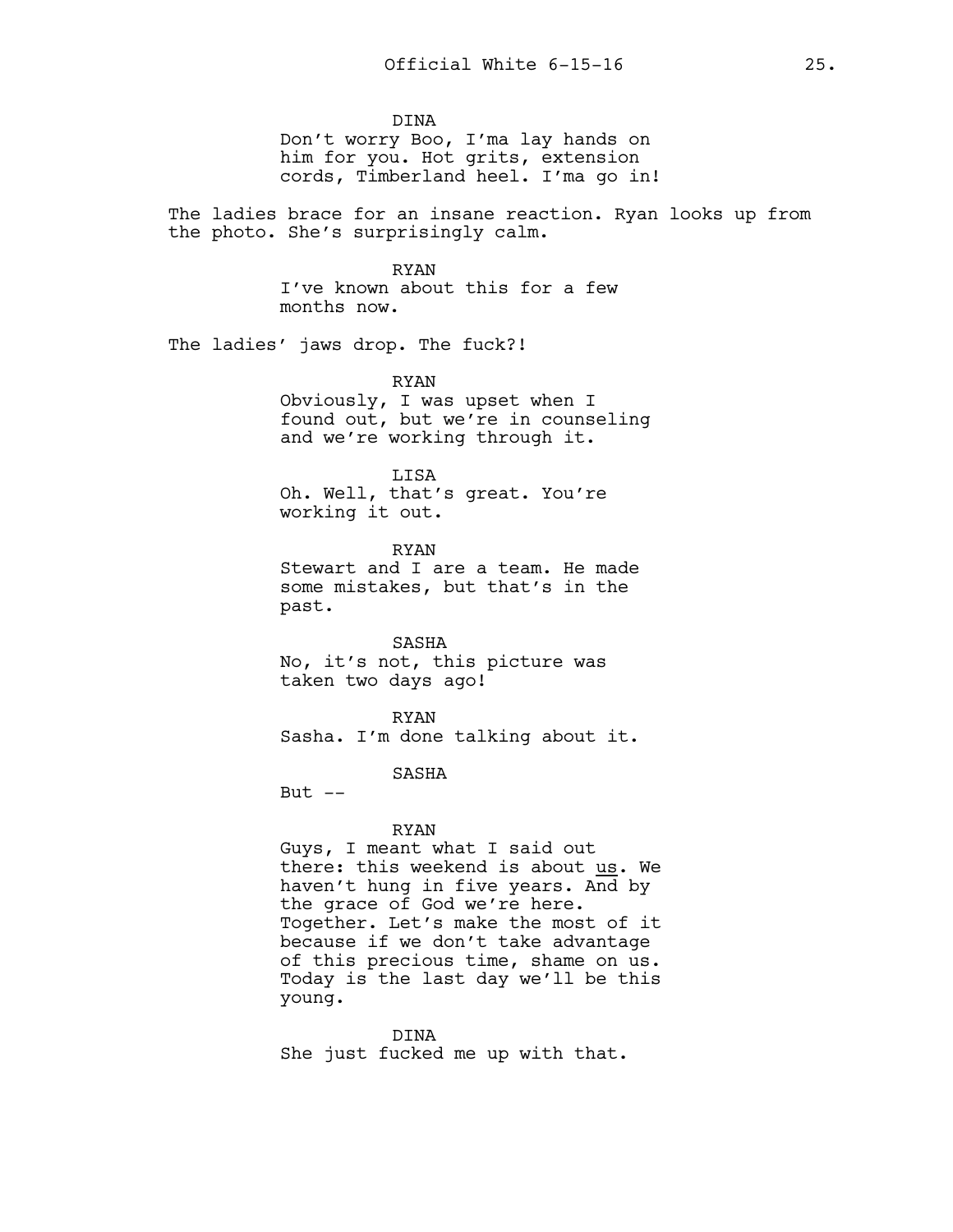RYAN Now, let's get out of here! Flossy Posse's back in N'awlins! Let's go!

DINA Let's roll, bitches.

As Lisa and Dina head out, Sasha pulls Ryan back.

#### SASHA

Hold on. I hear everything you're saying. And I'm down. But you can't just pretend this picture doesn't exist. It's only a matter of time before the photographer shops it. It's all fair game in journalism.

RYAN Journalism? Is that what this is?

Sasha gives her a look. Ryan concedes.

RYAN

What do you think I should do?

SASHA

Let me find out if anyone else has it. And if not, you let me leak the photo.

RYAN

Are you crazy?! Calmart wants to make a deal for a Ryan and Stewart BRAND. I can't have pictures of him kissing another woman on your site!

SASHA

Hear me out. If I leak it, we can get in front of the story. We can steer the conversation instead of TMZ. This way, you and I find an angle to minimize the damage.

Ryan hates that this is what her life has become.

RYAN The deal should close this weekend. Can it wait until Monday?

SASHA I'll look into it, but probably.

RYAN Okay. Thanks, Sash.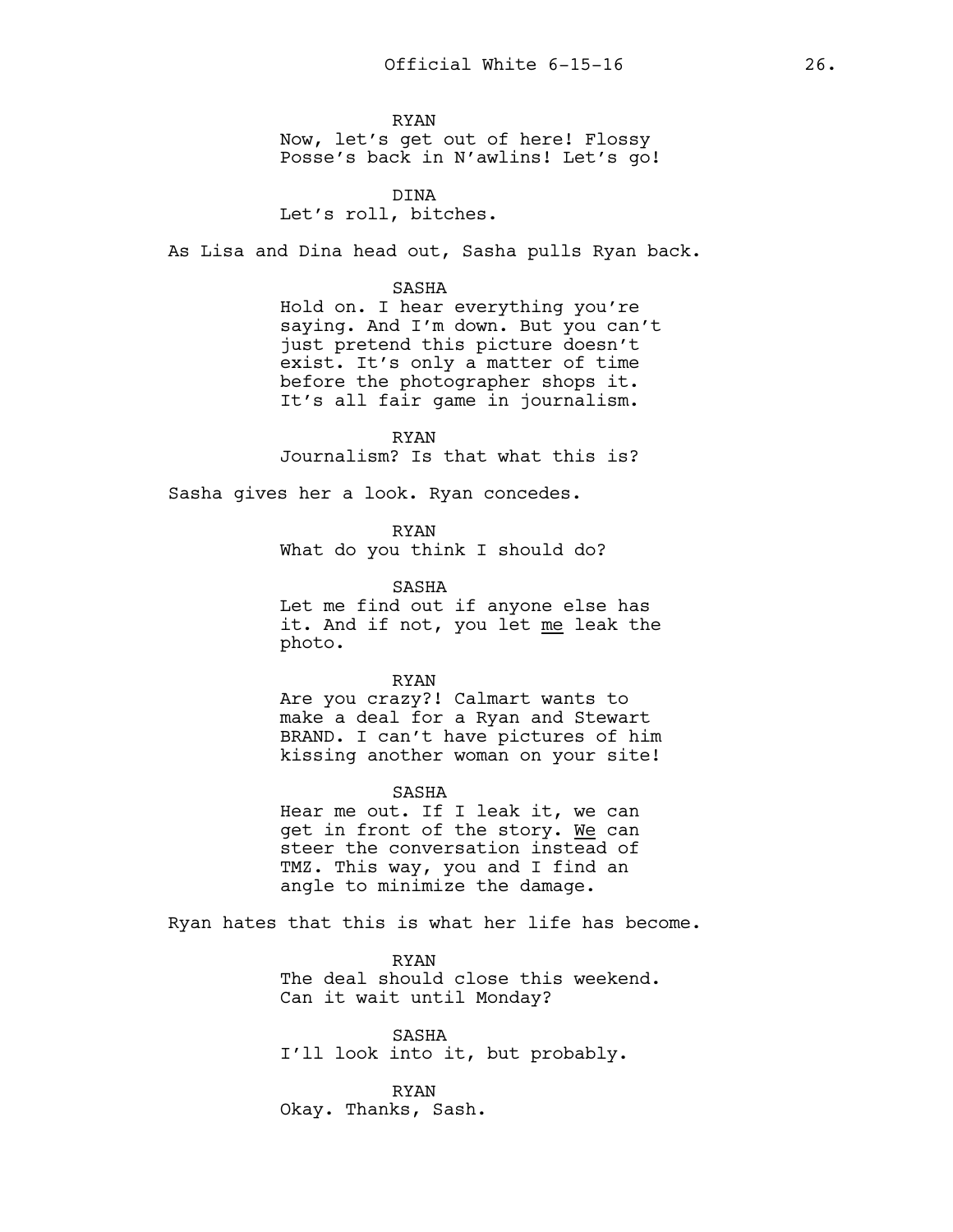# SASHA

Sure.

Ryan exits. After a beat, Sasha follows.

27 INT. THE MONTELEONE - LOBBY & FRONT DESK - DAY 27

The ladies enter a classy hotel lobby thoroughly impressed.

RYAN I'll go check us in. Go check out the Carousel Bar, it's so cute.

Ryan goes to check in while Lisa, Sasha, and Dina head for the Carousel Bar.

28 INT. CAROUSEL BAR & LOUNGE - DAY 28

Lisa, Sasha, and Dina enters the Carousel Bar, which rotates like an actual carousel.

> DINA Damn. This is the shit.

> > LISA

Wow...

SASHA It's aight. Little stuffy for my tastes. If I had known I could have gotten us a suite at the W.

Before they can question Sasha's haterade Lisa notices Stewart in the restaurant eating with MARION, late 50s.

> LISA Oh, hey there's Stewart. (then, remembering) Oh. Asshole.

Dina can barely contain her anger. Sasha takes notice.

SASHA Dina, look at me. Do not make a scene. You heard Ryan. Be cool.

DINA Oh, I'm gone be real cool. Just gonna say hey, that's all --

Dina takes off her earrings.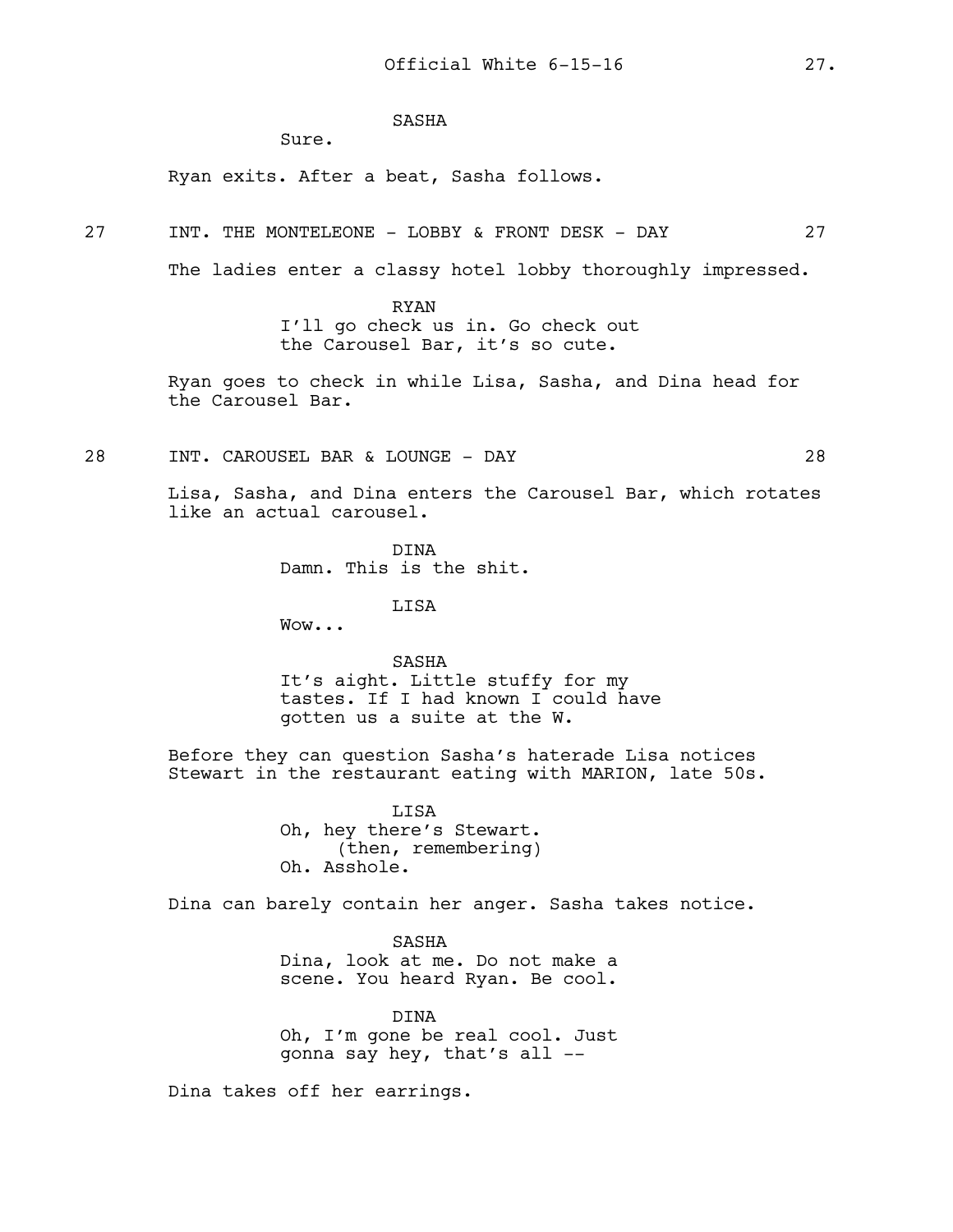LISA Dina, it's not our business. We need to respect Ryan's wishes.

DINA Mmmhmmm. Hold these.

She hands the earrings to Lisa and plows toward Stewart. Lisa and Sasha run after her.

# LISA/SASHA

Dina, no!!!

Drake's "0 to 100" drops. The ladies watch, horrified, as Dina clears the entire table. Food and drinks spill everywhere. Stewart stands, pissed, glares at Dina.

> STEWART What the hell is wrong with you?

DINA You KNOW, nigga! Don't play me!

Dina grabs an empty bottle off an adjacent table, breaks it, and moves to hit him, but Sasha pulls her back.

SASHA

Dina, no!

DINA I will END YOU. You and your little thirsty ass, wannabe MILF, hood rat, side tossup ho! (to Marian) You got on knee-pads under them slacks, Slurpee?

STEWART Dina, this is my Aunt Marion!

DINA Yeah? Well, listen up, Auntie: yo nephew is NASTY.

Sasha grabs Dina, pulling her away. The entire lounge eyes them. Lisa awkwardly stands with Stewart and Marian.

> LISA (to Marian) That's a beautiful suit. Navy is such a beautiful color on you. Really brings out your eyes.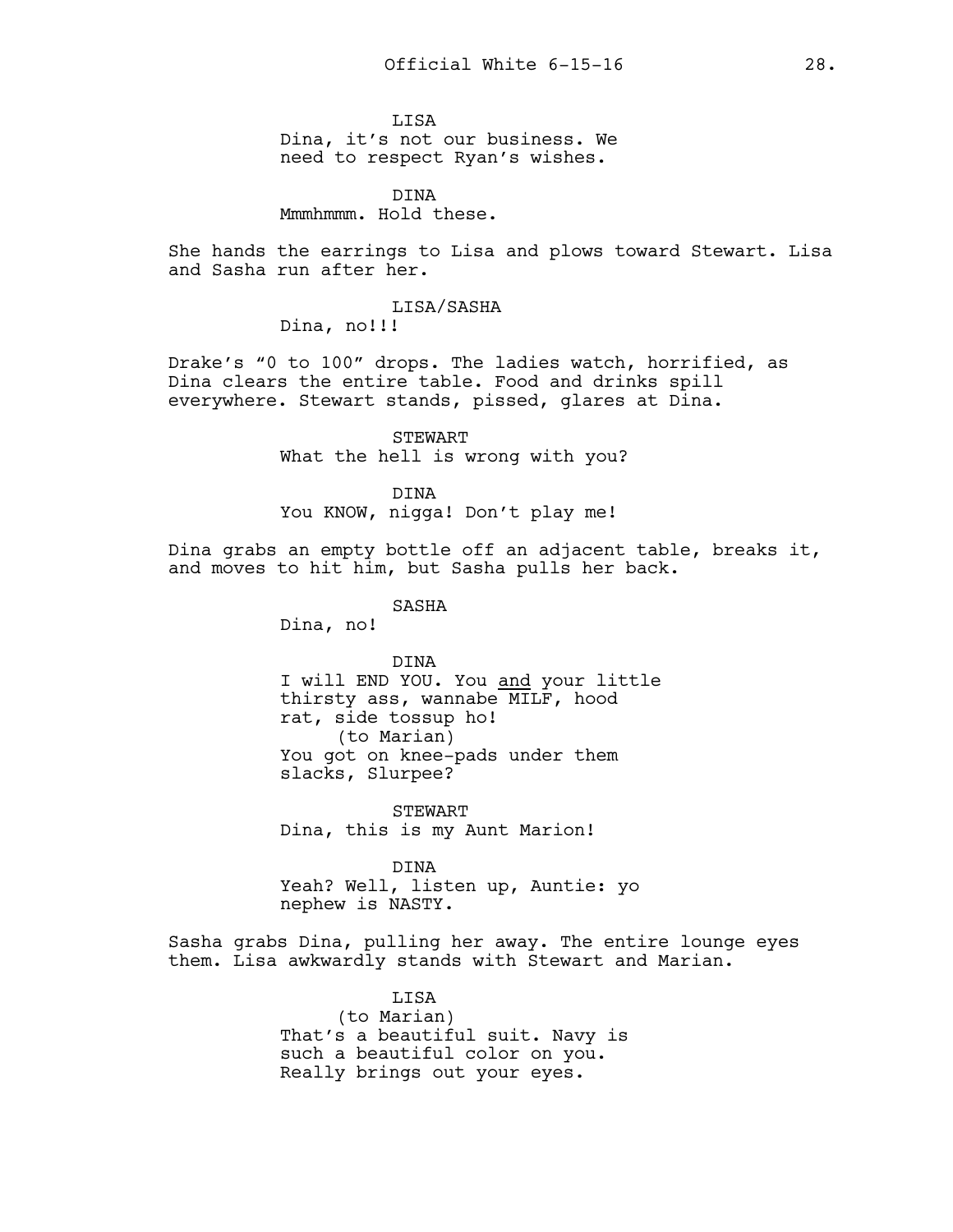MARIAN Uh... thank you. I guess.

LISA Well, nice meeting you. Please resume your meal. (beat) And for what it's worth, I'm very disappointed in you Stewart. Very.

Lisa crosses back to Sasha who has calmed Dina down. The entire lounge eyes them.

29 INT. MONTELEONE - LOBBY - CONTINUOUS 29

A SECURITY GUARD approaches Dina.

SECURITY GUARD I'm gonna need you to leave the premises immediately.

LISA It's fine. We've got everything under control now.

SECURITY GUARD (re Dina) She's holding a broken Pellegrino bottle.

Lisa carefully takes the broken bottle from Dina's hand. Ryan runs up to them, at a loss to what just happened.

> RYAN What the hell happened?! I was gone for three minutes!

SASHA It happened really quickly.

LISA Like a summer sunset. It was bright and beautiful, then suddenly got very, very dark.

Ryan turns to the guard.

RYAN Sir, I apologize for my friends, but I can assure you everything's fine now.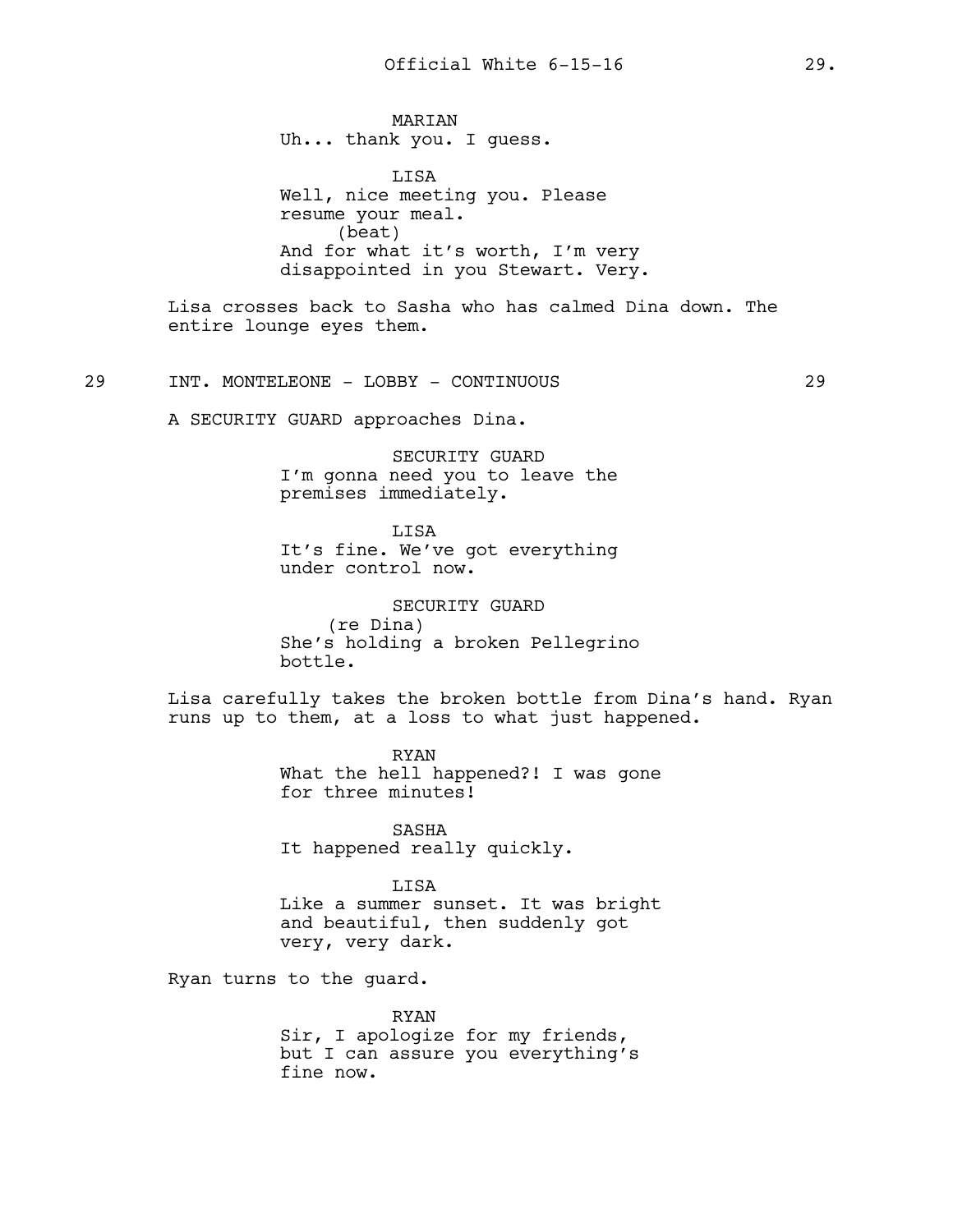Right then, Stewart approaches. He points at Dina, speaking only to the guard--

> STEWART Dina, you're lucky my aunt is hard of hearing.

DINA And you lucky I don't carry a straight edge anymore.

SECURITY GUARD Mr Pierce, we're in the process of removing this woman right now.

STEWART If that's your policy then I understand.

Ryan is incredulous at Stewart. The security guard moves in.

DINA Okay, okay, I'm going. Just give me one second.

The security waits a beat. Dina reels back and OPEN HAND SLAPS THE DOG SHIT OUT OF STEWART.

> DINA (CONT'D) Alright, now I'm ready.

The guard escorts Dina outside. Lisa and Sasha follow.

STEWART Your girl needs a leash.

Stewart begins to exit. Ryan wants to reply badly, but considering the eyes on them now she thinks differently, grabbing his arm and interlocking it to walk with him

#### RYAN

(with a smile) Your room. Now.

They head toward the elevator.

30 INT. STEWART'S HOTEL SUITE - DAY - MOMENTS LATER 30

Stewart exits the bedroom putting on a crisp new shirt. He's casual cool like this discussion is routine. Ryan is also very matter of fact in her tone.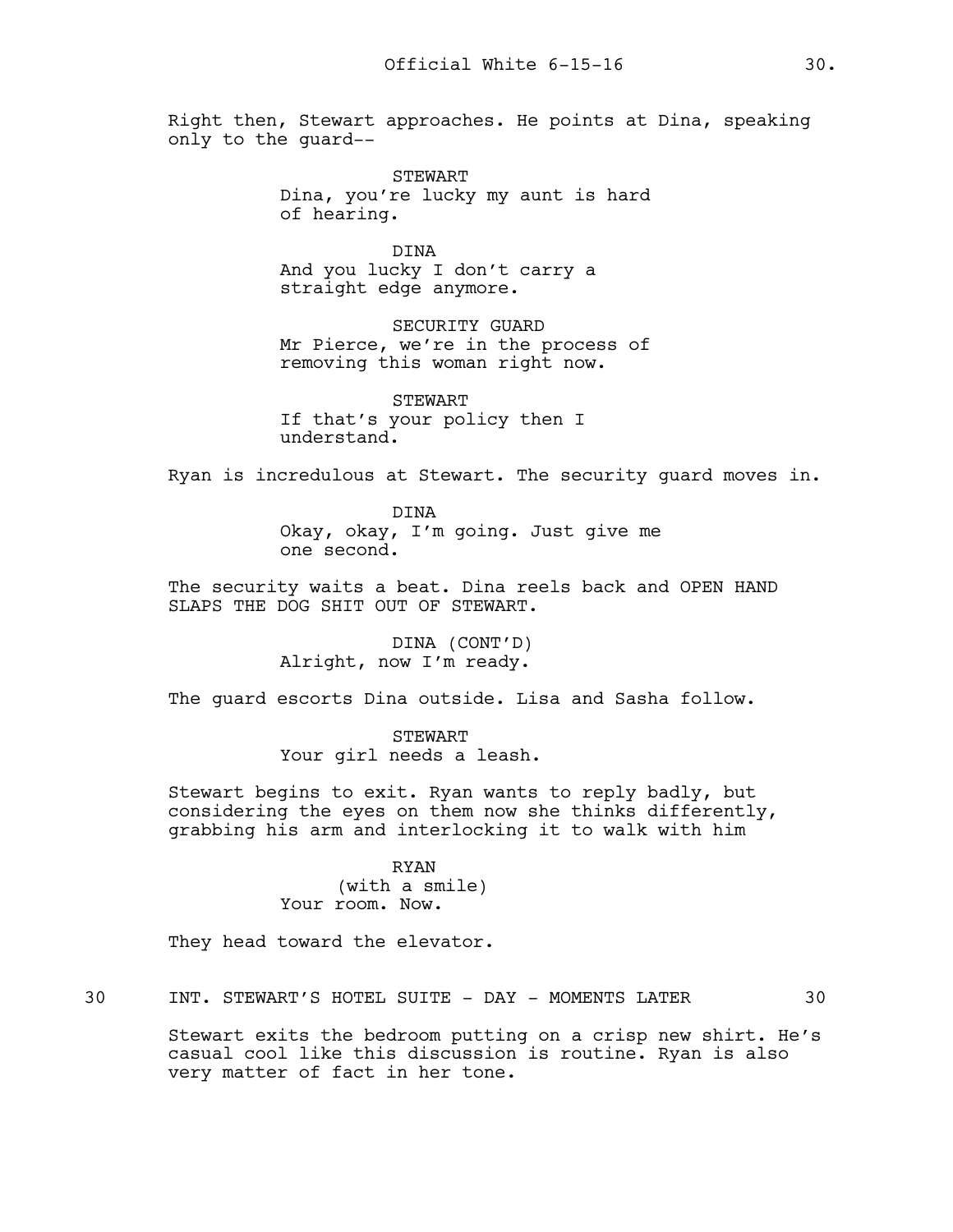RYAN Are you kidding me? You said you ended this shit. Now there's a picture?

STEWART My bad, babe.

RYAN

My bad? You didn't burn dinner. Your sloppy ass got caught sucking face with some Instagram ho. And the bitch is here?

**STEWART** I didn't invite her.

RYAN So? You need to send that genetically enhanced ass home.

STEWART Come on, babe. How am I supposed to

do that?

RYAN The same way you tell her to come get dick: text, dm, call, tweet.

STEWART (pulling out his phone) Done.

RYAN You're really going to do it right in front of me?

STEWART Trying to be pro-active.

#### RYAN

You know what? I can't do this. This is bullshit. This hasn't been a marriage in awhile, but we agreed to at least be a partnership. Your trifling ass can't hold up your end of the bargain. Let alone your pants. This is against everything I tell my readers and followers-- yet I'm putting up with it.

STEWART Ryan, I'm sorry. I messed up. It won't happen again. Real talk. (MORE)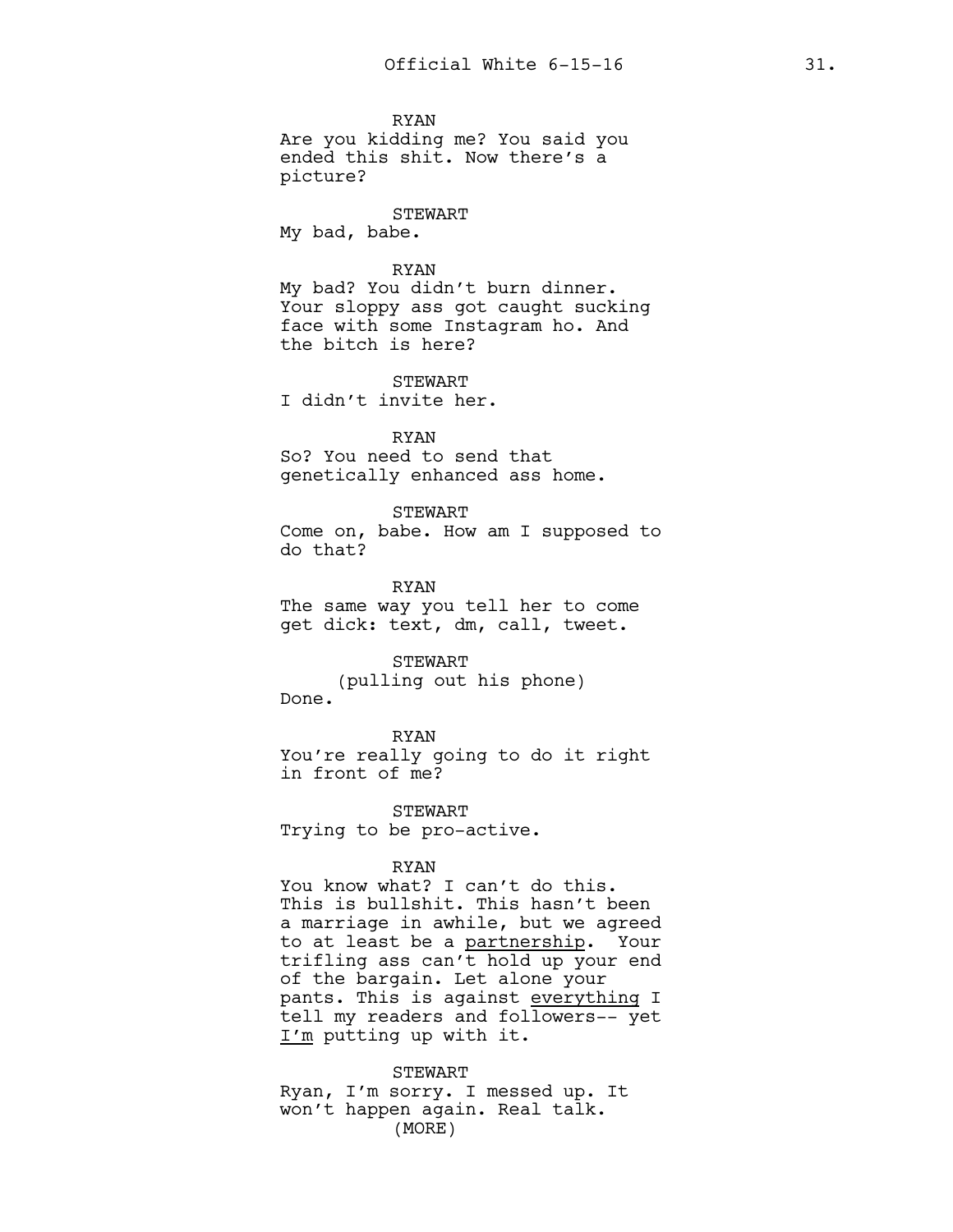You're right: you don't deserve this. But our brand is who we are. It's who you are. Giving all that up because I was sloppy isn't worth all that you have worked very hard to accomplish. And for what? To have that crumble? To be alone? STEWART (CONT'D)

Ryan looks at him with disdain, but what he says resonates.

STEWART (CONT'D) Ry, I'm not going anywhere. You know that. Let's just keep doing our dance and handle our business. Be that couple who has it all. You know you love me...

RYAN No more slip-ups. Stick to the plan. And keep your ho under control.

#### STEWART

Done.

Stewart reaches his hand out to shake hers. Ryan eyes him and reluctantly reciprocates.

31 INT. MONTELEONE - LOBBY - DAY - MOMENTS LATER 31

Ryan walks up to Sasha and Lisa, holding her head high.

LISA You okay?

RYAN I'm fine. So where are we?

SASHA Dina's not allowed back in. She's out front, waiting for us.

32 EXT. MONTELEONE - DAY 32

Dina sulks talking to passers by.

DINA Don't even go in. They tripping.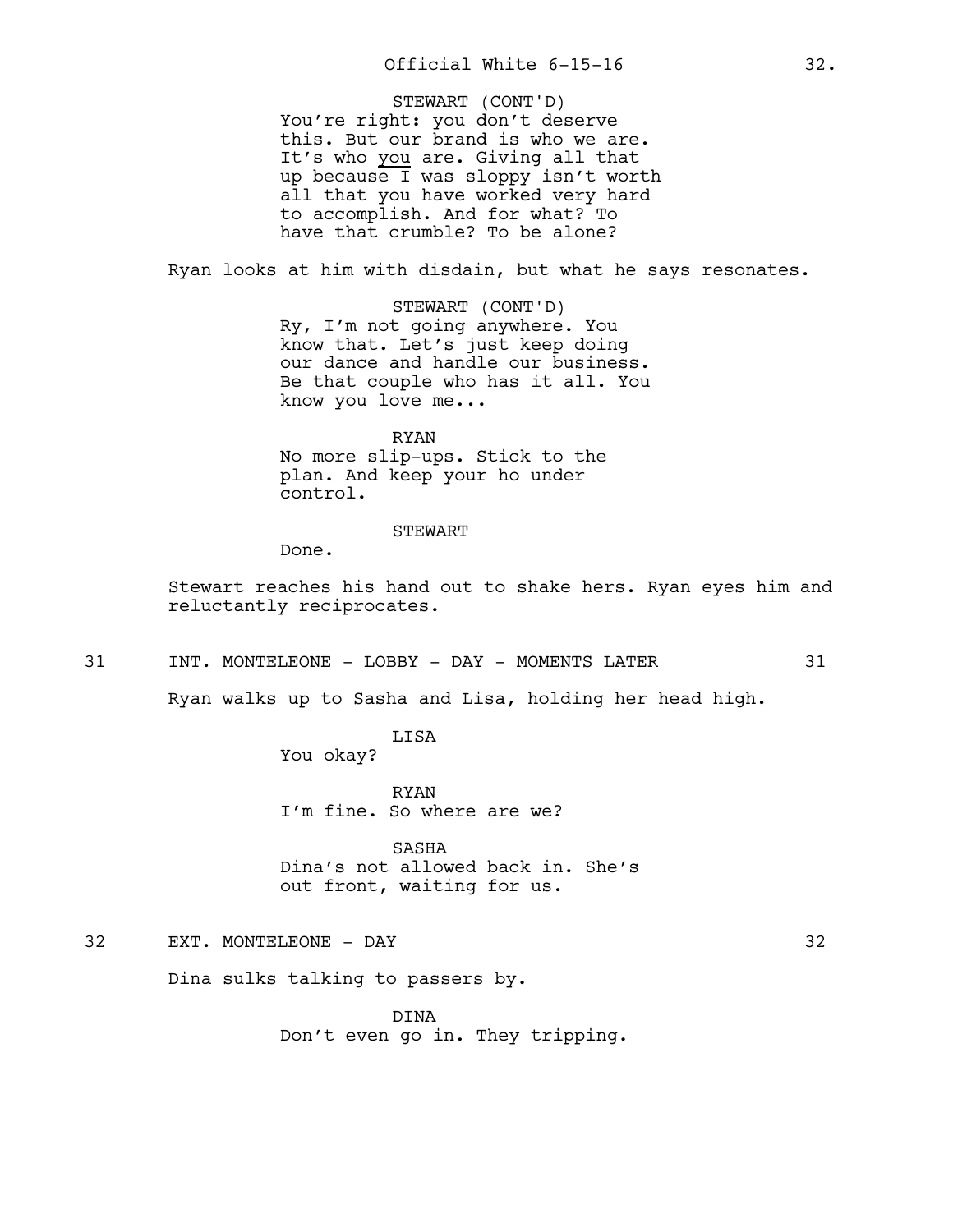33 INT. MONTELEONE - LOBBY - DAY 33

RYAN Then we'll just get another hotel.

SASHA I've called. All the four and five stars are booked.

RYAN You know what? I came here to have fun with my girls, not hang out in the hotel. Let's do this!

34 INT. EMPRESS STAR HOTEL – LATER 34

The dirtiest, shittiest motel room ever.

SASHA I'm thinking there's been a few chalk outlines on this floor.

RYAN Oh, someone's definitely been murdered here.

Lisa pulls Clorox wipes from her bag and wipes everything.

LISA Just don't let your bare skin touch anything.

DINA No mini-bar? The fuck? I feel like that one-star was mad generous.

SASHA You just had to cause a scene, huh? Classic Dina. Can't go anywhere without some drama.

DINA Classic Sasha. Can't let shit go.

LISA (itching) Stop fighting! I think I have scabies.

There's a KNOCK at the door.

DINA We expecting anyone?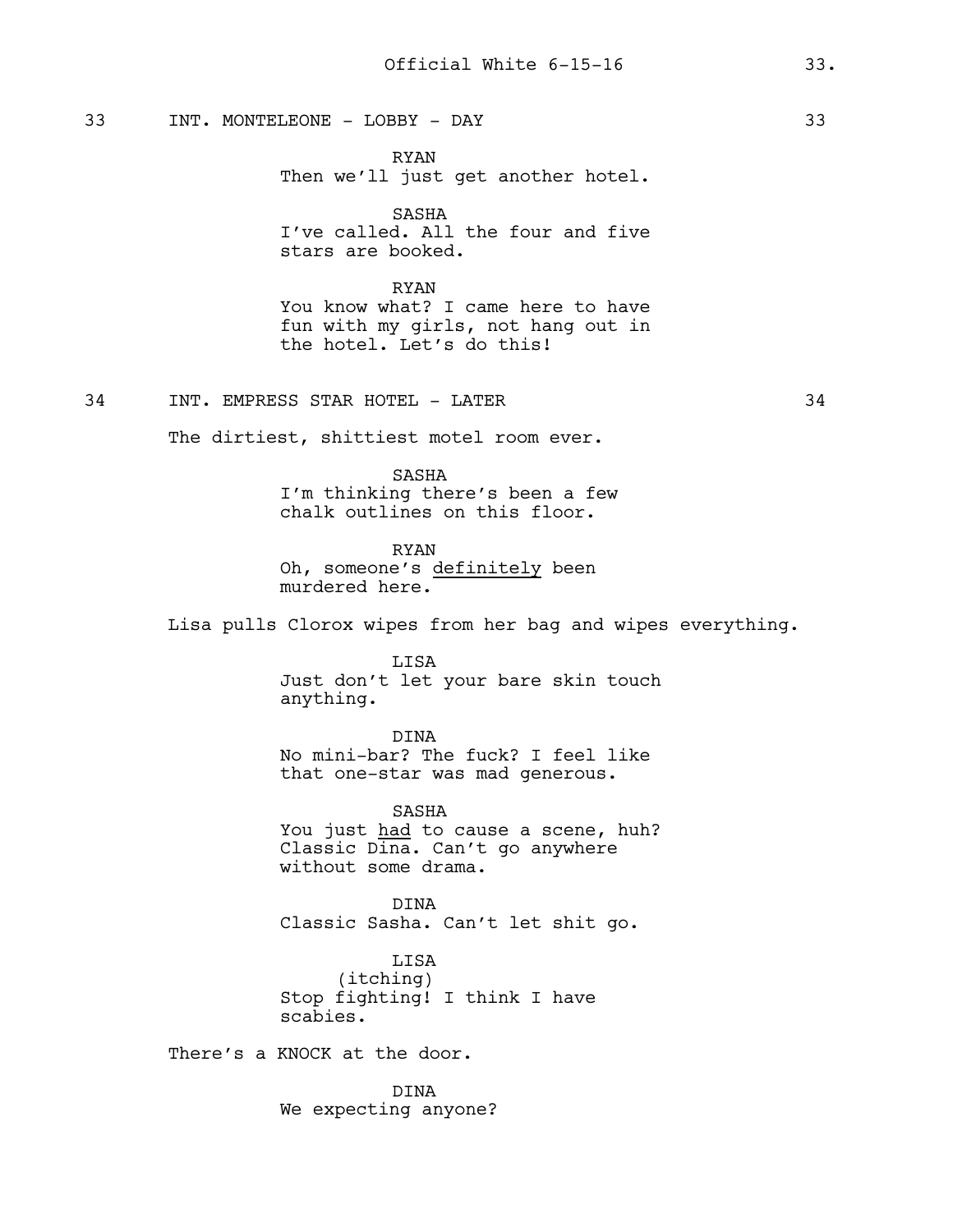The others shake their head no. Dina opens the door. A drunken HOBO stands there.

> HOBO Rochelle here?

DINA Nah, man. You got the wrong room.

She starts to shut the door.

HOBO This where I meet Rochelle every night.

DINA Rochelle ain't here. You got to go.

HOBO It don't have to be Rochelle. I'll take one of you.

He holds up a five dollar bill. The ladies look at each other, horrified.

> SASHA Are we staying at a motel where five dollar hookers do their business?

DINA (kidding) Lisa, you game? Might as well turn a profit on dick number one tonight.

The Hobo eyes Lisa's scrubs.

HOBO Not if she wearing that --

Lisa slams the door and puts on the chain.

LISA We are done talking to this fool.

Just then the Hobo SLAMS HIS NAKED JUNK up against the window.

> HOBO (through the window) You don't want some of this?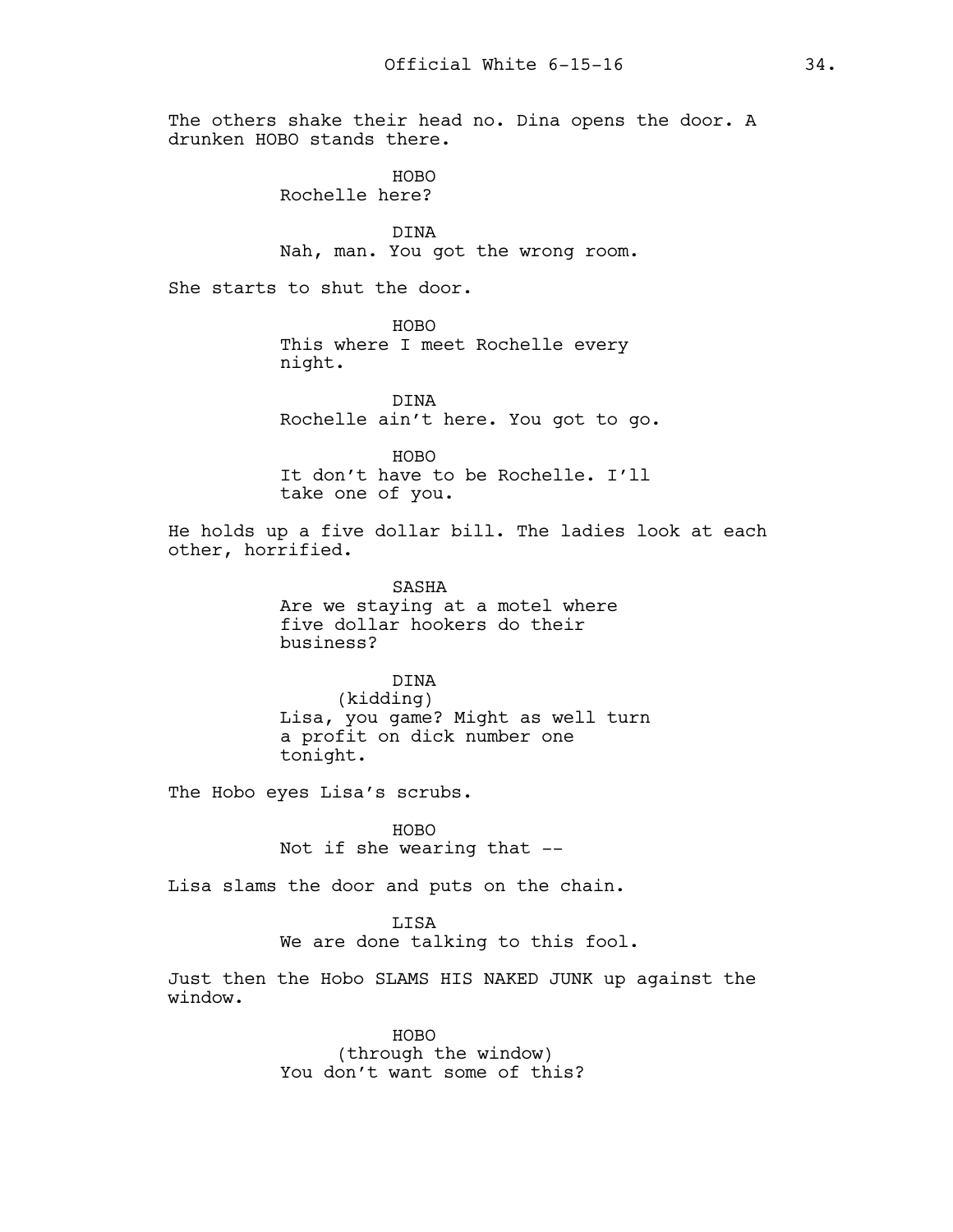The women shriek as Sasha quickly closes the curtain. They all look at each other -- then CRACK UP.

> SASHA Did anyone else just flash back to Ft. Lauderdale? Senior year?

> RYAN Come to think of it, this room may be an exact replica.

DINA Except the junk smashed against the glass belonged to some fine ass Omegas, not some crackhead with cole slaw in his pubes.

RYAN Wow, you really took a good look, didn't you?

DINA I'm don't miss shit.

35 INT. SHITTY MOTEL ROOM - LATER 35

Music blasts from Dina's phone. The women model their party outfits for the each other like they're on a runway. Ryan looks stunning in a hot dress. Dina models her short dress. Sasha shows off her designer outfit.

Ryan notices Sasha has a tag sticking out of her dress.

RYAN Sash, hold up, you got a tag hanging out.

She goes to pull it out and Sasha jumps away.

SASHA

No!

(off Ryan's look) Just tuck it in. I made a deal with the designer that I'd Instagram it this weekend. Taste-maker shit.

DINA Lis, hurry up! Maxwell ain't gonna wait all night to meet me, the man's got shit to do!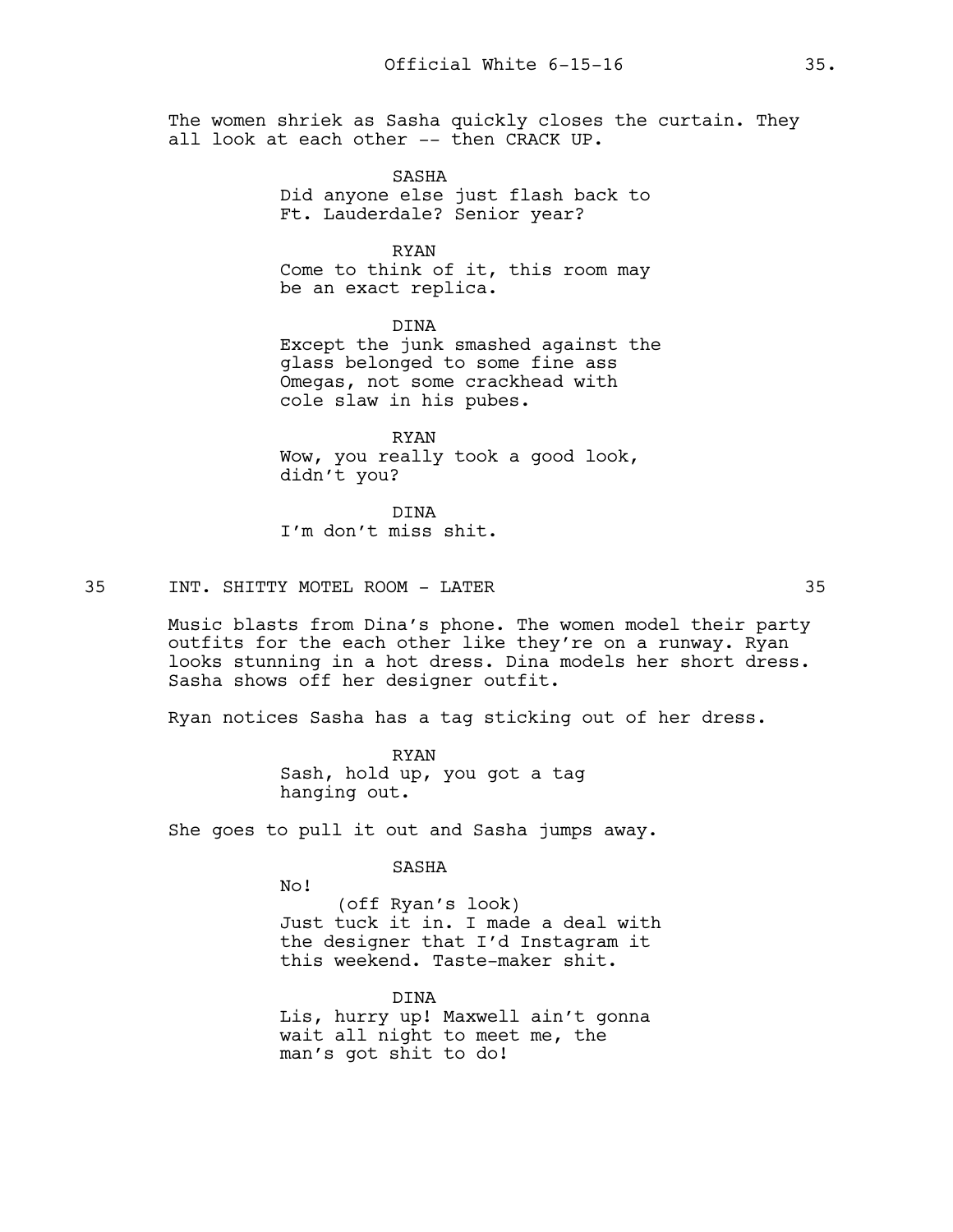Lisa emerges from the bathroom wearing a boxy cotton blouse, a long skirt and loafers. The ladies stare at her in disbelief.

> SASHA What the hell are you wearing?

LISA (defensive) What? I love this outfit.

RYAN It's nice, Lis. But I think what Sasha's trying to say is --

DINA Bitch, fuck your feelings. You ain't getting no dick dressed like that.

Ryan reaches into her bag. Pulls out a bandage dress.

RYAN Go put this on.

LISA Are you crazy?! That's not a dress! That's what I wrap around people with head wounds.

Ryan hands Lisa some sexy heels.

RYAN Pair it with these heels.

**T.TSA** I'm not putting any of this on.

DINA Lisa, hear me now. Men will fuck anything. Except you in that outfit.

Lisa sighs, walks back to the bathroom, and we HARD CUT TO:

36 INT. MERCEDES SUPERDOME – FLOOR - NIGHT 36 NEW EDITION is on stage and everyone is feeling the groove. The "New" Lisa walks into the Superdome. HEADS turn. She's hot. Ryan, Sasha and Dina walk up with her.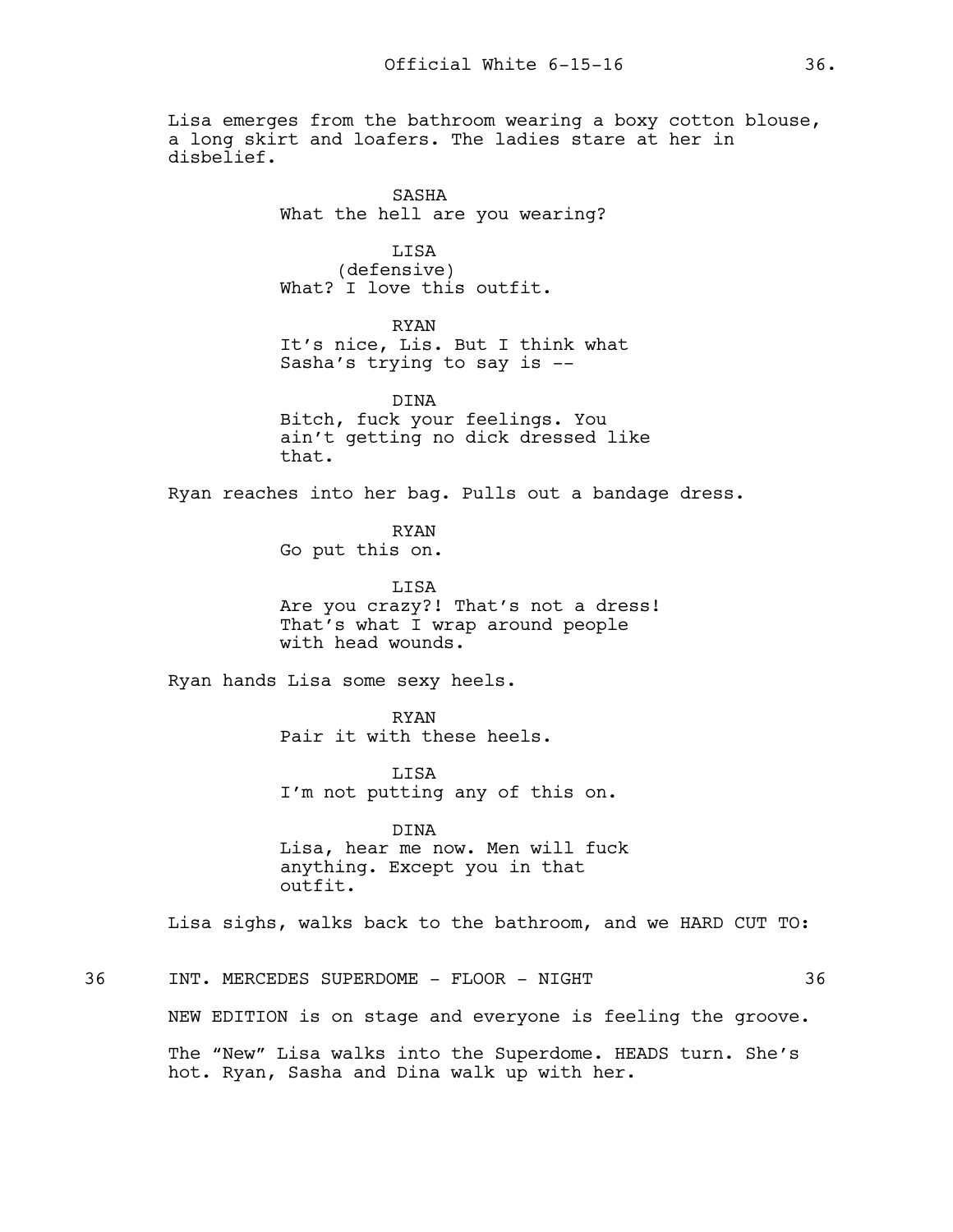Dudes greet Lisa with a chorus of "Goddamns" by the men she passes but it's been so long since she felt goddamn-worthy, she looks down, not meeting eyes with any of her admirers, struggling to get used to walking in heels again.

### 37 INT. MERCEDES SUPERDOME - VIP AREA - LATER 37

CELEBS and other VIPs pepper the dimly lit, posh VIP Bunker sponsored by Ciroc.

Ryan poses on the red carpet. Then she waves over her girls who gladly join her and get the paparazzi treatment.

## 38 INT. MERCEDES SUPERDOME - VIP AREA - LATER 38

Later Ryan conducts an interview in a media bungalow

Later Sasha works the room, smiling and greeting celebs and taste-makers.

Lisa struggles in her heels as she crosses the room.

39 ON A COUCH -- LATER 39

Sasha scans the crowd, looking for gossip.

LISA This party is hot!

DINA (spotting someone) Ooh! There's my dry-cleaner!

SASHA That's Arsenio.

DINA Yeah.... I knew he looked familiar.

RYAN Lisa, there's a LOT of guys

checking you out, in case you haven't noticed.

**T.TSA** The drinks are already free, what's it matter?

SASHA Lis, I know you love the maternal role and taking care of everyone (MORE)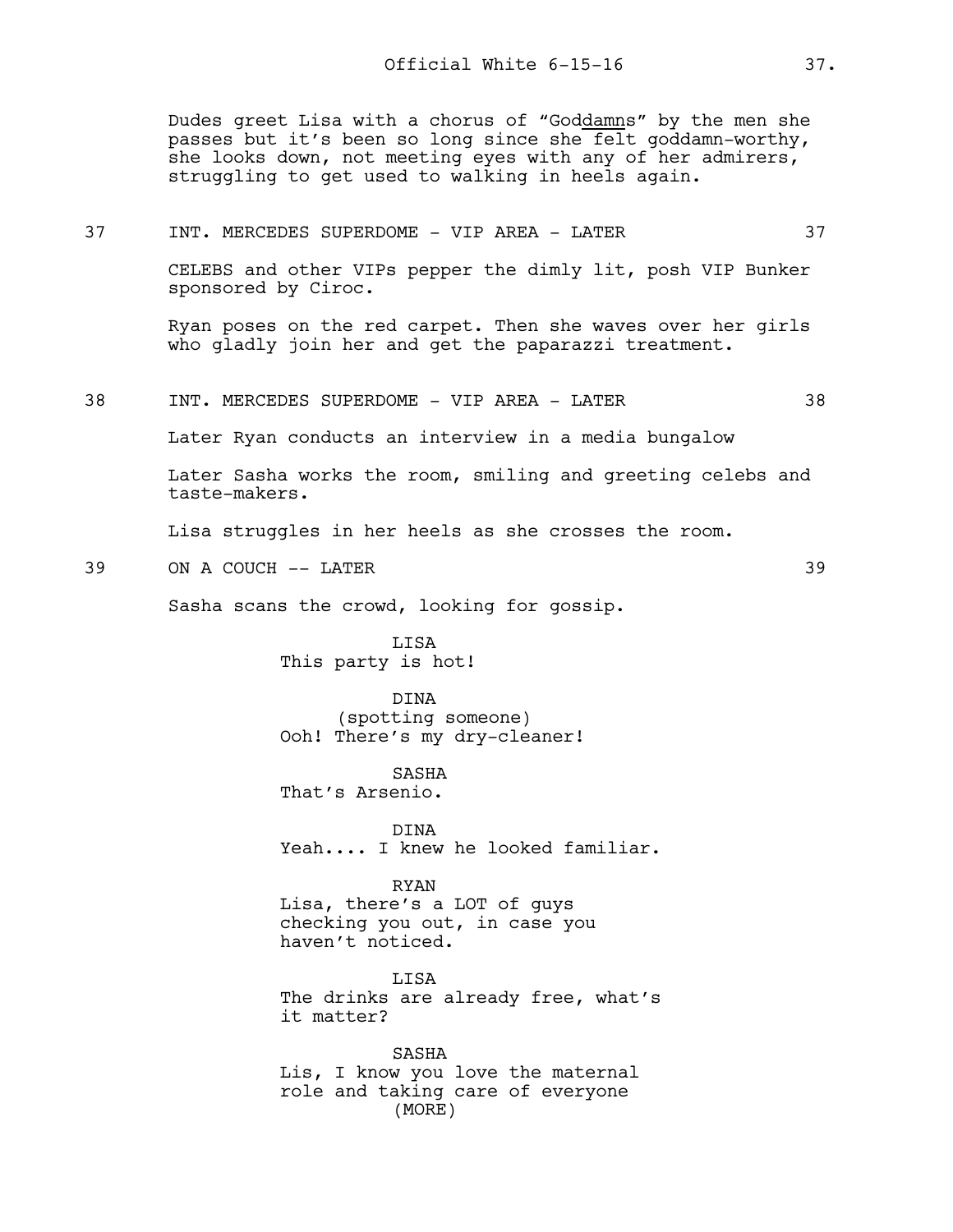and we love you for it, but tonight? You need to be a MILF. SASHA (CONT'D)

LISA You know how long it's been since I had to flirt with anyone? I wouldn't even know how.

## SASHA

You got tits and a pussy. That's 95% of the work right there. Make a little chit chat, determine who's worthy, then get some. You are a fierce, sexual goddess who's been hiding in mom jeans. Get out there and slay!

Lisa takes this in.

LISA You're right. Let's do this.

40 INT. SUPERDOME - VIP AREA - NIGHT 40

We see a MONTAGE of Lisa awkwardly trying to chat up men as Sasha stands nearby, playing wingwoman.

> LISA My week was good... Got the smog inspection on the car... Used some reward points to buy a humidifier.

He walks off as Sasha shakes her head, having heard.

CUT TO:

41 INT. SUPERDOME - VIP AREA - NIGHT 41

SUITOR #2

**T.TSA** You're not lactose intolerant? Damn! Lucky you. Seven out of ten people are. Both my kids and my mom.

Suitor #2 walks off.

ACROSS THE PARTY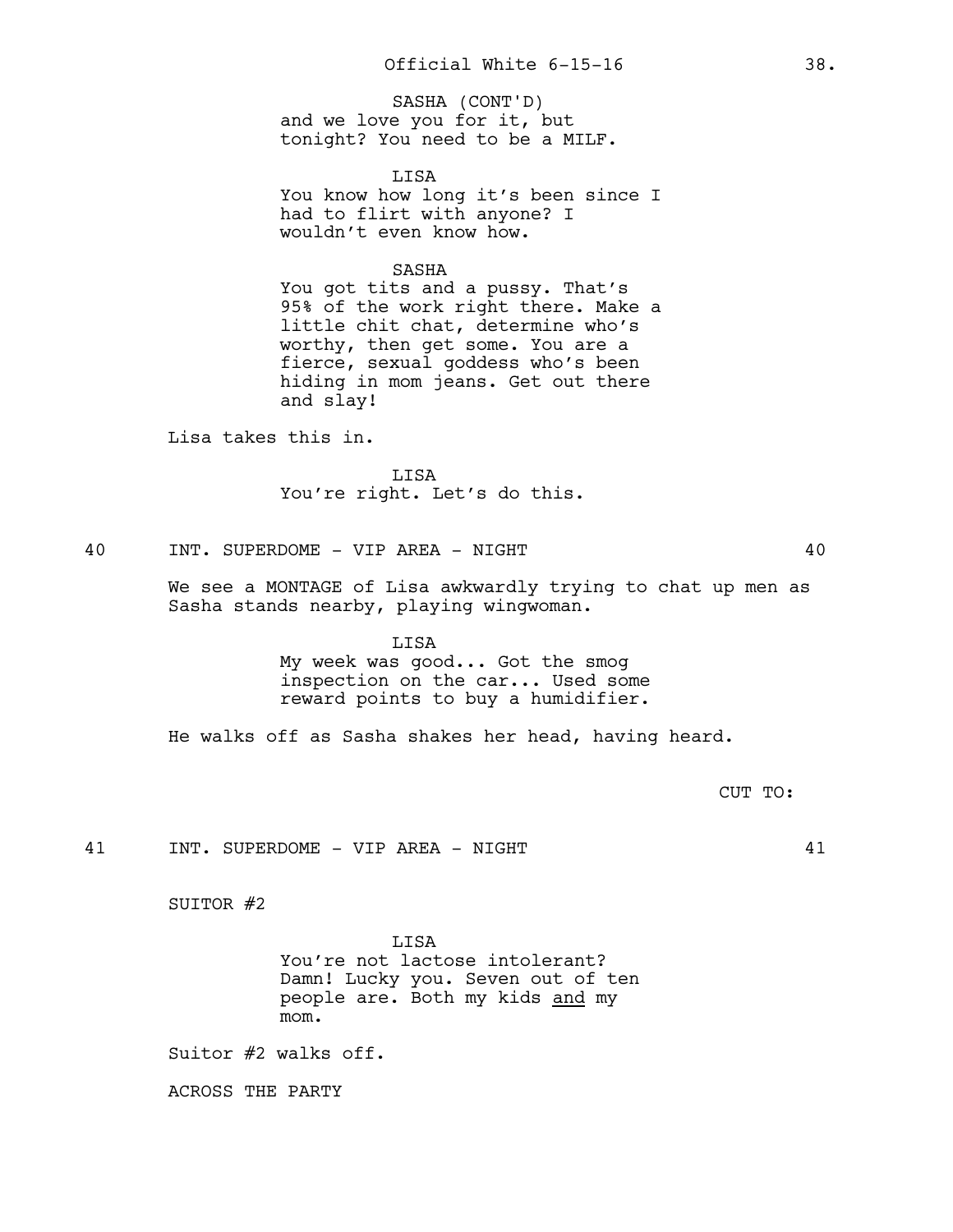Ryan and Dina spot this.

RYAN What's she doing? Telling them she voted for Trump? Go save her!

Dina heads over.

DINA Stick your titties out and put your straw in your mouth.

#### SASHA

Can't hurt.

Lisa readjusts and it's the unsexiest display ever.

DINA I can't watch this.

Dina walks off. Then TYLER PERRY spots Sasha, approaches.

TYLER PERRY Sasha Franklin? From Sasha's Secrets?

Sasha smiles at him.

SASHA Mr. Perry... it's an honor.

TYLER PERRY Really? Honor is the last thing I'd think of coming out of your mouth.

SASHA

Now, hold on  $-$ 

### TYLER PERRY

No, heifer, YOU hold on! The filthy lies you spread on that digital bathroom wall of yours are disgusting. You know damn well I didn't "canoodle" with Shonda Rhimes.

SASHA I'm just the messenger--

### TYLER PERRY

Really? Well get this message -- if I see you in a dark alley, dark room or in your nightmares I will Fuck. You. Up.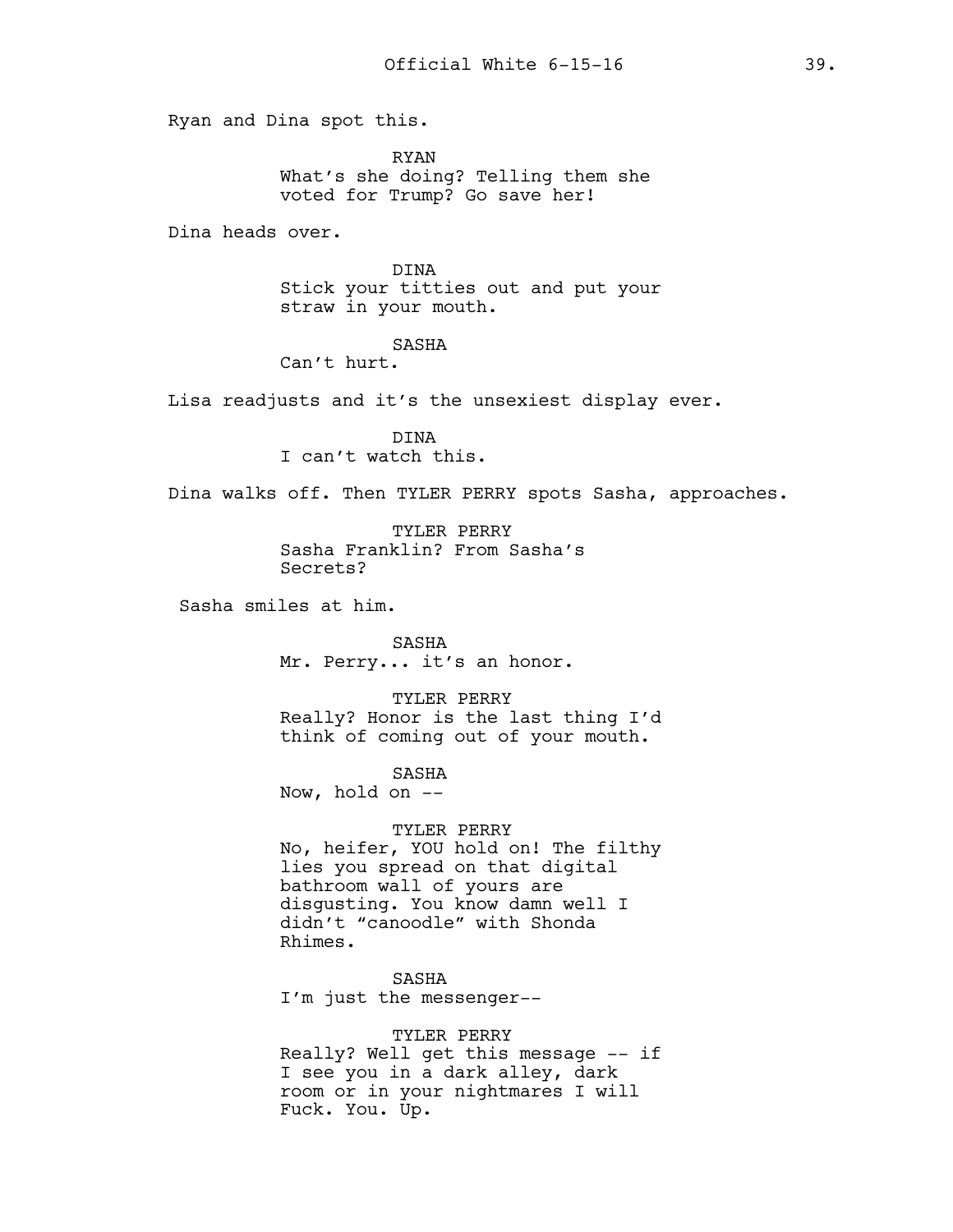Sasha's mouth hangs open. As he goes --

TYLER PERRY (CONT'D) God bless you. Praise Jesus.

He pushes past Sasha and walks on. Sasha looks down at her phone. She's video recorded the whole encounter.

#### SASHA

Thank you, Madea.

Ryan walks up to Sasha.

RYAN I thought we agreed to make this a girl's weekend. Not a work session.

SASHA What do you call what you're doing?

RYAN I'm just saying I don't want anyone being uncomfortable thinking you're spying on them.

SASHA I don't "spy" on people, Ry--

Across the room Lisa can see the tension brewing.

#### RYAN

I just, look you're my girl and this is business. I'm their guest. And you're my guests.

SASHA So you're telling me to behave?

RYAN I'm saying we agreed to keep this about our weekend.

SASHA No, you agreed that. Without me. Which is how you usually do things.

Ohhh shit... Ryan takes a breath, refrains from saying anything. Lisa approaches and deflects it.

> LISA Hey, I need to go to the ladies room. Sasha, come with me.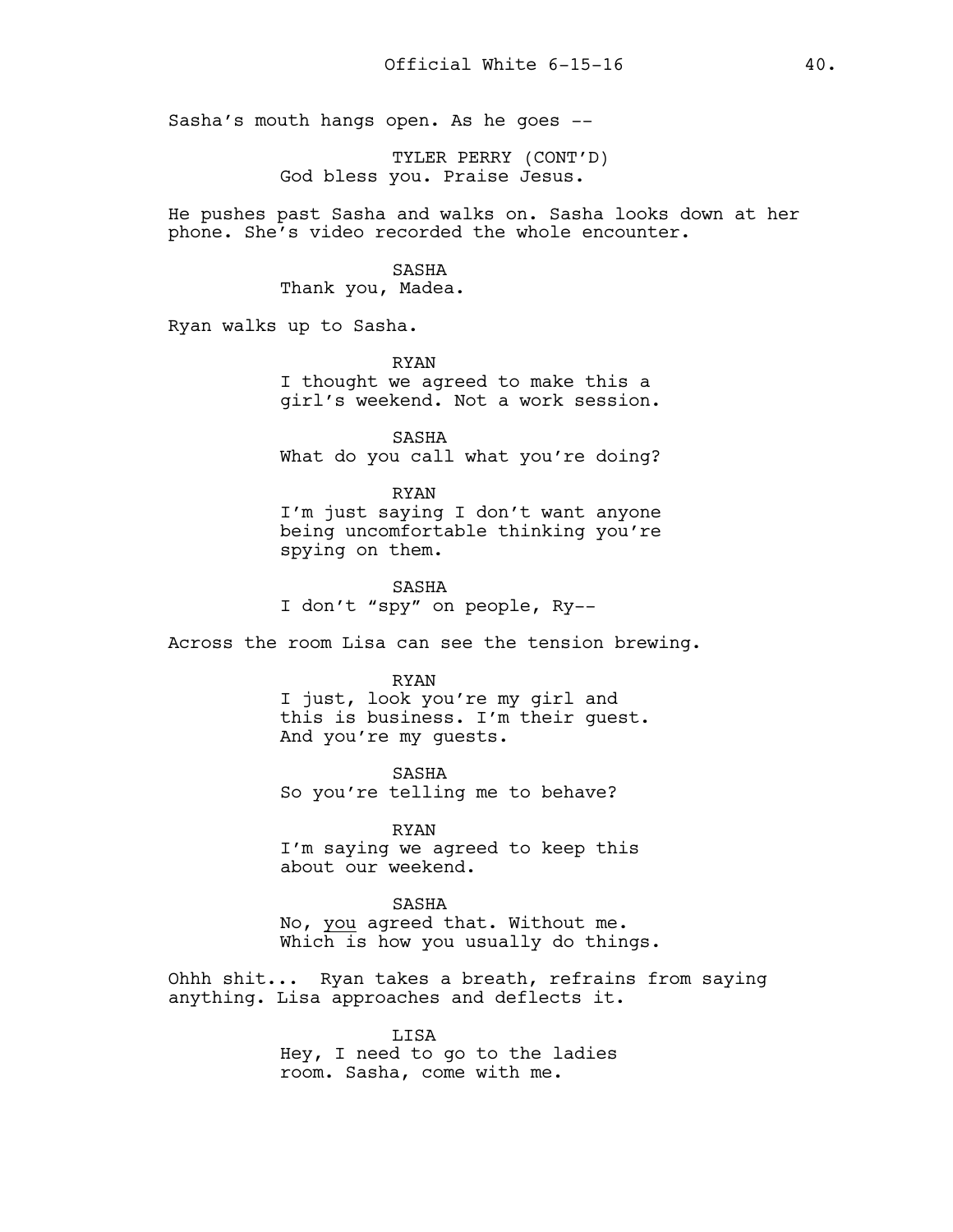She drags Sasha off. Meanwhile Dina has TYRA BANKS in a headlock for a selfie.

> DINA It's like that movie where you played twins!

> > TYRA BANKS

Okay...

Tyra walks off.

DINA I'll tag you!

JULIAN (O.S.) Glad to see some things never change.

Ryan turns to see JULIAN, late 30s, charming with an infectious smile. She lights up.

RYAN

Julian?!

JULIAN I thought that was you --

They hug. Dina notices.

DINA Julian? Damn, nigga! You got cute!

Julian smiles, taking the backhanded compliment in stride.

JULIAN I can't believe I'm looking at half of the Flossy Posse again. Don't think we've all been together since what... Homecoming '05?

RYAN Those were fun times. You playing this weekend?

JULIAN Yeah, sitting in with Solange at the House of Blues on Saturday night... you should swing by, I'll put you all on the list.

RYAN We'll be there.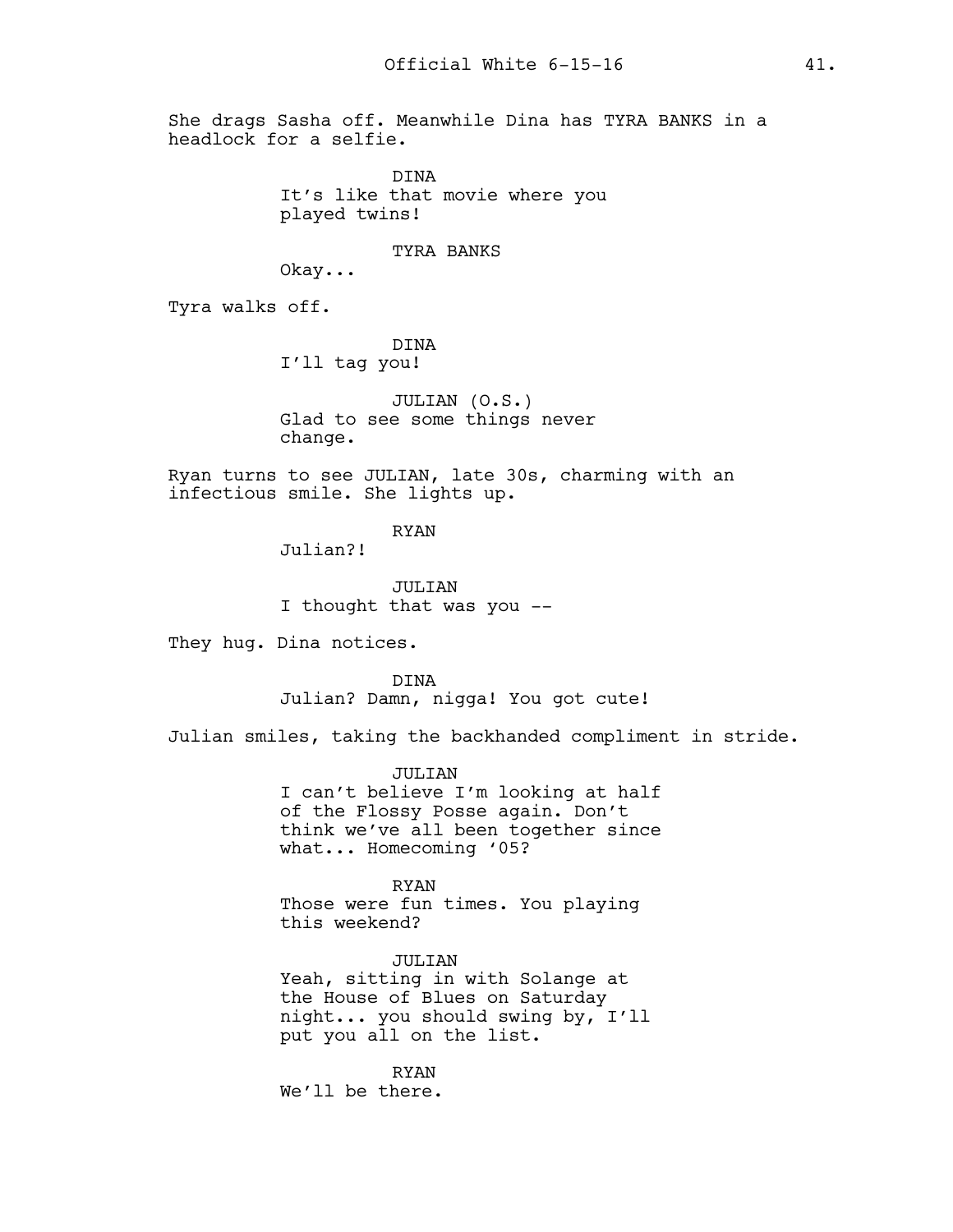JULIAN In the meantime, what can I get you to drink? Wait, vodka tonic, splash of cranberry?

RYAN You remembered.

DINA What about me?

JULIAN Any top shelf dark liquor with cherry coke?

### DINA

My nigga.

Julian walks off, Ryan watches him admiringly.

42 INT. MERCEDES SUPERDOME – MEZZANINE MOMENTS LATER 42

Lisa and Sasha head toward the restroom. Sasha pulls crap off the duct tape she's put on the soles of her shoes to keep them from scuffing.

> SASHA Lisa, I'm not one of your kids. You can't just drag me to the bathroom to lecture me -- (re her shoe) Oh hell, that's a condom wrapper.

43 INT. WOMEN'S ROOM - NIGHT - CONTINUOUS 43

Lisa and Sasha enter.

LISA Ryan's going through a lot right now, please just be nice.

## SASHA

I'm trying! *She's* the one giving me grief for doing my job. Not all of us can smile for the camera, sit next to a football player and make a living.

LISA That's not fair and you know it.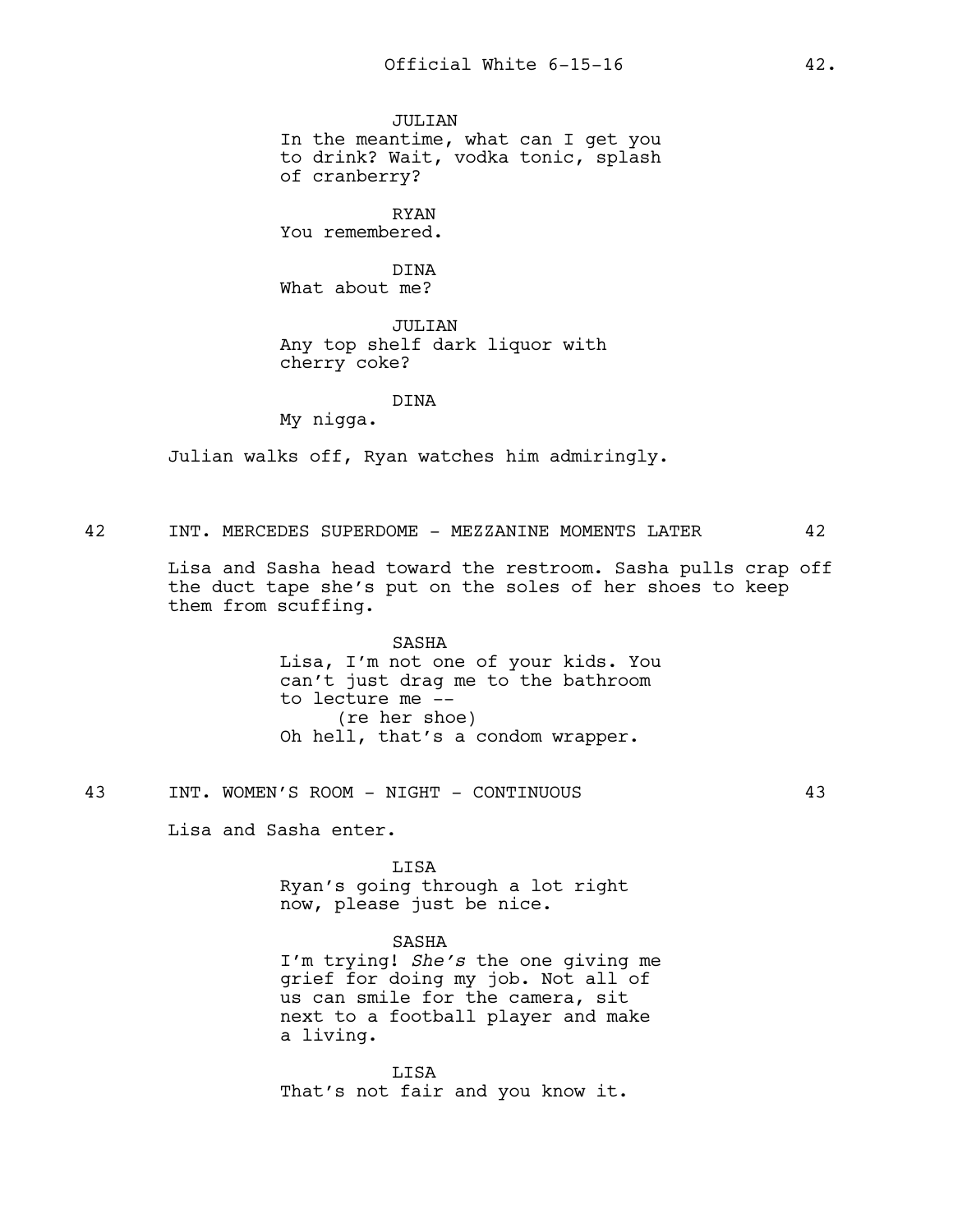## SASHA

You always do this. Ryan can do no wrong in your eyes. Even when she bailed on all the plans we made to go start an empire with Stewart. She and I could've been the black Huffington Post...

#### LISA

It's been five years, Sasha! Five years! This trip was supposed to bring us all back together again...

SASHA

Fine ...

LISA (hugs) Thank you. Love you.

Sasha smiles.

SASHA Hug on some of that man meat out there.

LISA (sigh) Please. Who am I kidding? I gonna call my kids and then invest in a good vibrator.

# 44 INT. VIP AREA - NIGHT 44

Lisa is on the phone with her kids in the corner.

LISA Are you being good for Meemaw?... Austin? Where'd you go?

Her signal died.

LISA (CONT'D)

Dammit!

She waves her phone above her head, trying to get the signal.

A waiter, MALIK, 21, very tall and hot as balls, walks by, tray in hand.

> MALIK You know that doesn't work, right?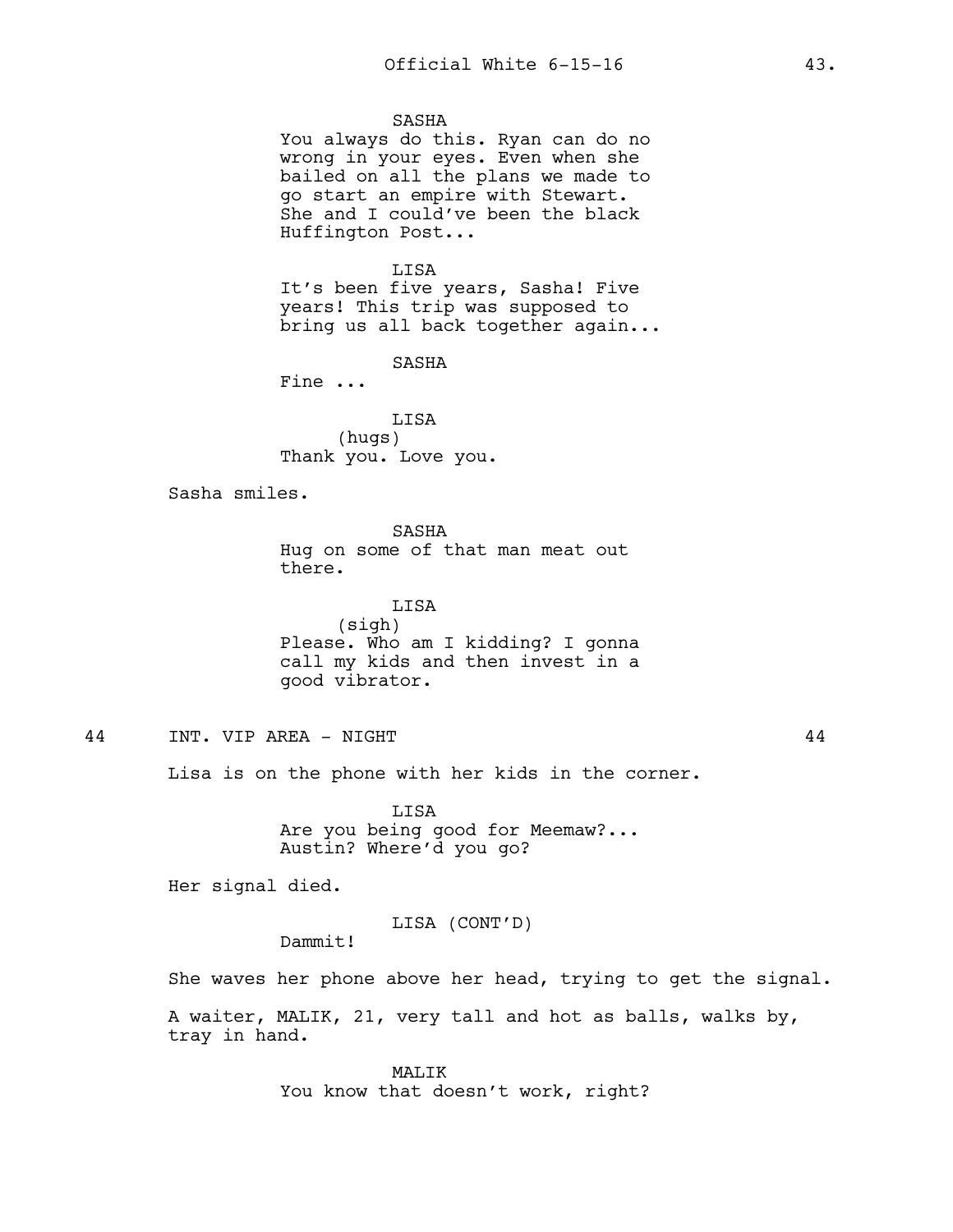LISA Yes, but I always do it anyway just in case.

MALIK You wanna sit on my shoulders and try it?

Lisa can't tell if he's serious or not, but goes for it.

LISA Uh, sure.

45 INT. VIP AREA - NIGHT 45

Dina takes a selfie with Estelle.

DINA I wanna . . . Thank You, Estelle. See what I did there?

**ESTELLE** Yeah. Never heard that before.

Estelle gives her side-eye and exits. Sasha talks to Julian.

SASHA Julian, I know you know: what was the elevator fight about with Jay, Bey and baby sis?

JULIAN Even if I knew, Sash I wouldn't do that. I wouldn't do that to you either.

SASHA That's why it's an anonymous source-

DINA Hold on, y'all -- we've got smash time at two-o'clock.

They look -- Lisa's on Malik's shoulders, giggling and embarrassed. He turns her so that he's facing her crotch and now she's even more embarrassed. And hella turned on.

> SASHA A minute ago she had them running and now she's got her snatch in someone's face?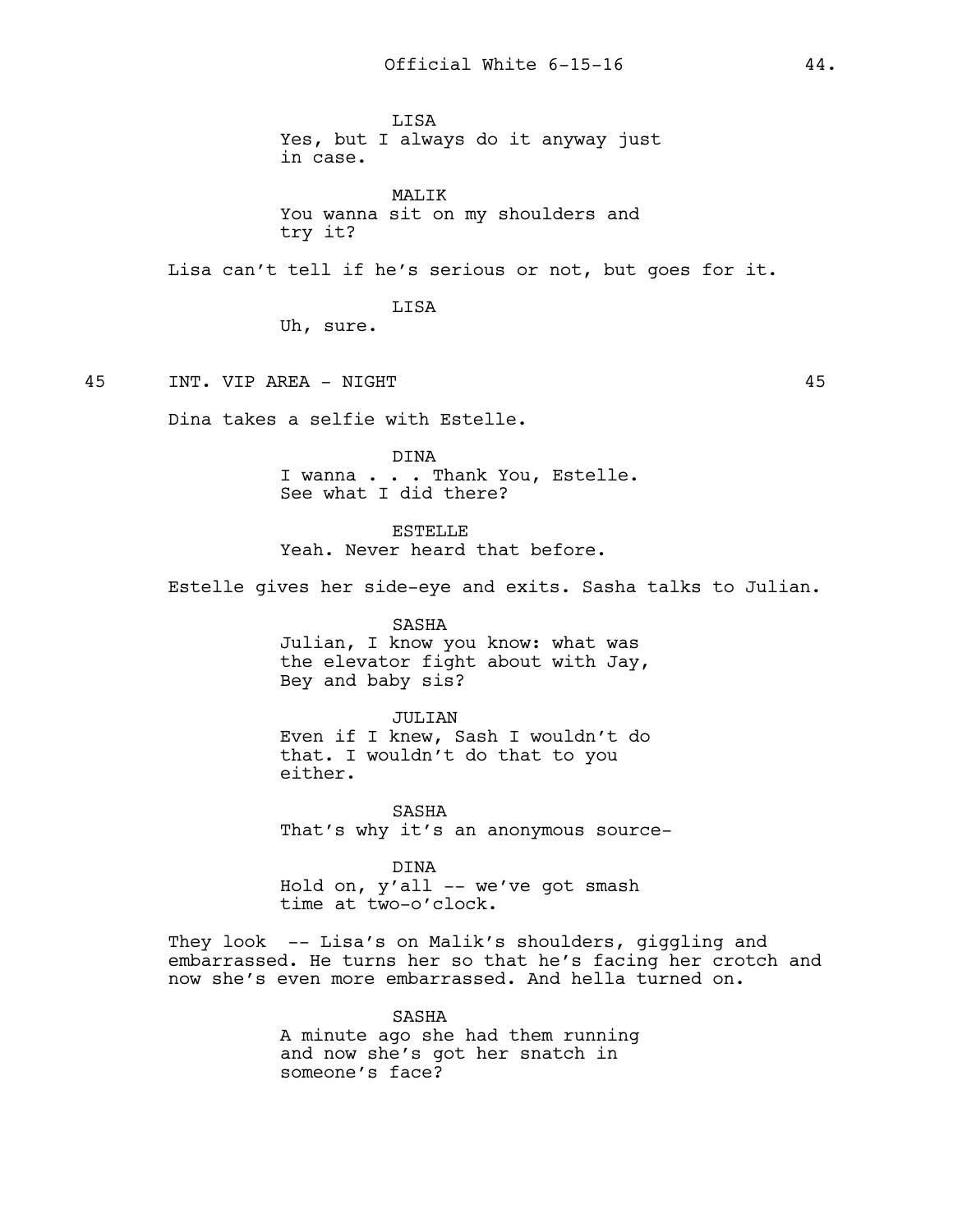JULTAN Glad to see things haven't changed. Y'all still wild.

Then THUNDEROUS APPLAUSE from the main stage as Diddy takes the stage. The live feed streams into every bunker, on every flat screen. Dina bounces like a giddy teenager. Sasha dances. Ryan sits, plays it cool.

> JULIAN Damn, the Ryan I remember couldn't hear Diddy without moving. You're at Essence Fest with your girls. You gotta turn up.

> > DINA

Tell her, J!

Ryan still plays it cool.

JULIAN Maybe you're just not close enough...

Julian flashes backstage passes. Dina grabs one.

DINA Hell yeah. I'mma get pregnant tonight!!

46 INT. MERCEDES SUPERDOME – BACKSTAGE – NIGHT 46

The ladies have a blast. Ryan dances to the music, finally loosening up. Julian eyes her, smiling. She catches his eye. Everyone sings along as the music plays.

DINA

I love you!

Dina flashes her boobs at Diddy, who gives her side-eye from the stage.

> DINA (CONT'D) Don't act like you don't want this! You know I made your pucker feel good!

47 EXT. MERCEDES SUPERDOME – STREET – LATER 47

The concert's ended. The ladies stumble out. Lisa's arm in arm with Malik.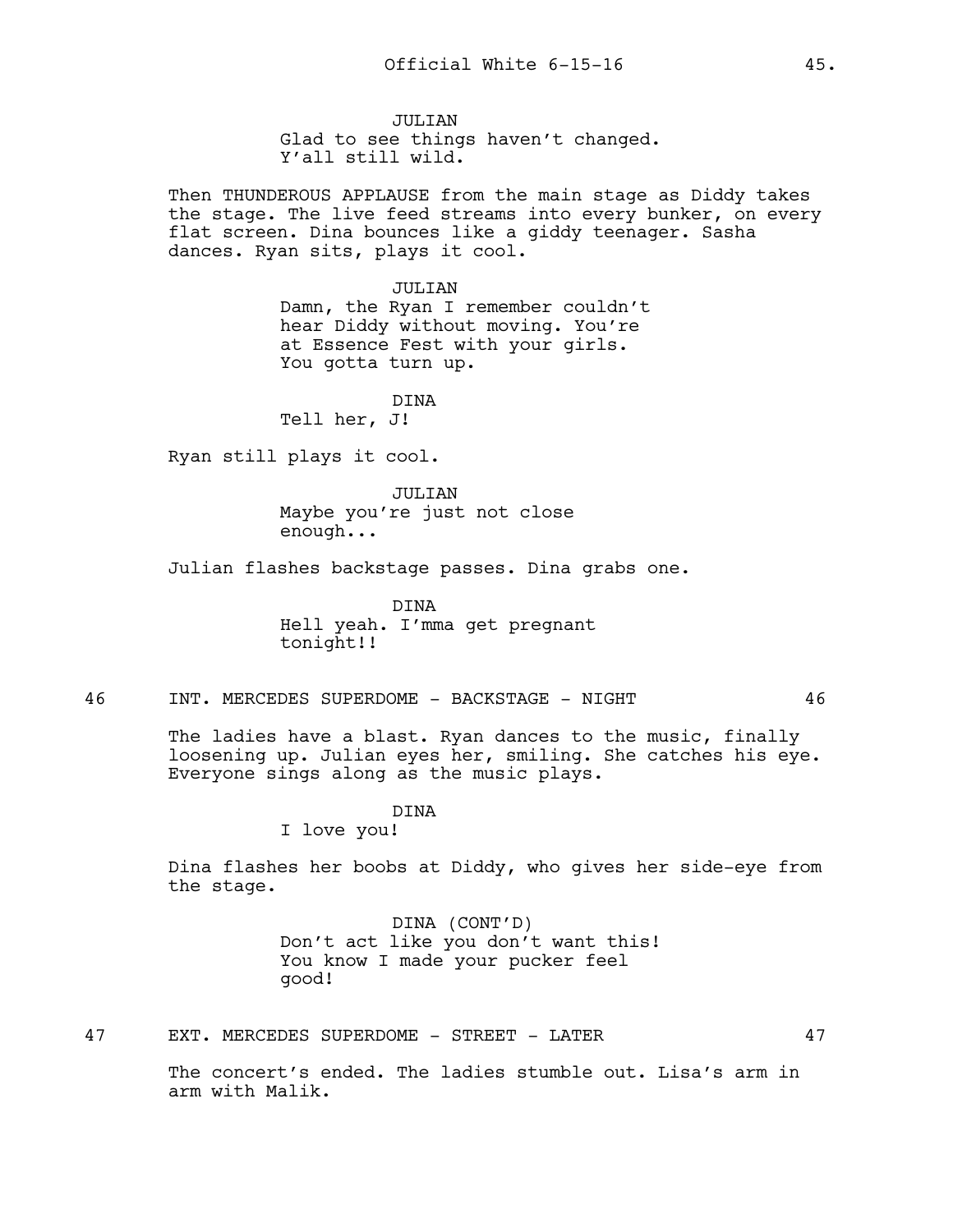DINA Turn up, turn up, turn up! Where we going next? MALIK My fraternity's having a party at Xavier. LISA How old are you? MALIK Twenty-one. SASHA We are not going to a college frat party. DINA I should probably wait out here for Diddy. (off their look) Once you see these big brown jumpoffs, they burned in your brain. A black SUV pulls up. A tinted window drops, it's Julian.

> JULIAN What y'all getting into?

RYAN We should probably just get to bed.

SASHA/DINA Hell no!/It's only midnight.

JULIAN

I know a spot.

RYAN I don't know you, guys... I just don't have any energy left.

# 48 INT. NEW ORLEANS NIGHTCLUB - NIGHT 48

Ryan and the Flossy Posse dances on the DJ stage in a packed nightclub. Drunk and having a blast. Julian dances her with a smile.

> JULIAN Now that's the Ryan I remember.

The other girls are happy to see her happy.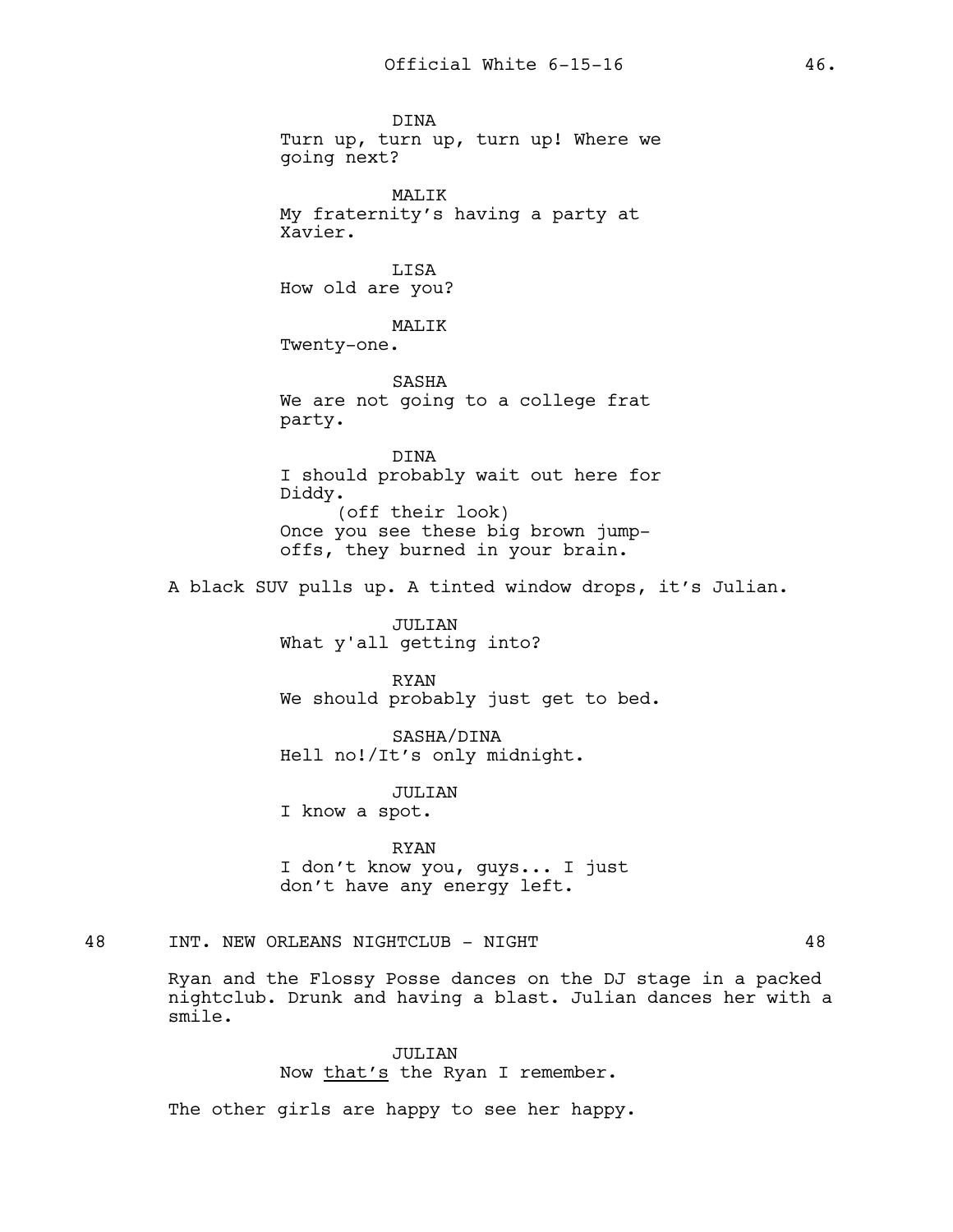SASHA This is exactly what Ryan needed to forget about the whole Stewart mess.

DINA A little alcohol, a little bootie poppin' -- cure for everything.

She looks at Lisa pointedly. Malik is still beside her.

The DJ drops the intro of Mary J Blige's "Real Love".

**T.TSA** Oh shit! They're playing our song!

Dina shoves people to the side.

DINA Move bitches! Flossy Posse coming through...

Dina, Sasha and Lisa climb on top of the table with Ryan and pop their booties in unison as the hook comes in. Malik is beside himself.

As the song PLAYS:

the ladies smoke a joint in the stairwell,

Dina does a jello shot off of some guy's abs,

Ryan pulls Julian up on the table with them.

RYAN I'm so glad we ran into you. It's been a long time since I had fun like this.

JULIAN The Ryan I remember from Spelman never had a problem with that.

RYAN I miss that Ryan.

JULIAN Well, you brought her back tonight.

RYAN Maybe she needs you around more often...

She's definitely flirting -- but Julian remains a gentleman.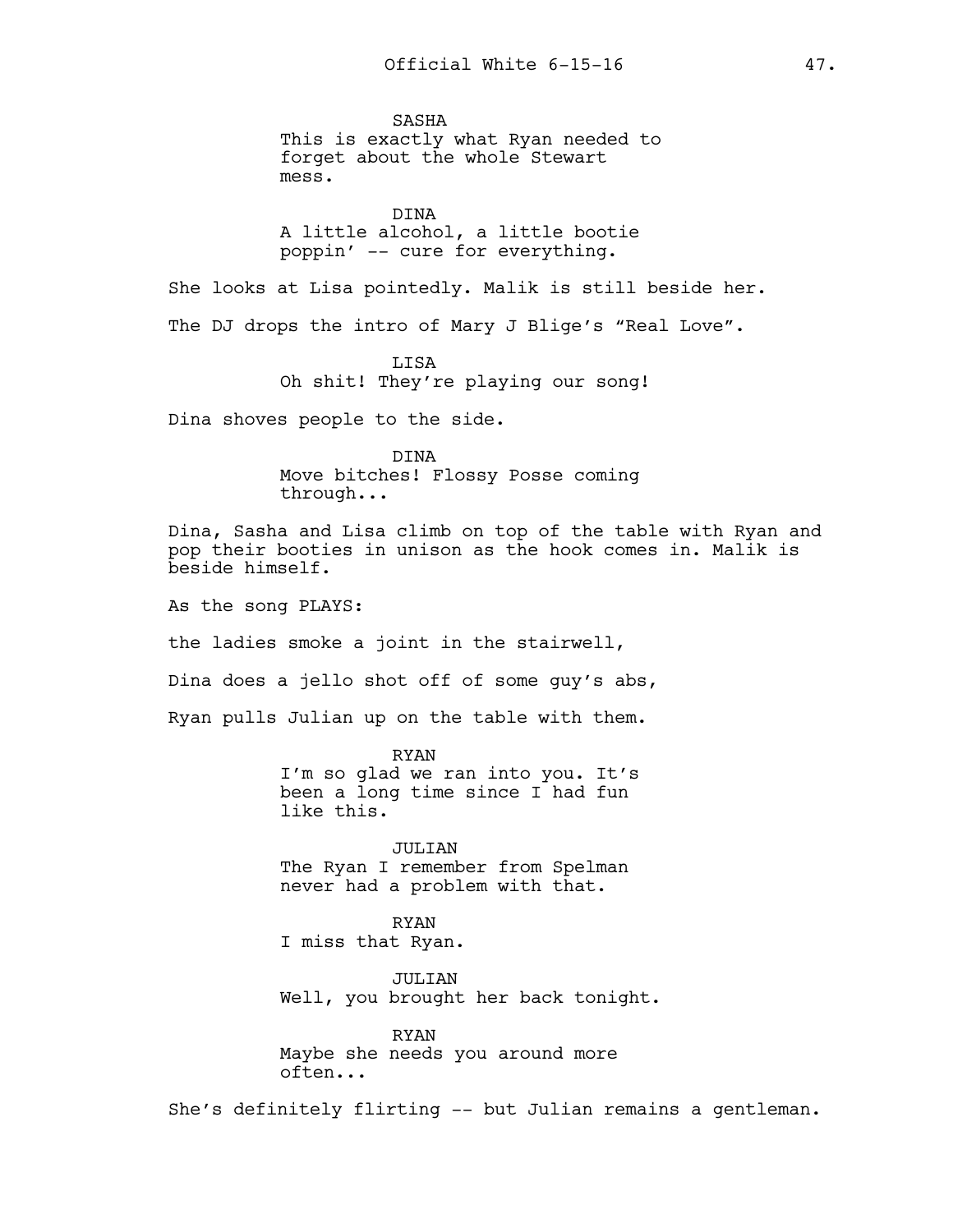JULIAN I should probably get you home. It's 3 AM, didn't you say you have an appearance tomorrow? With your husband?

RYAN (reality sobering her) Yeah, that nigga--

JULIAN

What?

RYAN What? No. Yes. You're right. I should get back.

She leans down to take a shot from a tray that's being offered and spots something on the balcony --

> RYAN (CONT'D) But not before I try some white boy shit!

She jumps off the table. Julian follows, concerned.

49 EXT. BOURBON STREET - BALCONIES - NIGHT - MOMENTS LATER 49

Ryan is now on the zipline, soaring over the street packed with people.

ON THE NIGHTCLUB BALCONY

The girls cheer her on.

DINA Our girl is unleashed!

ON THE ZIPLINE

Ryan's loving it. Feeling free.

RYAN

Wooooo!

ON THE STREET BALCONY ACROSS THE STREET

RYAN That was amazing! Come on Sasha!!

She's flush with adrenaline.

ON THE NIGHT CLUB BALCONY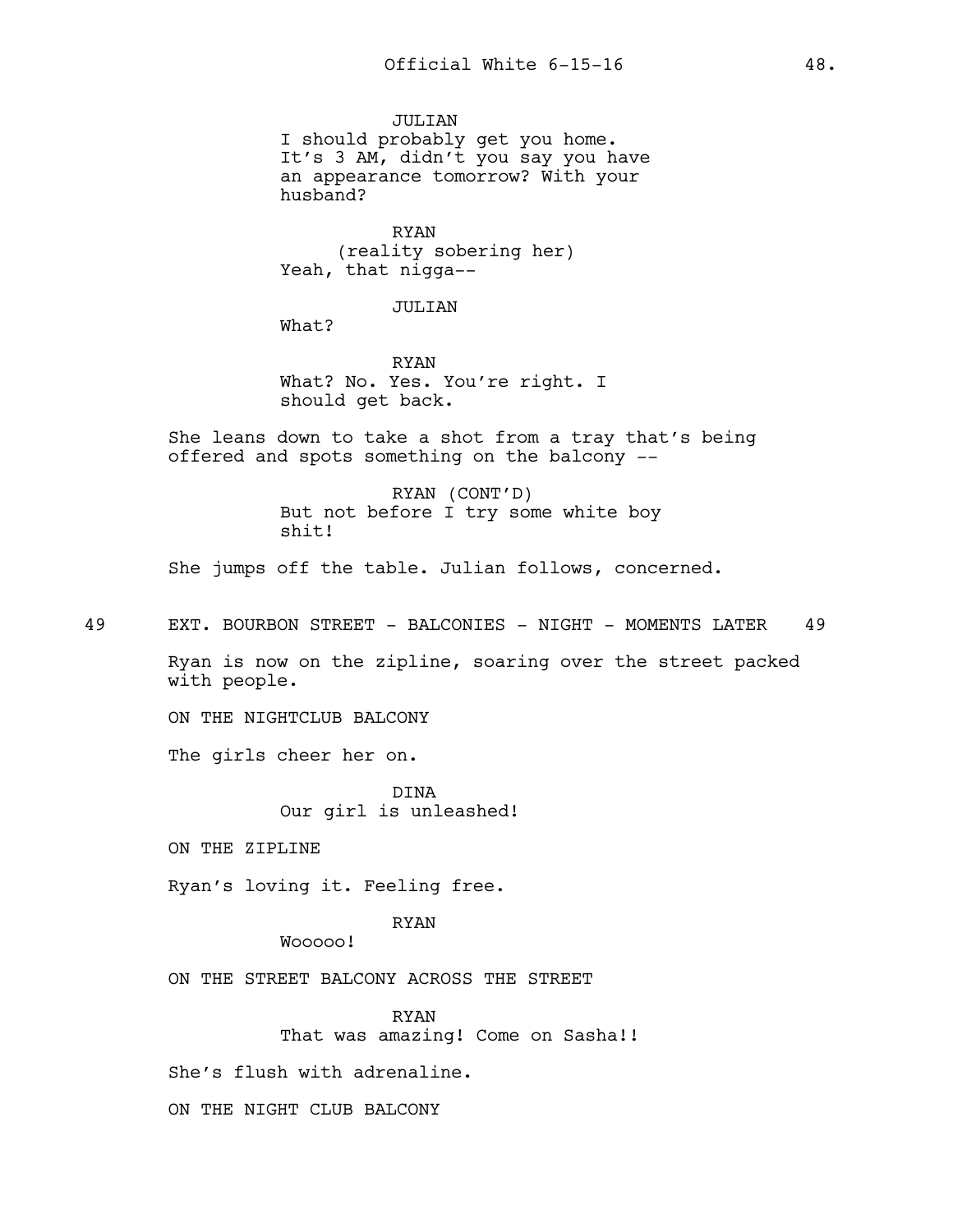Sasha shrugs.

SASHA It does look fun.

ON THE ZIPLINE

Sasha now soars over the street.

SASHA

Hell yes!

ON THE NIGHTCLUB BALCONY

Lisa is next. Doing an "I have to pee" dance.

LISA Damn, I hope that club across the way has shorter bathroom lines.

ON THE ZIPLINE

Lisa soars along until -- she stops moving. Stuck in the middle of the zipline.

> LISA What's happening? Why am I stuck?

ON THE NIGHTCLUB BALCONY

Malik looks worried.

MALIK Why'd she stop?

DINA I don't think she did it on purpose.

ON THE ZIPLINE

Lisa tries to inch it along. Nothing works.

LISA (to herself) Dammit... Now's not a good time for this!

She crosses her legs. Really needing to pee.

LISA Just had to break the damn seal, didn't I?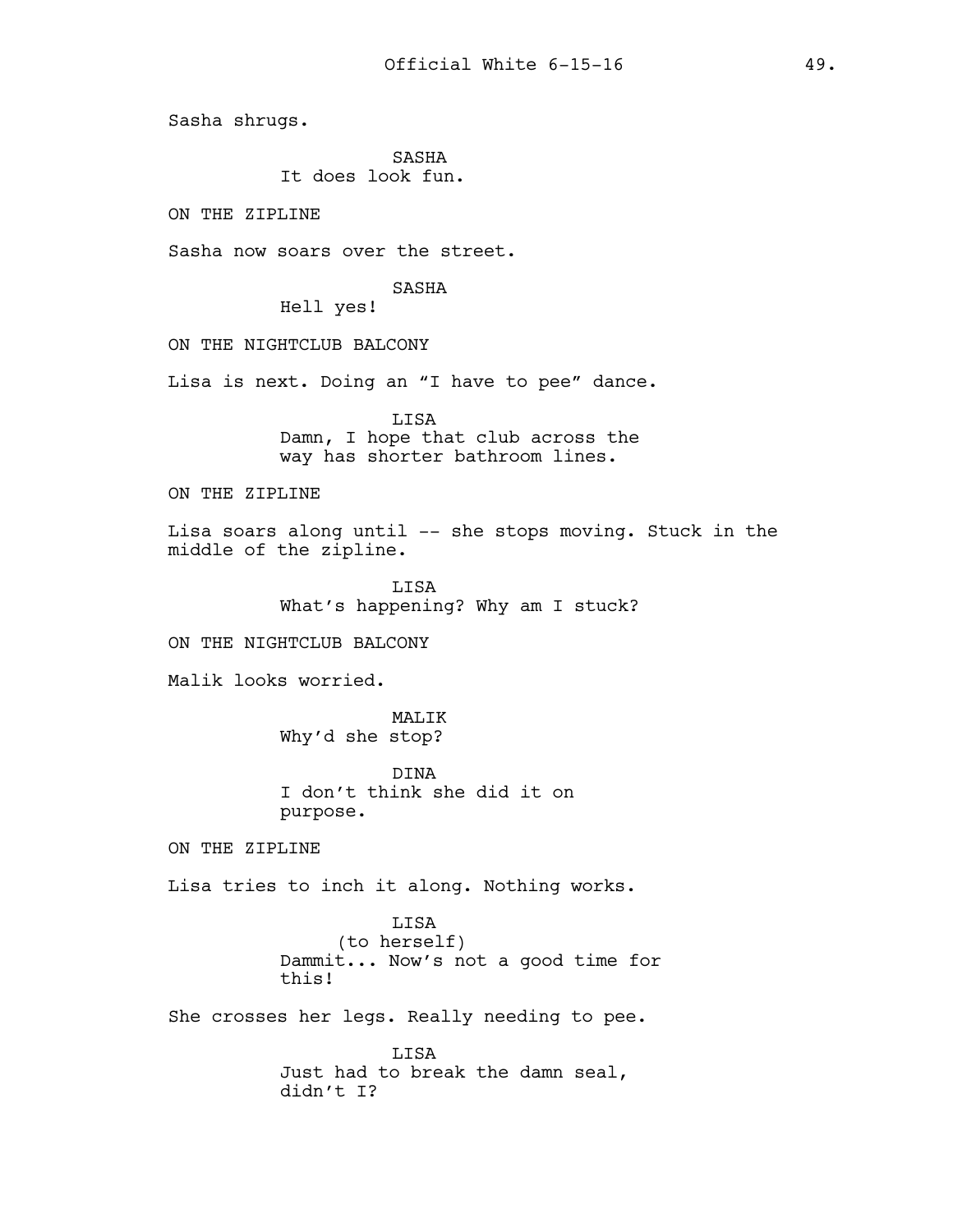ON THE BALCONY ACROSS THE STREET

The Zipline Operator tries to reel in the slack on the line. Julian has appeared next to Ryan.

> JULIAN (calling out) They're gonna fix it, hold on.

LISA Tell them to hurry!

ON THE ZIPLINE

Lisa starts to look worried.

LISA C'mon, Lisa, you can hold it... please Lord Baby Jesus, do not let  $me$   $-$ 

But it's too late. She starts to PEE all over the crowd below.

> **LISA** (mortified) NO!!

ON THE BALCONY ACROSS THE STREET

SASHA Oh, shit  $--$ 

RYAN I can't watch!

ON THE STREET

As people wipe their heads, angry, Lisa wants to die.

CROWD MEMBERS What the fuck?/No, that bitch didn't!

LISA (calling down) I'm so sorry! I just couldn't hold it any longer!

ON THE NIGHTCLUB BALCONY

Dina springs into rescue mode, hopping on the zipline.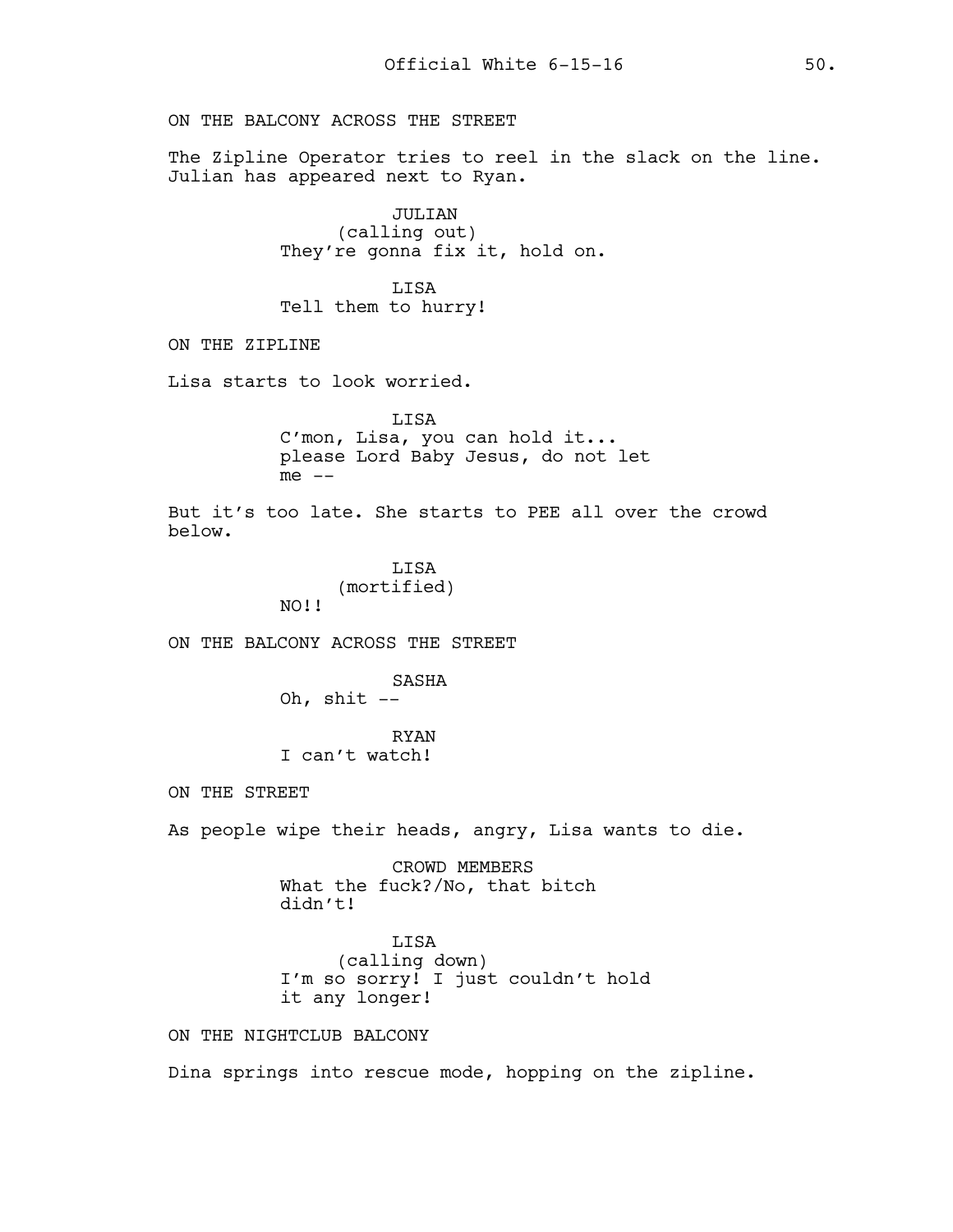# DINA Girl, I got you!

ON THE ZIPLINE

Dina soars up behind Lisa, bumping into her. The momentum pushes them both across.

> DINA Bitch, you never told me you give golden showers! That's my jam!

Dina spreads her legs, PURPOSEFULLY PISSING on the crowd below.

As they react  $--$ 

DINA Y'all didn't even have to take me to Red Lobster!

ON THE BALCONY ACROSS THE STREET

Julian catches Lisa and Dina as they make it across.

JULIAN When I said turn up -- I didn't know y'all were gonna listen quite so hard.

Lisa wants to die.

LISA Oh my God, I just peed on Bourbon Street!

DINA Fuck yeah! We just peed on Bourbon Street!

JULIAN (laughing) Come on. Let me take y'all back to your hotel. Where you staying? The W? The Ritz?

Off Ryan's embarrassed look, we CUT TO:

50 INT. JULIAN'S SUITE - NIGHT 50

Julian wheels his bag out of the bedroom, giving his suite to the girls. Ryan, now in her pajamas, feels bad.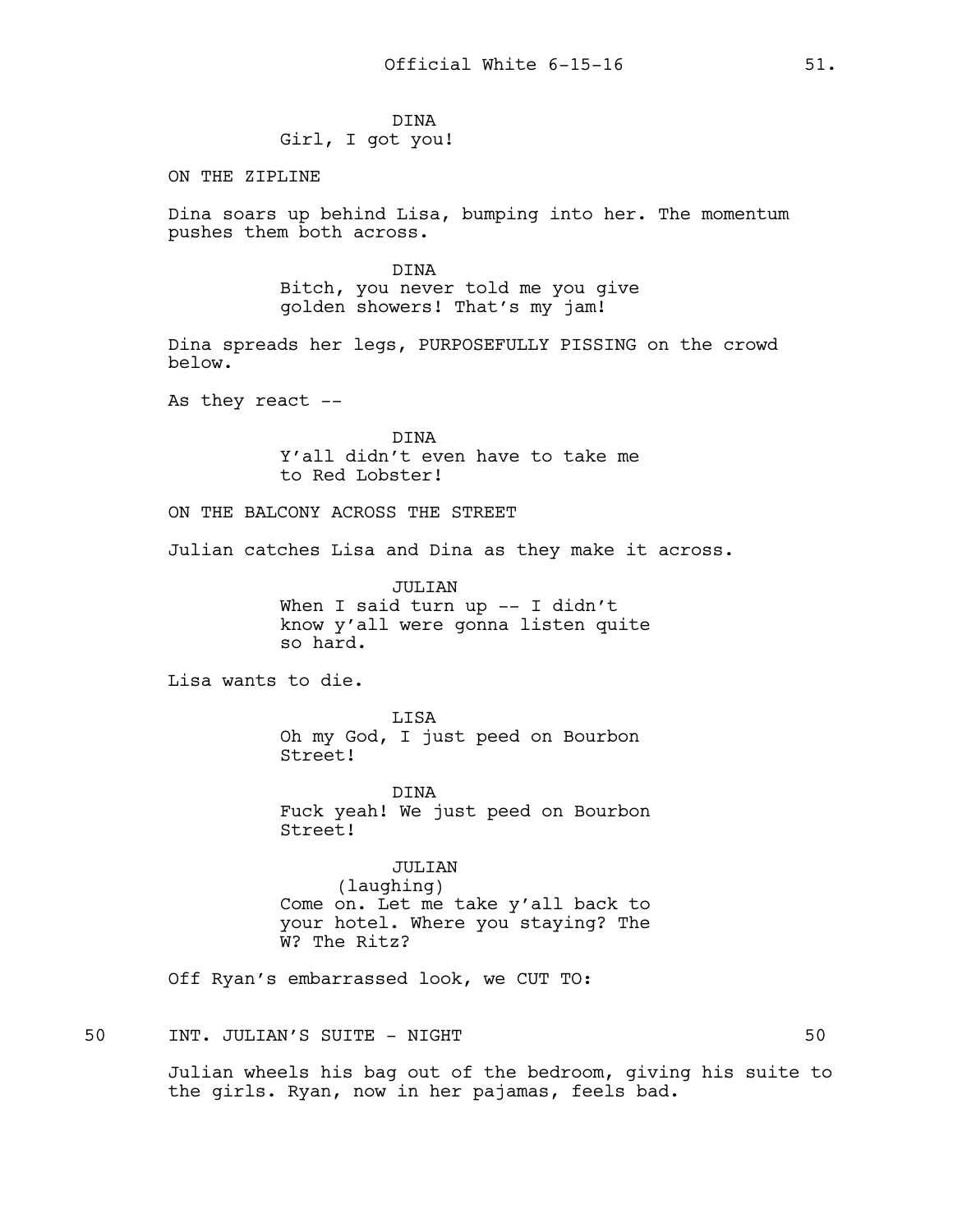RYAN Are you sure?

JULIAN There's no way in hell I'd let y'all stay in that dump. I'll crash with the guys in the band. Get some sleep.

RYAN Thank you, Julian. For everything tonight.

He turns at the door. Concerned about her.

JULIAN You sure everything's good with you?

RYAN

Absolutely.

She smiles at him and he nods.

## JULTAN

Okay then.

Ryan shuts the door and walks into --

51 INT. RITZ CARLTON - GIRLS' SUITE - BEDROOM - NIGHT 51

Dina and Sasha now listen at the bathroom door. It's silent.

DINA He either fucked her speechless, or they stabbed each other and they're bleeding out.

52 INT. RITZ CARLTON - GIRLS' SUITE BATHROOM - NIGHT - SAME TIME

Lisa and Malik kiss. Hot and heavy. He lifts her on the sink. She reaches for his zipper, reaches in and grabs hold --

> LISA (giggling) Shy, huh? Don't worry I just want to touch it. Move your arm.

MALIK Uhh, that's not my arm.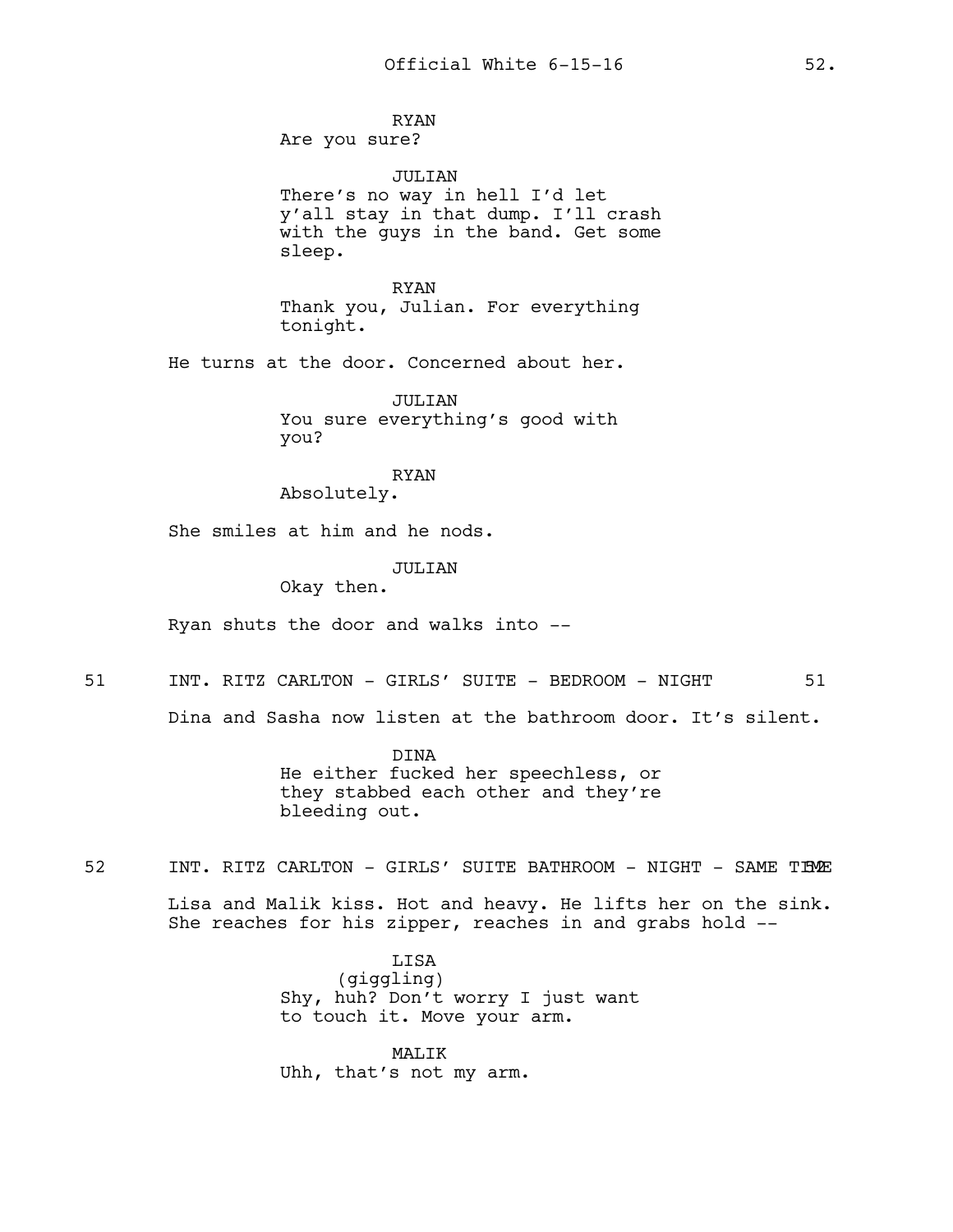Lisa pauses, stops kissing, looks down at what's in her hands, looks back at him, back at his junk, gasps and releases him.

> **LISA** Does it have a name? Or a driver's license? Or a cage?

MALIK (laughing) Don't let the size scare you.

LISA Why not? I'm scared. (staring) I'm terrified.

LISA (VO) (CONT'D) Y'all should've seen this thing --

CUT TO:

53 INT. RITZ CARLTON - GIRL'S SUITE LIVING ROOM - NIGHT 53

Lisa is now on the couch in the living room, as are the other ladies who are dog-ass tired and half-asleep. Except for Dina, who scarfs down some room service.

> DINA Well, why didn't you bring it out and show us?!

LISA Y'all, it was like tree trunk.

DINA Good thing you got a beaver! Take it down!

LISA Mmm mmm... I couldn't do it.

DINA What?! The good Lord gave you ass like that and you just handed it back?

SASHA (half asleep) I'm gonna give you a lecture in the morning, but right now, I'm too tired.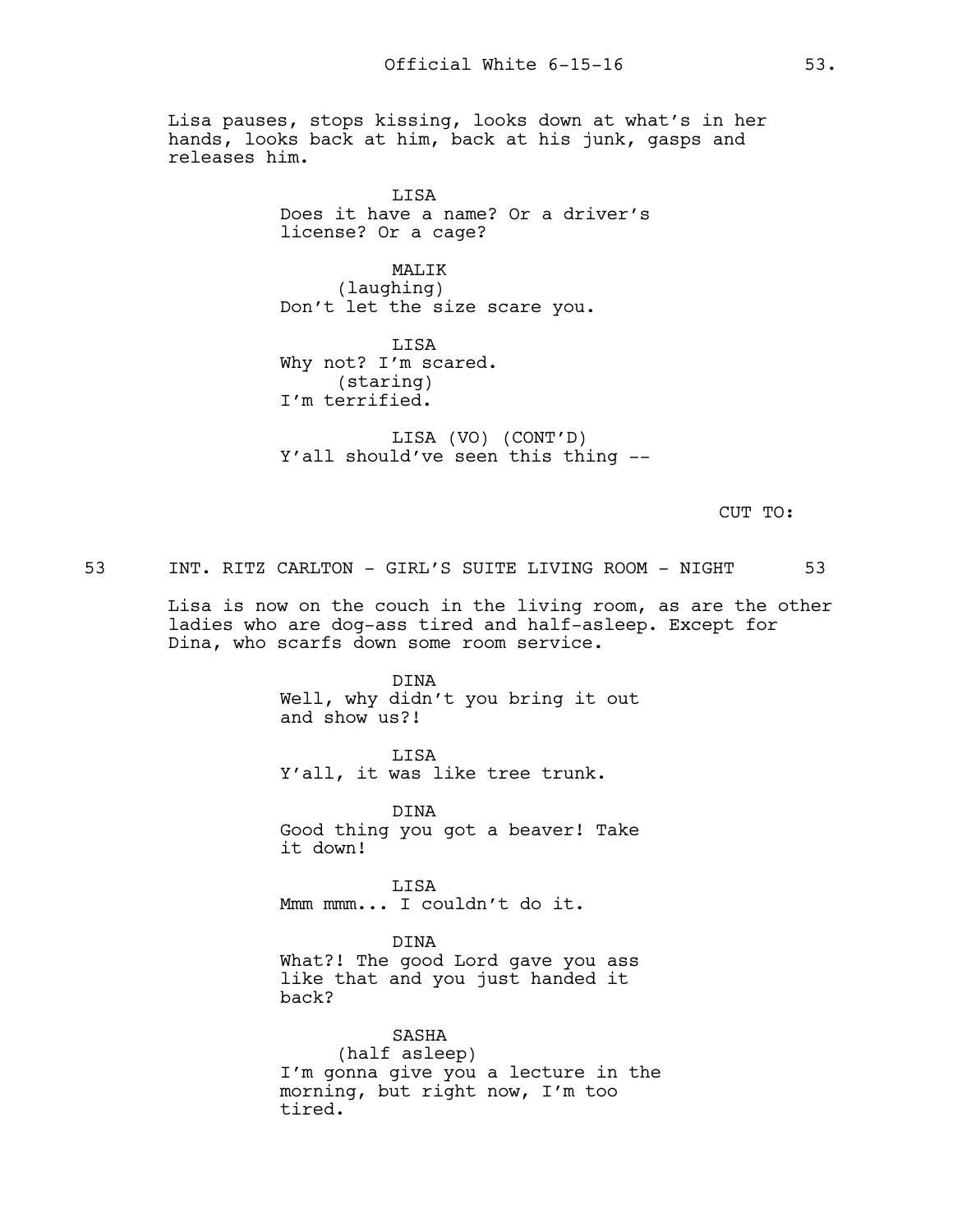Ryan is passing out as well.

RYAN I think my liver is broken.

DINA Oh, no y'all don't. Come on.

She gets down on her knees and prays while the other look at her like she's nuts.

> DINA (eyes closed) What? I'm not going to hell. Jesus loves me. And I'ma pray for y'all too. Recognize your blessing.

The others look at each other then join Dina in her prayers.

FADE TO BLACK.

54 INT. RITZ CARLTON - GIRLS' SUITE - NEXT MORNING 54

The ladies are piled on the king bed, arms and limbs crisscrossed, passed out. Ryan's cell RINGS. She looks at her watch and jumps out of bed, answering the phone.

> RYAN (into phone) Elizabeth, hi, be right there!

Ryan hangs up in a panic.

RYAN (CONT'D) Shit! Shit! Shit! I don't even have time to shower!

Ryan tries to pull herself together as the girls wake up.

DINA (half-asleep) Take a ho's bath. Pits, pussy and ass. Nothin' else smells. Have some goddamn sense, woman.

As Ryan rushes into the bathroom --

DINA And she's the one writing self-help books...

She goes back to sleep.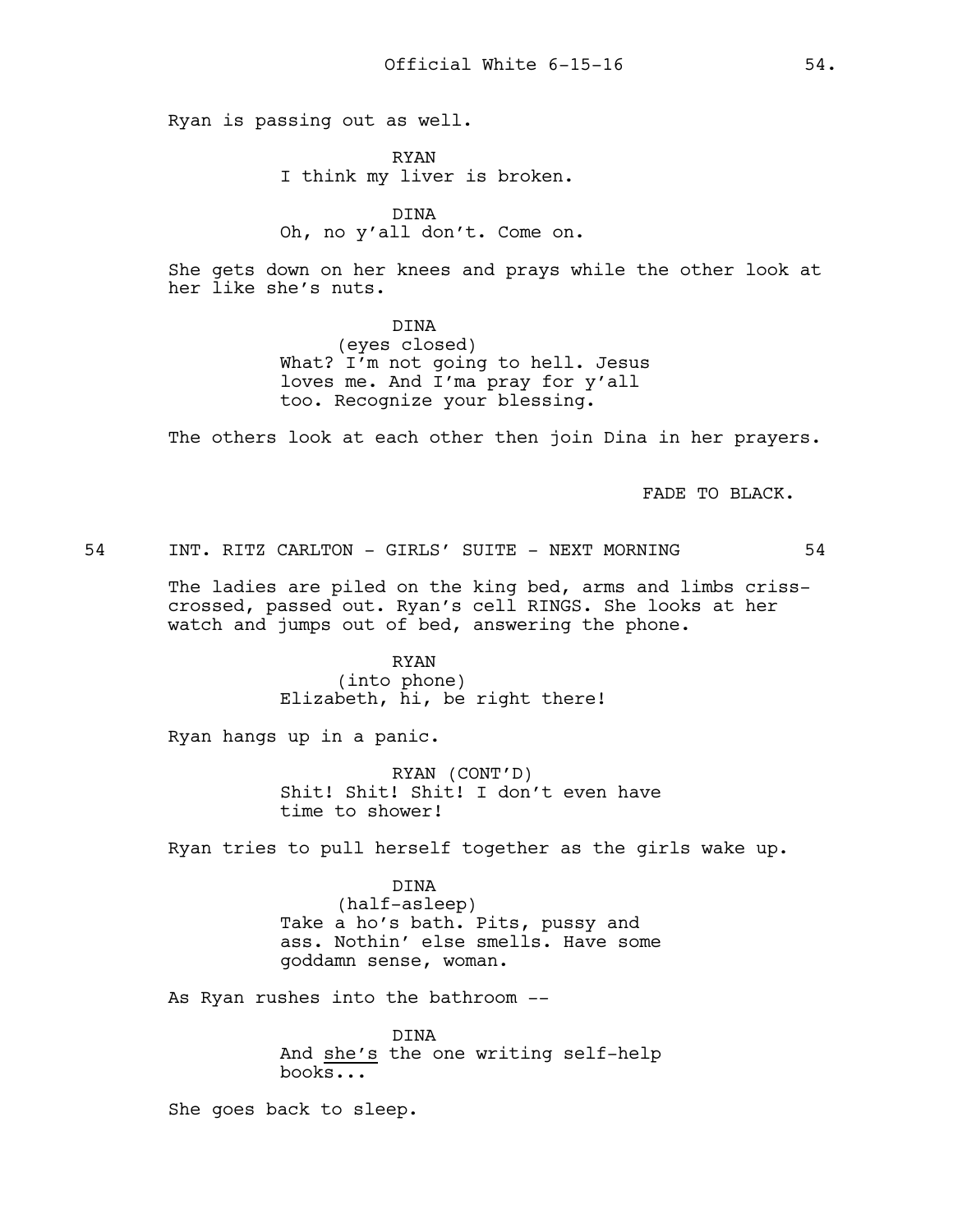55 INT. CONVENTION CENTER - LOADING DOCK - DAY 55

Ryan rides in a golf-cart being driven by a festival assistant. Bouncing up and down, sunglasses on, hungover AF. She burps loudly. A hot mess.

56 INT. SUGAR MILL (CONVENTION CENTER EXTENSION) - DAY 56

Ryan pulls up in the golf cart. A bit disheveled and frazzled. Maybe still a little drunk. Stewart shakes his head.

> STEWART Nice of you to show up. You want to maybe comb your hair?

> RYAN What? I don't look pretty? How's my breath?

She breathes on him. We can tell by his reaction that it's toxic.

> **STEWART** What's wrong with you?

Elizabeth walks up.

ELIZABETH Whoa -- Somebody had some adult beverages... (worried) Let's get you some coffee... And hair and makeup.

A GLAM SQUAD TEAM of HAIR, MAKE-UP, and WARDROBE set up.

ELIZABETH Just so you know -- Bethany from Calmart will be in the audience. She wants to get your vibe before the meeting.

Ryan's vibe right now is hungover as fuck. She puts on a smile.

> RYAN Then I guess I should brush my teeth --

She makes a face at Stewart who gives her a "will you quit playing now?" look.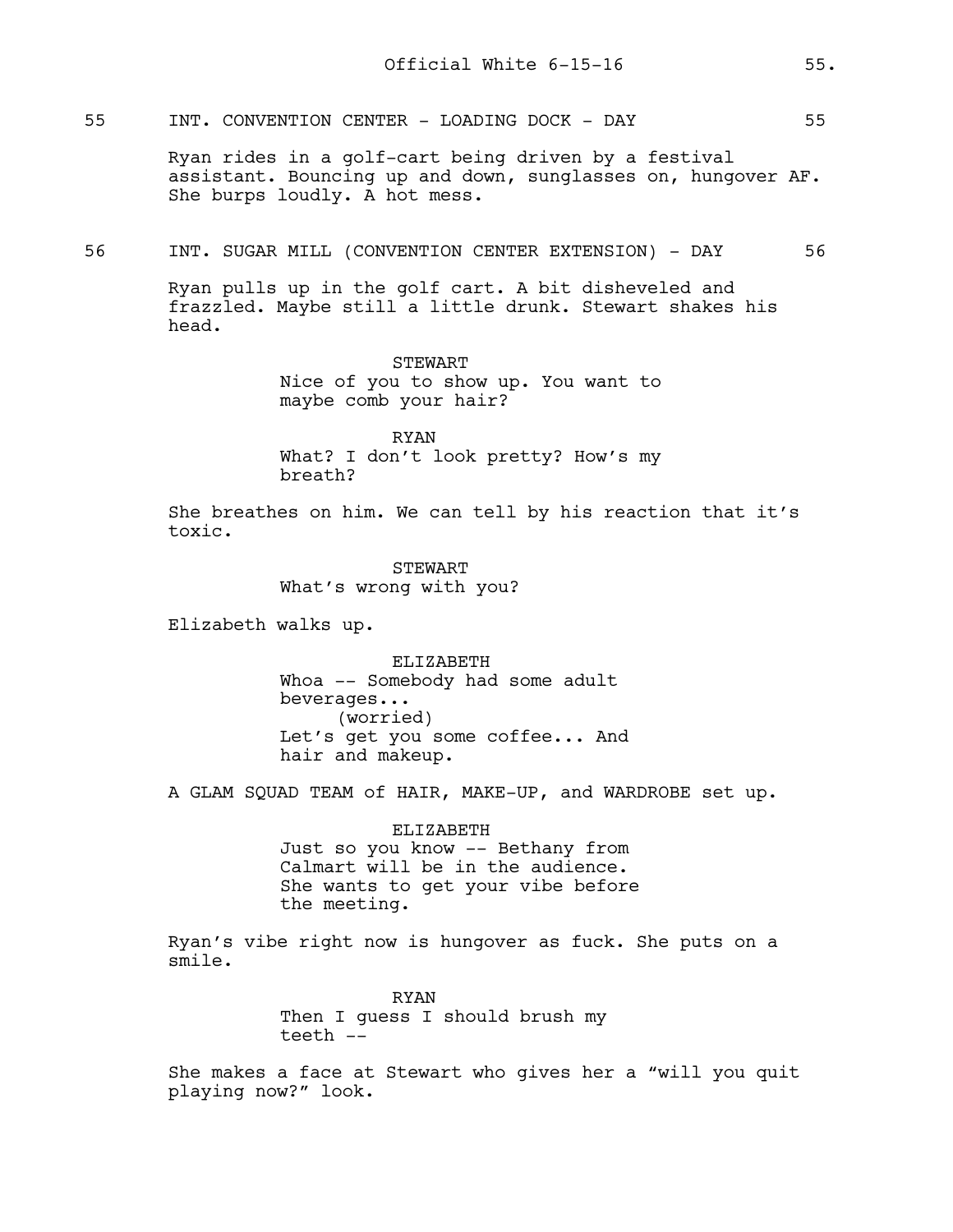# 57 INT. RITZ CARLTON - GIRL'S SUITE LIVING ROOM - DAY 57

Lisa, Sasha and Dina eat breakfast, hungover.

LISA Look, you guys, I've been out of the game for too long. He's been with girls who know tricks I don't.

SASHA Please... there's no tricks you don't know.

DINA You ever grapefruited?

Sasha looks just as confused as Lisa.

DINA Neither of you tricks have grapefruited?

## **T.TSA**

Okay, explain.

Dina picks up a grapefruit from the fruit basket.

## DINA

(demonstrating) You cut a hole in each end of the grapefruit and make a tunnel - then put the grapefruit on his dick while you suck it.

Sasha sets down her forkful of grapefruit.

#### SASHA/LISA

What???

Dina picks up a banana to use in place of a dick.

#### DINA

But you gotta make sure you twist and squeeze -- that way your man feels like he's getting sucked and fucked at the same time.

She twists it up and down the base of the banana while she sucks on the top. Slurping noises included.

Sasha and Lisa's mouths are agape as she demonstrates.

Dina raises her head from the banana.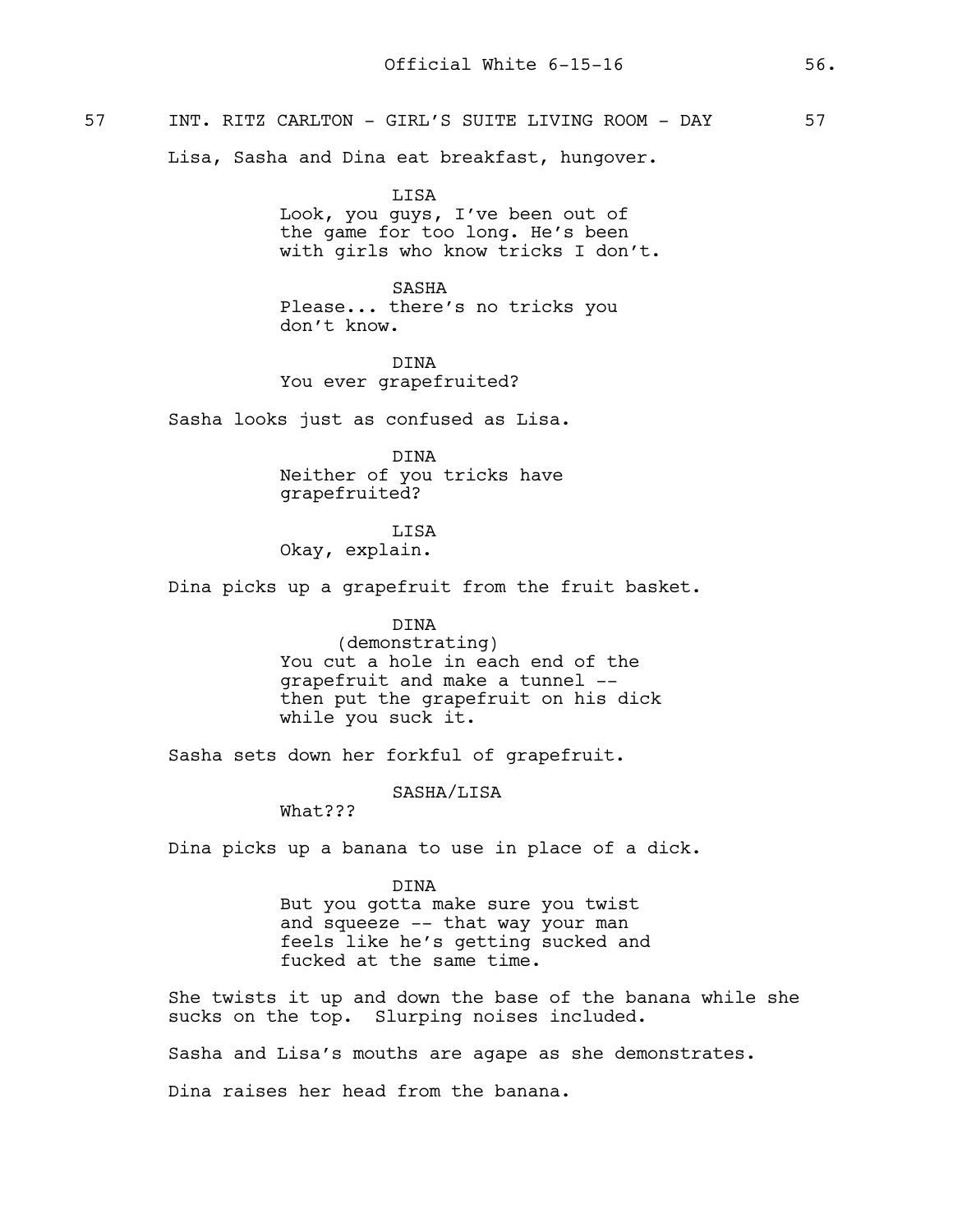LISA Where'd you even learn that?

DINA The Internet. You want a trick? There you go. You're doing your man and getting your Vitamin C.

SASHA

And a protein shot --

They all laugh hysterically.

58 EXT. FRENCH QUARTER STREET - LATER 58 58

Dina, Lisa and Sasha walk down the street where people are already drinking. Lisa and Sasha stop to linger in a funky clothing store as Dina is lured by two street VENDORS who vie for her attention.

| VENDOR #1                            | VENDOR #2                                                            |
|--------------------------------------|----------------------------------------------------------------------|
| Hurricanes! Two for twenty-<br>five! | Extra special, authentic<br>Hurricanes. Two for twenty<br>over here! |

Dina heads for Vendor #2, when Vendor #1 calls out.

VENDOR #1

Don't go to him, beautiful. I've got something special for you.

DINA Oh, now I'm beautiful...? Do tell...

VENDOR #1 Baby, you can get Hurricanes anywhere. But I'm the only place in New Orleans you can get this...

He pulls out a shiny bottle of ABSINTHE. Dina's eyes light up like a kid. He's got her.

> DINA The fuck is that?

VENDOR #1 It's two hundred year old pure wormwood absinthe. Green Fairy.

DINA

I want it!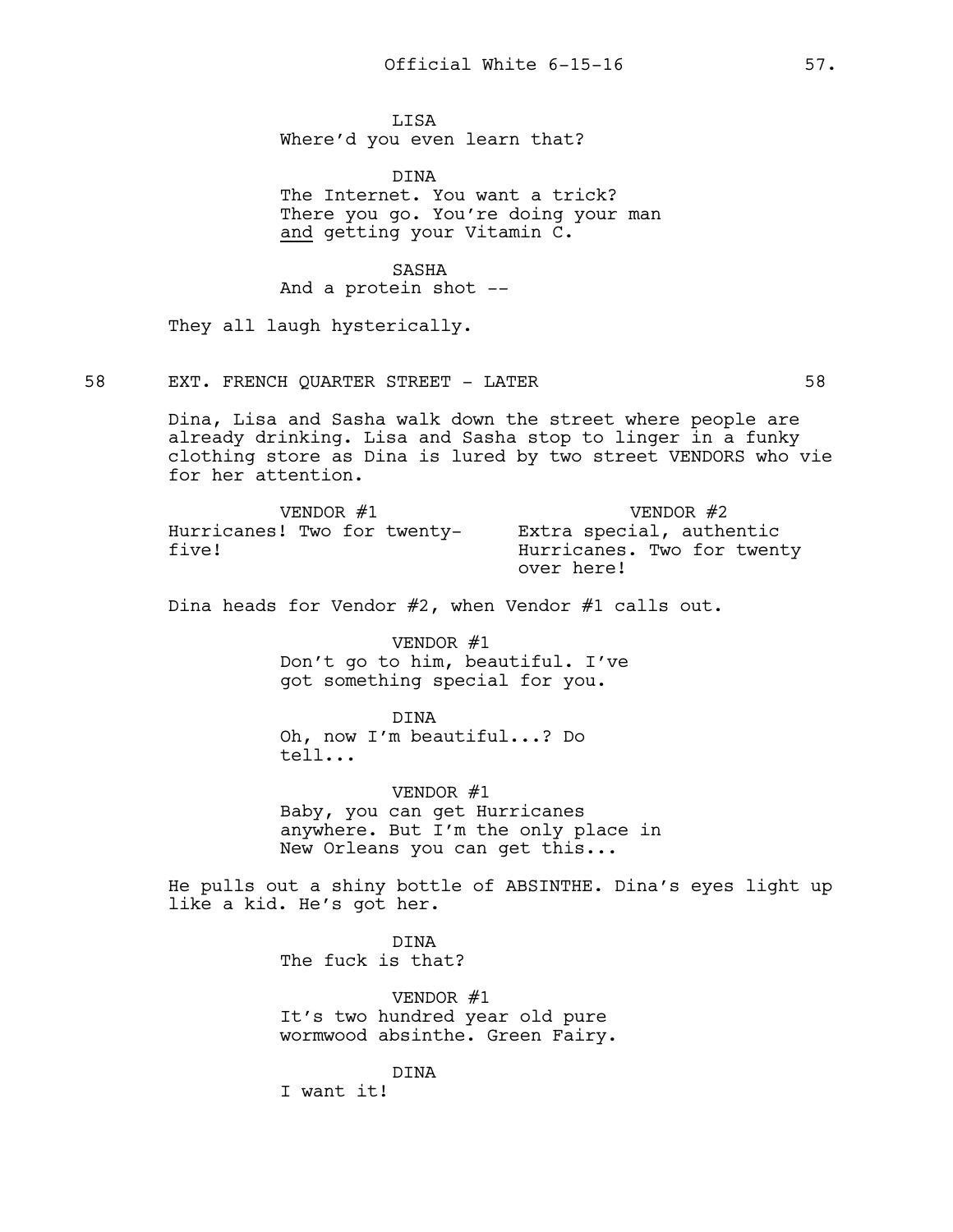Excited, Dina reaches for the bottle, but he pulls away.

VENDOR #1 I just want to make sure you know what you're getting--

DINA I don't give a fuck. That shit is green and shiny and looks like it will get us hella bent!

VENDOR #1 It will. A tiny splash will have you seeing in 3-D.

Dina stares at the bottle, transfixed, not listening.

VENDOR #1 (CONT'D) Just a splash, got it? Any more than that--

DINA Nigga, just give it to me.

VENDOR #1 This bottle should probably last you four or five years--

DINA Yep, got it. Five weeks.

VENDOR #1 No. Five years.

DINA Five days. Understood.

VENDOR #1 I feel like you're not listening. This has hallucinogenic properties--

Dina hands over some cash, grabs the bottle, cuts him off.

DINA Thank you. This will be used very ignorantly.

As Dina walks away, the Vendor shakes his head, knowingly.

59 INT. SUGAR MILL (CONVENTION CENTER EXTENSION) - DAY 59

"THE *ESSENCE* OF COOKING" banner hangs above Ryan and Stewart as they cook in a mock kitchen in front of a few hundred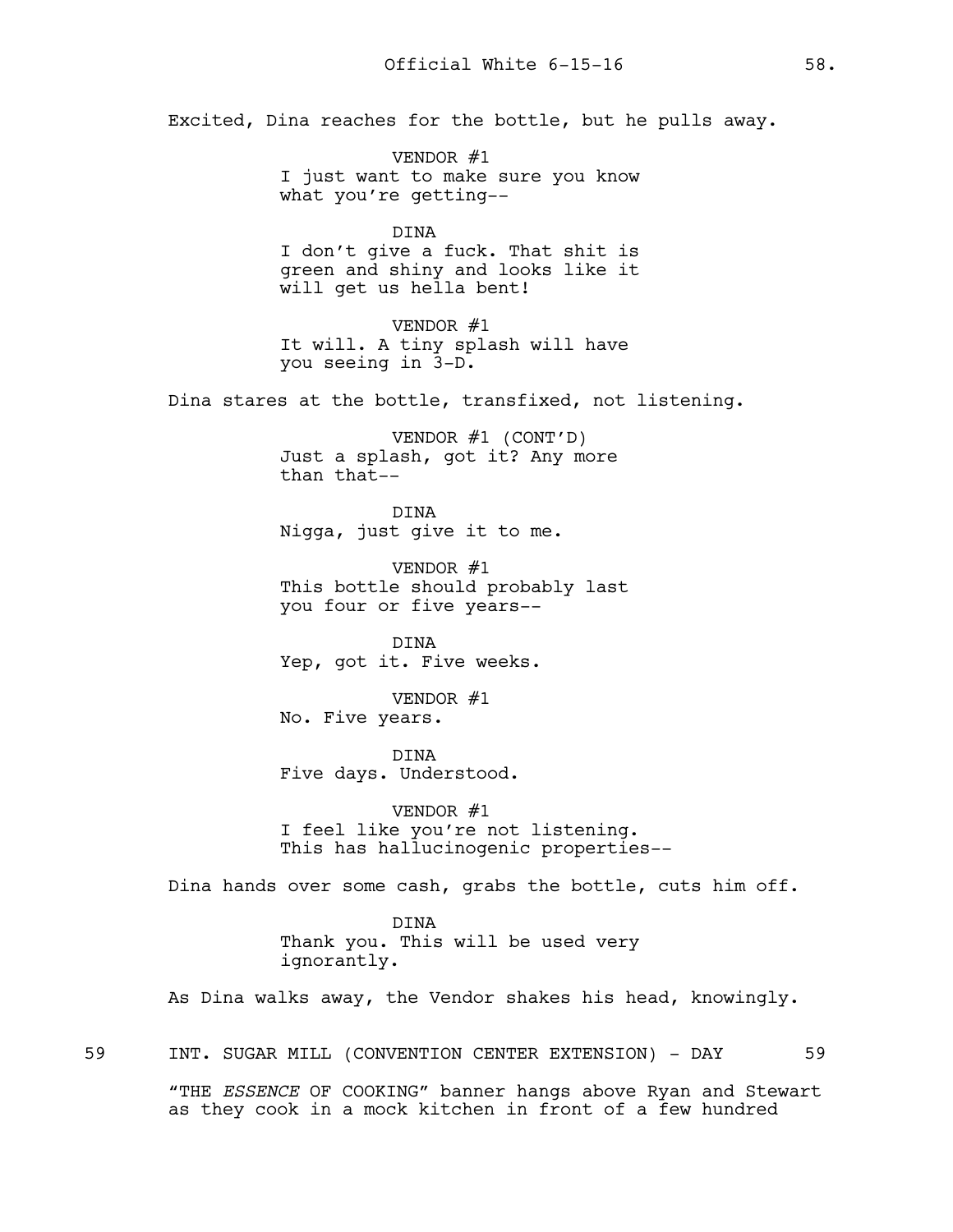FANS. BETHANY, 40s, the conservative Calmart exec, sits in the front row next to Elizabeth, beaming.

> RYAN And now Stew is going to add rice so it can get coated with all that savory flavor.

STEWART And keep stirring so it doesn't get burned.

RYAN Can't have that, y'all.

They laugh together as everyone in the audience enjoys the wonder couple.

ON SASHA/LISA/DINA - INTERCUT

The ladies sit in the crowd watching Ryan and Stewart.

SASHA Ryan is on some Academy Award shit right now for that performance.

LISA Maybe it's not all put on. I think she still really loves him and there's nothing wrong with that.

DINA You think we gonna get to taste what they making? I love jambalaya.

ON STAGE

SHAUN ROBINSON You two look like you're having so much fun! I guess that chapter in your book is right: "The Couple Who

Cooks Together Stays Together". Everyone applauds as Ryan catches a glimpse of Simone in the audience! Her demeanor shifts.

#### RYAN

So true. You see Shaun, when cooking it is vital to remain faithful to the recipe so it can turn out right. The shared experience should bring you closer because you're invested in the (MORE)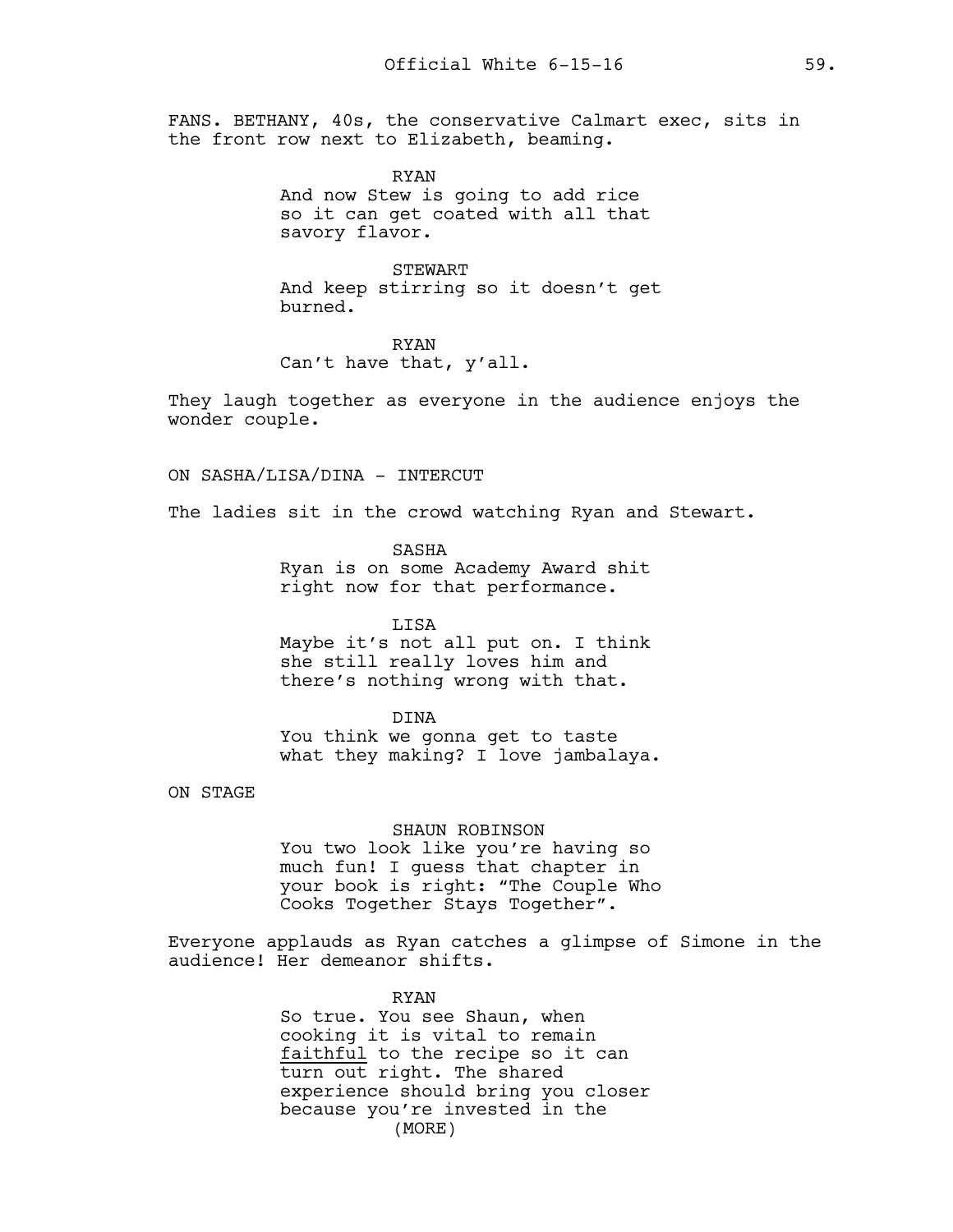final result. Isn't that right, honey? RYAN (CONT'D)

STEWART Sure is. Ryan is very neat, orderly and follows the recipe to the t-

RYAN

And Stewart is a messy cook. Doesn't clean after himself and improvs. A lot.

STEWART

(sensing a shift) Well, there is no one way to be in the kitchen. Sometimes you want to switch it up, sometimes a little extra spice give you a little kick and maybe surprises you.

Ryan grunts a sarcastic utterance. Then--

SIMONE (shouting) That's what I'm talking about.

Lisa, Dina and Sasha see Simone as does Stewart.

SASHA No, this bitch didn't.

ON STAGE

SHAUN ROBINSON Now this meal comes with some fresh jalapeno cornbread . . .

RYAN No Shaun! No bread. No side dishes!

Shaun is taken aback.

RYAN (CONT'D) One pot meals like this have everything you need for a hearty, savory, meal. But some folks just aren't satisfied. I say put it in a bowl and keep it moving.

ON BETHANY AND ELIZABETH

Elizabeth doesn't know what's going on as Bethany laughs.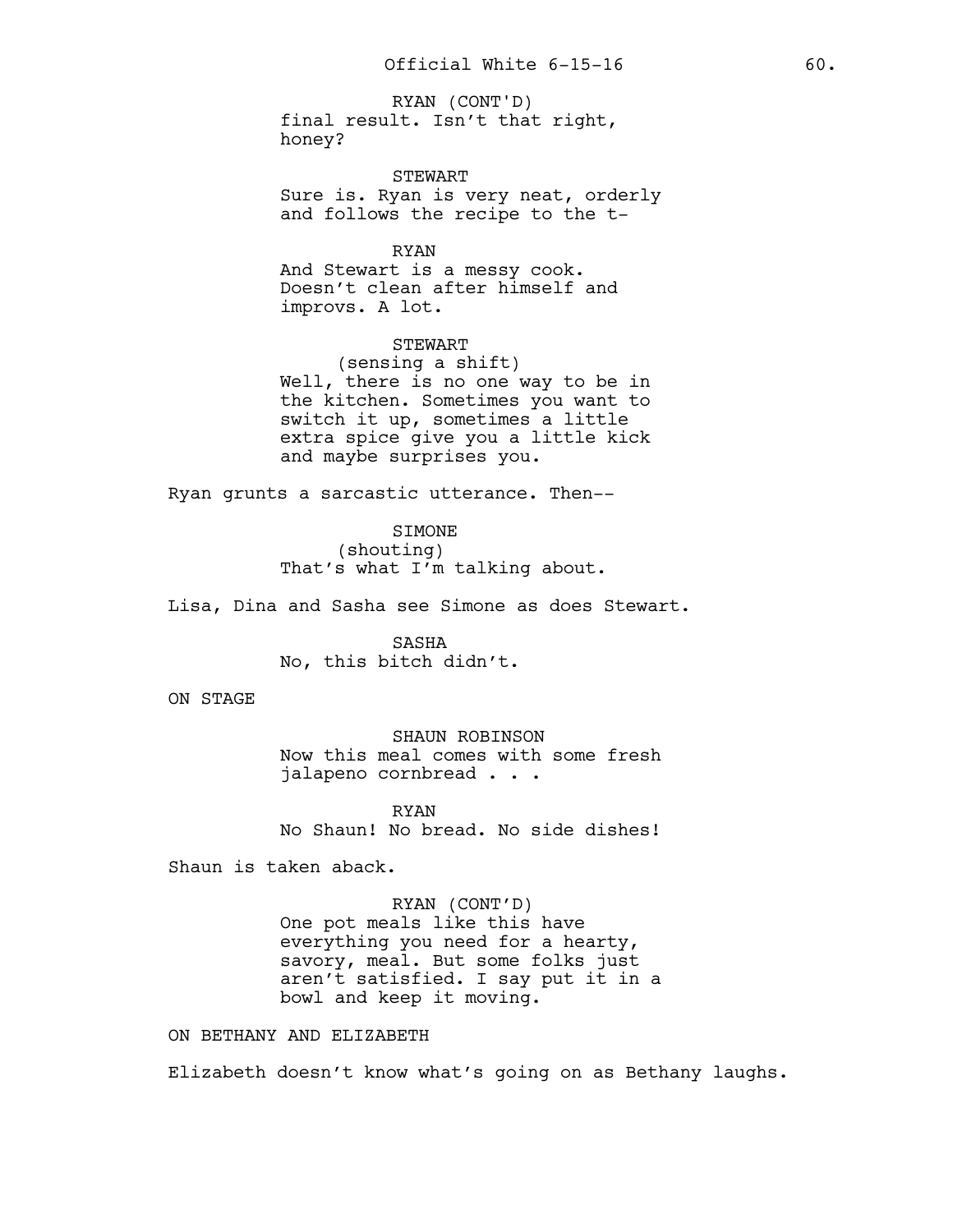BETHANY Oh wow, she is a hoot.

ELIZABETH Ha. Yeah. That's my girl. (sotto) What the fuck--?

ON STAGE

SHAUN ROBINSON Why don't we invite a lucky audience member to come and sample?

STEWART

Great idea.

Simone is up out of her chair and heads toward the stage. The ladies notice and leap into action.

DINA

Oh hell no...

#### SASHA

Let's go...

The ladies and Simone scurry, converging toward the stage.

SHAUN ROBINSON Looks like we have a few hungry volunteers.

ELIZABETH Who the fuck are these chicks?

Ryan silently fumes as Simone approaches and gets a sample from a VOLUNTEER. Lisa cuts her off and takes it instead.

> SIMONE Oh, sorry. I just wanted a taste.

LISA I think you've tasted enough. Ryan made this meal with Stew. Not you.

DINA (tasting it) For real. And it's good than a motherfucker. Ryan you can cook!

SIMONE It's really good, but I'd really love more sausage in mine.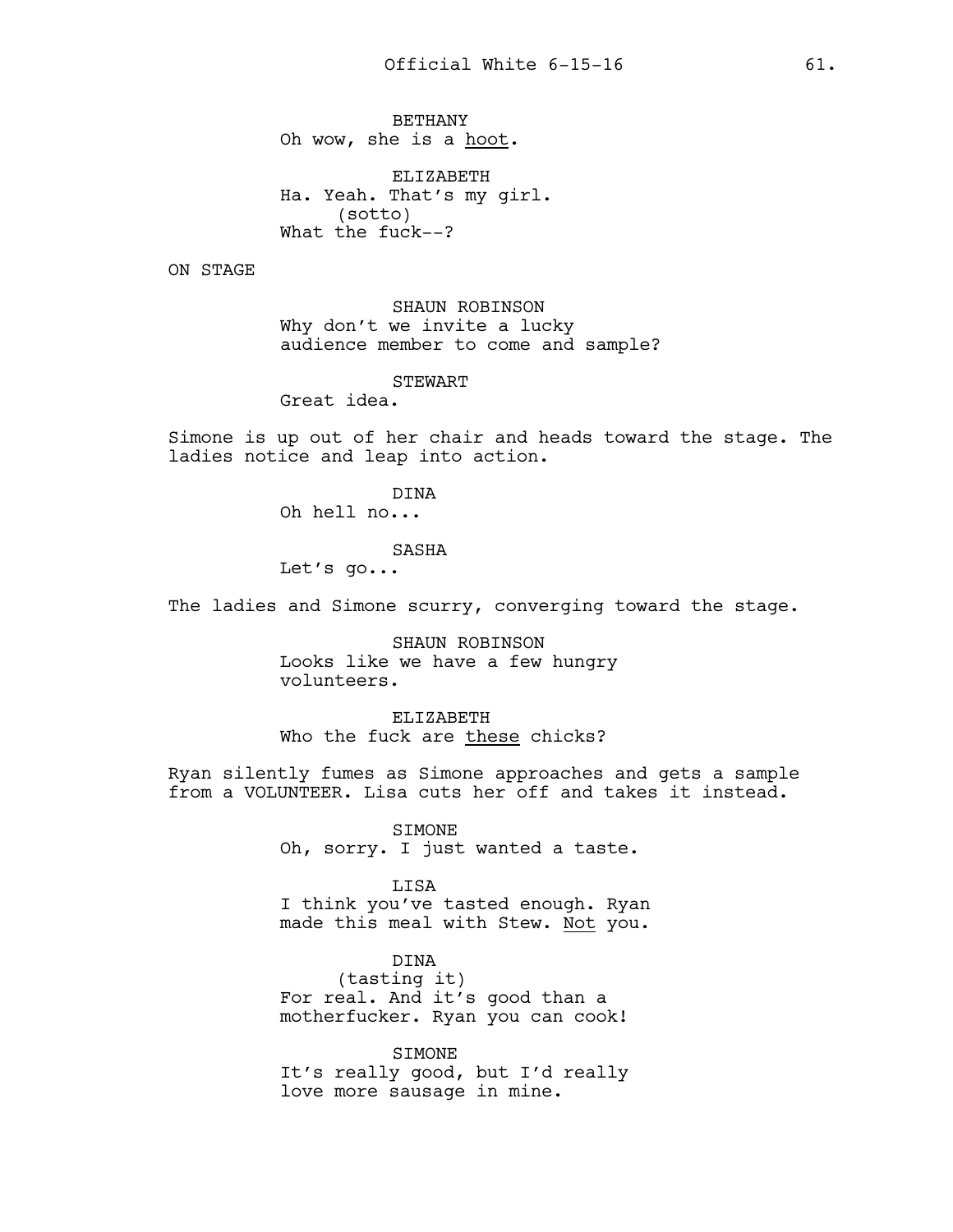RYAN (maintaining composure) Really? How about it Stew: you gonna give her some more sausage?

STEWART (throat clear) Well, the customer is always right.

RYAN Oh. Apparently there's an abundance of sausage to go around. Stewart just loves to dole it out---

SASHA (intervening) Ryan. Just how much sausage should be added?

RYAN When it comes to sausage it all depends on how greedy you want to be before stuffing it in your bowl.

Ryan grabs a MEAT CLEAVER swinging it dangerously close to Stewart who has to weave out of the way.

> RYAN (CONT'D) You can chop it . . .

Whack whack whack goes the cleaver into the sausage.

RYAN (CONT'D) You can slice it sideways---

Ryan slices with a CHEF'S KNIFE splitting the sausage in half, then methodically slicing it in little pieces.

> RYAN (CONT'D) You can even grind it.

Ryan grabs two sausages, tosses them in a meat grinder and goes to work making mincemeat.

> SHAUN ROBINSON Isn't sausage ground up already?

RYAN Yes, but one might choke on chunky bits of sausage.

Ryan tosses a bowl of jambalaya with extra sausage to Simone.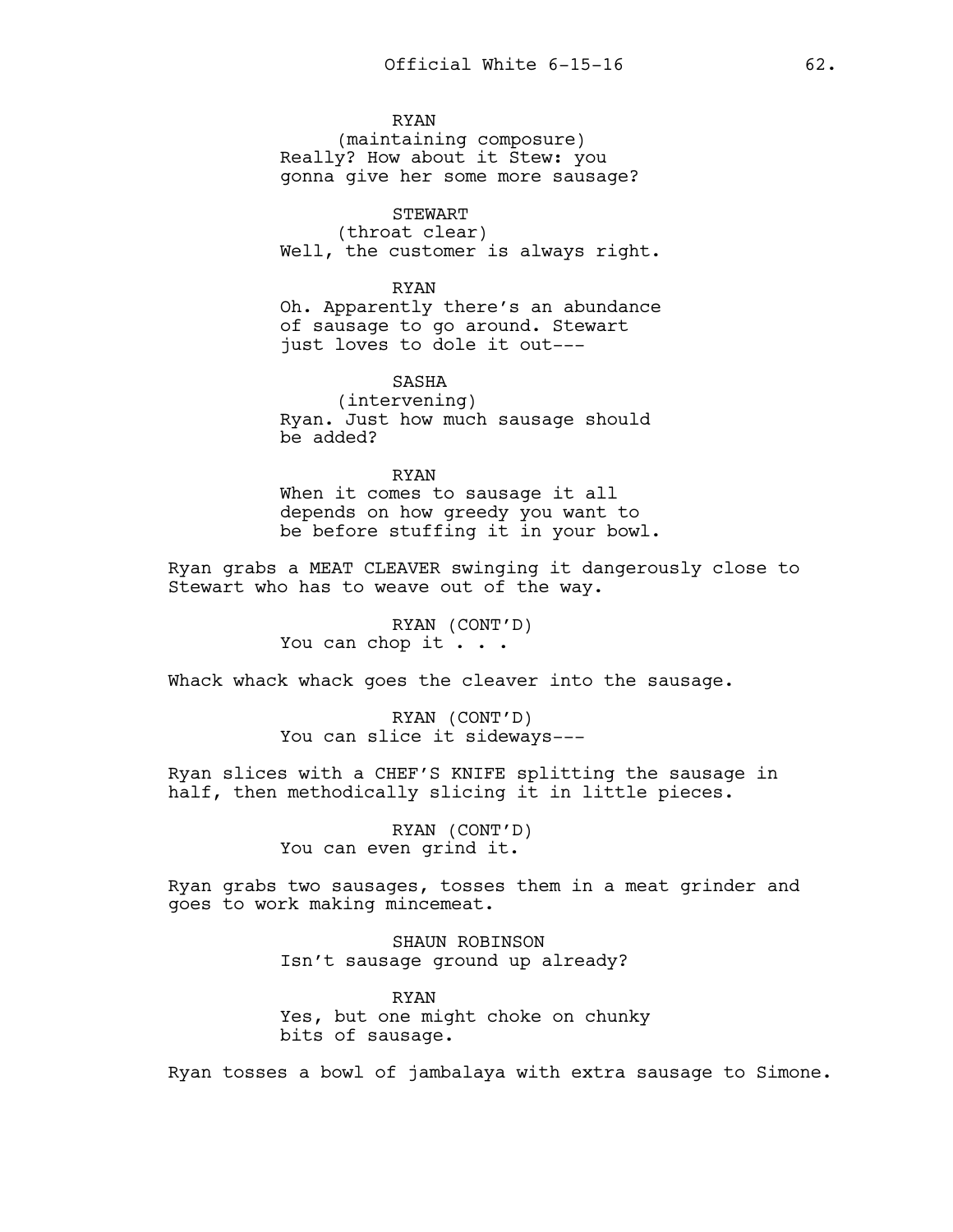SIMONE Only if you have a gag-reflex.

DINA Oooh, this bitch gonna get hurt.

BETHANY AND ELIZABETH

#### BETHANY

Are they still talking about jambalaya?

ELIZABETH Uh-huh. Yeah. It's colloquial: "put your foot in it", "so good make ya wanna slap ya mamma" "bitch gonna get hurt" Same etymology.

SHAUN ROBINSON

## SHAUN ROBINSON

This ladies and gentlemen this may be the epitome of too many cooks in the kitchen.

SIMONE Thanks for the sample. I'll be sure to try it again.

Simone saunters off. Ryan calls after her.

RYAN You should move on from this one--

SASHA (cutting) Uhhh because there's plenty of more delicious food ...

LISA Out here at Essence eats . . .

DINA So get your own, ho!

SHAUN

And *that* is the Essence of Cooking!

APPLAUSE from the audience. Lisa/Sasha/Dina/Ryan and Stewart all bow. Bethany beams.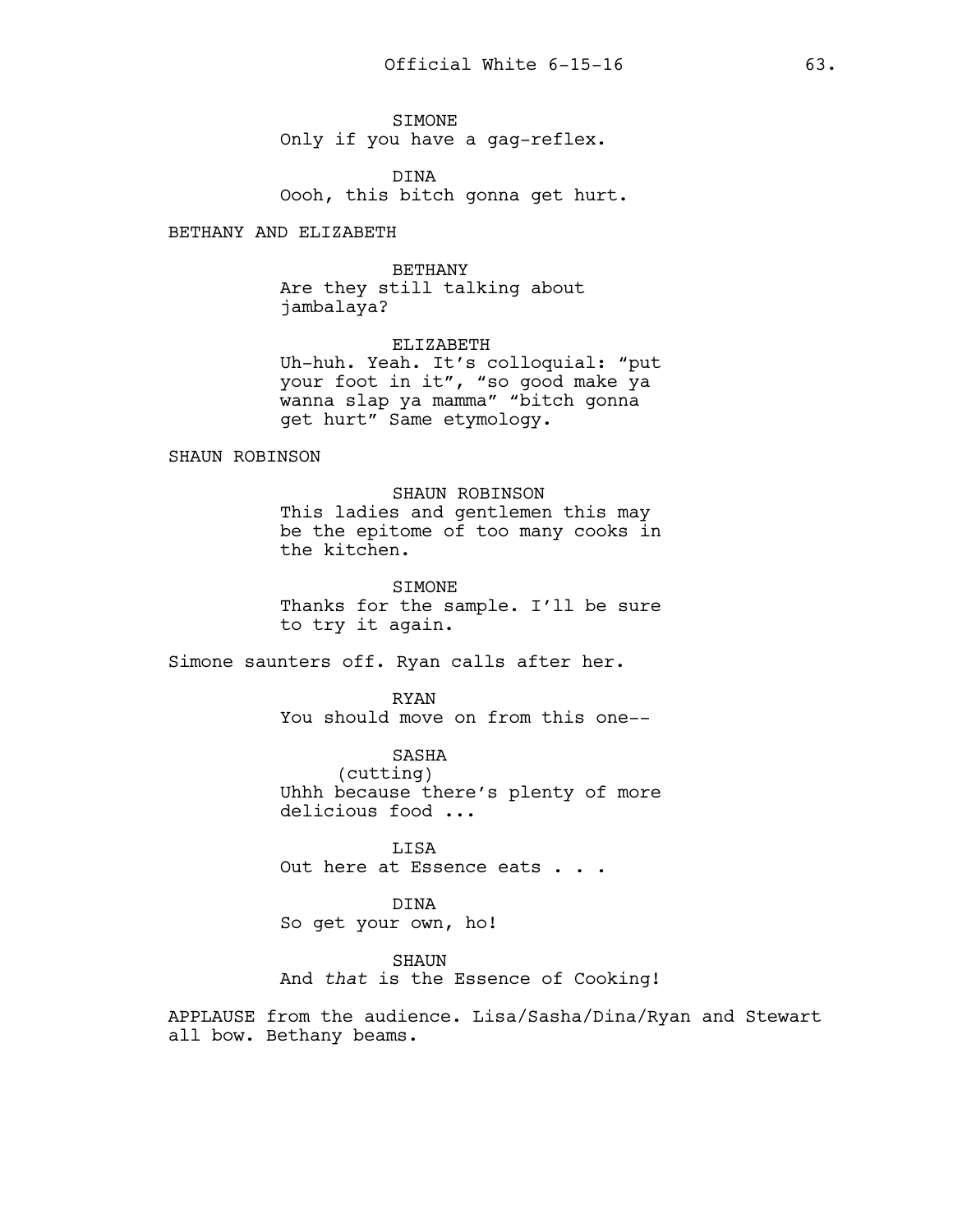# 60 INT. SUGAR MILL - BACKSTAGE - MOMENTS LATER 60

Ryan and Stewart walk backstage.

STEWART What the hell was that, Ry?

#### RYAN

You're asking me? You were supposed to keep the sausage gobbler in check. What happened to that?

STEWART That was not my fault --

#### RYAN

Oh, so your penis ended up in her mouth how exactly? Because let's be clear: that's how this started.

#### STEWART

You're gonna have to figure out how to get yourself under control . . .

Elizabeth enters.

### ELIZABETH

That was fucking amazing! The crowd loved it. Bethany loved it. Were those your girls? I thought there were only three? Who's the hottie with the badonkadonk?

### STEWART

She's nobody. Never seen her before.

ELIZABETH Crap. I should get her number --

### RYAN & STEWART

No!

## ELIZABETH

No worries. It's better improvised. Stewart, can I steal you for a minute? There's a reporter who's a football fan.

He walks off with Elizabeth. Ryan takes a deep breath.

RYAN I am strong, I am powerful... I am...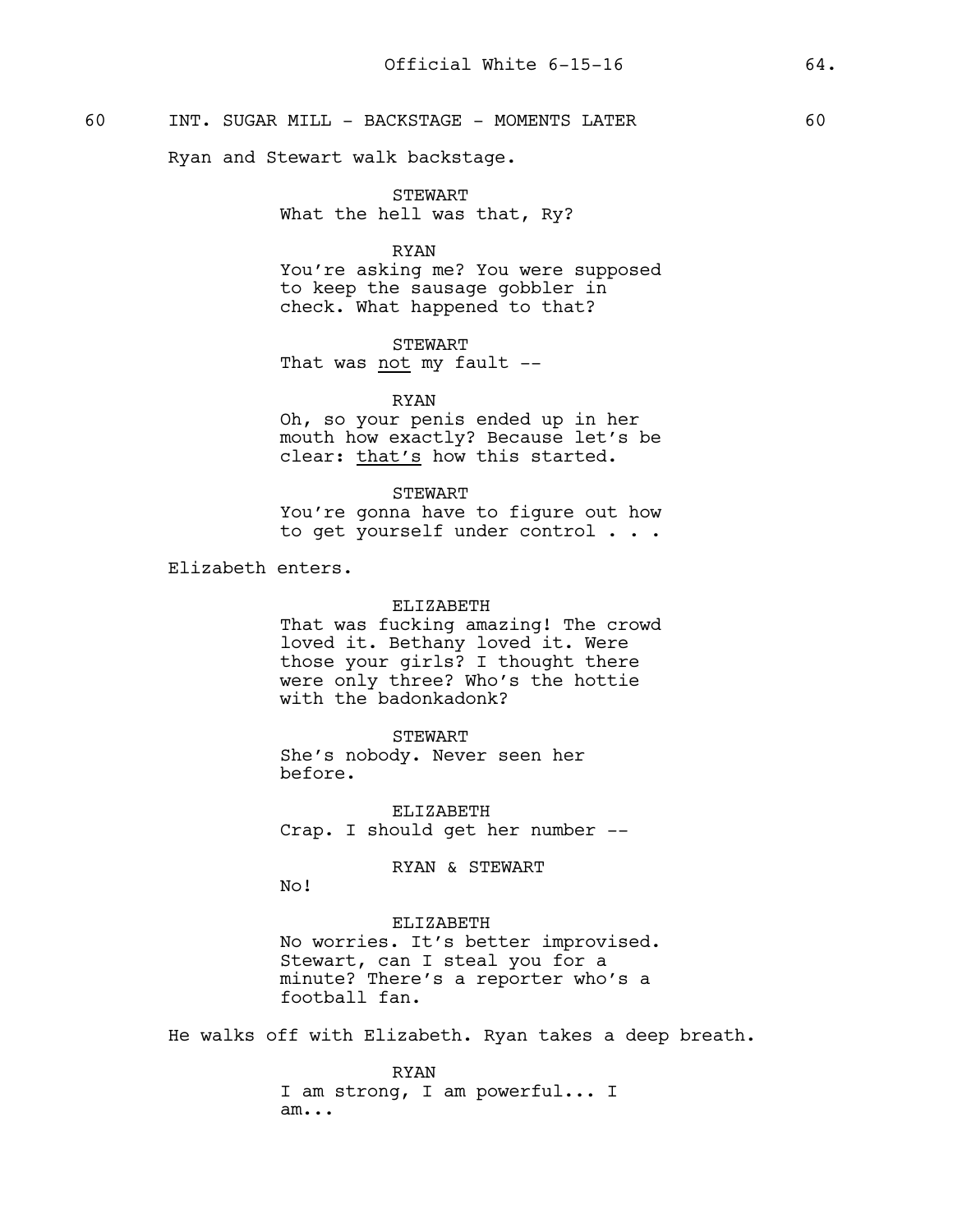She stops as her eyes mist. The mask is off. She breathes in deeply, trying to find inner strength. Sasha walks up.

SASHA

You good, Ry?

Ryan pulls herself together. Turns around, smiling.

RYAN Yeah, girl. All good! That was kinda crazy, huh?

SASHA

Little bit.

RYAN Thanks for having my back up there.

SASHA Of course. You sure you're good?

RYAN Yup. All in a day's work. I've got a fan meet and greet -- I'll catch

up with y'all later, okay?

She walks off, holding it together. Sasha is concerned.

#### 61 INT. ESSENCE FEST CONVENTION CENTER - DAY 61

Thousands of people walk through the center as sponsors hold panels on everything from beauty and style to business to empowerment and music. Celebrities including Tyrese and Morris Chestnut wave to and interact with fans. Dina screams.

> DINA Oh my God! 'Rese! Tyrese! Be my baby-boy, puleeeeeezeee!!

She goes to pull up her shirt and Lisa stops her.

LISA Dina, I swear to God if don't control yourself . . .

DINA I'm just saying I'd leave Diddy for Tyrese.

Lisa rolls her eyes. Sasha is busy checking her email on her phone. She has an OVERDRAFT NOTICE from her bank and an EVICTION NOTICE from her landlord.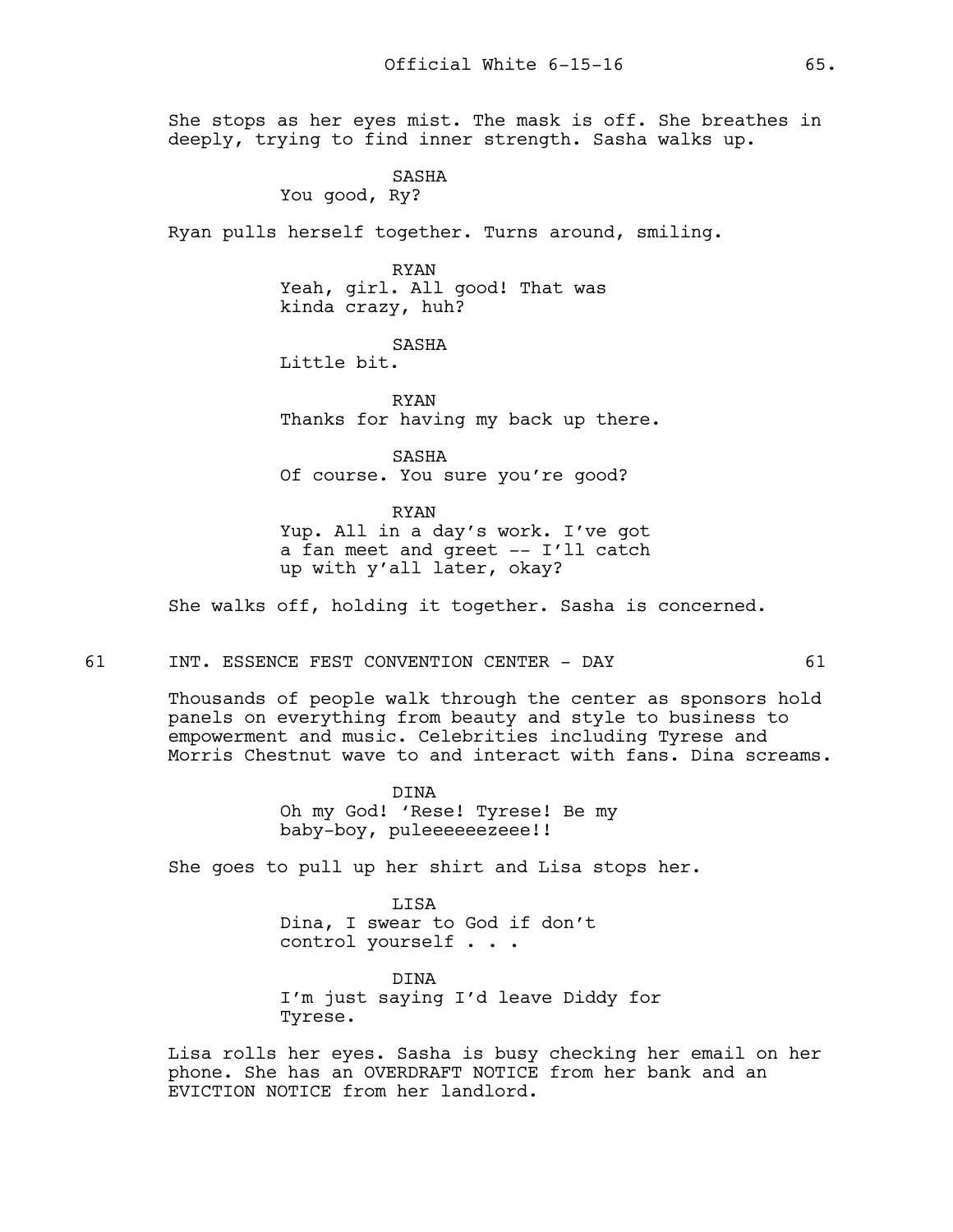SASHA What the hell--?

LISA Everything okay?

SASHA Yeah... it will be.

# 62 INT. RITZ CARLTON - GIRLS' SUITE BAR AREA - AFTERNOON 62

Dina's behind the bar mixing drinks like a pro, discreetly pouring a generous amount of ABSINTHE in each glass. Music blasts through the TV's iTunes connection and iPhotos of the Flossy Posse from past Essence Fests rotate on screen.

> DINA You've got the Crabwalk, the Butter Churner, the Organ Grinder... sometimes they cry during that one.

SASHA Why would you want them to cry?

DINA

Power.

LISA (popping head in) Can you turn that down? I'm on the phone!

Sasha turns down the music. Sasha and Dina exchange looks.

DINA Oooh, she need some dick.

63 INT. SUITE BEDROOM - CONTINUOUS 63

Lisa resumes FaceTime with Riley and Austin.

## LISA

I've gotta go, we're gonna go listen to a man sing some songs. Make sure Meemaw puts you to bed now.

Ryan walks by and waves to the kids.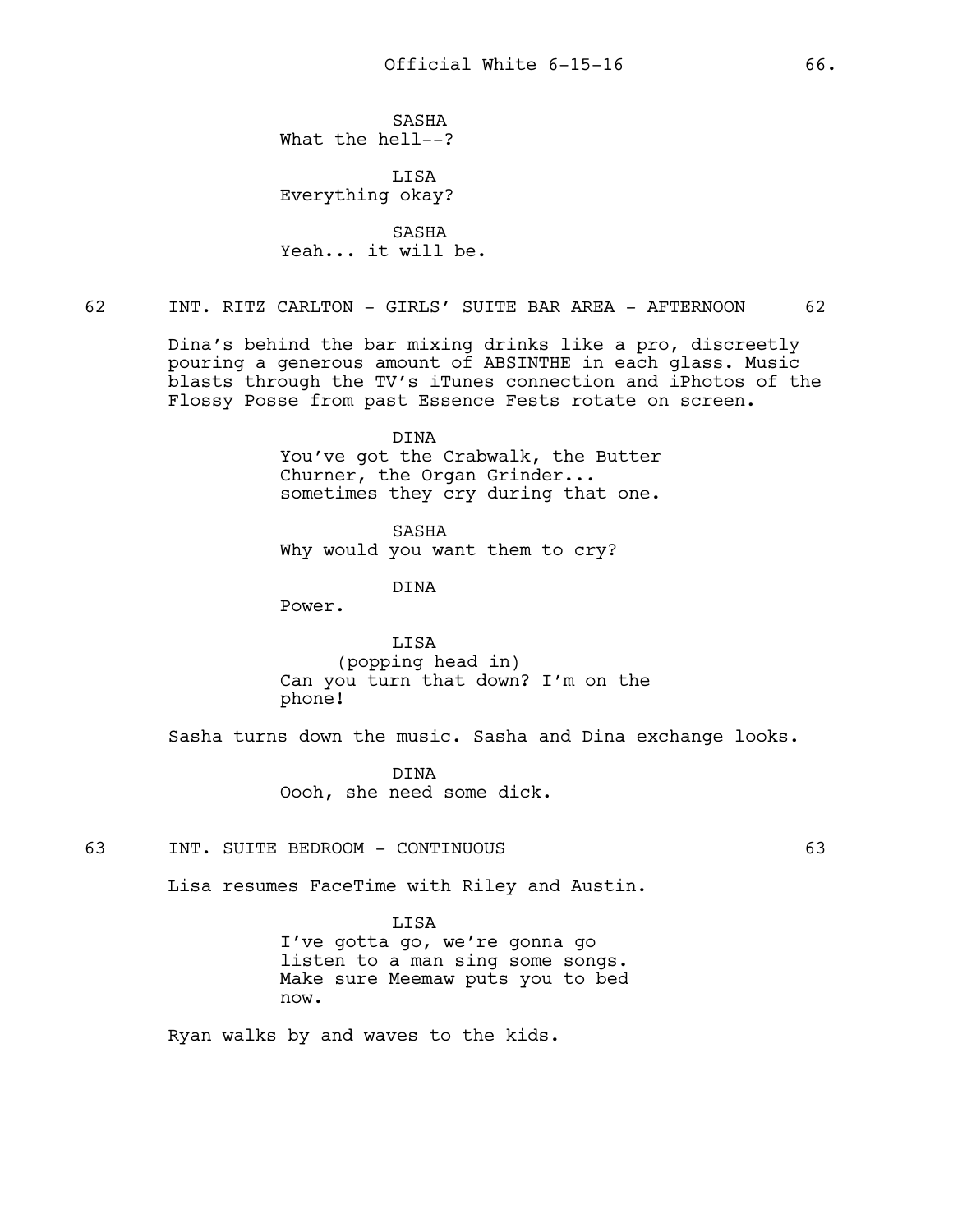RYAN Hi guys! Bye guys! (to Lisa) So cute!

As Lisa hangs up --

LISA You and Stewart ever talk about it? Maybe a baby will help bring you closer. Kids change men. Didn't change Terrence... but hell, maybe you'll get lucky. And no one will ever love you like your babies.

RYAN Oh yeah. We talk about it -- I've just been so focused on career.

LISA Well don't wait too long. No one will ever love you like your babies.

DINA (O.S.) Until they become ungrateful fucking teenagers

LISA Don't listen to her.

Before Ryan can respond the sound of a door knock is heard.

64 INT. GIRLS SUITE - LIVING ROOM/LOUGE - CONTINUOUS 64

Elizabeth enters the open door, smiling.

ELIZABETH Is this the Flossy Posse suite?

DINA Who's asking?

ELIZABETH Ryan's agent, Elizabeth. Saw you guys at the demo. "That bitch gonna get hurt." So fun.

Ryan walks out of the bedroom, nervous at seeing Dina and Elizabeth in the same proximity.

RYAN

Hey...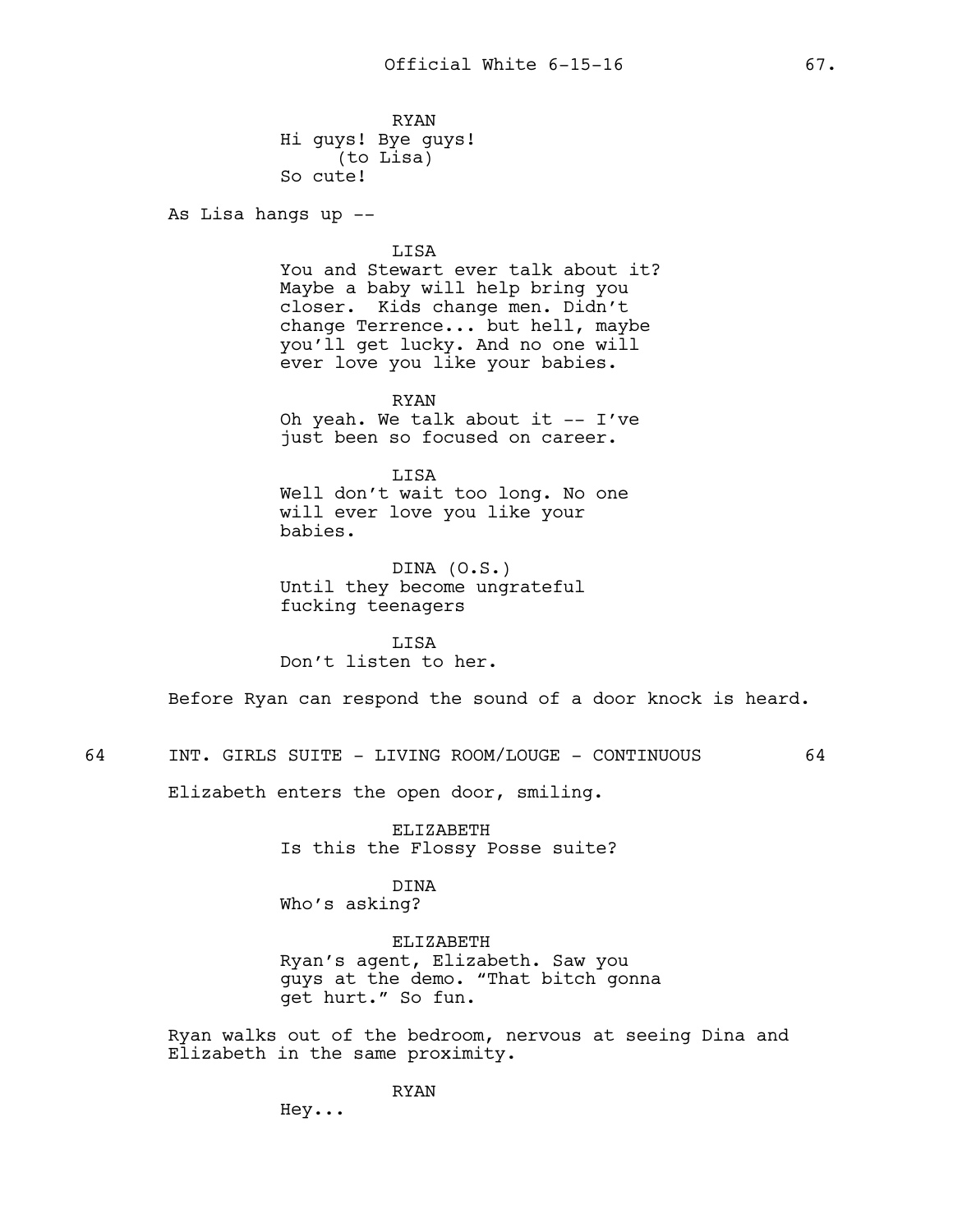## ELIZABETH

Bethany wants to meet you and Stewart tonight at the White party. I know you're with the F to the P, just hang out with her for fifteen minutes. Inspire her to add another zero to the deal...

#### RYAN

Y'all cool to hang out at a party for a little bit before we go to the concert?

DINA Who's Bethany?

### RYAN

She's the Calmart exec giving me and Stewart our own BRAND.

DINA

Oh, THAT Bethany! We love that bitch! Let's make a toast.

SASHA Ooh, did you make us hurricanes?

DINA Fuck a hurricane. This is a tsunami.

LISA I was thinking maybe just wine tonight...

DINA Did you put on your granny panties again? We got drinking to do!

Dina hands one to Elizabeth.

DINA Welcome to Saturday night Flossy Posse style...

Ryan shoots Elizabeth a look like, "Don't worry, it's just one drink." Dina raises her glass, as do the others.

> DINA To Bethany. And the shit-ton of money she's going to give Ryan.

ELIZABETH And Stewart...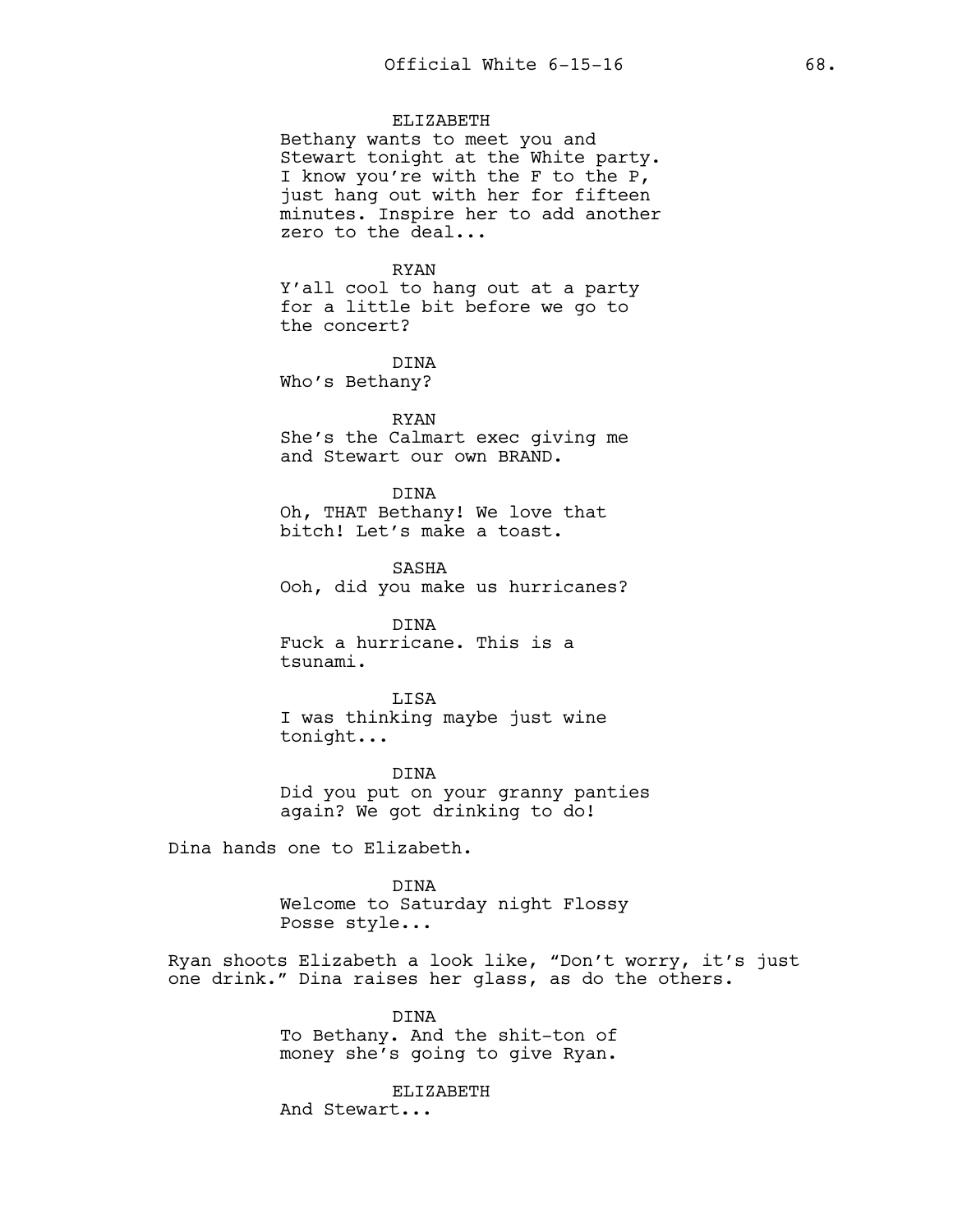## DINA

Yeah, that motherfucker, too.

Ryan shoots Dina a "shut-up" look as they all down their drinks.

> ELIZABETH So, I'll see you there? And don't forget we've got the signing meeting tomorrow. Let's be brighteyed and bushy-tailed.

She eyes Dina, worried.

RYAN You have my word. Tonight I'm taking it easy.

ELIZABETH Dass mah gurrll...

They all look at Elizabeth crazy. Then--

DINA Okay, she's cut off.

65 INT. SWANKY LOUNGE - NIGHT 65

Super exclusive, VIP Essence-sponsored party. Sasha, Lisa and Dina get busy to a NEW HIP-HOP JAM.

Sasha looks out into the crowd.

SASHA Is that Pharrell? I can't tell. Why does he look so blurry?

The music changes and the crowd looks like they're slowing down. The girls start to sway a bit.

> LISA I feel a little funny. Do you feel funny?

DINA Feel funny? (feeling herself) I feel fine. See? Feel me?

Lisa rubs her.

SASHA Why are you feeling her?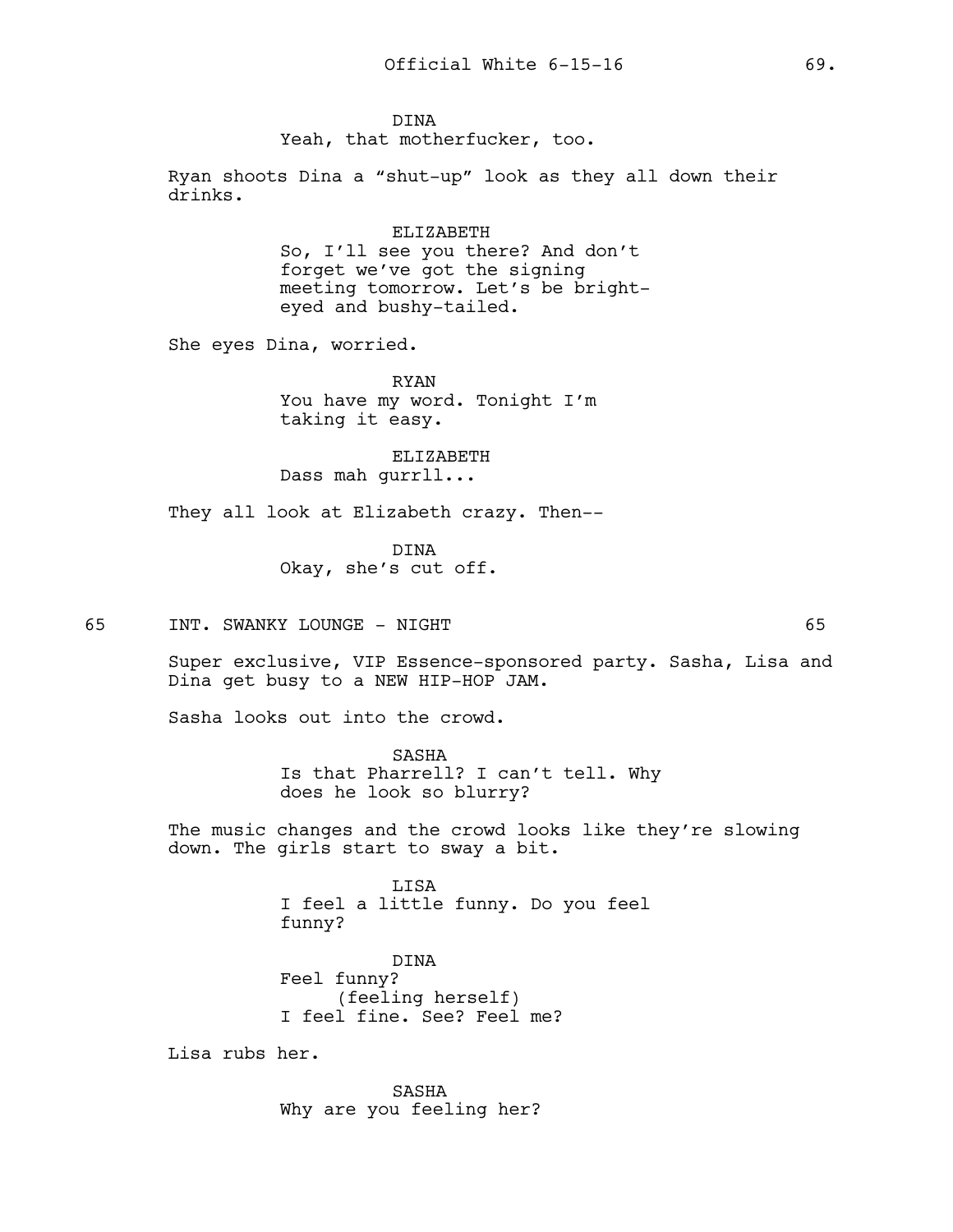**T.TSA** Because she axed did she feel funny? (giggling) I said axed. DINA You did. (looking) Oo, baller-alert. Bye, bitches. Dina takes off out of frame. SASHA Is she moving in slow motion or am I hearing in slow motion? Sasha looks up at the stars painted on the ceiling. SASHA Oh shit -- do not look up! MONTAGE of the ladies tripping: -In Sasha's POV she's hurling through space -Dina dances with a model-looking type guy and she is into him, grinding her ass all over his crotch as the camera moves to reveal a hideous dude who can't believe his luck. -Lisa looks toward a myriad of statues of Jazz Musicians that suddenly animate and come to life. Lisa is mezmerized. 66 INT. SWANKY LOUNGE - NIGHT 66 Dina steps up to the bar. DINA One grapefruit please. And a knife. She has a devilish look on her face. 67 INT. SWANKY LOUNGE - WOMEN'S ROOM - NIGHT 67 Dina and her "model" go into a a women's room stall with the grapefruit and shut the door while Lisa is in the mirror reapplying her make-up like a 6-year-old would.

Pretty!

LISA

Meanwhile, outside the stall--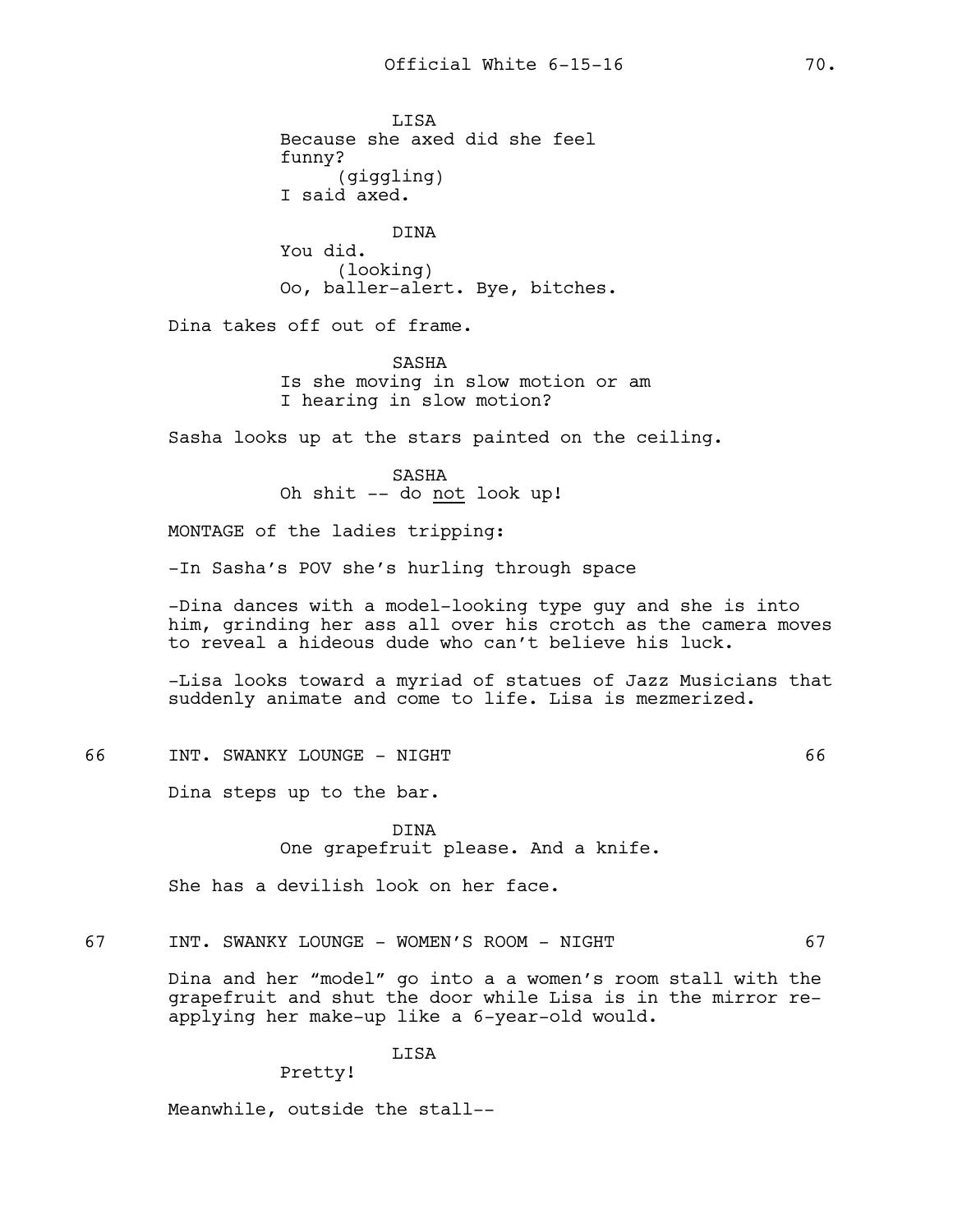DINA'S "DATE" (O.S.) Damn, girl! Ooooh. That's some freaky shit!

68 INT. SWANKY LOUNGE - NIGHT 68

- Sasha tries to walk through the crowd, despite the fact that all the party-goers look upside down. She finds Lisa, now in crazy make-up.

## SASHA

There's a bear in here! Plus, I figured out time travel.

Dina walks up, bent at a 70 degree angle, clothes now on backwards.

> DINA I just burped and a rainbow came out.

The rest of the party-goers stare at them, shaking their heads.

> LISA What're they looking at?

Dina looks at Sasha, her face is an undulating Mardi Gras mask.

> DINA Oh shit how you do that? That's dope...

Dina grabs Sasha's face. Sasha pushes her hands away.

SASHA Stop playing! I told you there's bear in here.

LISA You know what? I think we might be trippin'.

SASHA Where's Ryan?

LISA She can't trip in front of Bethany!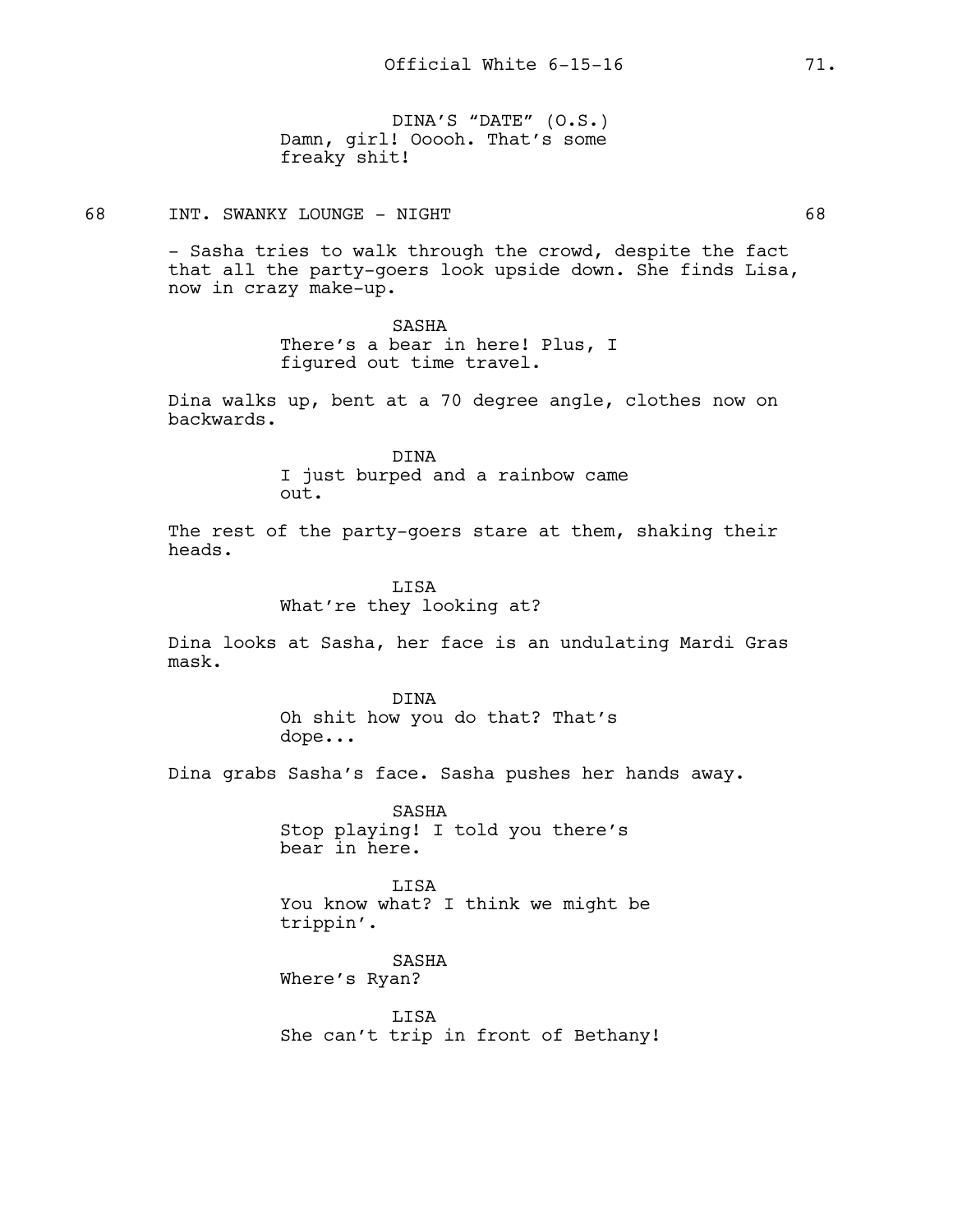# 69 INT. SWANKY LOUNGE - NIGHT 69

## ACROSS THE PARTY

Ryan, now sweaty and dizzy is in a VIP booth with Stewart, Elizabeth and Bethany trying her best to focus.

#### BETHANY

I just loved your cooking demo today. The way you two played off of each other was fantastic. So much fun.

RYAN We're all about fun. Funnn Funnn!

Ryan starts rubbing ice cubes on her face.

BETHANY Are you feeling okay?

RYAN I'm just so thirsty --

Ryan takes a sip of water and completely misses her mouth.

STEWART Let me get you a napkin.

He dabs her forehead with it. Whispering to her --

**STEWART** What the hell are you on?!

RYAN What?! Nigga chill out --

Bethany is taken aback as is Stewart, but then his attention is caught by --

ACROSS THE ROOM

Dina walking across the room taking off her clothes.

DINA Why it so damn hot?

ON RYAN

She looks up at the WAITRESS, who now appears to be Simone, but only to Ryan.

> WAITRESS Can I get you anything?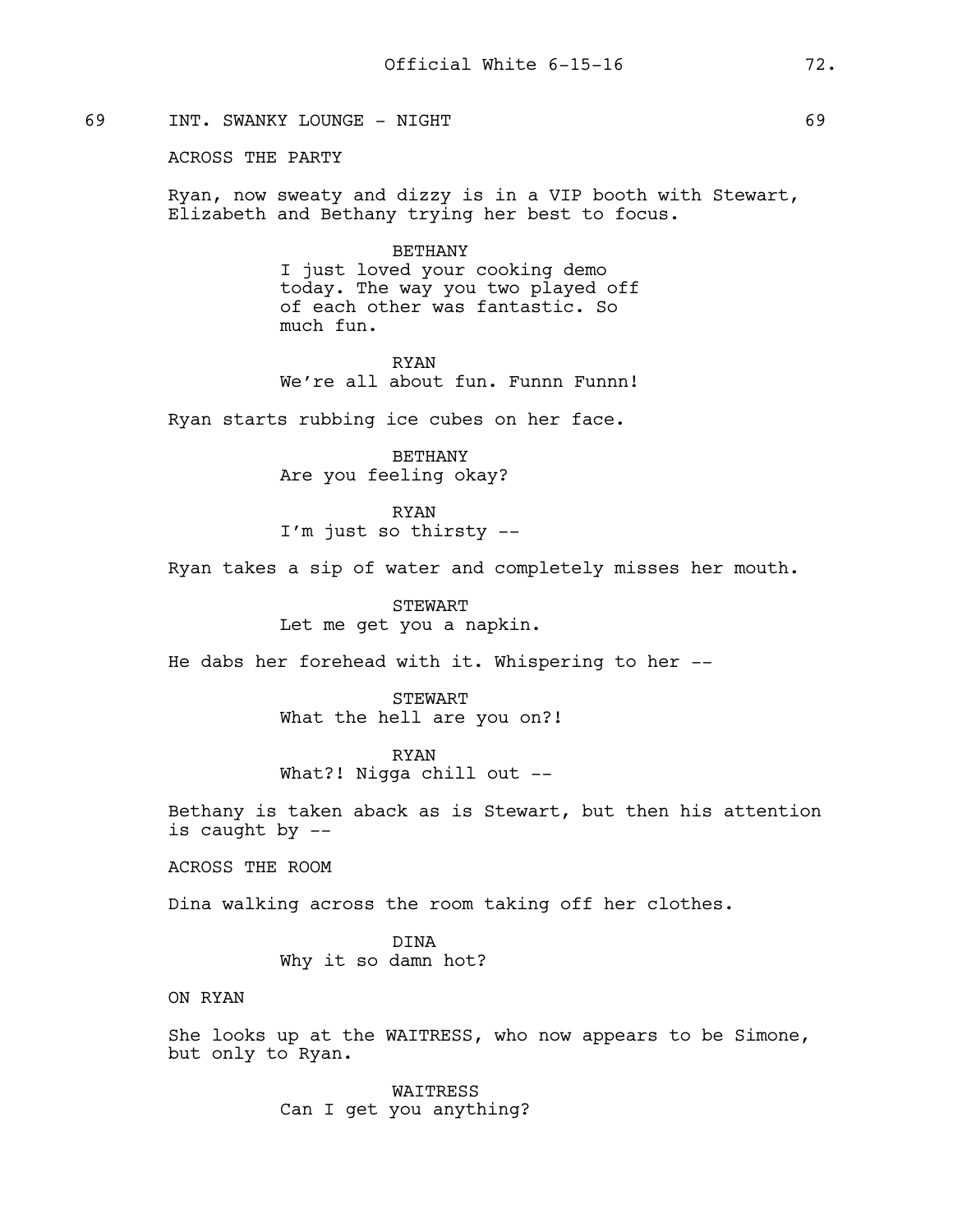RYAN (to Stewart) What the hell she doing here?

STEWART She's here to take our order.

WAITRESS/SIMONE I can come back--

RYAN Don't. You. Dare.

The waitress scurries off. Stewart leans into Ryan.

STEWART What the hell's gotten into you?

RYAN The devil--?

STEWART (to Bethany) So, tell me more about the Calmart philosophy.

BETHANY

Well--

Suddenly, Elizabeth starts laughing hysterically. Ryan tries to step in and address a confused Bethany.

> RYAN So you were saying, Bethanyyiiii!!!

Bethany's eyes begin to BUG OUT like they're animated.

RYAN

Oh, shit!

Elizabeth continues laughing then starts pecking at Stewart's shoulder like a chicken. He shrugs her off and she starts doing it to Bethany.

> BETHANY I'm not sure what's happening here...

Ryan looks around the party. There's SIMONE. She blinks her eyes. And there she is dancing, then by the bar drinking, in a booth eating, chatting on a couch -- everywhere Ryan looks, Simone is there.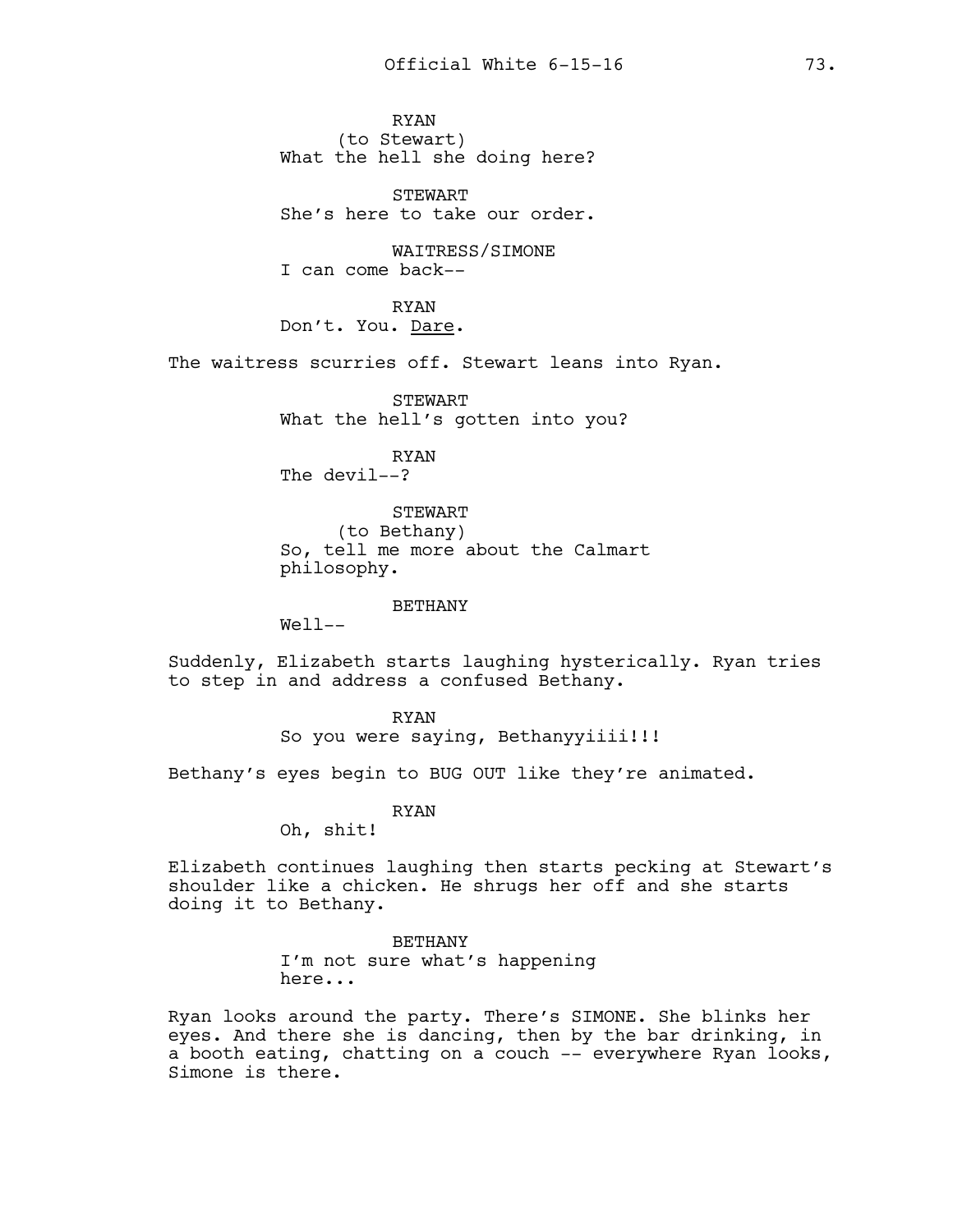RYAN

Excuse me. I need some fresh air.

Ryan takes off, leaving Stewart there to cover on the fly.

STEWART My apologies, Bethany. Ryan's been taking a new allergy medicine and it's had some side effects.

BETHANY (referring to Elizabeth) What's her excuse?

Elizabeth is on the ground in fetus position laughing hard.

ACROSS THE PARTY

Sasha, Dina and Lisa are trying to get to Ryan. But they're moving in slow motion. Barely covering ground.

> SASHA We've gotta save Ry! If we're trippin, she's trippin.

DINA I'm not tripping, but I'm feeling niiiiice

Ryan spots them.

RYAN We need to leave! Now! The tsunami has hit! The tsunami has hit!

70 EXT. FRENCHMEN STREET - NIGHT - MOMENTS LATER 70

On the street, the Flossy Posse are all clearly still on the absinthe high. Guzzling water from a street vendor. Ryan turns to Dina, pissed.

> RYAN What the hell did you put in those drinks?!

> > DINA

Love.

RYAN Dina, I'm not playing!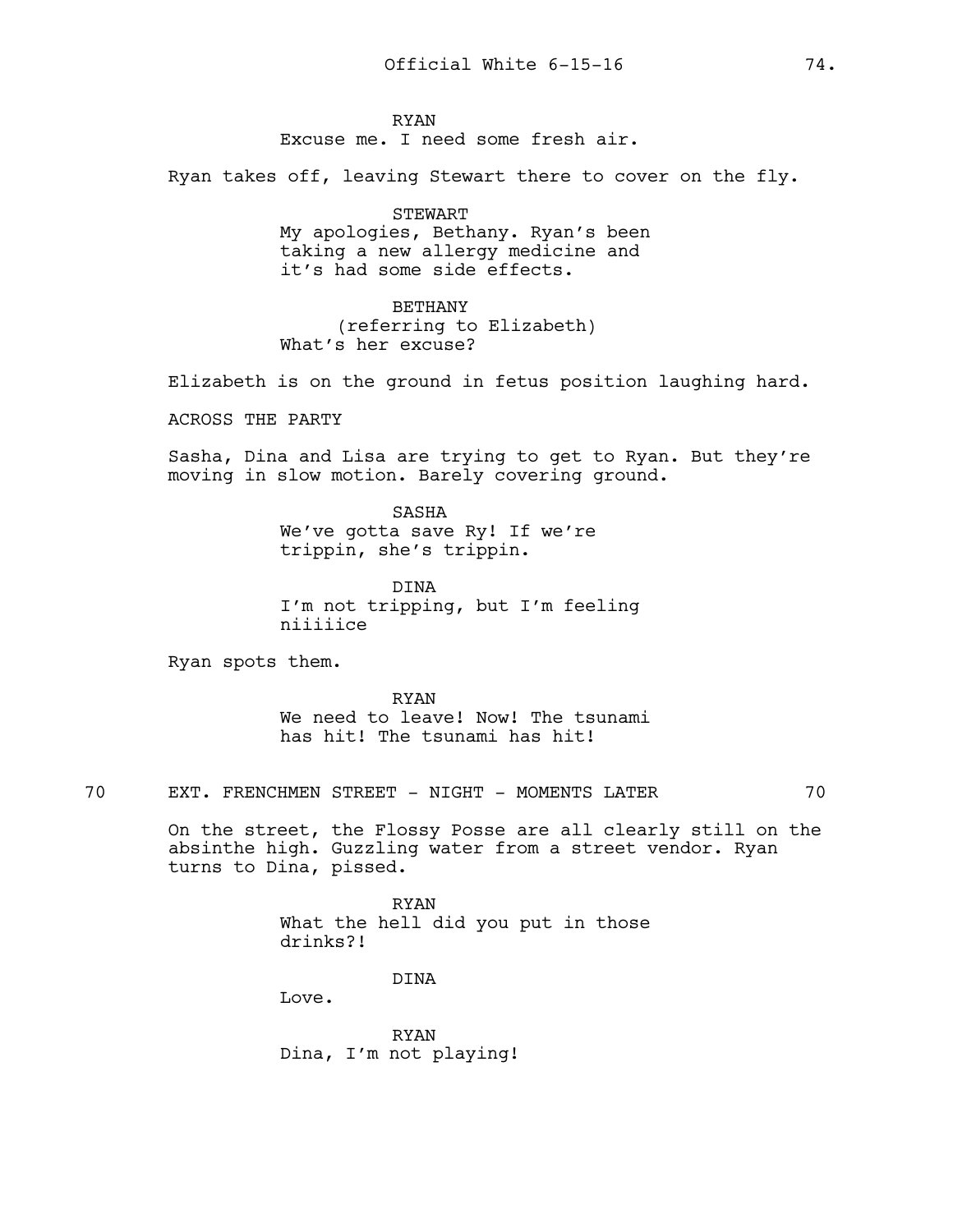DINA ... and a little absinthe. I may have over poured.

SASHA None of y'all saw the bear?

RYAN Fuck! Bethany just saw me like this. We need to hide but I'm too fucked up to find the hotel.

LISA (like a child) Look! Pretty hair!

She points at a booth on the street where someone is selling WIGS and SUNGLASSES.

Cash Money's "Bling-Bling", pours out from the open door of a ratchet bar next door.

> DINA You know Bethany won't find you in there... Let's go set it off.

Lisa and Sasha look at each other like WTF this bitch talking about, before they follow her. Ryan does the same.

## 71 INT. RATCHET BAR – MOMENTS LATER 71

The ladies burst into the bar -- WIGS AND SUNGLASSES ON. Still amped. Throwback southern hip hop blasts. This crowd is ratchet as hell. Ryan goes unrecognized.

> DINA Booty sweat and Hennessy in the air. We have found our tribe!

All of a sudden Q-Tip's "Vivrant Thing" comes on.

RYAN Oh hell yeah. Let's dance this shit off.

The ladies hit the floor, doing their old sorority step dances. The crowd goes wild. The Flossy Posse owns the floor. Until...

A group of YOUNG CHICKS, 20s, trashy as fuck, answer the call. They bring the noise.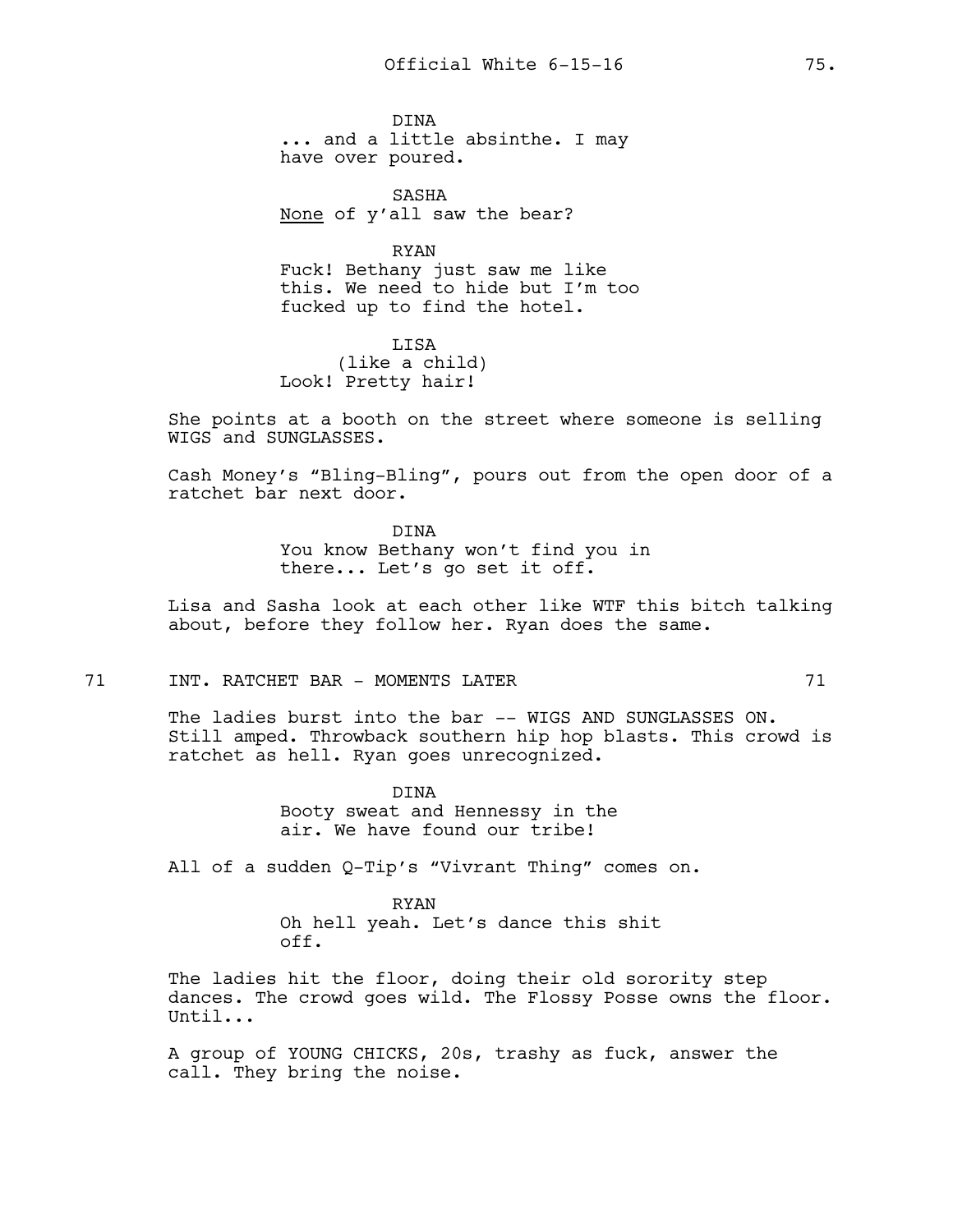YOUNG CHICK Y'all might wanna sit down and rest.

# DINA Keep talkin, Kesha.

The DJ alternates newer and older songs as the crews battle.

He reaches into his 1997 arsenal and hits them with Master P's "Make 'Em Say Uhhh" and the Flossy Posse brings the heat. Ryan is having a blast -- no inhibitions. In disguise. Free.

Then, Fetty Wap's "Trap Queen" drops and the Young Chicks tear it up. But the Flossy Posse will not be outdone. "Lose Control" by Missy Elliot comes on and they kill it.

#### TREADS TRIM THE RESERVE TO A RESERVE THE RESERVE THAT THE RESERVE THAT THE RESERVE THAT THE RESERVE THAT THE R

Four shot glasses toast. The Flossy Posse is unstoppable. Before they can knock it back-- Simone walking by bumps into Dina. Record scratch moment.

Oh shit.

Simone pales, realizing who they are. And they recognize her.

DINA You know what? Everyone expects me to beat your ass right now -- but I'm all about love tonight. You have hallucinogens to thank for that.

Lisa CLOCKS SIMONE IN THE FACE. Hard.

**LISA** Mine wore off.

Now it's on. One of Simone's Crew goes after Lisa.

DINA Well, shit, if Lisa starts a party, I will fucking attend!!

She smacks Simone hard. But Simone is trash. She's got moves. She punches Dina in the face. Hard. Dina smiles.

> DINA Thank you. Now I can beat your ass with no remorse whatsoever.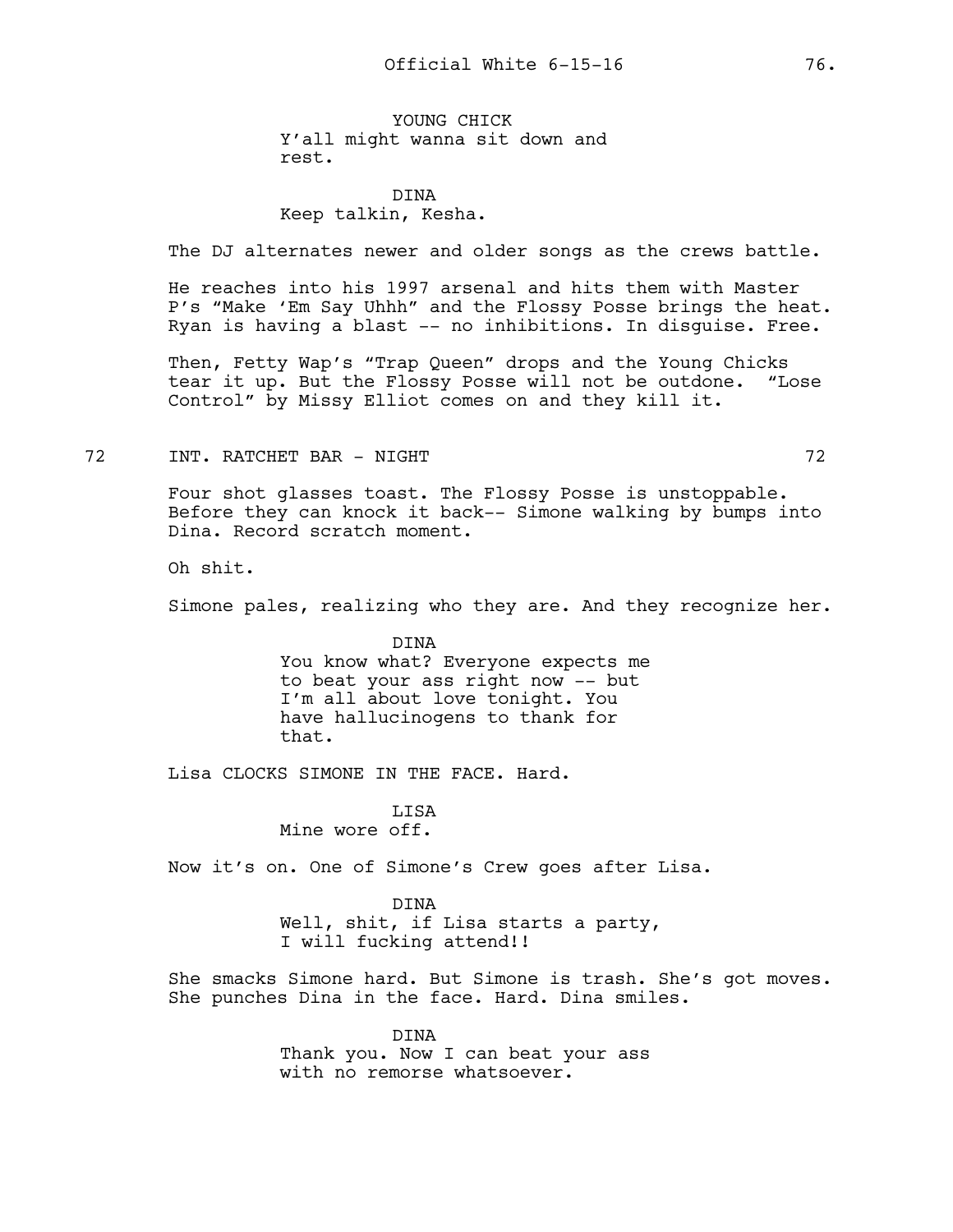An all out brawl ensues. Dina unloads on Simone. Sasha jumps on Simone's back. Lisa punches all of Simone's friends. Letting out years of repressed divorced anger.

Ryan is in the perfect position to clock Simone like a motherfucker until --

Blue lights flash outside and a CLUB PATRON yells.

CLUB PATRON Five-oh, y'all!

Ryan settles for grabbing Simone's fake tit and wrenching it--

RYAN Titty Twister!

73 EXT. RATCHET BAR - NIGHT - MOMENTS LATER 73

Ryan gets her head slammed on the hood of car, outside of the bar, cuffed. Wigs crooked, sunglasses broken.

RYAN

I'm gonna kill you, Lis!

Slam down goes Lisa into frame

LISA I don't know what got into me.

A couple POLICE OFFICERS sit Lisa and Ryan next to Sasha and Dina on an outdoor bench. Other COPS interview witnesses.

> RYAN We are so FUCKED!

DINA Relax! I've been here before. It's just a misdemeanor. Once we post  $bail$   $--$ 

RYAN Bail?! Do you hear yourself? I am not a rapper! I'm a therapist! I write self-help books! I can not go to jail!

SASHA Martha Stewart went to jail. People still listen to her advice about cranberry centerpieces or whatever the fuck it is she talks about.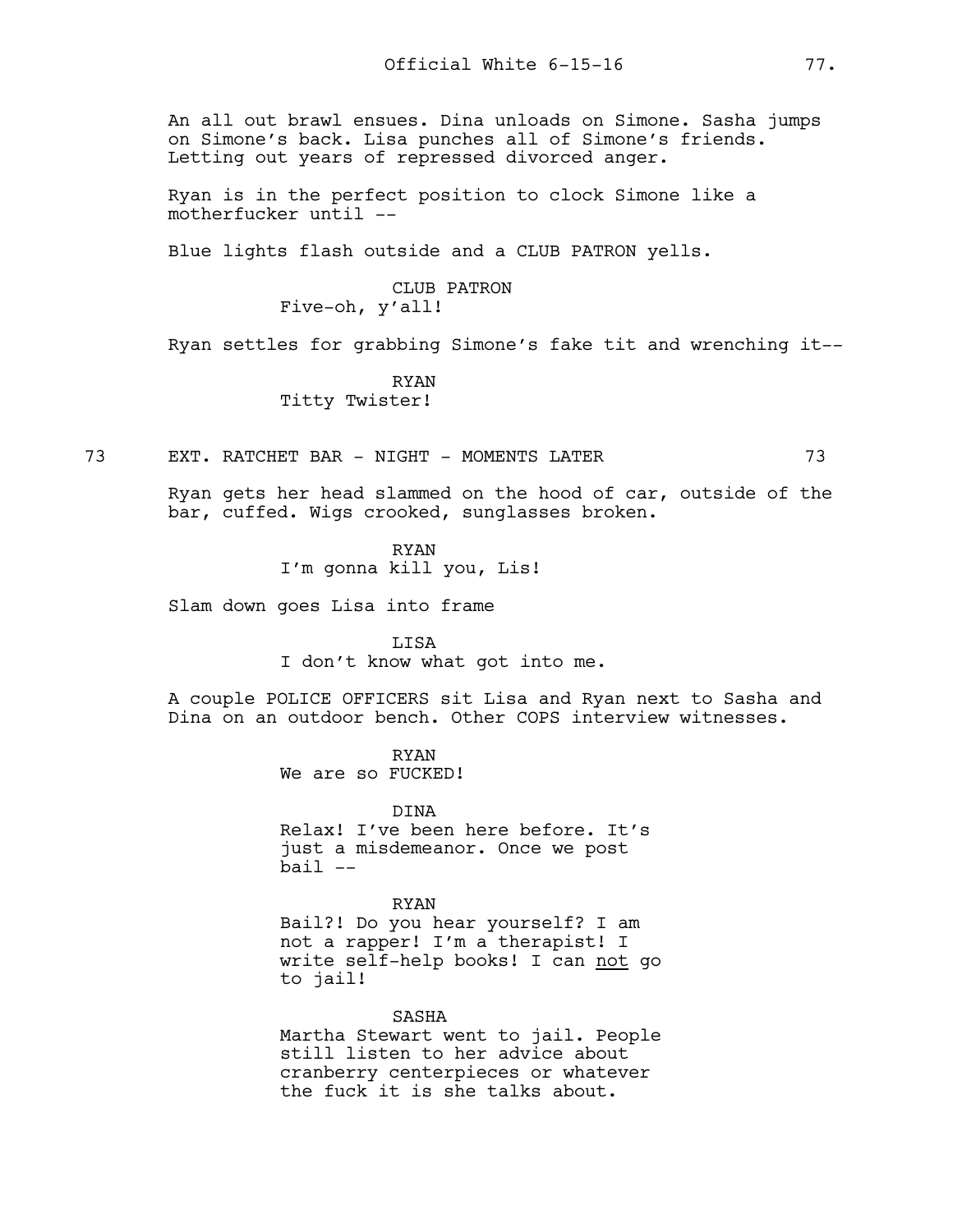Ryan starts panic breathing.

DINA Ry, relax! It was self-defense.

LISA (as if) I threw the first punch.

DINA Yeah, and you clocked the shit out that bitch.

SASHA Straight knuckles.

RYAN (chuckling in spite of) You did, Lis. "Mine wore off." Pow!

They all laugh about it. Ad-libbing about what they did. Then reality starts to set in on Lisa.

> LISA Wait a minute. This could end me. I'll lose my license. I could lose my kids over this.

DINA Aww shot she about to blow.

She looks over at a FAT COP.

LISA No, I'm not. I got this.

She walks over to the Fat Cop. On a mission.

ON THE FAT COP

He writes out a ticket as Lisa walks up.

LISA

(helpless) Officer, these cuffs are so tight. Is there any way you can take them off?

The cop doesn't even look up.

FAT COP

Nope.

Lisa tries a different tactic.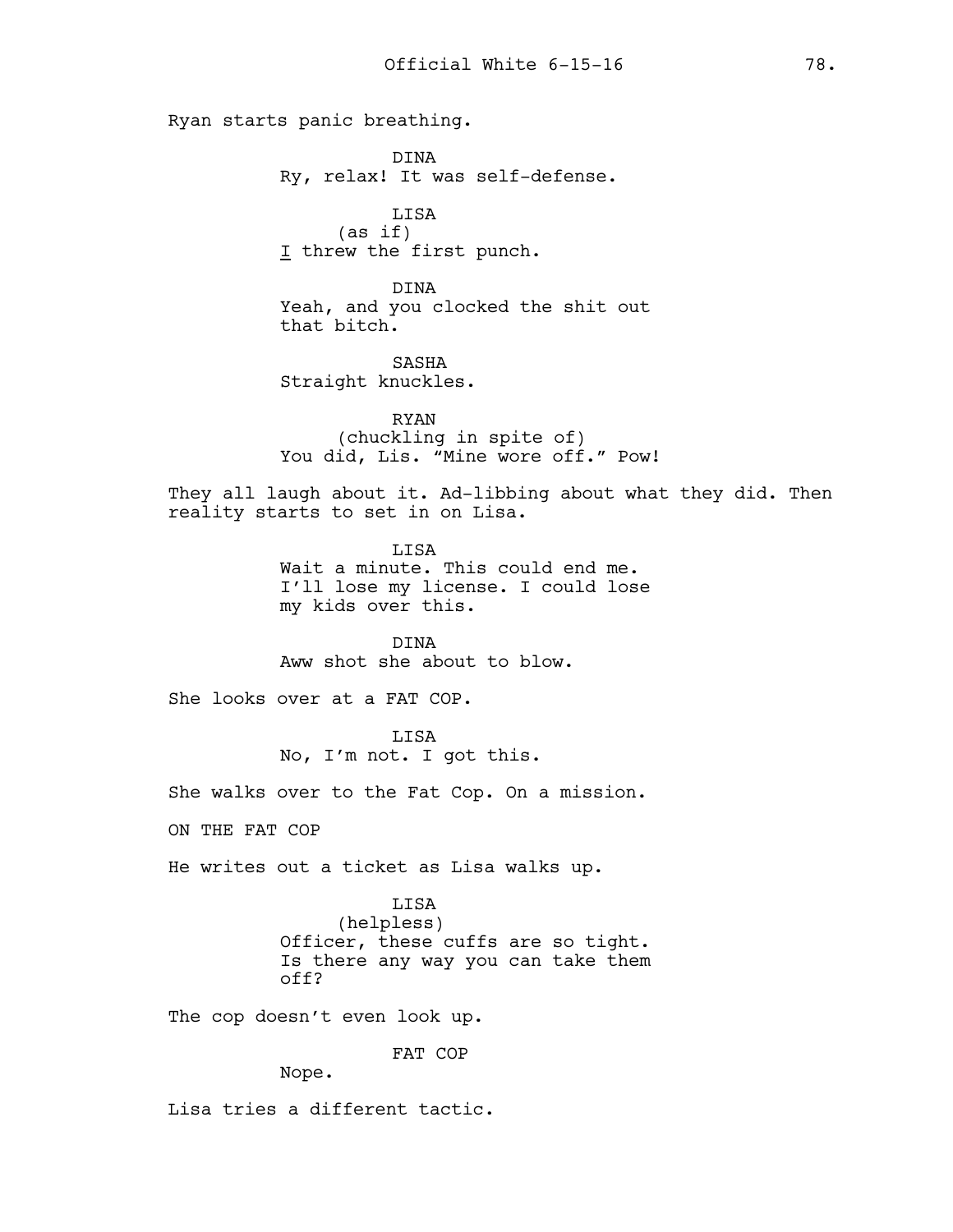**LISA** But I'm afraid the interstitial pressure on my radial nerve could lead to arterial ischemia or necrosis.

The cop looks up, impressed.

FAT COP You a doctor?

LISA Just a registered nurse.

FAT COP How'd a woman like you end up in a bar fight?

He removes her cuffs.

LISA To be honest, my friends and I were roofied tonight and it caused us to act really out of character.

FAT COP (concerned) You know who did it?

LISA (eyeing Dina) Hard to say.

FAT COP Lucky you didn't get hurt in there. Little thing like you could barely even throw a punch, I bet.

LISA Not one you'd feel...

LISA Thank you for taking those cuffs off. Feels so good to be free!

She waves her hands in the air, really sexing it up as she dances. The Fat Cop is smitten.

ON THE LADIES

The other ladies watch from the bench as Lisa makes small talk, giggles at the COP's jokes..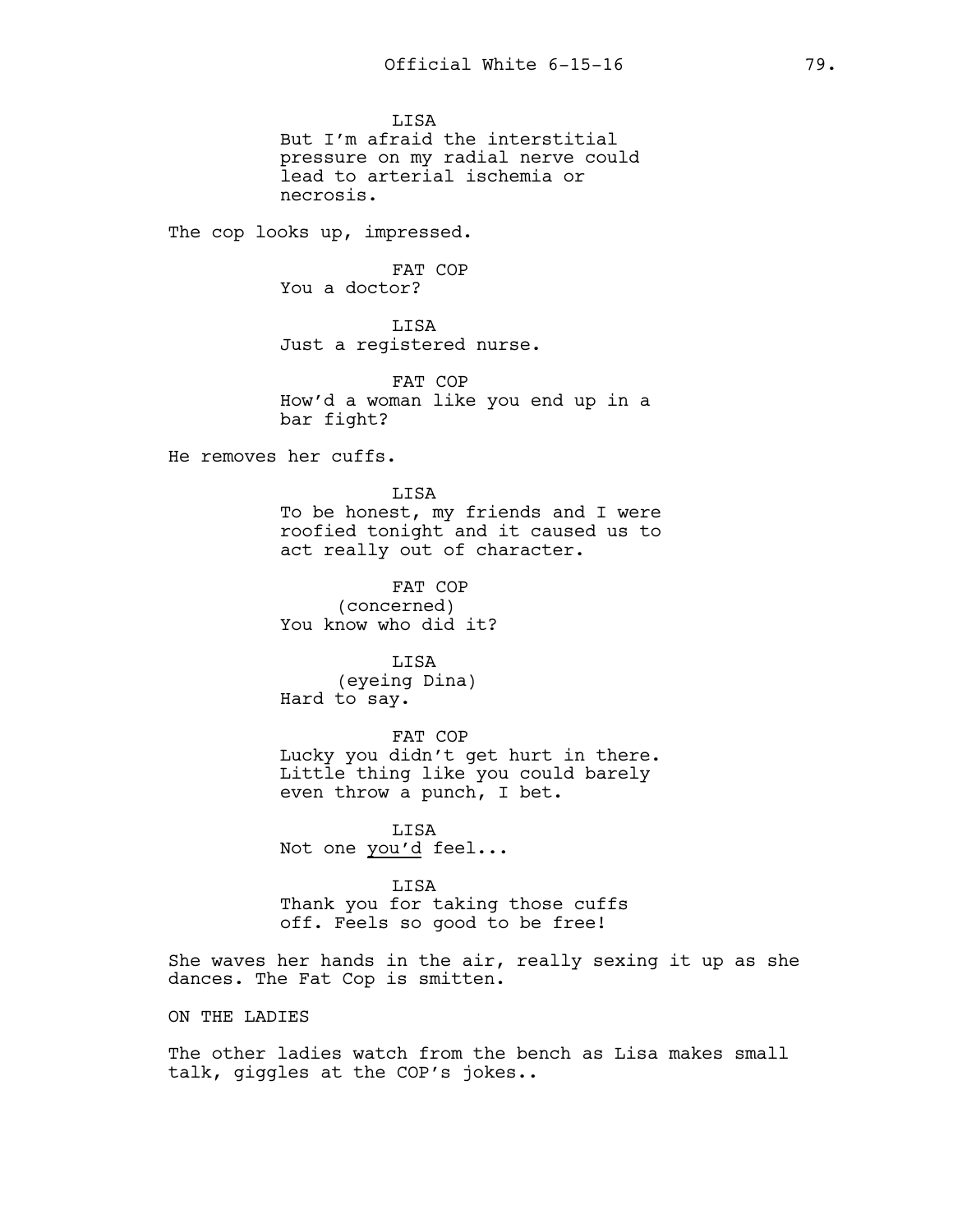DINA Here we go -- take it home, Daytona Beach Lisa. Take it home.

ON THE FAT COP AND LISA

She's flirting up a storm.

LISA Is there any way my friends and I could just go back to our hotel? You really want to write up all that paperwork over little me?

The Fat Cop looks around to make sure none of the other cops are watching.

> FAT COP I'mma make an exception. For you.

74 INT. RITZ CARLTON - MEZZANINE - NIGHT 74

Our ladies come up the escalator giddy with laughter.

RYAN Lis, you have my undying gratitude.

DINA That was some Jedi voodoo sex magic is what that was.

SASHA Yeah, too bad it's going to waste.

As they round the corner, Malik awaits holding a flower. Wearing a tie. Lisa cups her hand to her ear.

> LISA Sorry, Sash, what was that?

SASHA (surprised) Okay. Get it, bitch. Get it.

LISA Oh I'm going to. Tonight -- I slay.

Her sexual confidence is now fully restored. She gives Malik a smile as she takes the flower from him.

> DINA Yassssss hunty. Yassssss!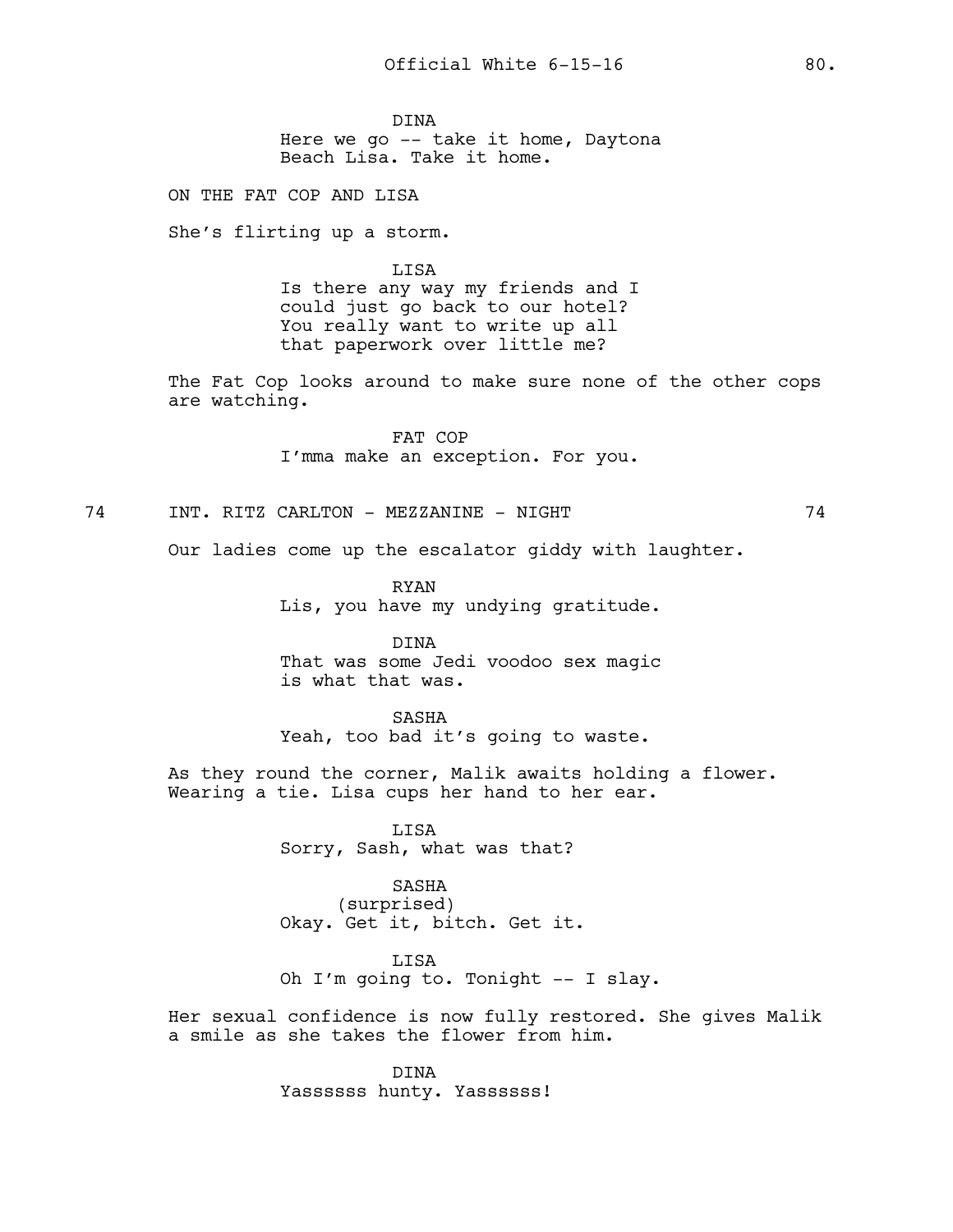Lisa takes his hand and practically skips to the elevator.

DINA He better fuck the shit outta her.

RYAN

Remember when life was that simple? Just wanting a boy to like us enough to want to give 'em some.

SASHA

That's all we cared about. That and having no money. Those problems are in the past thank God.

Ryan looks at her, sincere.

RYAN I miss you, Sash. I really do.

SASHA

I miss you, too.

RYAN We were gonna take over the world back then.

SASHA Never got around to that, did we?

RYAN

I hate to see you chasing after celebrity bullshit. It's beneath you. You're so much better than that.

Sasha realizes Ryan didn't mean it to sound condescending.

SASHA I'm good. I'm handling mine.

Ryan smiles and nods. Not wanting to fight.

RYAN

Okay.

SASHA (beat) Ry, you don't need the bullshit either. Don't be afraid to step out your comfort zone. You can do it.

Ryan knows what she means. The elevator doors open and several drunken late 50s Essence Fest attendees are inside --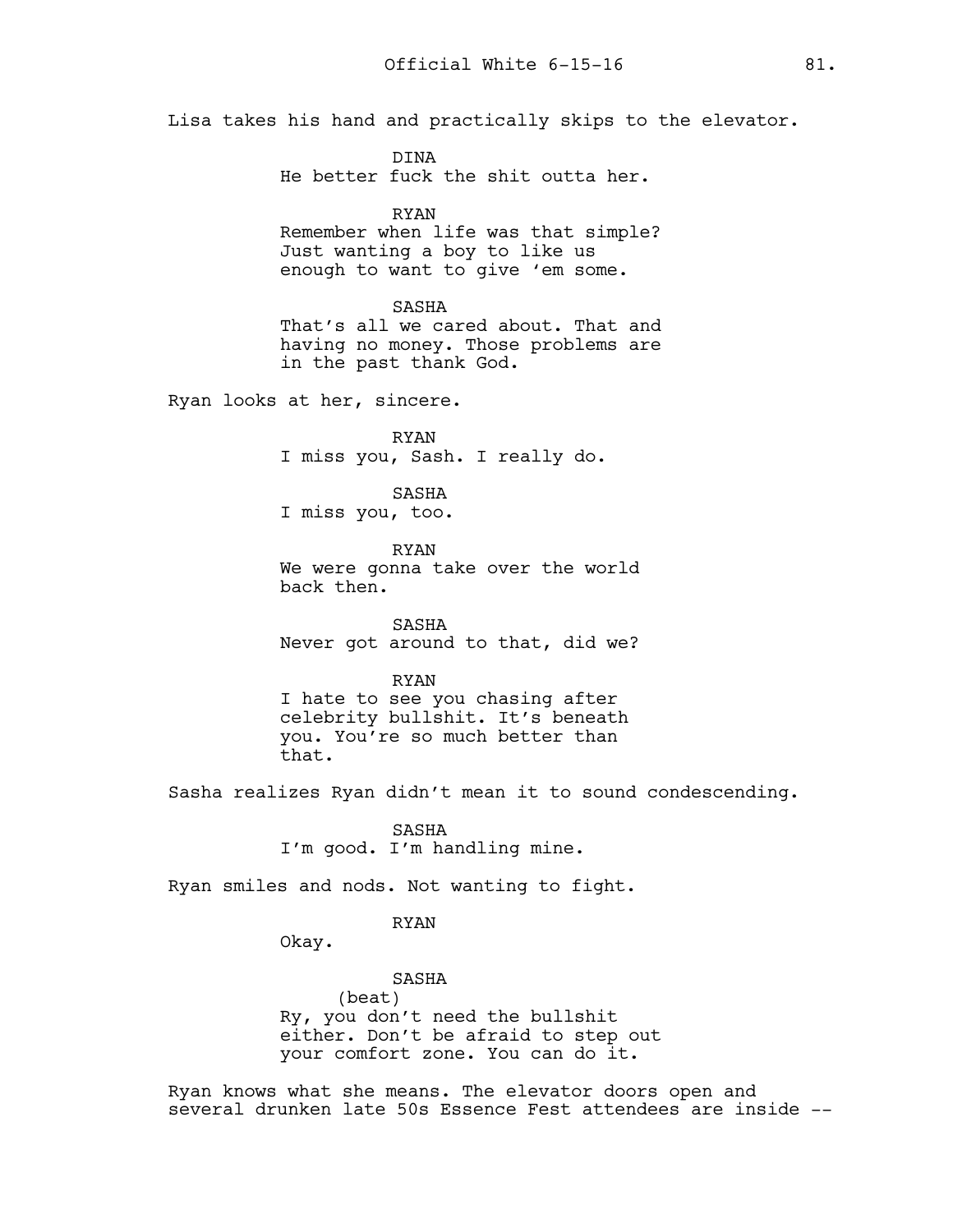singing "Booty Poppin" by Ludacris and doing the accompanying dance moves.

> DINA That's us in twenty years, y'all.

RYAN God, I hope so.

75 INT. RITZ CARLTON - GIRL'S SUITE LIVING ROOM - NIGHT - LATER75

Dina, Sasha and Ryan are on the couch, giggling as they scarf down food.

> SASHA Dina, you did not go in a bathroom stall with Jason Momoa! He wasn't even at the party!

DINA Bitch, I got pictures!

She pulls out her phone and pulls up a photo. We see a quick flash of a man's balls on her forehead with his limp dick hanging down her nose -- like a Roman Helmet.

Dina frowns when she sees the face of the dick's owner.

DINA Who the fuck is that?

SASHA And why is his business on your face?

RYAN (laughing) I think they call that a Roman Helmet.

Dina flips through the pictures and there's one of SASHA getting Roman Helmeted too.

> DINA Look, you got one, too!

SASHA What?! Erase that!

As Sasha reels from this -- they hear a moan from the bedroom.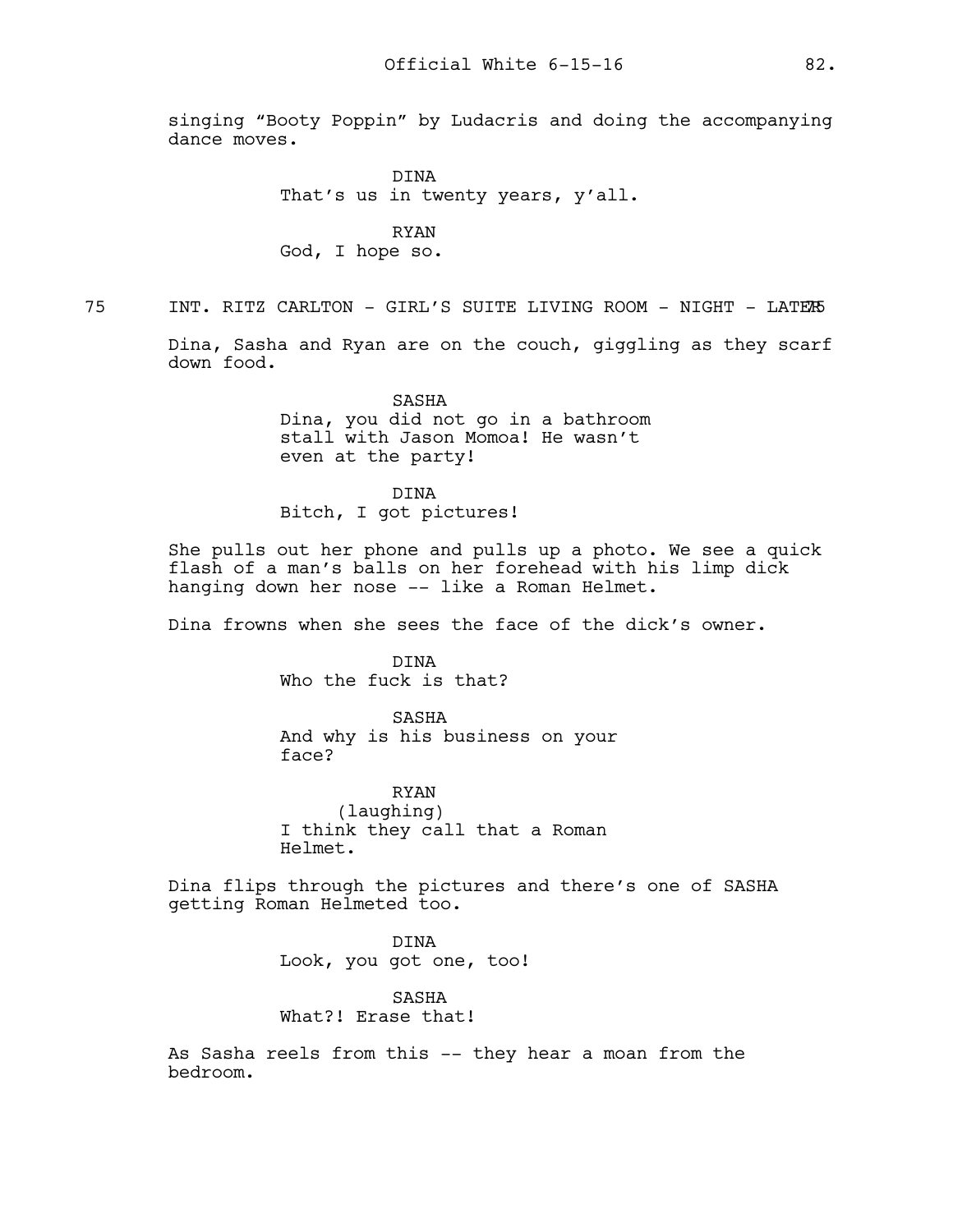The bedroom door opens and a disheveled, recently fucked Lisa steps out, wrapped in a towel.

> LISA Just gonna grab this --

She grabs a grapefruit out of the fruit basket on the table and goes back into the bedroom with a smile.

> DINA Ohhh... it's on! Prepare yourselves, ladies. Five, four, three, two...

Malik's MOANS tell us that Dina is right.

SASHA Damn! I've gotta try this!

Suddenly, Malik SCREAMS so loud the windows rattle.

RYAN Oh my God, did she just bite it off?

Lisa yanks open the bedroom door.

LISA Grapefruit juice just shot in his eye! Where's my Visine!

Lisa digs through her bag. Malik comes staggering out, grapefruit still on his dick (covering it). One hand over his eye, one hand over his balls.

> MALIK (wailing) Why, Jesus? Why?

76 INT. GIRLS SUITE - BEDROOM - NIGHT - LATER 76

All four girls are in the king bed. Dina pours some mini-bar champagne.

> SASHA I don't care how late it is, we are toasting that Lisa got ten inches tonight.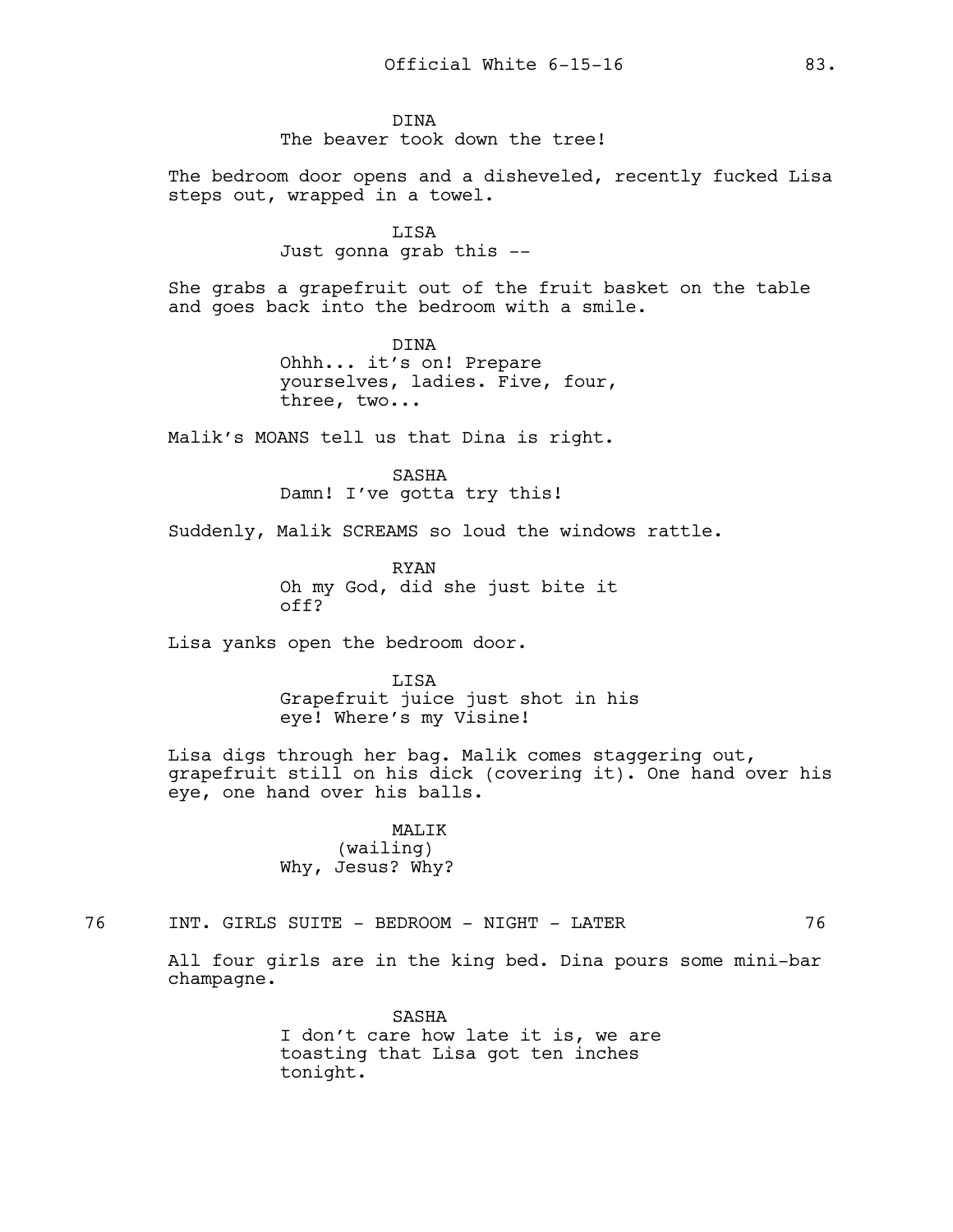DINA I wish we could've seen it without the grapefruit on it. LISA Hand me my phone -- DINA Good girl! Lisa pulls up a picture. They all stare at it in silent awe. RYAN That is a beautiful penis. SASHA It's a work of art. Dina sends the picture to herself. DINA I'm taking this to Walgreens and having it printed out to put on my desk at work. The ladies laugh. 77 INT. GIRLS SUITE - BEDROOM - NIGHT 77 The ladies all kneel beside the bed praying in unison as we FADE TO BLACK. 78 EXT. RIVER WALK - DAWN 78 The sun rises over the Mississippi. 79 INT. CONVENTION CENTER - ESSENCE POP-UP BOOKSTORE - DAY 79 Ryan and Stewart sign books for fans. Doing their "Happy Couple" show. Smiling, taking pictures. People love them. And the line is lengthy. 80 INT. CONVENTION CENTER - NEAR FOOD BOOTHS - DAY 80 Lisa and Dina explore the food booths, feeding their hangovers.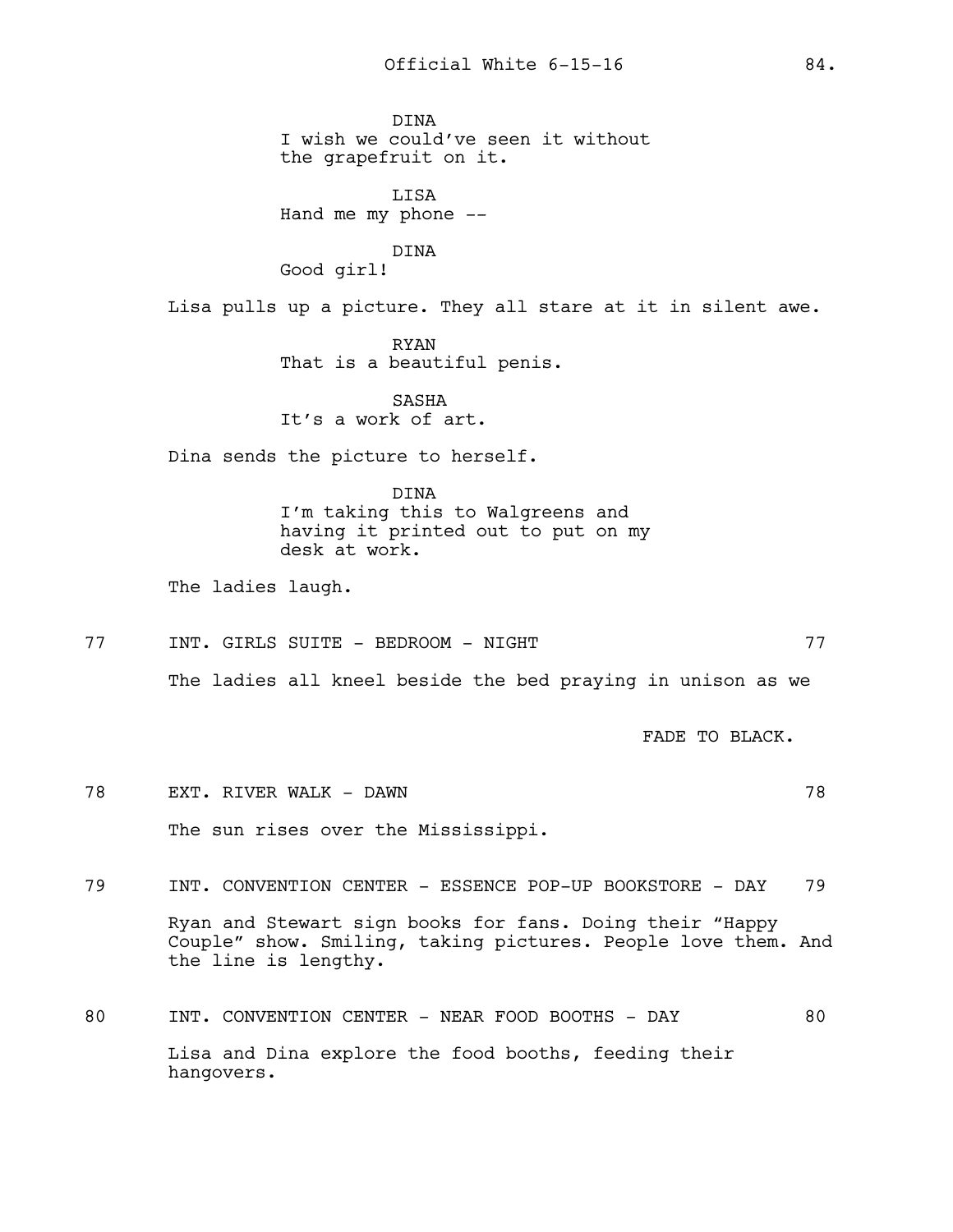DINA What you mean there ain't no etoufee left? I waited all this damn time. What you got then? Red beans and rice? Aight.

LISA Excuse me is that cooked in animal fat?

DINA Hell no. It's just some hamhock.

A few hundred feet away, Sasha's on her phone.

### SASHA

(desperate) Wait! Don't pull your ads! I've got audio of Tyler Perry cussing me out like a sailor... What d'you mean that's not news?... Fine. I'll get something good. 'Jay-Z and Solange elevator' good. By tomorrow.

Sasha hangs up. Against the wall and out of options. She looks at the picture of Simone and Stewart on her phone and shakes her head. The sound of applause is heard, then --

> IYANLA VANZANT (O.S.) The question is not "if" but "when"?

Sasha looks over to a healthy crowd gathered around Essence's Center Stage where beloved guest, IYANLA VANZANT speaks to an attentive crowd.

81 INT. CONVENTION CENTER - NEAR POP-UP BOOKSTORE - DAY 81

Ryan and Stewart are being escorted toward the exit, but Ryan pauses to take a listen.

> IYANLA VANZANT When will you realize the power for change is in your hands? You can't wait for someone else to make the decision that will affect you in your life. Only you can do that? You want better? You deserve better? Then do better. Demand it of yourself. Even if it means change. And beloved, change takes time, takes effort, takes bravery.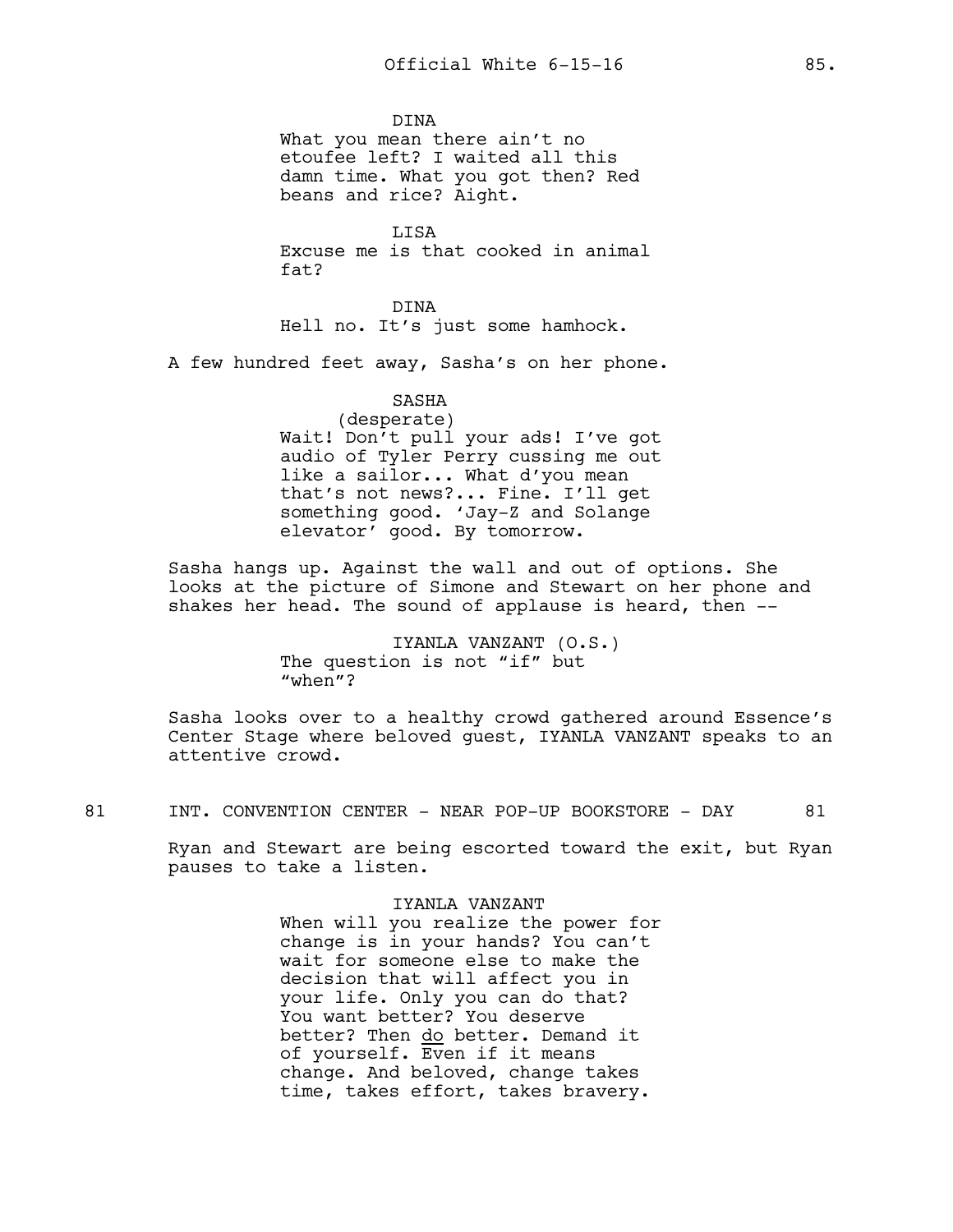Listening in the crowd is Sasha. Two hundred yards away Ryan also listens.

> IYANLA VANZANT (CONT'D) Don't you dare ask anyone to change unless you put in the work yourself. Fight the good fight. The bad fight has enough soldiers.

The message has resonated with both Ryan and Sasha. Elizabeth catches Ryan's attention to take her to the back.

82 INT. CONVENTION CENTER - CONFERENCE ROOM - DAY 62

Ryan and Stewart are at a table with Elizabeth, Bethany and some guys in Suits.

#### BETHANY

You two have built an incredible brand. And we want in. We think the Ryan Stewart brand can be to Calmart what Martha Stewart is to K-Mart. But bigger.

#### RYAN

Really?

BETHANY Bottom line you two give people hope of having it all. And we want in.

**STEWART** Sounds fantastic.

ELIZABETH Yes it does. But let's be honest, it's all about the offer.

Bethany scribbles down a number and slides it across the table. Elizabeth, ever the negotiator intercepts the paper.

> ELIZABETH (CONT'D) Holy fuck--!

Ryan and Stewart read it, stunned. More money than they ever expected. Bethany stands and shakes Ryan and Stewart's respective hands.

> BETHANY Look forward to working with you.

She and her team head out.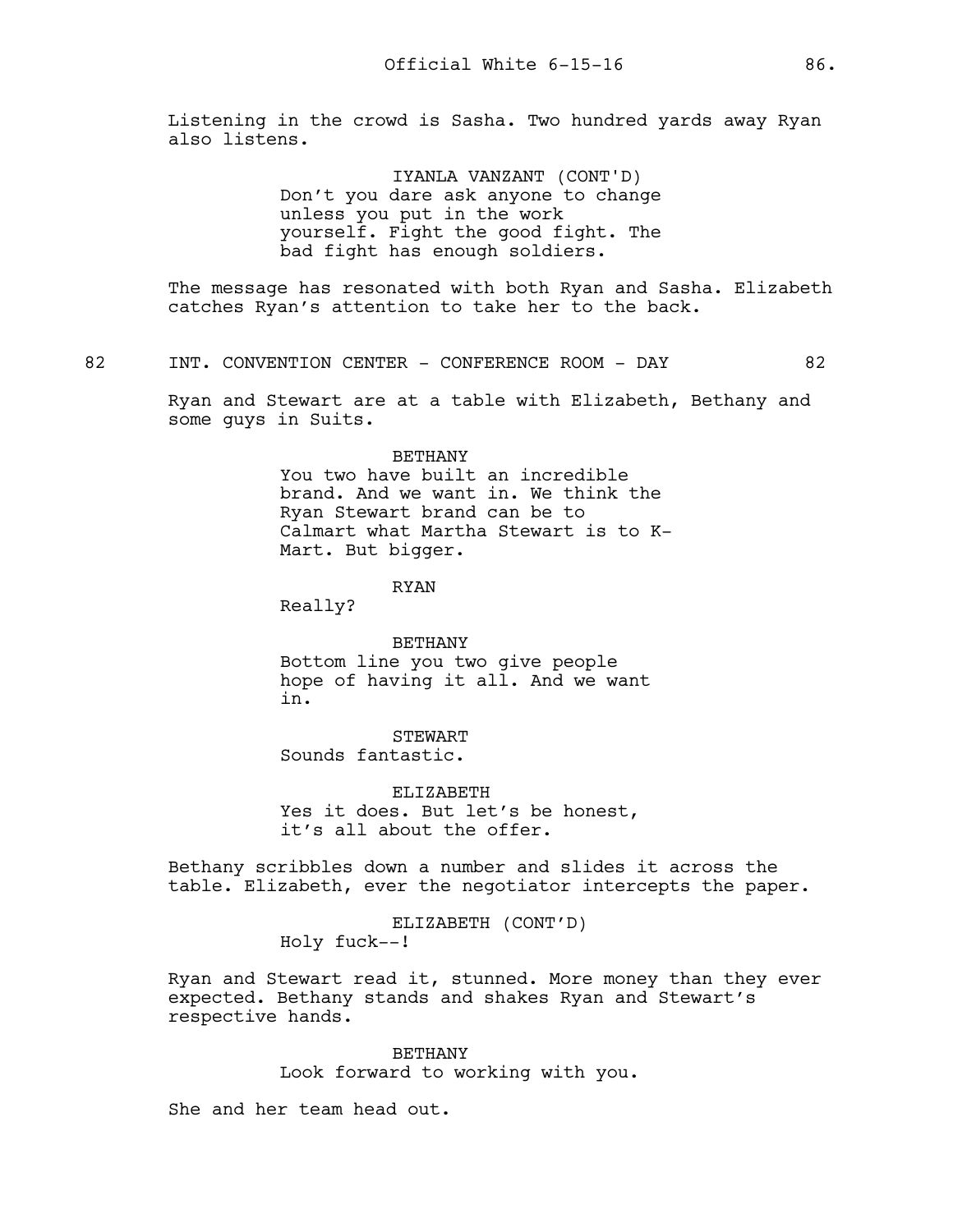# ELIZABETH

I'll see you out . . .

Elizabeth gives Ryan and Stewart fist pump before exiting. After a beat. Ryan and Stewart look at each other.

### RYAN Looks like we did it.

Stewart is too stunned to respond as Ryan heads off camera.

## 83 EXT. CONVENTION CENTER - LATER 63

Ryan and Stewart head to their SUV as many screaming fans cheer them. Ryan half-heartedly waves. Stewart is pensive before pulling the driver to the side a beat before joining Ryan.

### 84 INT. SUV – DAY 84

Ryan sips on water and checks her phone as Stewart climbs in and shuts the door. Other than the hum of the motor, the AC and the screaming fans it is silent. Ryan notices.

> RYAN Where's the driver?

STEWART Ryan, I'm sorry.

Ryan turns to Stewart, eyes glistening. Ryan looks concerned.

RYAN What the fuck is wrong with you?

STEWART

I been wrong.

RYAN

Uhhh okay--?

### STEWART

"I been wrong." I been saying it without any real consequence. It's just been words. And I've been wrong for that.

# RYAN Alright, you been wrong, you've been going through the motions. I get it. Can we go? I have a little bit of a headache--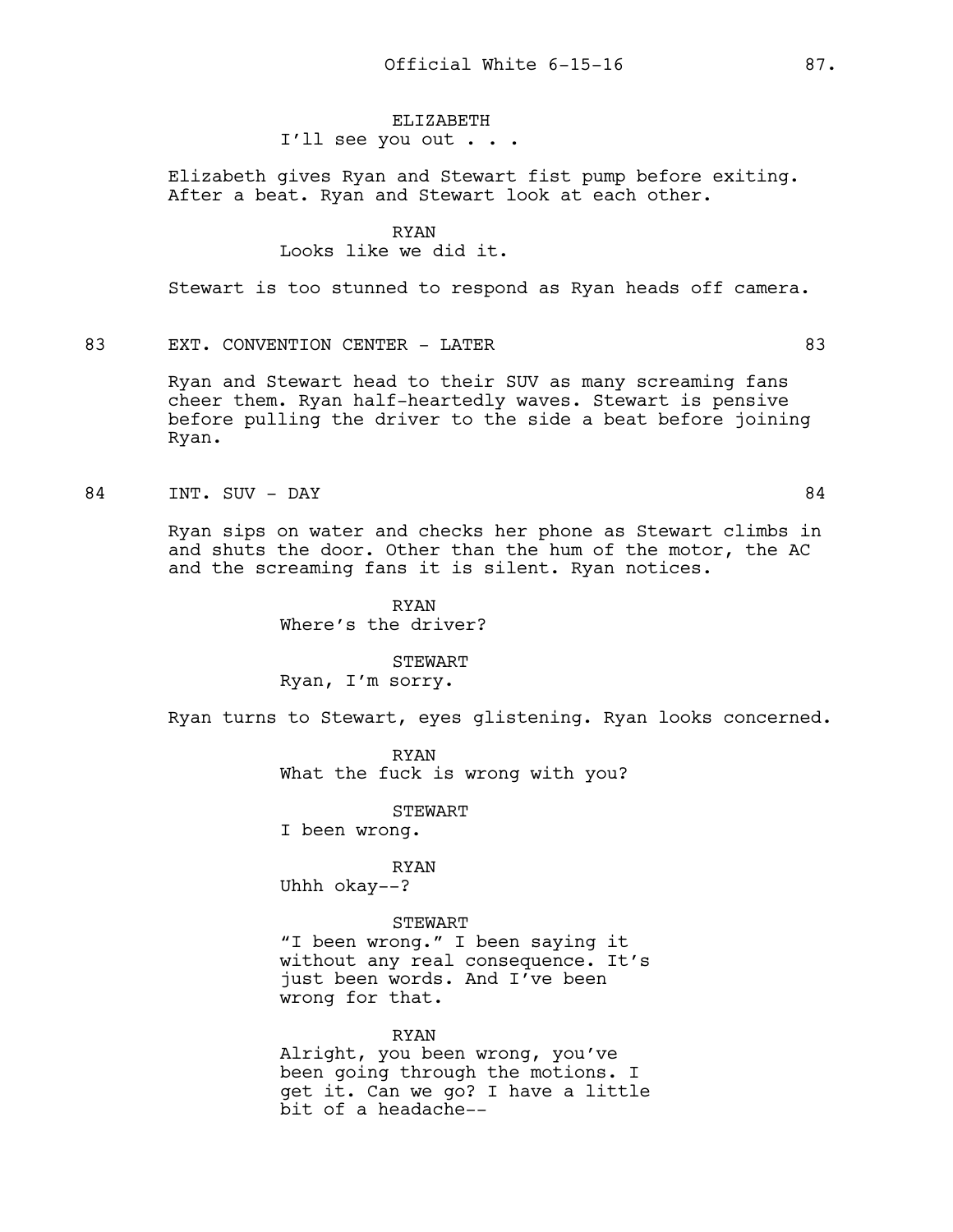**STEWART** This deal is incredible. The possibilities are limitless. I'm amped. I'm energized.

RYAN Yeah, it's a lot of money . . .

### STEWART

No. You don't understand: This is the kick in the ass I needed. (off her look)

When I retired from football I was messed up. I didn't what my purpose was. Who was I without this game? Dumb male ego shit. As much as you tried to show me and encourage me I couldn't hear. I didn't want to hear it.

RYAN Kind of like how I feel right now-?

### STEWART

Ry, I don't blame you for wanting to shut me out. I wouldn't want to hear me either. But we did it. We did this together. We're back. And now everything can be the way you want it. We can be Ryan and Stewart again. And I don't mean some public persona "us". I mean "us." You and me: the man you fell in love with.

Ryan looks at the sincerity in his eyes, still unsure. He takes her hands and kneels on the car floor.

> STEWART (CONT'D) I promise you if you give us another chance I'm in this for real. No more show. No more bullshit.

Stewart is as vulnerable as ever. Ryan is torn.

# 85 INT. HOUSE OF BLUES - VIP SEATING - NIGHT 85

A magnum of champagne is popped and poured.

RYAN Thank you, Calmart!!!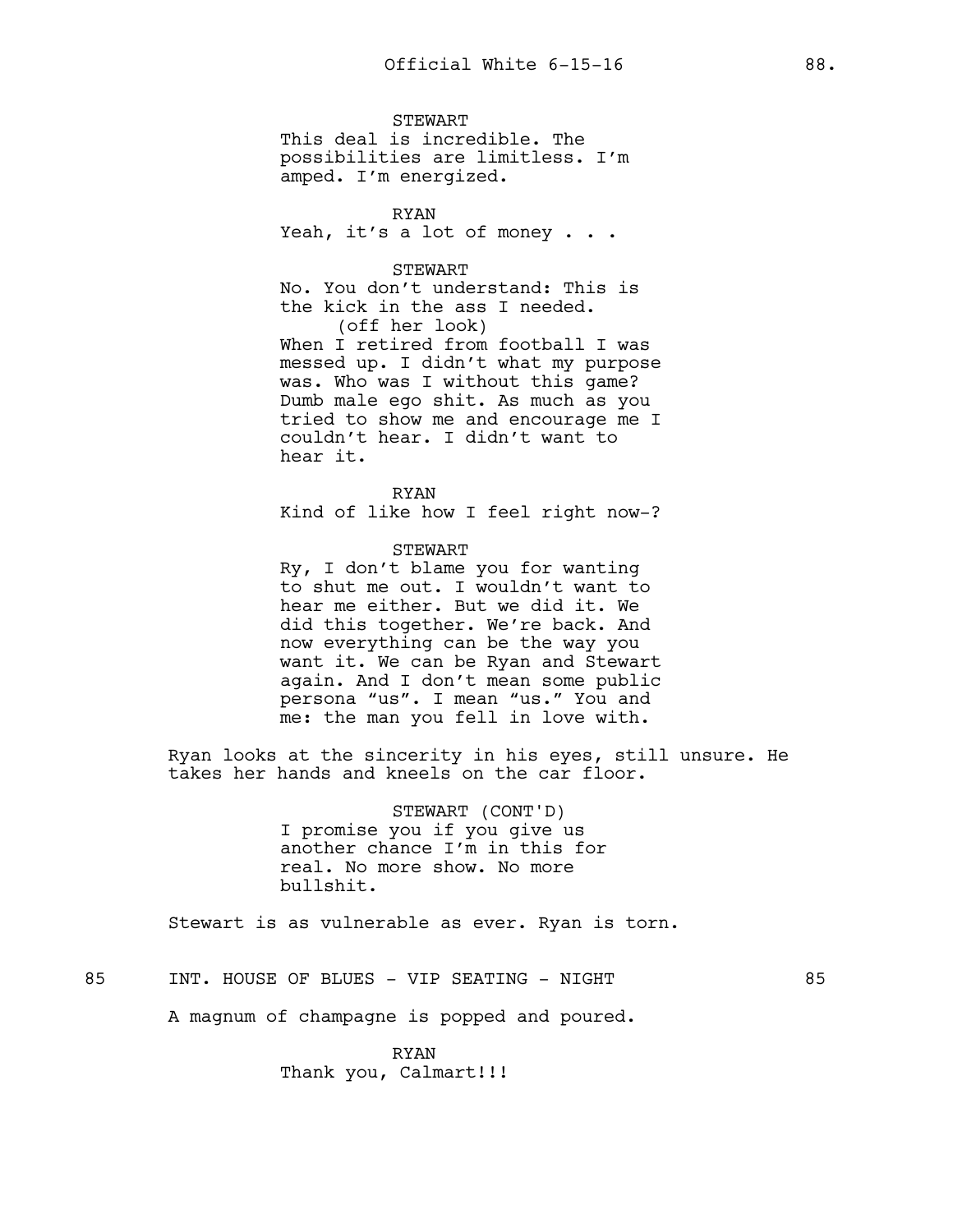Sasha snaps a selfie of the ladies, champagne flutes in hand. She tags everyone and posts it on social media. #EssenceFest #HOBNOLA. Ping! Dina looks down at her phone.

> DINA Damn, bitch! I could never be C.I.A. with you posting my business everywhere.

### RYAN

(to Sasha) Then you need to quit that, because if anyone's taking out Isis, it's this bitch --

She clinks glasses with Dina. Then addresses Sasha

## RYAN

Hey, do you think your paparazzi guy would sell the photo to me? We could bury this shit and move forward.

SASHA (nodding, skeptical) I could find out. What's going on?

### RYAN

Well, ladies Stew and I had a real talk today and I really think our marriage is going to get back on track.

LISA Really? Oh my God that's great, Ry.

DINA You taking dirty-dick back?

#### RYAN

Look, y'all men have egos... his was deflated. Retiring fucked him up. That's how men are: rudderless, needing a purpose.

DINA Well, alright. It's used, not broke.

### RYAN

You should have seen it: he practically begged me to stick with us. I saw the sincerity in his eyes. I've haven't seen that since--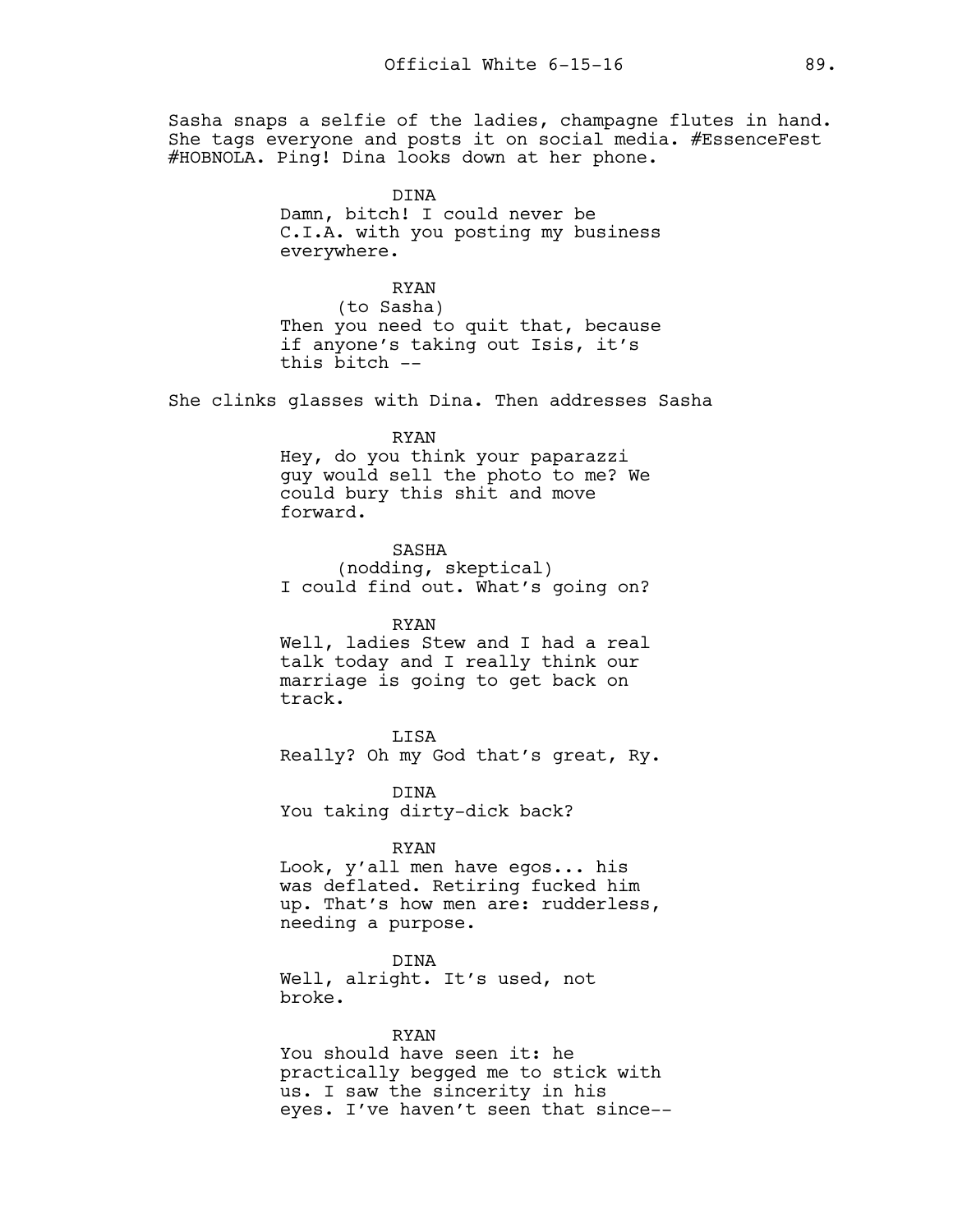SASHA His last big contract.

RYAN Sasha, I have faith--

SASHA Faith that fame and money are worth your dignity and self-respect?

RYAN (beat) Why can't you be happy for me?

DINA Yeah, don't hate, Sash.

### SASHA

I'm not hating. I'll just be happy when she's happy. Truly happy. I know what Ryan happy looks like. I ain't seen it in a minute.

Ryan is taken aback.

LISA Come on, you guys, this is a good thing. Let's celebrate this, okay?

The band strikes up from the main room and the CROWD starts to cheer.

86 INT. HOUSE OF BLUES - MAIN ROOM - NIGHT 86

Solange commands the stage. Julian's sexy on bass.

RYAN There he is!

DINA Aw shit. Look who grew up and grew a pair. Alright, Julian. I see you!

LISA He's working that bass!

SASHA Yeah, he is --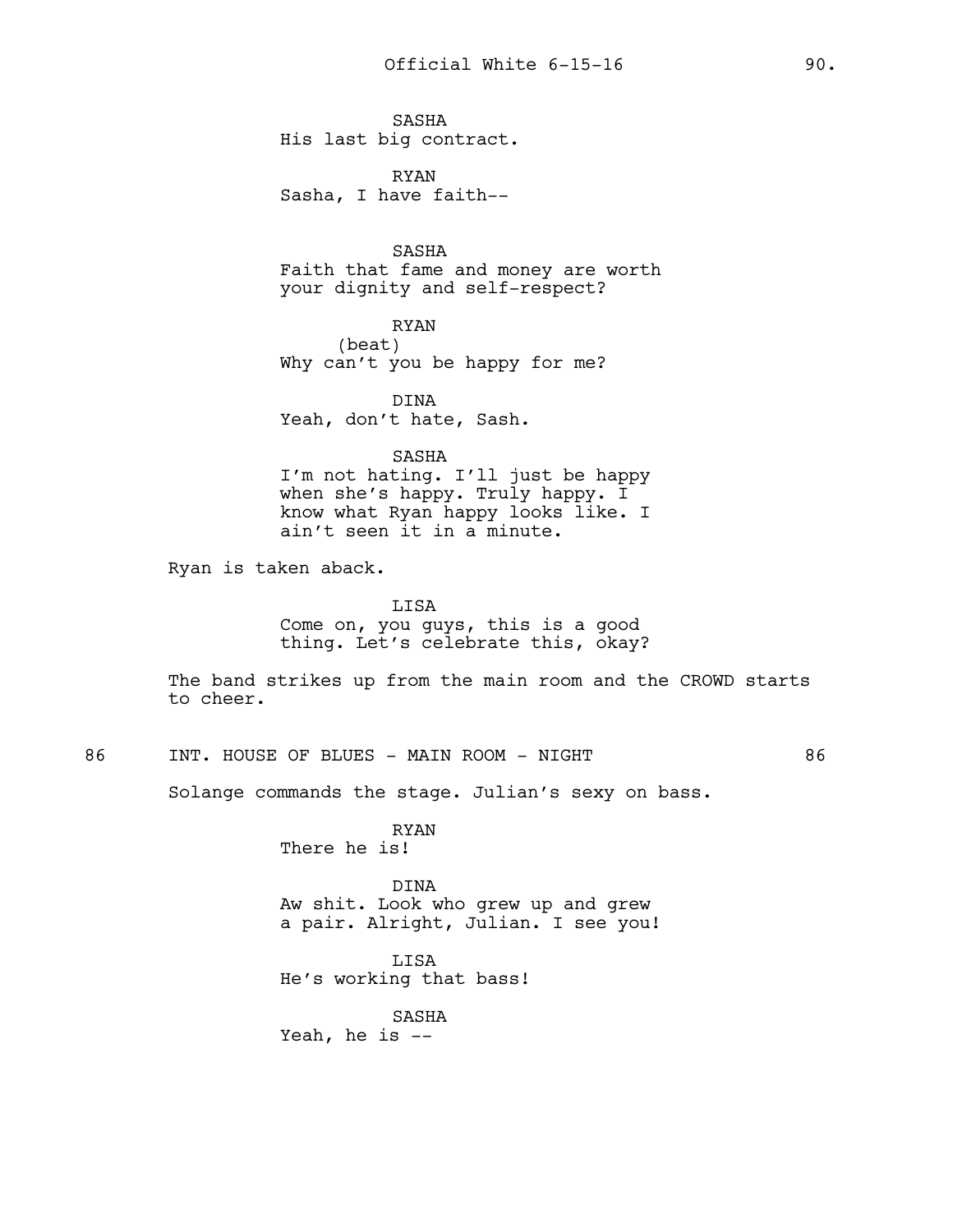Julian performs a gripping solo. Everyone cheers. Julian eyes the crowd, his eyes landing on Ryan and the girls. Giving them a wink.

DISSOLVE TO:

87 INT. HOUSE OF BLUES - FOUNDATION ROOM - NIGHT 87

Ryan and Julian sit on a couch.

JULIAN So, I know you've got your professional life on lock, but how you doing otherwise?

RYAN I'm good! Really, really blessed.

JULTAN You and Stewart doing okay?

RYAN

Better than ever.

Julian studies her. Knows something's up.

### JULIAN

You don't have to do that with me, Ry. I know you. Ain't no bluff in you.

RYAN So my sincerity is a curse?

JULIAN I wouldn't have you any other way. You just can't be my spades partner.

# RYAN

(laughing) It's like that? I see where I stand. But seriously, we are fine. I'm just nervous about the speech tomorrow.

### JULIAN

Why? You've always been one of the most self-assured people I've ever known.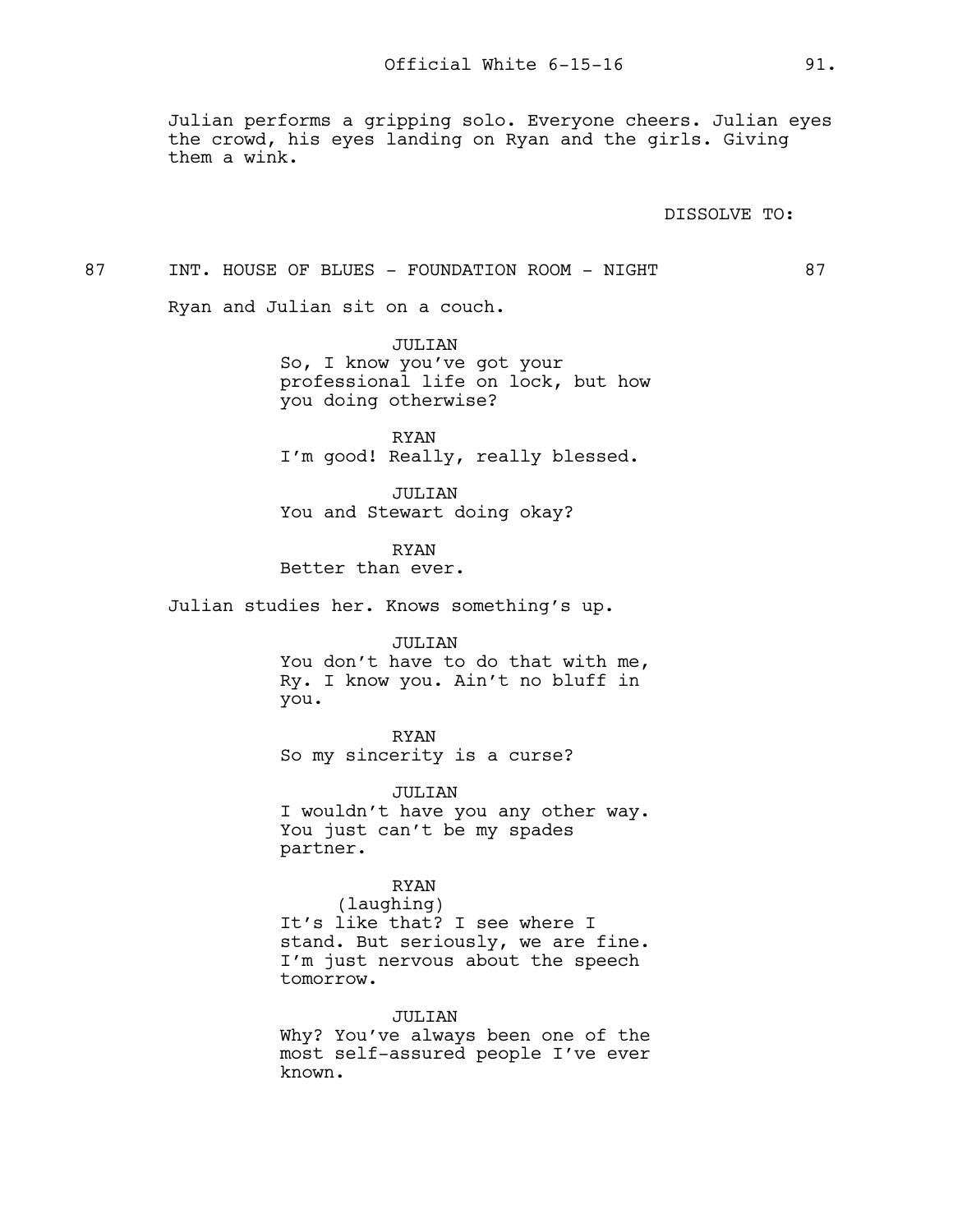# RYAN

I don't know about that--

### JULIAN

Bullshit. You do know about it. From the moment you walked on campus, you owned it. Not cocky, just matter of fact: "I'm the shit, y'all. Recognize."

They share a laugh.

RYAN Didn't know then how challenging it would be to get here now.

JULIAN Clearly that didn't matter 'cuz you got everything you could ever want.

# RYAN

(nodding) Yeah. I guess that's true.

Julian holds up his drink to toast. Ryan clinks with him.

88 INT. HOUSE OF BLUES - FOUNDATION ROOM - NIGHT 88

Sasha comes out of the ladies room and spots -- Simone making a beeline for the Ryan. Sasha intercepts her.

> SASHA Where the hell do you think you're going?

SIMONE I need to talk to Ryan.

Sasha steps to Simone.

SASHA That's not gonna happen. Let's go--

ACROSS THE CLUB

Ryan spots Sasha with Simone and frowns. Sasha backs Simone out of sight.

ON SASHA AND SIMONE

SASHA How'd you even know she was here?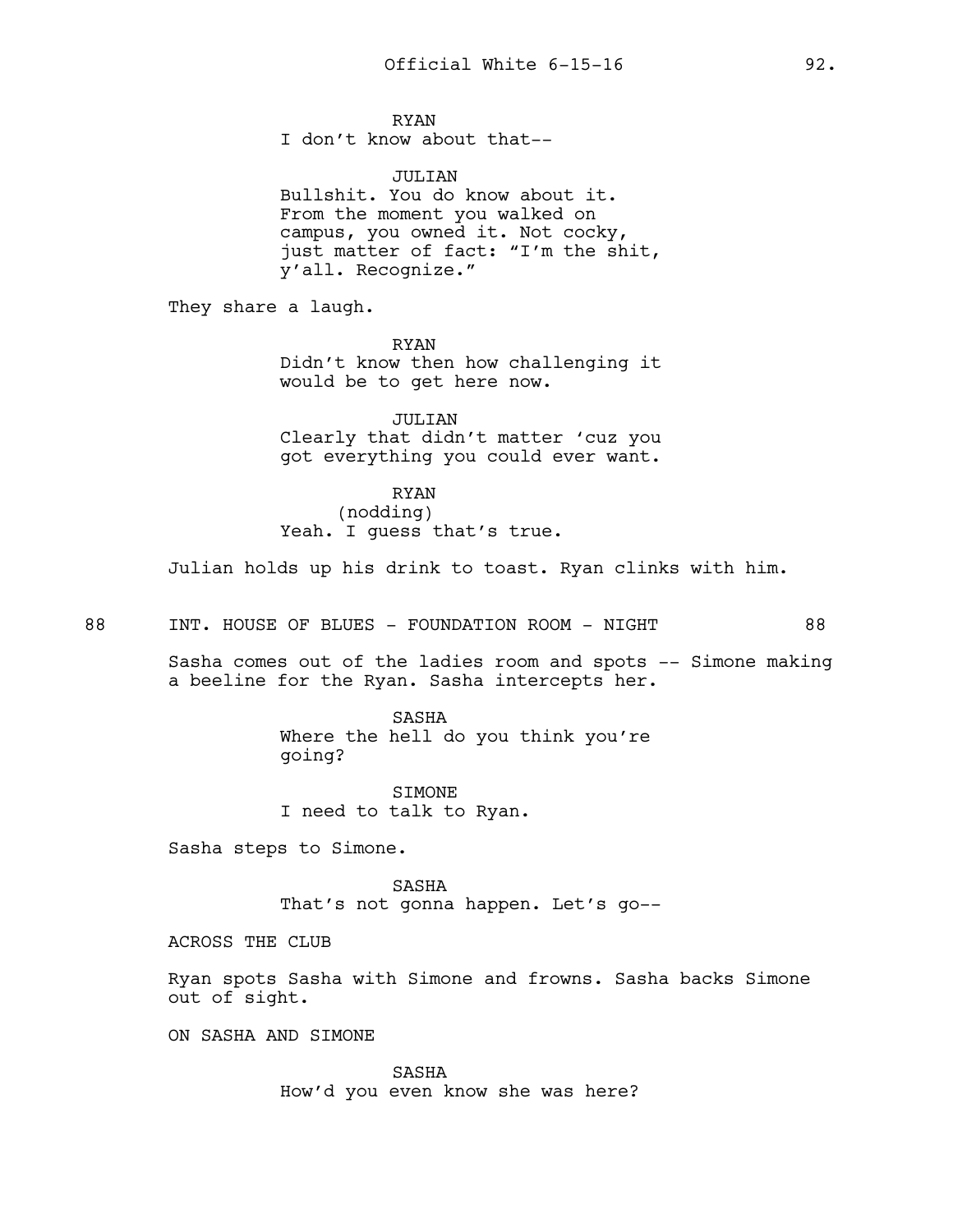Simone pulls up her SMART PHONE to display Sasha's Instagram.

SASHA I gotta get a new line of work. Look, I'll relay the message. What's up?

SIMONE I'm pregnant. And before you even insult me, yes, it's Stewart's.

Sasha's jaw drops. Not at all expecting this.

SASHA Does he know?

# SIMONE

I left him a message. He won't call me back.

SASHA I'll try to find some tears to shed for you.

**STMONE** Look, I don't need your shade. That's not why I came here--

SASHA Then why did you?

### SIMONE

I didn't know who else to tell. I need Stewart to call me back within the next twenty-four hours or I will go public. I have pictures. Nasty-freaky ones too. You wanna be the one to break the story? Be my guest.

SASHA You must be high. And ya ass is fake.

Simone walks off. Lisa walks up to Sasha.

**T.TSA** What was that about?

SASHA She's pregnant.

LISA

What?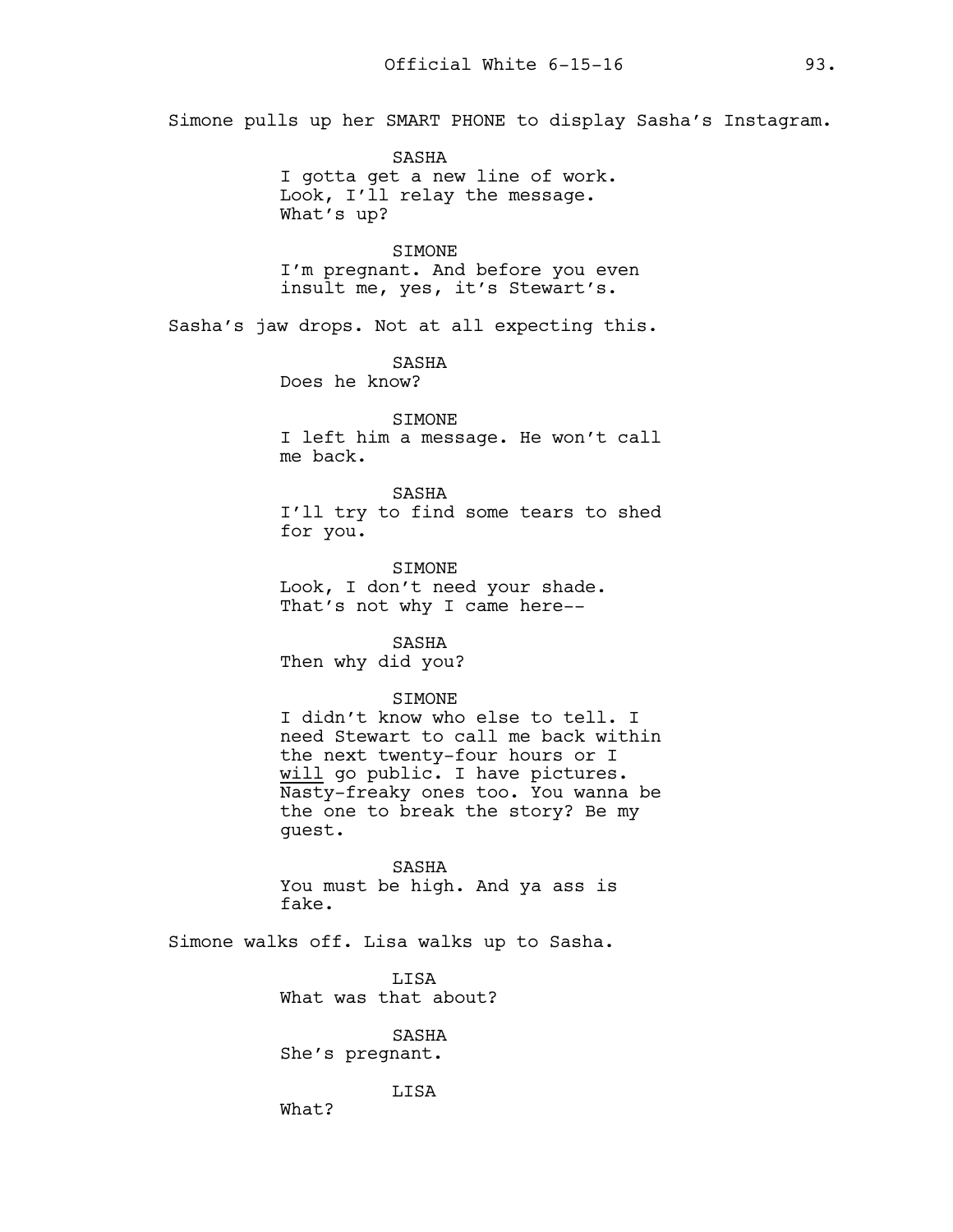SASHA Yup. The biggest damn story of the year and I can't even run it. Come on.

Sasha heads toward Ryan. Lisa gives pause before following.

### 89 INT. HOUSE OF BLUES - FOUNDATION ROOM - NIGHT 89

Julian and Ryan reminisce. Ryan laughs loudly as Lisa, Sasha and Dina approach with serious faces. Julian notices.

> JULIAN Everything alright?

Ryan spins around, senses the gravity of the situation.

RYAN What... what is it?

90 INT. RITZ CARLTON - GIRLS' SUITE - NIGHT 90

Ryan, tear-stained eyes, sits in a robe on the couch. Her girls surround her. Lisa rubs her back.

> RYAN I tried everything. I went to all the top specialists, tried every fertility treatment on the market... She gave him what I couldn't. That's why he did it.

LISA Ry, why didn't you tell us you were having trouble getting pregnant?

RYAN Because I was embarrassed! I didn't want anyone to know --

DINA We're not just "anyone". We're your girls. You have a problem, you tell us!

There's a KNOCK at the door. Lisa looks through the peephole.

LISA It's Stewart.

DINA/SASHA Oh, hell no./The fuck does he want?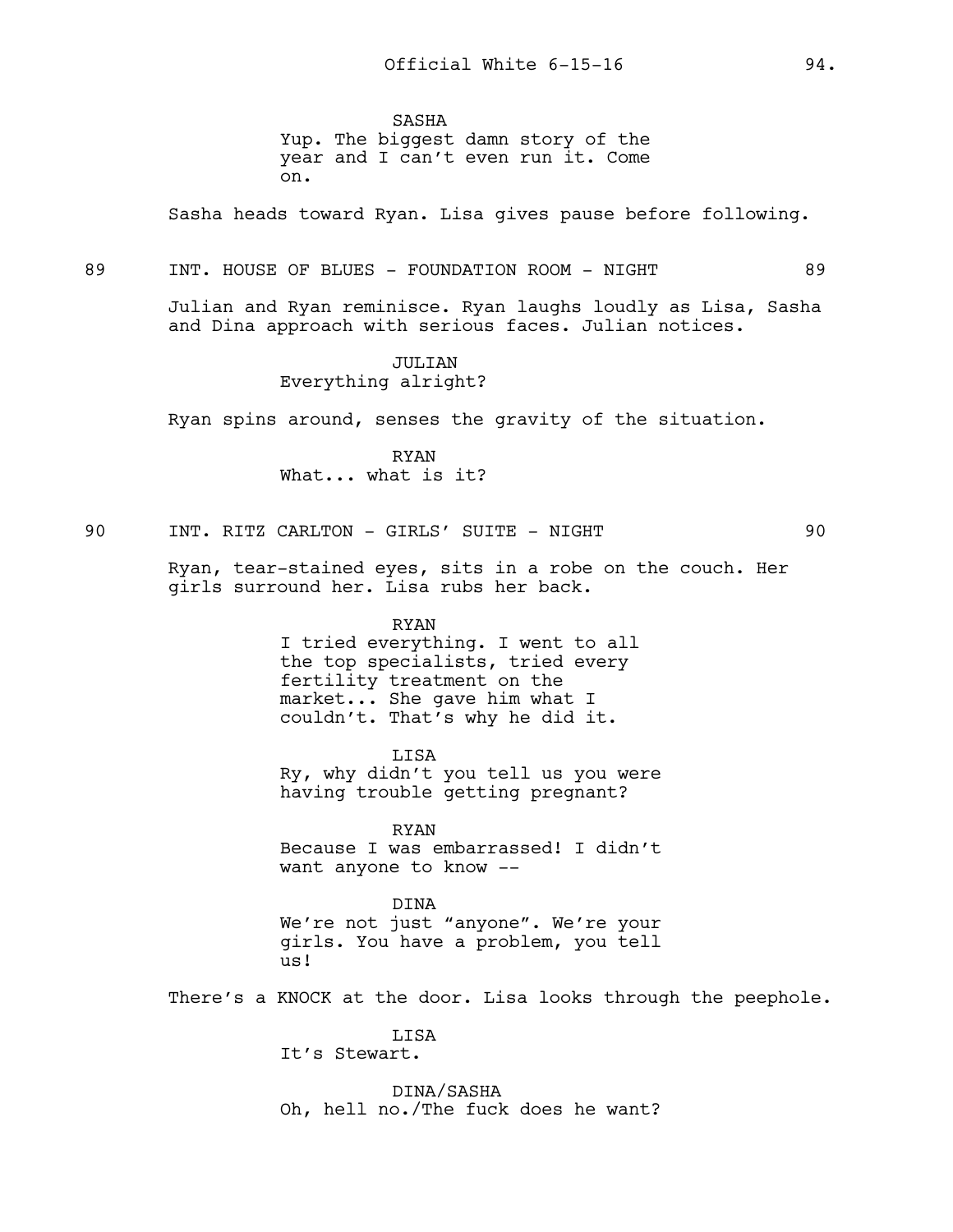STEWART (O.C.) Ryan, please. We need to talk.

Ryan gestures to let him in. The ladies all glare at him.

STEWART

Alone.

Ryan hesitates, then, to the girls --

RYAN Can you give us a minute?

The ladies exchange looks, but do as their told.

SASHA We'll wait for you downstairs.

Dina removes something from her purse and hands it to Ryan.

DINA Take my taser. Just in case. You can turn up the voltage with that dial on the side... Fuck it, I'll just leave it on high.

Dina mouths "I'm watching you" to Stewart, then leaves. Ryan and Stewart sit down across from each other.

RYAN

I could kill you. That's how furious I am right now.

STEWART I talked to Simone. She's agreed to sign an NDA in exchange for a monthly payment for her and the baby--

RYAN

So that makes everything okay?! You got her pregnant, when I can't?

#### STEWART

We can still do this, Ry. No one will know. You don't have to believe me, but we can make it all work. The deal, all of it.

Ryan glares at him in disbelief.

RYAN

It's not just about the money, Stew! Do you have any idea how much (MORE)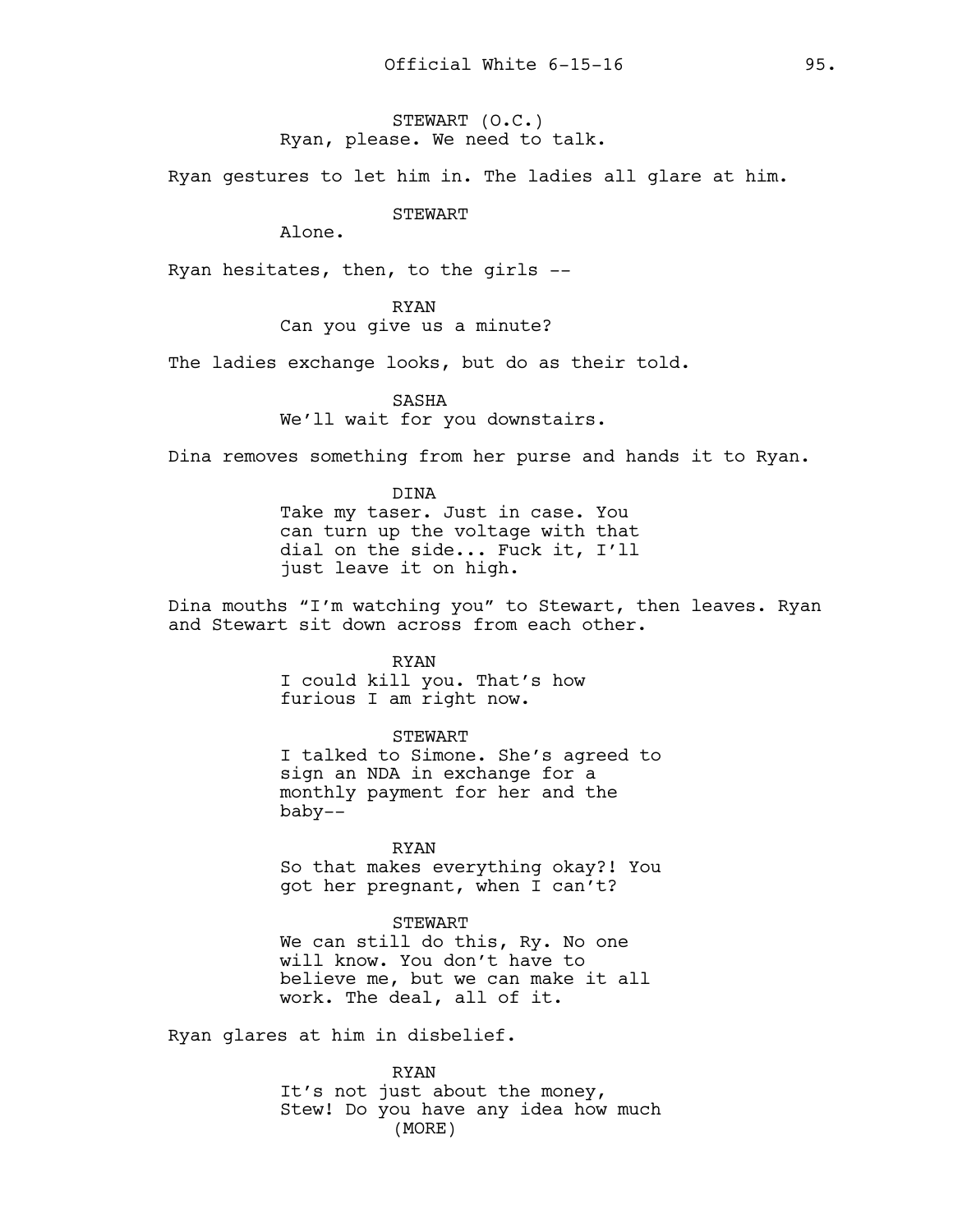you've hurt me? You've ruined everything! How can I trust you? RYAN (CONT'D)

STEWART

I know you can't trust me as your husband anymore. But you can trust me as your business partner. This deal will set us up for life. We can't do it if we're apart.

RYAN Do you even love me?

STEWART Of course I do, babe. But this is bigger than love. It's marriage.

Ryan stares at him, knowing she's selling her soul if she stays.

> STEWART Ryan without Stewart doesn't have it all...

91 INT. RITZ CARLTON - MEZZANINE - NIGHT 91

Dina, Lisa and Sasha sit in lounge chairs.

**T.TSA** 

I hope she kicked his cheating ass out and tased his dickskin until it smelled like bacon.

DINA Damn, Lis. You were the one talking "work it out" --

LISA Changed my mind the minute I saw that look on his face. Fuck him and the ho he rode in on.

## SASHA

Amen!

Ryan walks up, game face on.

LISA How'd it go?

RYAN Stew's figured out a way to handle the Simone situation.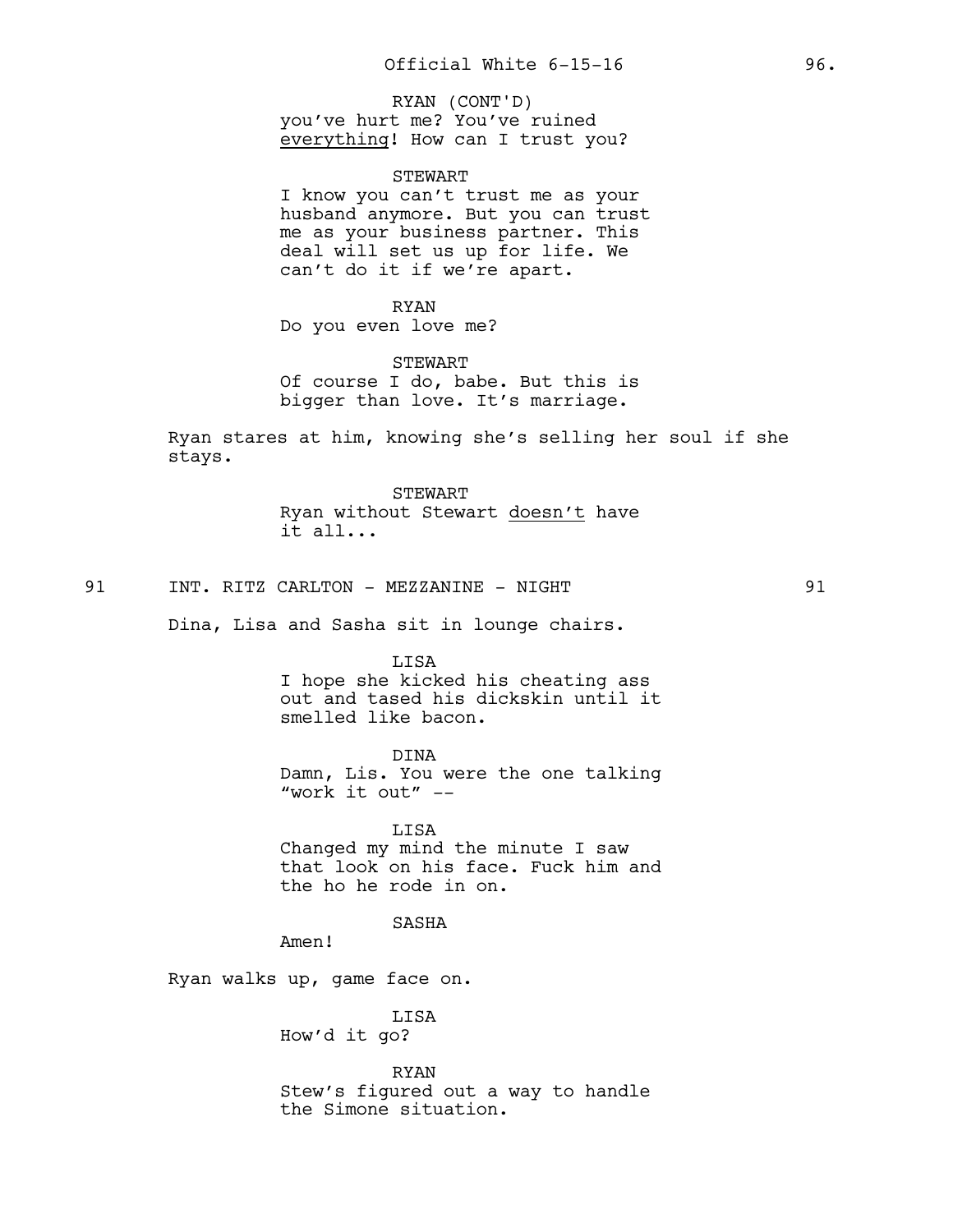Their jaws drop.

SASHA

So, you're staying with him?

RYAN

Yes, we both made mistakes. But we've had some good times together.

DINA Did he dickmatize you that quick?!

RYAN Dina, he's my husband. Not some guy in a bathroom stall. I'm not going to just throw everything away.

Ryan's phone RINGS. She ignores it.

### LISA

I get it, Ryan. You're scared. When I left Terrence, I was terrified. I didn't think I could make it on my own. But I'm figuring it out. You will too. I'll help.

RYAN

So I can live with my mother like you?

LISA Wow. Shots fired.

RYAN

I'm sorry, but everything I have is dependent on us staying together! My career, my brand -- I can't do it alone. If I give all this up -- I have nothing.

#### SASHA

Bullshit. You don't need him! The Ryan we met freshman year was already a star way before Stewart sashayed his ass into the picture. And by the way, we all know that proposal story is bullshit. We were there!

### DINA

Yeah, he was so drunk he didn't even remember he proposed until you told him the next day.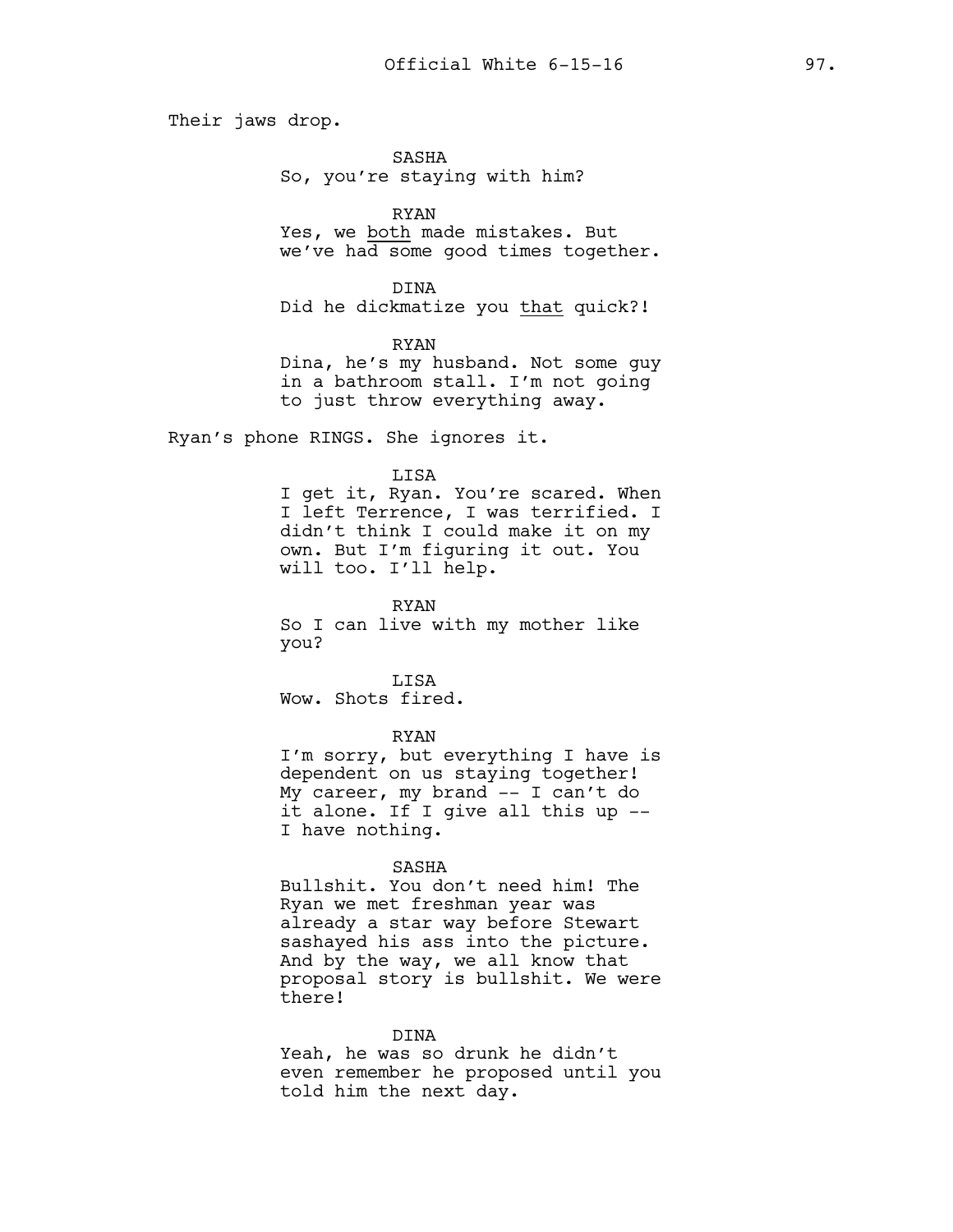LISA He gave you a ring made out of a gum wrapper.

SASHA Is there even anything real left with you two?

RYAN

I don't expect you to get it. You're all single! You don't have any clue about how a relationship works!

Whoa. This smacks them hard.

DINA

The only reason I'm single is because there's no such thing as too many dicks.

RYAN

You're gonna get herpes with that attitude.

SASHA Where the hell do you get off judging our personal lives?

RYAN

Says the woman who talks shit about people for a living! Way to use that journalism degree --

SASHA Who's talking shit now? I got advanced degrees, bitch. You the one with the bullshit MRS.

LISA Everybody breathe, dammit! Time the fuck out!

Silence.

DINA (to Ryan) That herpes shit was low.

Ryan's phone RINGS again. She finally answers the call. It's Elizabeth. Ryan walks off to talk to her.

RYAN

Hello.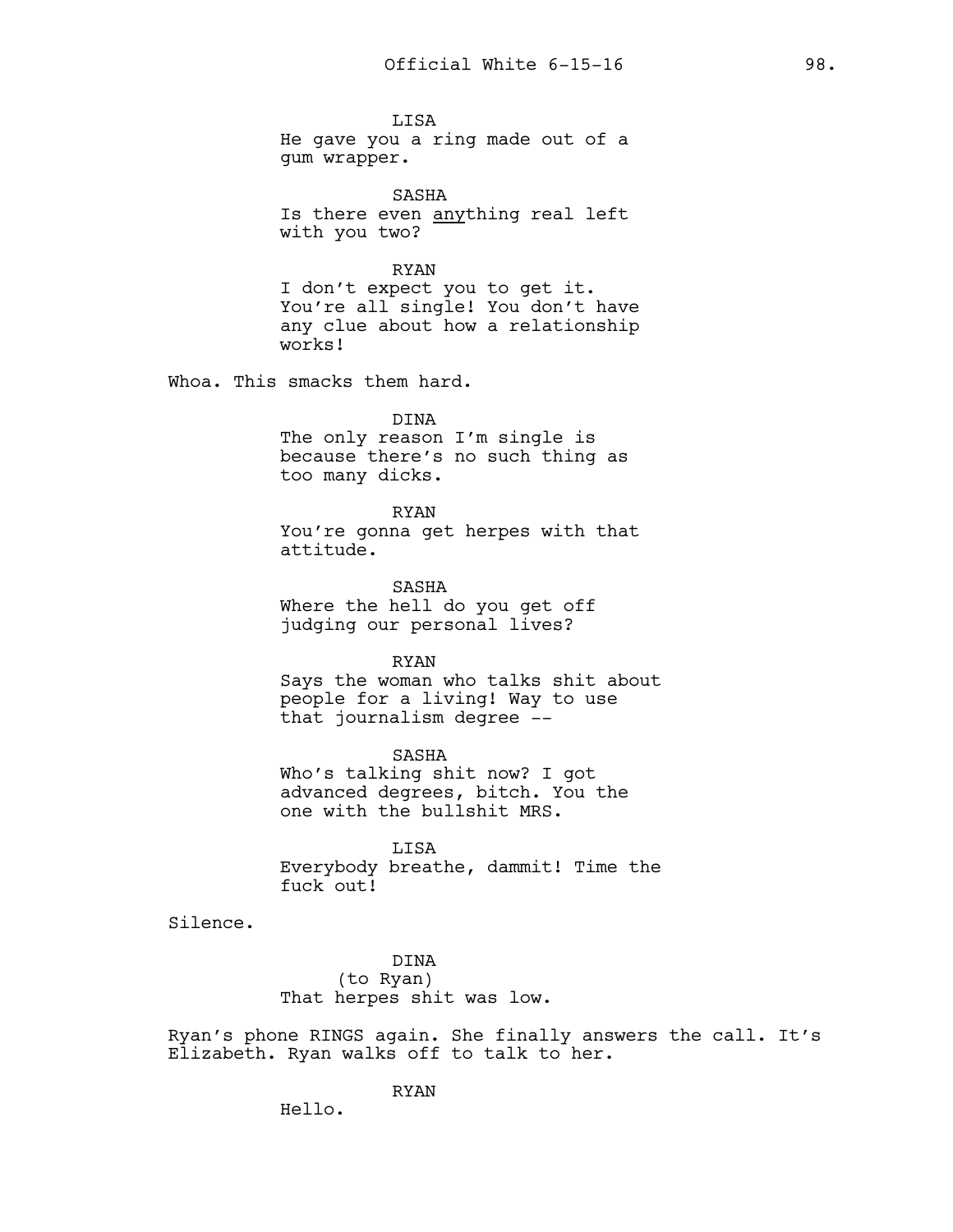Sasha's phone begins BLOWING UP with alerts. "Ryan and Stewart Pierce Mistress Scandal."

### SASHA

Oh shit...

Lisa and Dina look at Sasha, alarmed by her tone.

# LISA

What's wrong?

Ryan walks back up, pissed. Going right for Sasha's throat.

RYAN You conniving bitch!

Dina jumps in to keep them separated.

DINA

Damn! You bitches got strong!

SASHA

I didn't leak it, I swear -- Simone must have.

RYAN

I saw you all huddled up with her. What'd you sell it to another site to cover your tracks? I know you're broke. Don't think I didn't notice all the tags hanging off your clothes. We all did.

Sasha looks guilty that she's exposed.

LISA/DINA Yeah/those aren't red bottoms/I've done it before

RYAN How much did you get for ruining my life?

LISA

Oh shit. It's gone viral! #YouCantHaveItAll is trending.

RYAN Congratulations, Sash. Whatever you got, I hope it was worth it.

SASHA You know what, Ryan? Truth is, I did consider releasing it, but I (MORE)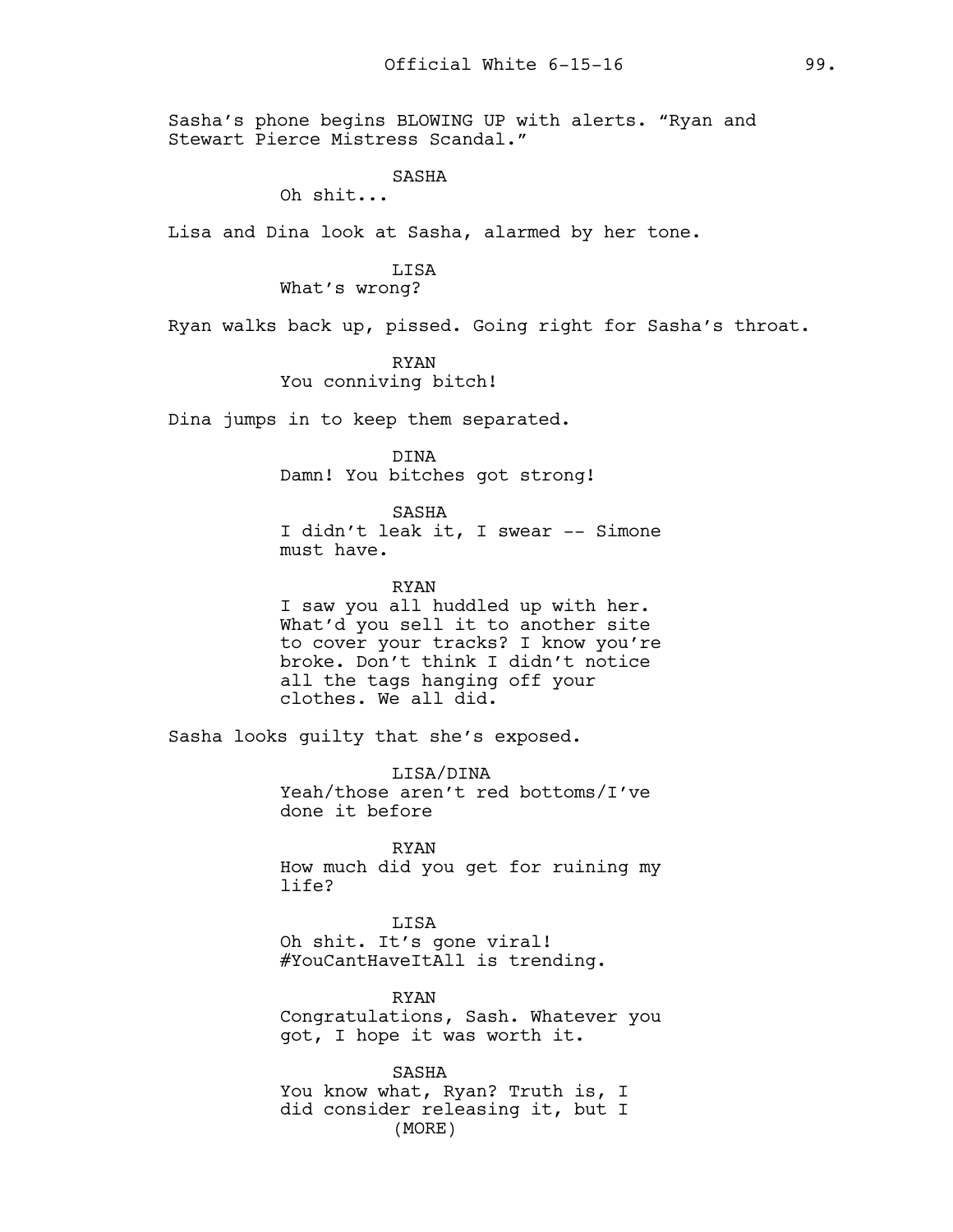### SASHA (CONT'D)

didn't because you mean more to me than money. But you never valued our friendship as much as you value your own success.

### RYAN

How can you say that? I've always been a friend to you!

### SASHA

No, you haven't! I worked my ass off getting our website off the ground. I quit my job at The Times, hired a designer... And what did you do? Left me high and dry! Because you thought you'd have a better chance at fame with Stewart. And NOT ONCE have you apologized!

#### RYAN

If you had said no, I wouldn't have! You should've spoken up.

SASHA You should have never put me in that position in the first place!

DINA I mean... you could've said no.

SASHA

Dina, nobody asked you--

LISA

Sasha, I don't think Ryan --

#### SASHA

Just stop. I should've known better than to expect you two to back me. In this circle, we all know there's a queen... and her two worker bees.

DINA

Bitch, who you calling a worker bee? Better take that shit back.

SASHA

You know why we never hang out at home? Because we don't like getting banned from restaurants.

DINA It was The Olive Garden! Who gives a fuck?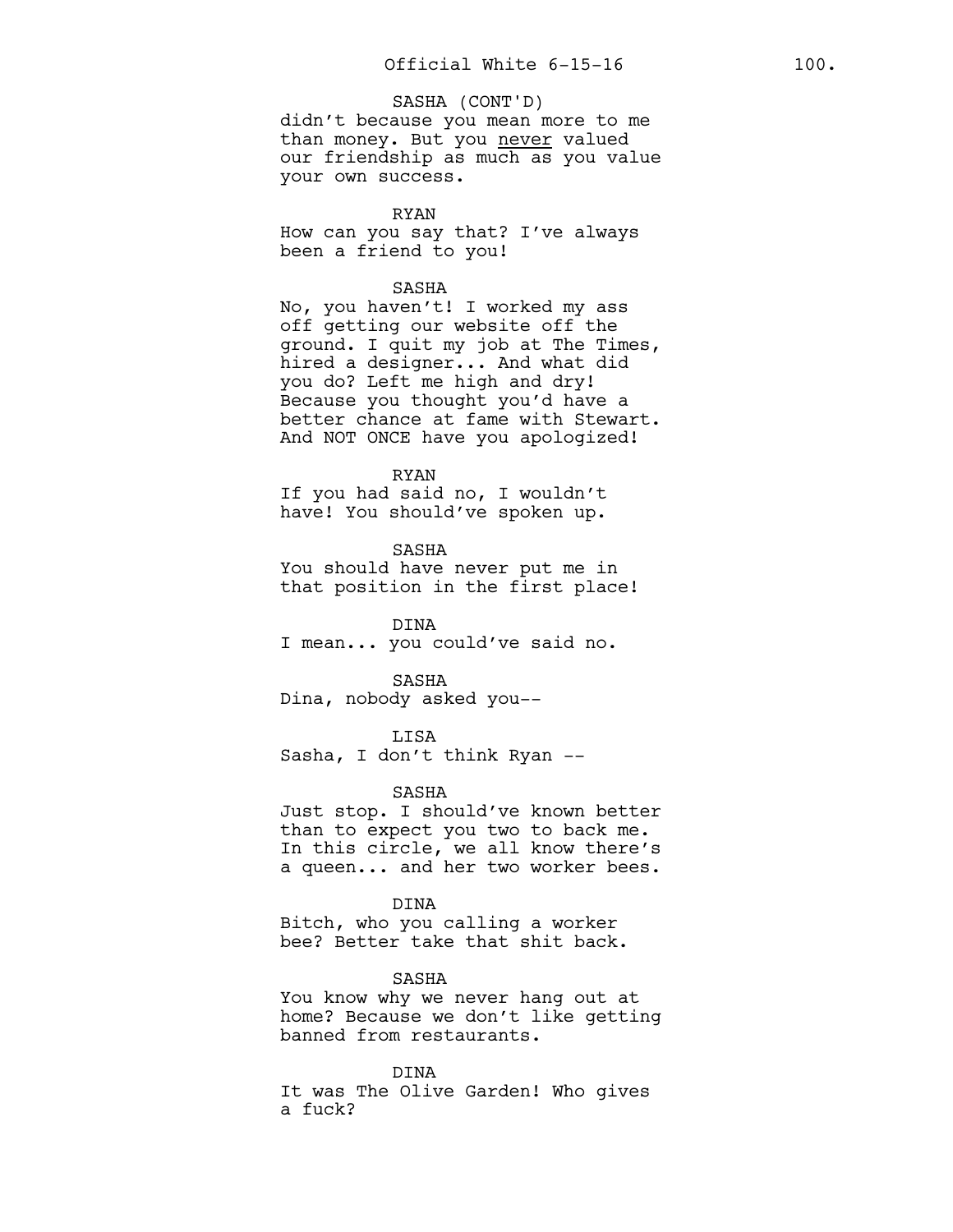LISA Okay! Everybody, TIME OUT!

SASHA Lisa! Shut up. We're not your kids!

LISA Then stop acting like it! You know what? I don't need this. I'm going back home where I'm appreciated!

Lisa walks off.

DINA

Fuck it. Me, too. I'll hitchhike if I have to. Better than being around a bunch of phony-ass bitches who forget how to be friends. (to Ryan) You owe me a taser.

She leaves. Sasha and Ryan are left standing there.

RYAN You satisfied, Sasha?! You ruined my life and twenty years of friendship.

She walks off.

SASHA Are all you bitches still on absinthe? I didn't do anything!

- 92 EXT. NEW ORLEANS CRESCENT CITY CONNECTION BRIDGE SUNRISE 92 The sun rises over the Crescent City.
- 93 INT. NEW ORLEANS DIVE BAR DAWN 93

Dina swirls her straw in a drink. Not drinking it.

BARTENDER You want me to make you something else instead?

Dina shakes her head-- no cocktail's going to fix this.

The Hobo who flashed his junk to them at the shitty motel enters. Drunk, not recognizing her.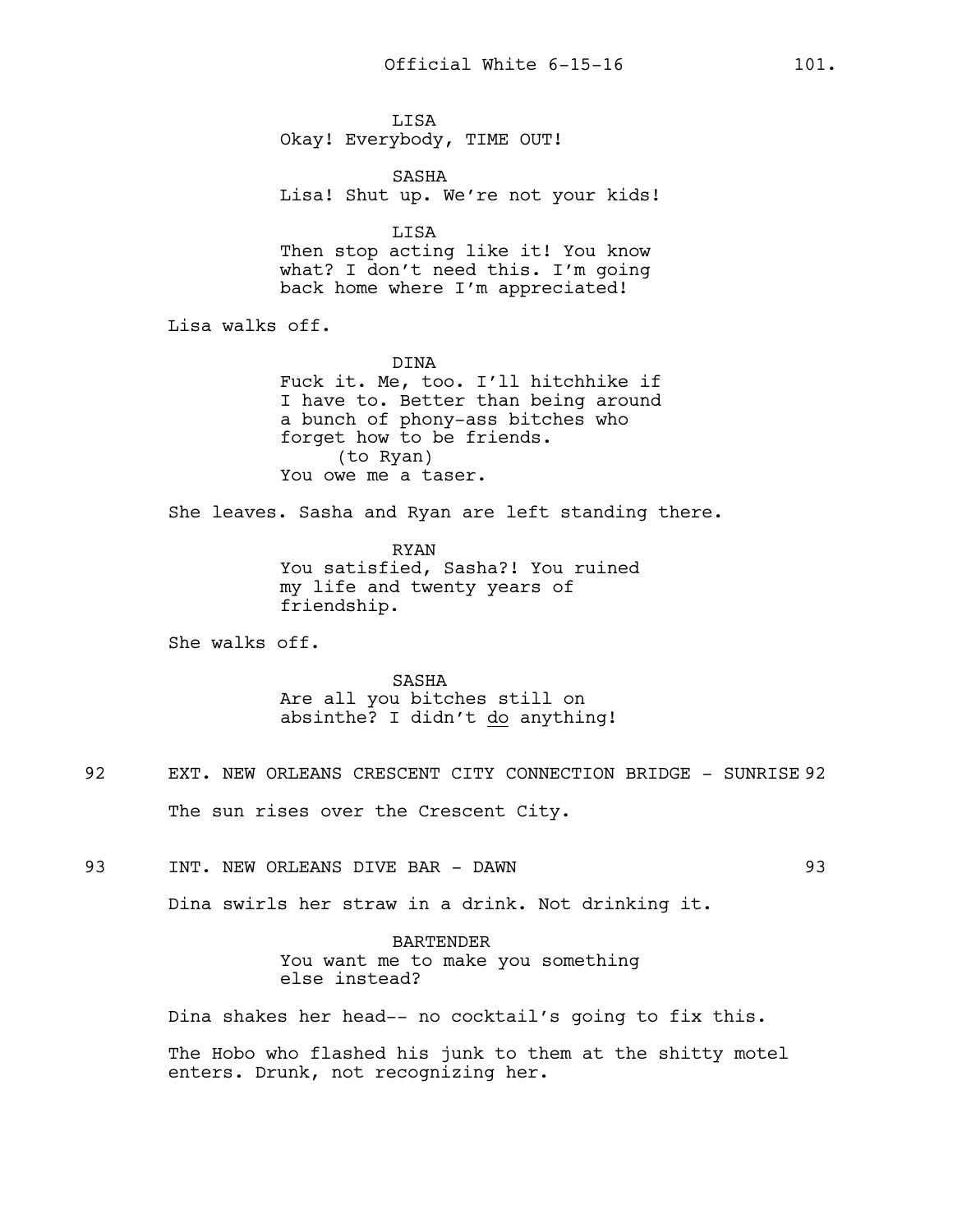HOBO You got any change?

DINA You don't remember me?

He squints at her.

HOBO You Rochelle?

DINA Yeah, I'm Rochelle. You ready for our date?

She pulls out a purple strap-on-head-dildo from her purse. The Hobo hesitates for a moment, then --

> HOBO Where we gonna go?

Dina's had enough.

DINA Freak. Pull up a chair.

94 EXT. JACKSON SQUARE FOUNTAIN - DAY 94

Lisa sits on a bench FaceTiming with her mom, who's playing Twister with her grand-kids, tangled up like a pretzel.

LISA

I need you to get me from the airport-- I'm coming home early.

DELORES What? I don't get it. You were having such a good time!

LISA

I know! And now the weekend's ruined. So I'm coming home.

DELORES

Lis? Take it from me... We're lucky if we get one really good friend in this lifetime. You have three.

On Lisa contemplating her mother's words.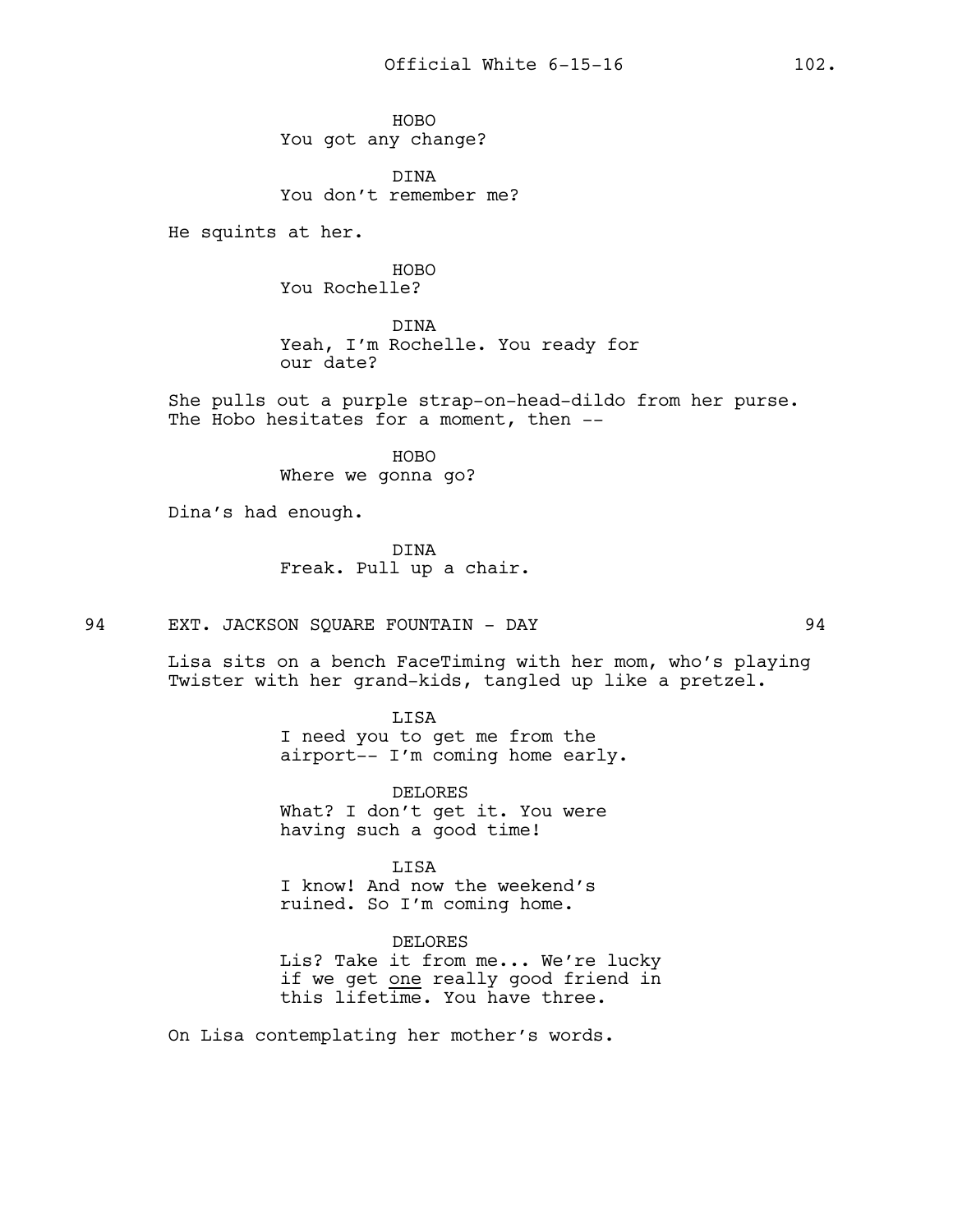# 95 INT. THE RITZ CARLTON - GIRL'S SUITE BAR AREA - DAY 95

Ryan gets dressed for the keynote speech, trying to keep it together. The TV's on in the background.

> WENDY WILLIAMS (V.O.) Hot Topics! So this picture of Stewart Pierce slobbing down this Instagram skank has me floored! Who'da thought there was trouble in paradise? Poor Ryan, right?

Ryan snatches up the remote, pressing a button. The screensaver comes on. Past Essence Fest photos of the girls pop up on screen. Pictures of them in much happier times.

Ryan watches for a beat, then powers it off.

### 96 EXT. RITZ CARLTON - POOL - DAY 96

Sasha stares at her laptop screen.

WENDY WILLIAMS ...Honestly, I don't know how Ryan's gonna survive this. Especially as a quote-unquote *relationship* expert.

Sasha turns it off.

Andra Day's "Rise Up" plays as we see a MONTAGE OF THE GIRLS:

97 EXT. CAFE DU MONDE - DAY 97

Lisa watches GROUPS OF FRIENDS laughing and pass her. She sobs and drowns her sorrows by eating BEIGNETS. Finally, she pulls out her phone. Texts Dina: "Where are you?"

98 INT. RITZ CARLTON HOTEL ELEVATOR 98

Ryan and Stewart meet in the elevator, staring straight ahead, no words. Ryan tries to keep her head high.

# 99 INT. NEW ORLEANS DIVE BAR - DAY 99

Lisa enters, sees Dina sitting at the bar sharing a pitcher of beer with the Hobo.

> LISA Now I know you're as upset as I am.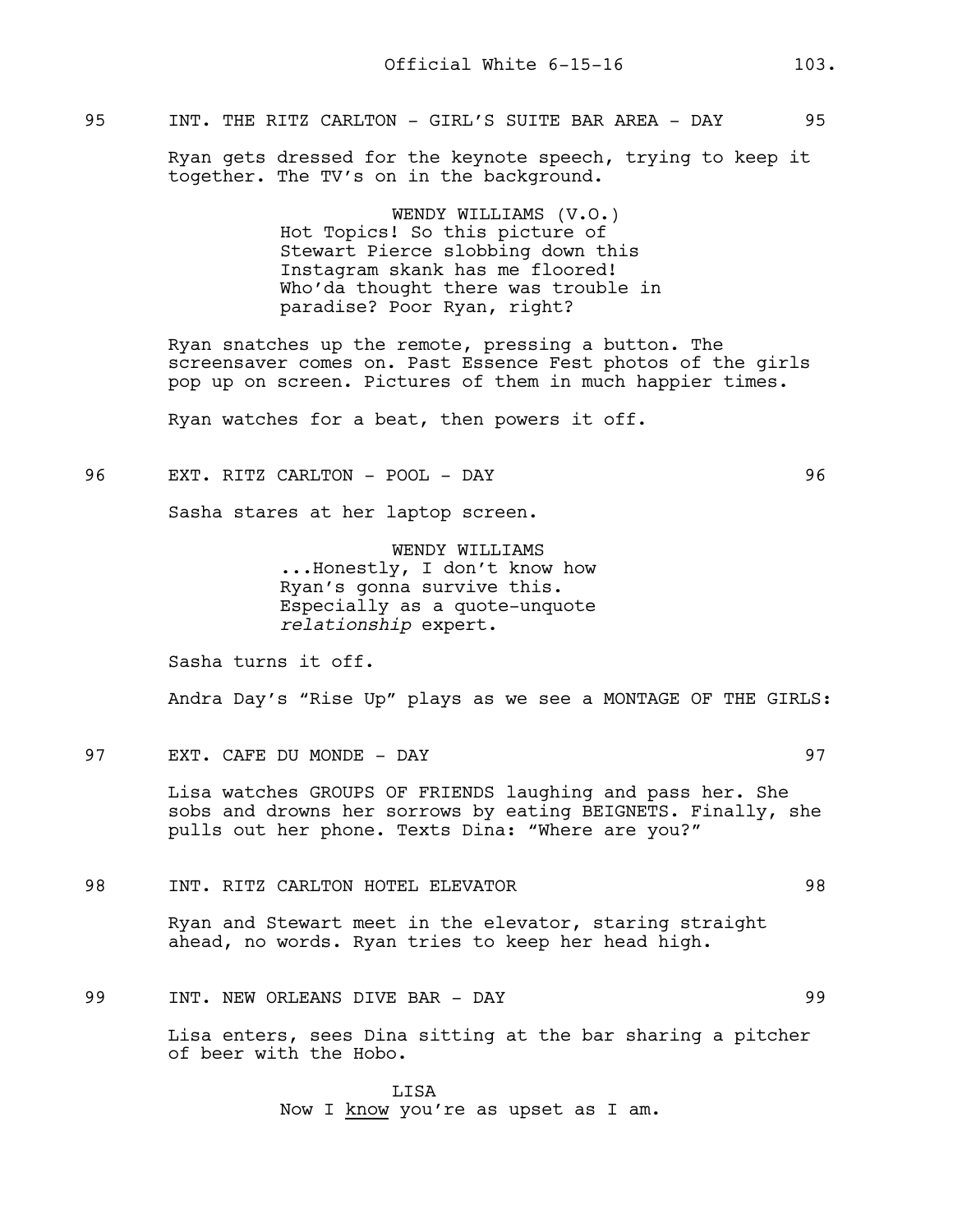DINA I know y'all probably only keep me around for laughs, but I love you bitches and would die for each one of you.

Lisa tears up.

LISA

I know you would and that's why we keep you around. You're the most fiercely loyal friend we'll ever know and we're lucky to have you. Laughs or not.

They hug.

DINA We need to go see Ry's speech. She's hurting right now and she needs us.

# LISA

Let's go  $-$ 

DINA And guess what we're wearing?

100 INT. RITZ CARLTON - POOL - DAY 100

Sasha records a video for her blog.

SASHA (V.O.) This morning I decided I no longer want to be part of a process that tears people down in order to profit.

101 INT. LIMO - DAY 101

Ryan looks flawless despite everything. She rides in silence next to Stewart, who looks equally stylish.

The limo stops. Ryan puts her game face on, then exits.

102 EXT. STREET - CONTINUOUS 102

Ryan flashes her million dollar smile to the crowd like a pro as REPORTERS and PAPARAZZI surround her and Stewart.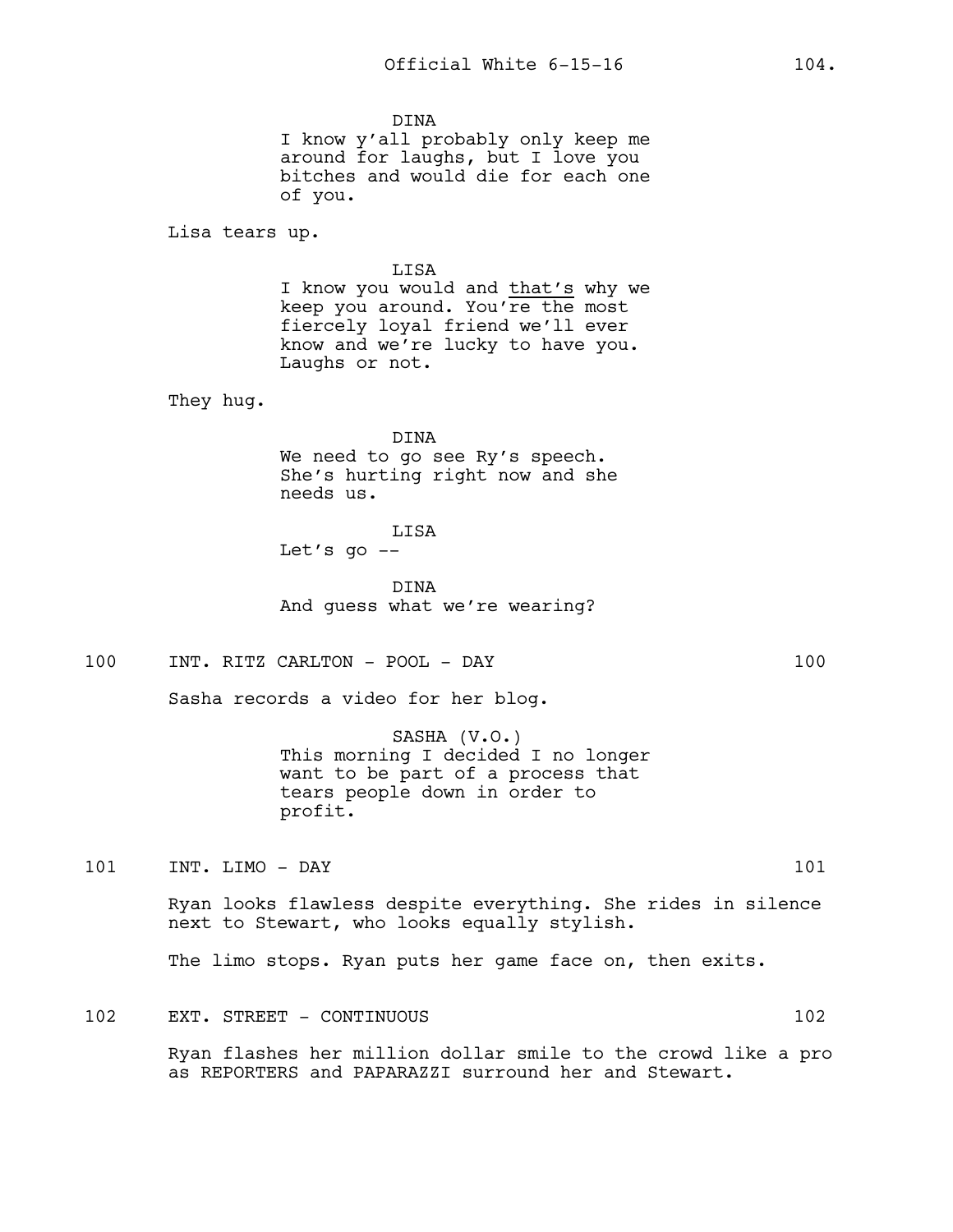REPORTER #1 Ryan, is it true that you've already filed for divorce?

REPORTER #2 Stewart, how many mistresses do you have?

Ryan and Stewart, hand in hand, walk through, poised.

103 EXT. NEW ORLEANS STREET - DAY 103

Lisa and Dina's phones PING. They stop to listen to Sasha's video post.

104 INT. ESSENCE VENUE - DRESSING ROOM - DAY 104

Alone, Ryan stares at herself in the mirror, misty-eyed, repeating her mantra for strength. At her lowest point.

> RYAN I am strong, I am powerful, I am beautiful...

She sees a bottle of champagne with a card from Bethany that reads "Congratulations to the woman who 'has it all'!"

Ryan's phone BUZZES. She picks it up, sees Sasha's tagged her in a post. Ryan listens.

> SASHA (V.O.) Effective immediately, "Sasha's Secrets" is no more.

105 INT. RITZ CARLTON - MEZZANINE LEVEL - DAY 105

Sasha crosses the lobby with her bags in town, a plain outfit- \* not trying to floss- and what's left of her dignity. As she \* rounds the corner -- Sasha looks up, surprised. Lisa and Dina walks toward her. Wearing their Flossy Posse vests that Lisa made.

> DINA So you was going to drop the mic on your blog and jet?

SASHA Though it might've been best that way.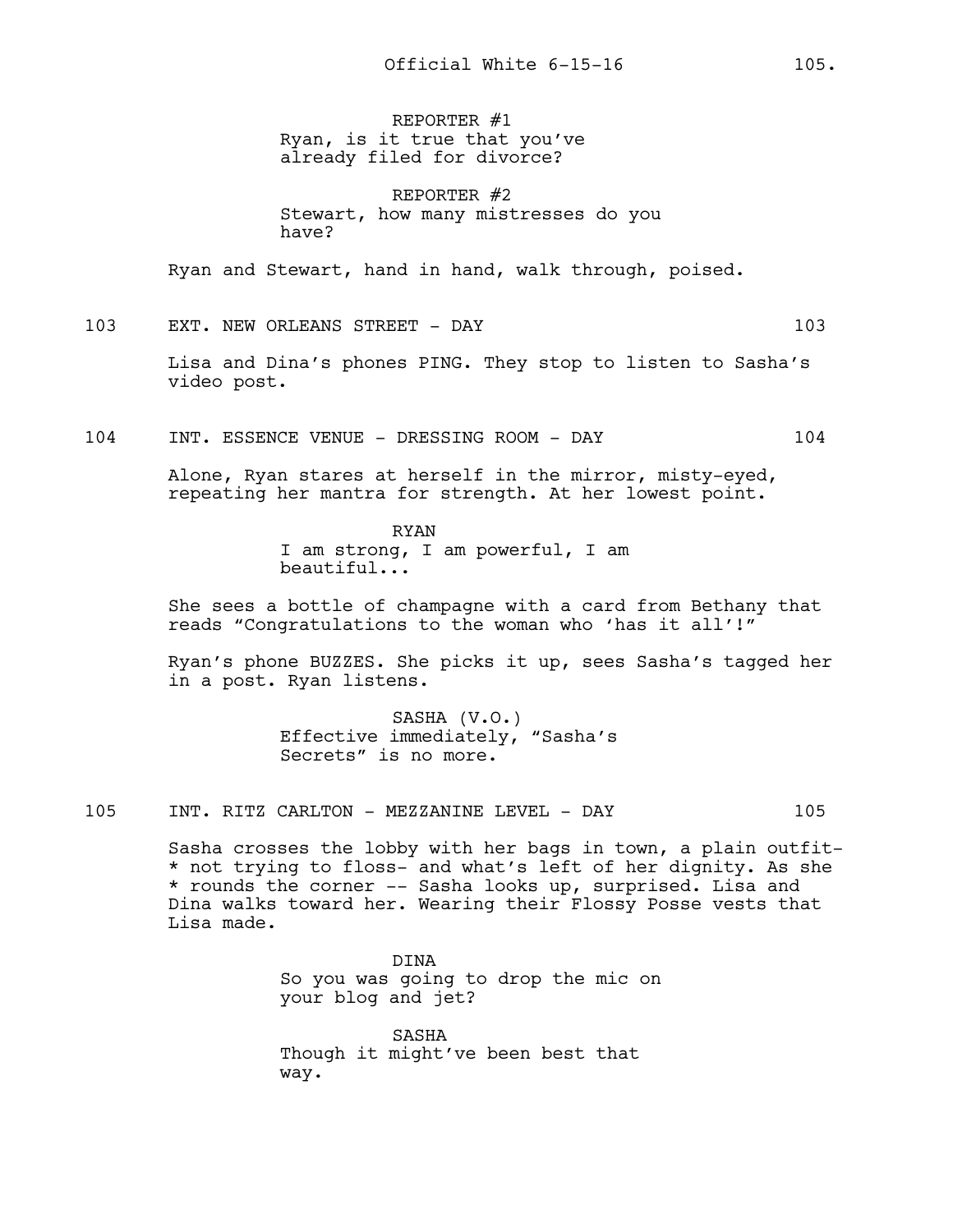LISA (hugging her) You thought wrong.

SASHA Look, y'all. I know it might be hard to believe, but I didn't do it.

**T.TSA** 

We know.

She hands Sasha her Flossy Posse vest.

SASHA

I just want to go back to the way things were...

DINA

Shit, we all do! You find me a time machine where we can all live in the same dorm eating Top Ramen and Mad Dog 20/20 for dinner, I'm there... But we're grown-ass women now and we got to make this shit work, so buckle up, bitch. We're not letting you out.

SASHA (putting on the vest) Damn! Look at you! All giving pep talks  $--$ 

Lisa looks at her watch.

**T.TSA** Shit! Ryan's speech. We gotta move! It starts in twenty minutes!

106 INT. CONVENTION CENTER - GREEN ROOM/DRESSING ROOM - DAY 106

Elizabeth walks Ryan and Stewart through the plan.

ELIZABETH

Here's our strategy: deny, deny, deny. It's a doctored photo. We could spin it as a TMZ/National Enquirer hoax. Say you refused an interview and they were being vindictive. Bottom line, they're assholes, you're golden.

Ryan nods, breathes in, trying to pull herself together.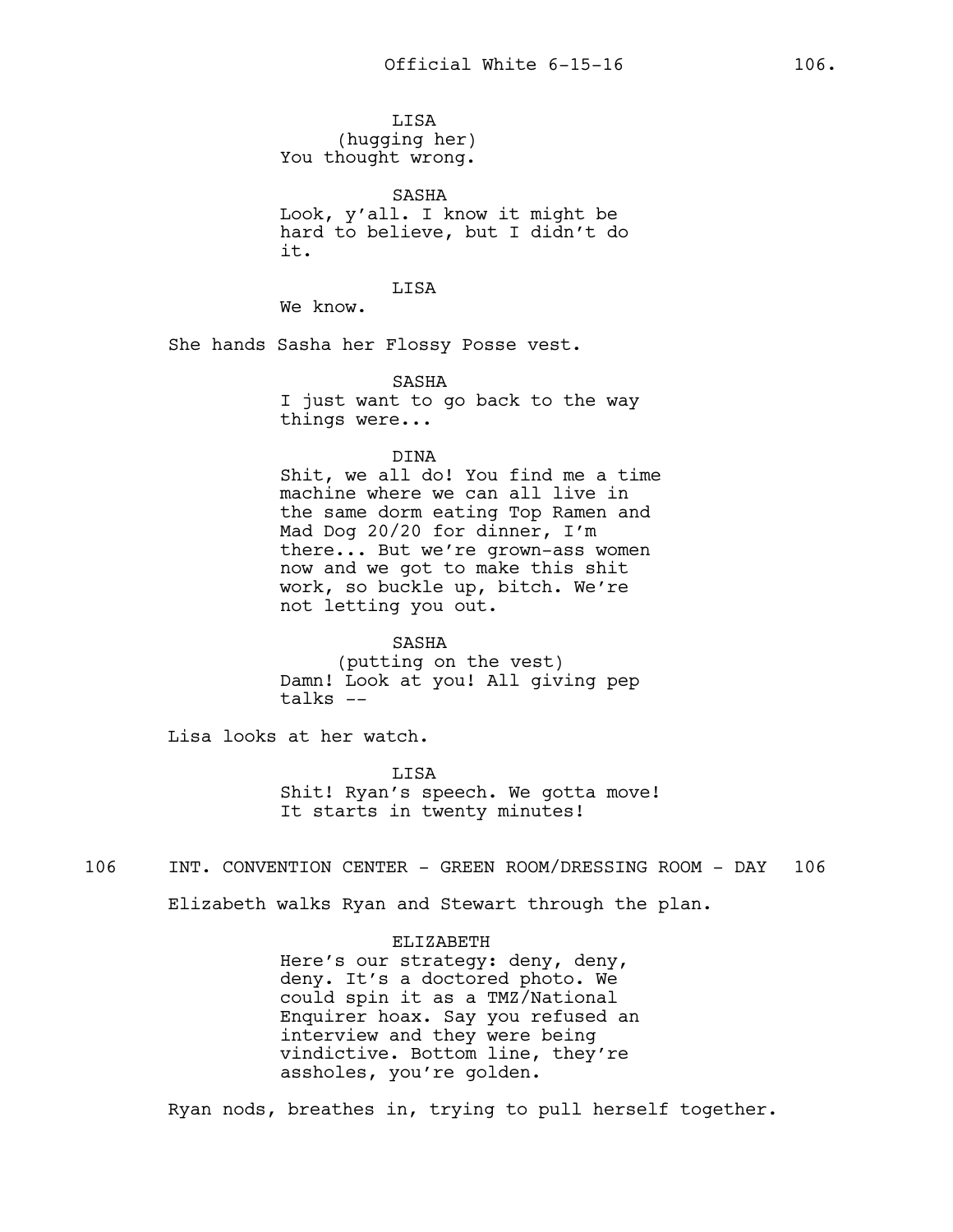107 EXT./INT. CAB - DAY 107

Gridlock. Cars are honking. Drivers yelling. Horses crapping. The ladies survey the traffic, panicking.

LISA

We're not going to make it!

Sasha pulls cash from her wallet and hands it to the driver.

SASHA Yes, we are. We're just going to have to do it on foot.

DINA I'm not running in this heat.

SASHA/LISA Dina, let's go!

Dina sighs, then climbs out, pissed.

108 EXT. STREET - DAY - MOMENTS LATER 108

The ladies run. Pooping out after two blocks.

# LISA (breathless) Fuck, we're old.

They see NEW ORLEANS' signature mode of transpo: A PEDI-BIKE riding by.

> SASHA Hey! Wait up!

109 EXT. STREET - MOMENTS LATER 109

Sasha and Lisa in the canopy. We reveal Dina straddling the driver's lap as he looks over her shoulder to navigate.

> LISA Step on it, man! Stop bullshitting!

He pumps his legs harder.

DINA Yes, yasssss. Slower, baby. Slower.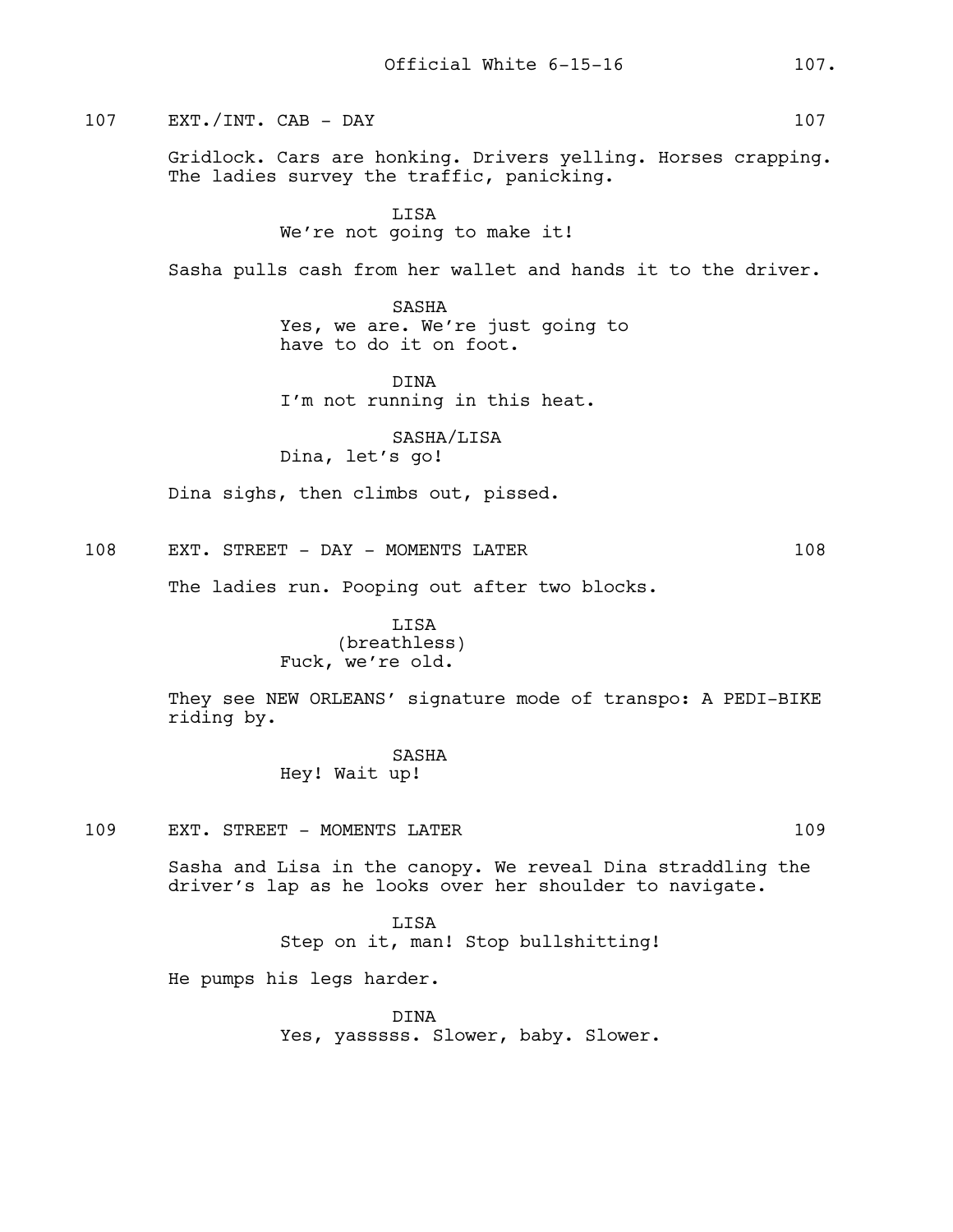110 INT. CONVENTION CENTER - MAIN AUDITORIUM - DAY 110

Every seat is filled. Julian sits down in the back. Ryan and Stewart walk out hand in hand. Ryan surveys the crowd for her girls. They're not there. Ryan sighs, disappointed, as Stewart walks on stage.

111 EXT. CONVENTION CENTER DRIVE - DAY 111

The pedicab weaves in and out traffic as the ladies draw nearer to the convention center.

112 EXT. ERNEST MORIAL CONVENTION CENTER -- CONTINUOUS 112

They climb out the cab and run through throngs of people to push inside.

113 INT. CONVENTION CENTER - MAIN AUDITORIUM - DAY 113

A very composed Stewart begins speaking into the mic.

**STEWART** It's my honor and privilege to introduce this year's Essence Keynote Speaker. Together, we've weathered many storms and overcome some of the toughest challenges. (then) Please welcome my rock, the woman I'm proud to call my wife... Ryan Pierce!

The crowd cheers as Ryan walks on stage. Stewart plants a kiss on her cheek, then takes a seat.

> RYAN Thank you, Stew, for that wonderful introduction. Thank you Essence for the honor of speaking today. And last but not least, thank you all for coming out to support me...

Ryan reads Elizabeth's prepared statement from a Teleprompter.

### RYAN (CONT'D)

As most of you know, there've been many questions about the status of my marriage. And I'd like to put those rumors to rest... The picture that surfaced this morning isn't (MORE)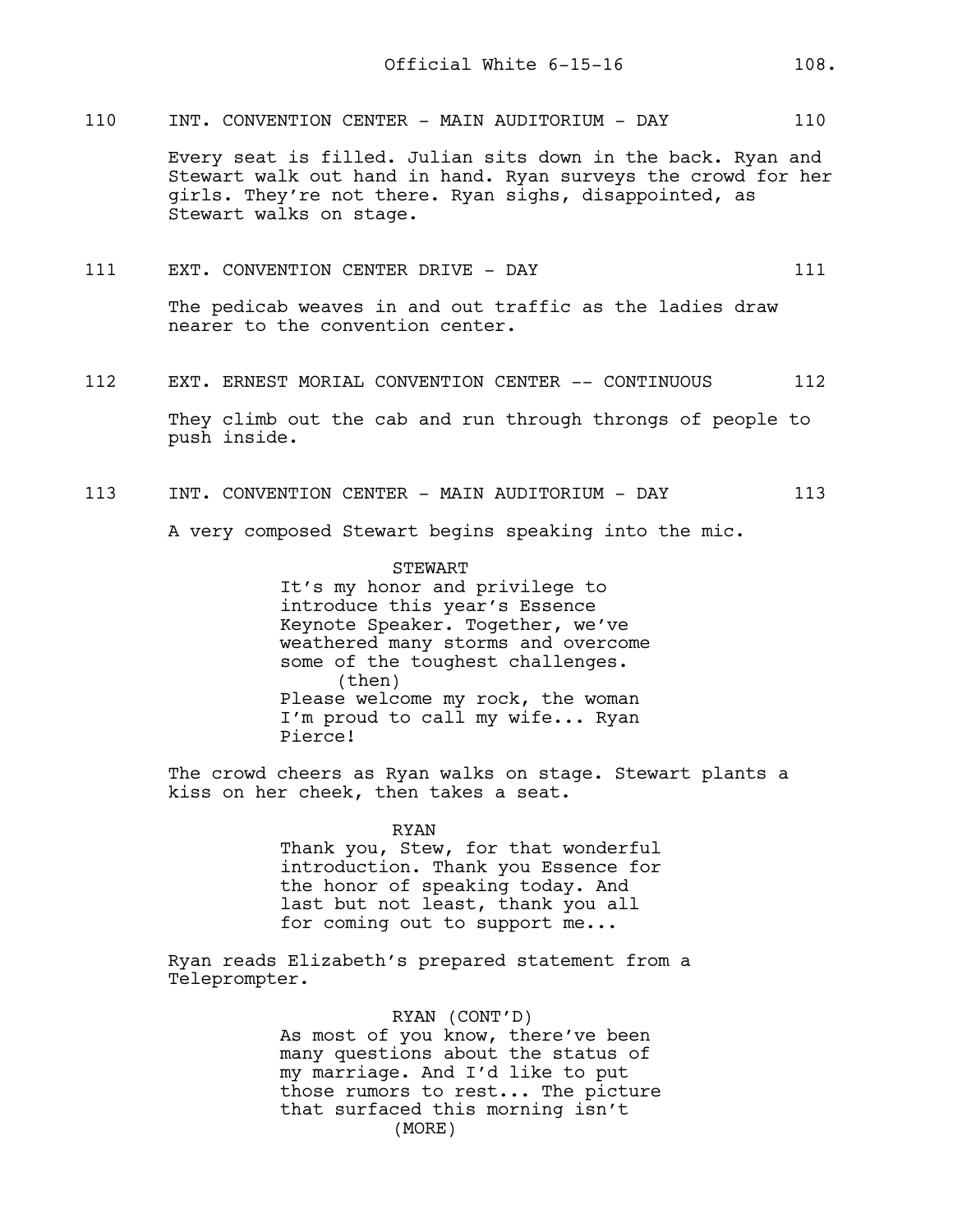real. All allegations of infidelity are false. My husband and I are in a loving, faithful marriage. RYAN (CONT'D)

114 INT. CONVENTION CENTER - HALLWAY - SAME TIME 114

The ladies, sweaty and out of breath, run down the hall. Sasha spots the main auditorium doors. They're closed.

#### SASHA

Oh no, it's already started...

Dina reaches for the handle. A VOLUNTEER halts them.

VOLUNTEER Sorry, ladies. No late entries.

Lisa and Sasha look to Dina, knowingly.

# 115 INT. CONVENTION CENTER - MAIN AUDITORIUM - MOMENTS LATER 115

With a loud BANG the back doors open abruptly as Dina kicks them in, the ladies tumble inside, causing a scene.

VOLUNTEER (O.C.) I'm calling security! DINA I said step back, fool!

Ryan stops. EVERYONE turns and looks toward the commotion. Dina straightens her clothing. Lisa smiles politely.

> LISA Please... Continue.

Ryan smiles, taking in the sight of her girls. She looks into the audience, sees VARIOUS WOMEN she's encountered over the weekend. Women who look up to her. Ryan tries to continue.

> RYAN In fact, my husband and I are stronger than ever...

Ryan pauses for a long beat. Her emotions catching up.

SASHA (sotto) Come on, Ry...

The crowd waits. Ryan wrestles with her conscience. Then looks at her girls, her support system, the Flossy Posse.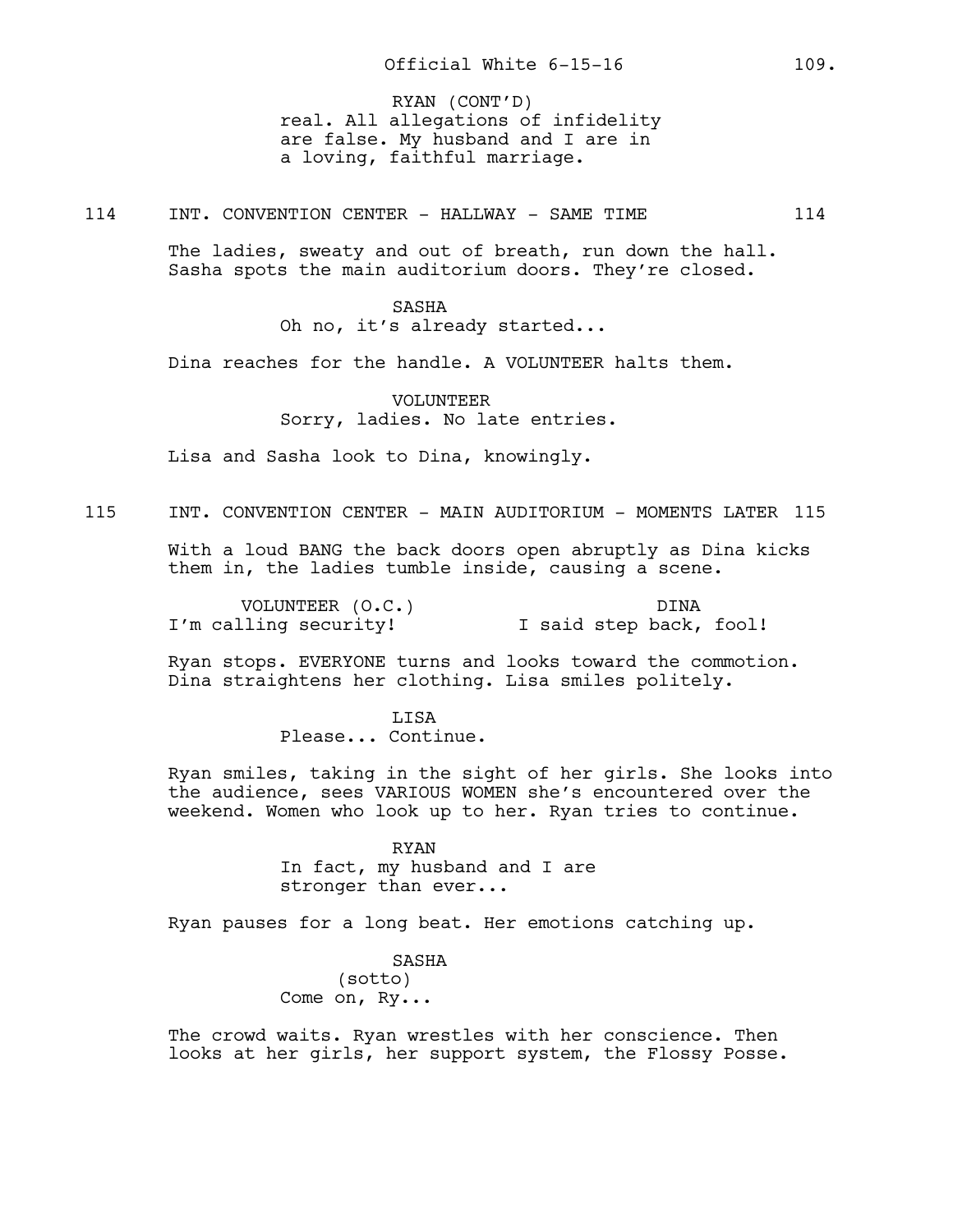RYAN (CONT'D)

My agent wrote a very convincing statement for me to read to you. And I really thought I could go through with it... because I've done a really great job of pretending so many times before. But sometimes you reach a point when you just can't anymore. And I can't. I'm tired of all the lies...

Stewart looks nervous as hell. He stands, trying to stop her.

STEWART Ry, let's take a minute here--

RYAN (CONT'D) Stewart, sit down. Please.

STEWART Ryan, baby. Be careful--

RYAN

Sit your ass down. Now. (to the audience) The picture is real. My husband is having an affair. When I found out, I felt a lot of things: Anger. Heartache. Betrayal. But mostly, *fear*. Fear that my marriage was ending and that I would be alone. And I was terrified of that... So terrified I was willing to stay with someone who betrayed my trust. So terrified I was willing to accept being treated as less than I am...

Stewart hangs his head. Humiliated. People are shocked.

RYAN (CONT'D) And I know that I'm not alone in this. I know a lot of us stay in bad relationships because we've convinced ourselves that being disrespected is better than being alone. But we shouldn't fear being alone. Because there's power in rediscovering our own voice.

Julian, in the audience, smiles.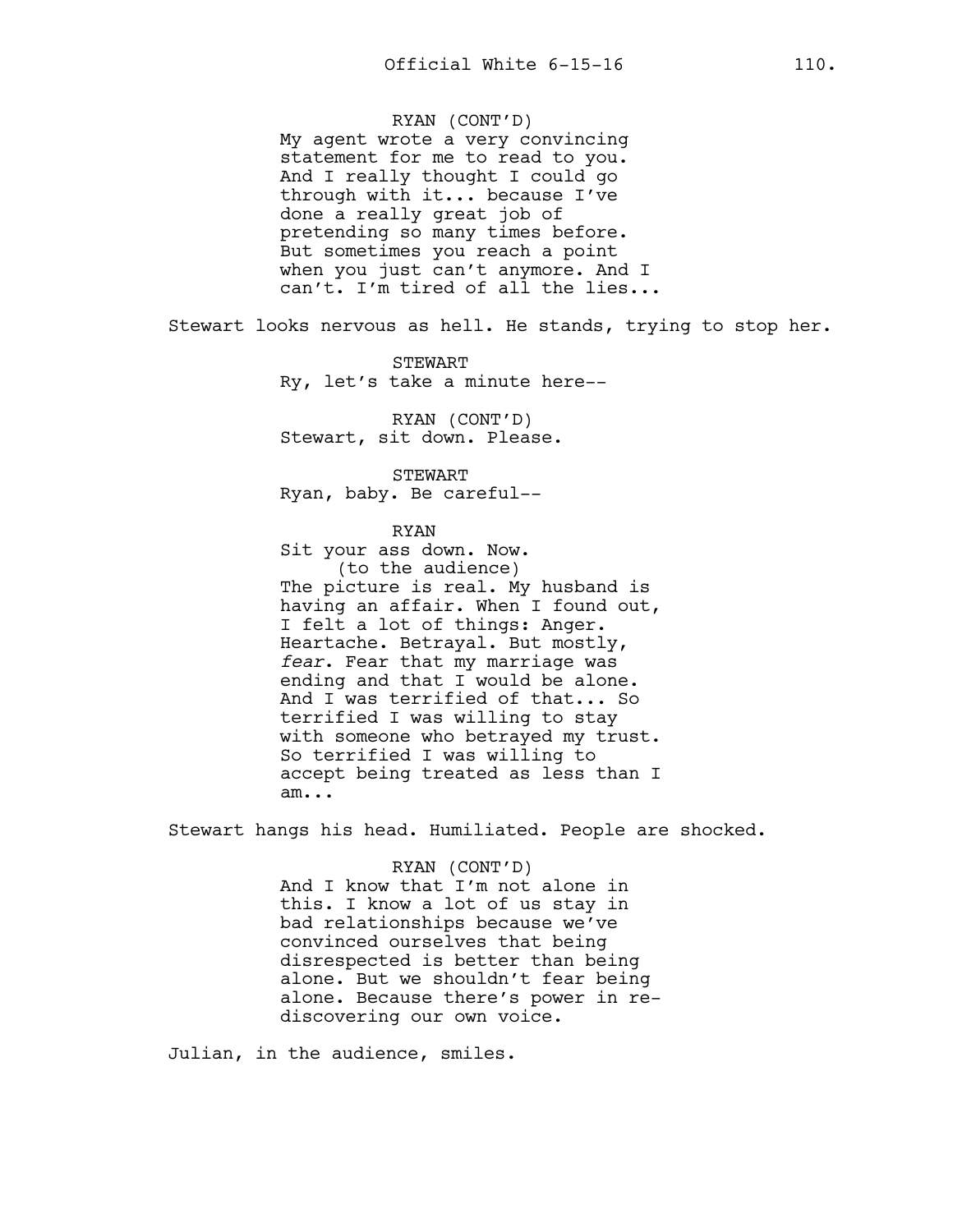RYAN (CONT'D) And I'd forgotten that. I forgot that years before I was Stewart's wife, I was Ryan. A woman with her own ambitions. Her own dreams.

She makes eye contact with Sasha, Lisa and Dina.

RYAN (CONT'D) But luckily, my girls reminded me of that... reminded me of my own worth. And that there was a time when I didn't fear anything.

Their eyes well with pride.

RYAN (CONT'D) No one has the power to shatter your dreams unless you give it to them. And I refuse to give anyone that power again.

Ryan looks out at her fans in the crowd.

RYAN (CONT'D) If anything, I hope that me revealing my truth inspires you to realize your own. Thank you for listening.

Ryan makes a swift exit, fighting off tears. As the door closes, an ERUPTION OF APPLAUSE. Stewart sits there, stunned.

116 INT. ESSENCE VENUE - DRESSING ROOM - DAY 116

All three ladies rush in. Ryan looks at them, says genuinely--

RYAN I'm so sorry, I didn't mean any of what I said earlier. I was just--

LISA We know. We're so proud of you, Ry. That was beautiful... Really brave.

DINA (fighting back tears) You my nigga for real.

Sasha hangs back, tries to find the right words.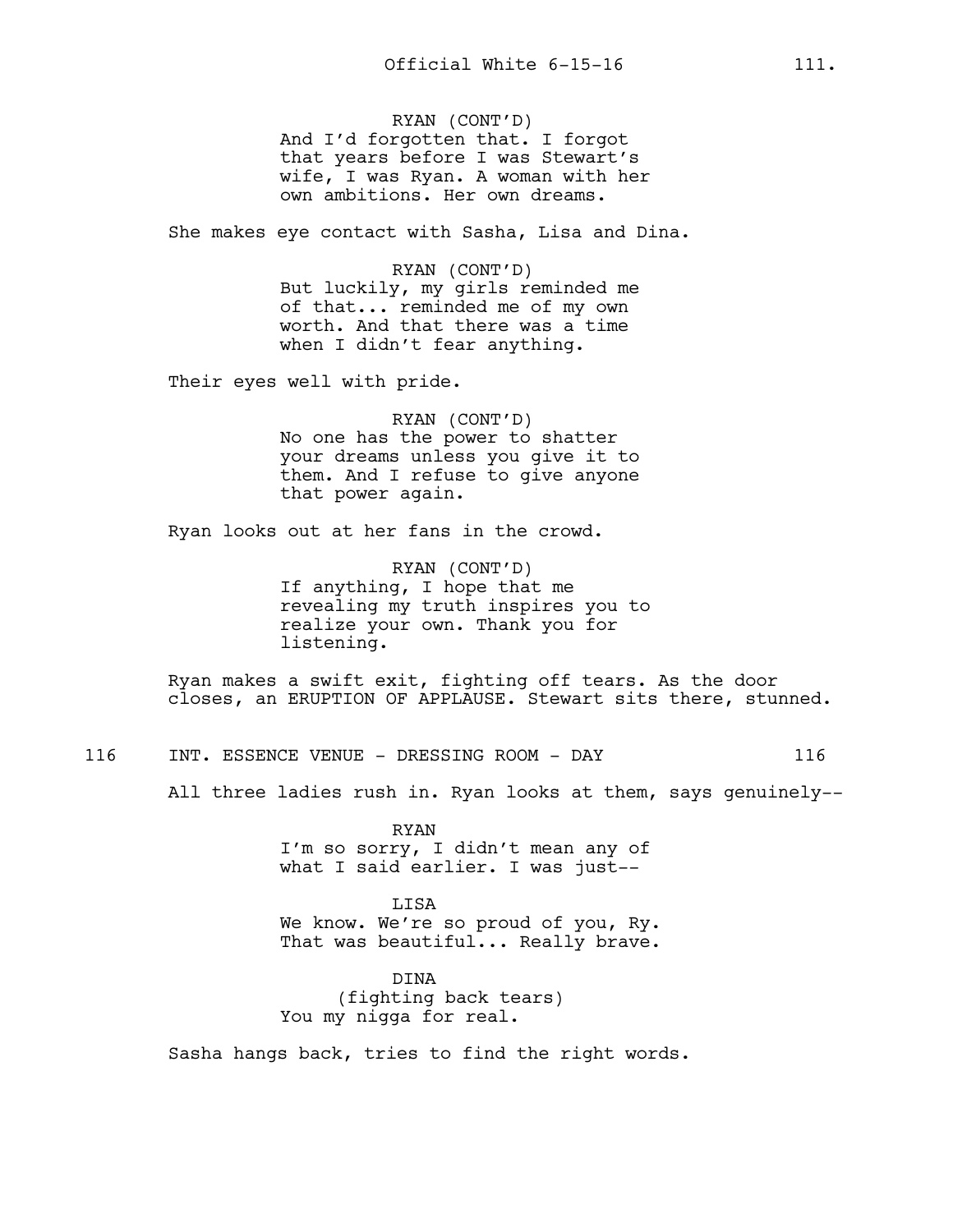SASHA Ryan, I would never hurt you, you have to  $--$ 

### RYAN I believe you.

Sasha smiles, breathes a huge sigh of relief.

LISA Yes! Now hug it out!

Sasha rolls her eyes at Lisa, then pulls Ryan into a hug. Then Elizabeth walks in. Ryan looks at her apologetically.

> RYAN Liz, don't hate me, I--

ELIZABETH Bethany still wants to do the deal--

RYAN

But how--

ELIZABETH With just you.

Ryan takes this in, stunned.

ELIZABETH (CONT'D) Turns out single women are an even bigger market.

RYAN

Seriously?!

Ecstatic, Ryan hugs Elizabeth.

DINA Well y'all know what that means... it's a celebration, bitches!

Dina pops the champagne bottle. The ladies all cheer.

117 INT. MERCEDES SUPERDOME - NIGHT 117

The ladies watch Mariah Carey sing "Fly Like a Bird." Swaying to the music. Having fun.

LISA

You okay?

Ryan shakes her head. Decides to keep it real.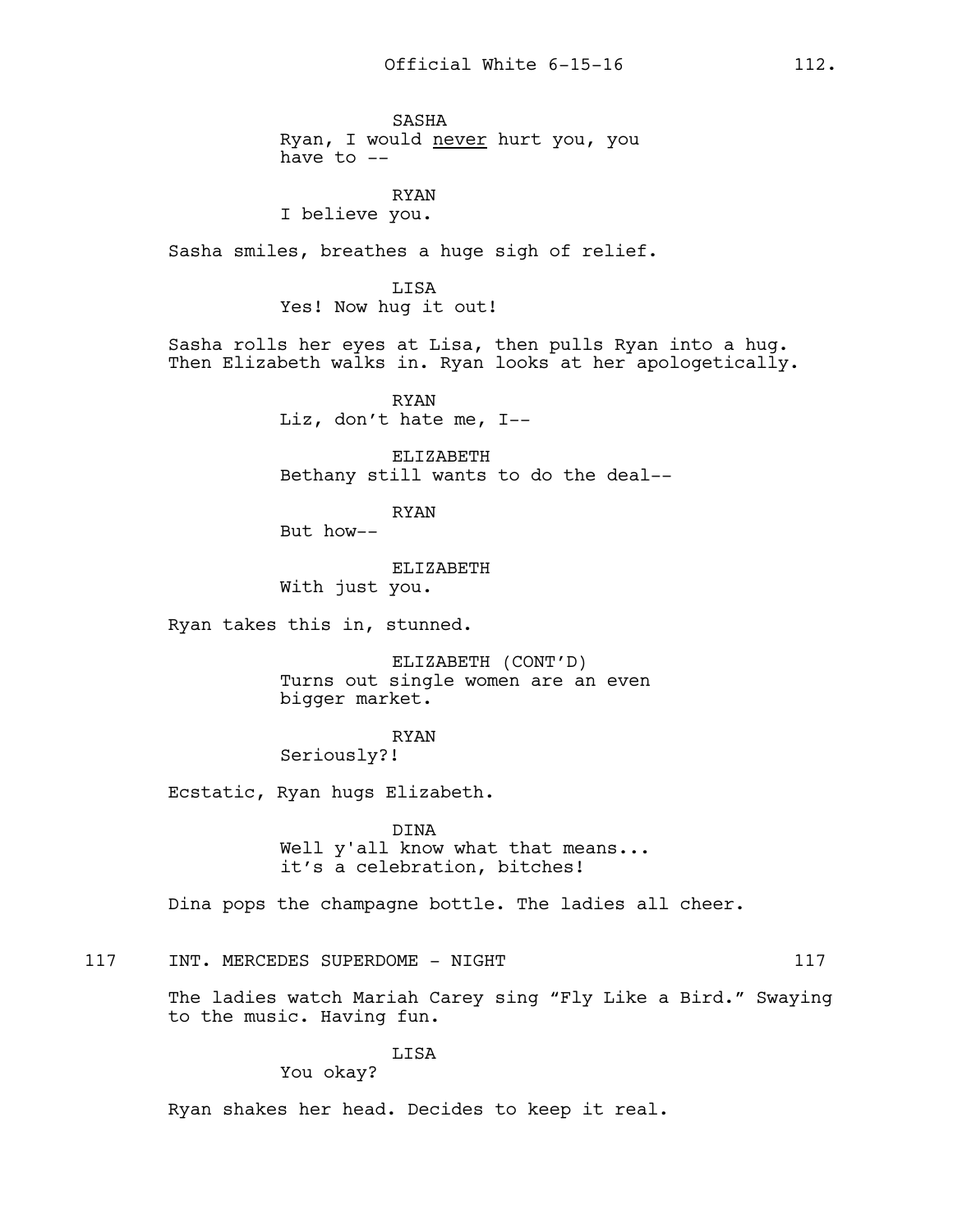## RYAN Not yet. But I will be.

Sasha whips out her selfie stick.

SASHA Selfie time!

DINA This bitch...

The ladies all gather and pose for an iconic selfie. A FREEZE FRAME captures it and dates it 2017.

On Ryan, finding strength in this moment with her girls.

RYAN (PRELAP) In the end, I had to redefine what "having it all" really means...

118 INT. CONVENTION CENTER - CENTER STAGE - DAY 118 SUPER: ONE YEAR LATER AT ESSENCE 2018 Tamron Hall sits across from Ryan, mid-interview.

> RYAN ...so often, we've used that phrase to describe a woman who has a relationship and a successful career. I used to define it that way, too, but I've since evolved.

TAMRON HALL What does it mean to you now?

RYAN Having it all means having people in your life who elevate you.

119 INT. LISA'S HOUSE - DAY 119

Lisa is on a date. Confidence restored.

RYAN (V.O.) Friends who are nurturing...

Lisa gets a call from her kids and we see the wallpaper on her phone is the photo of our ladies at Essence Fest.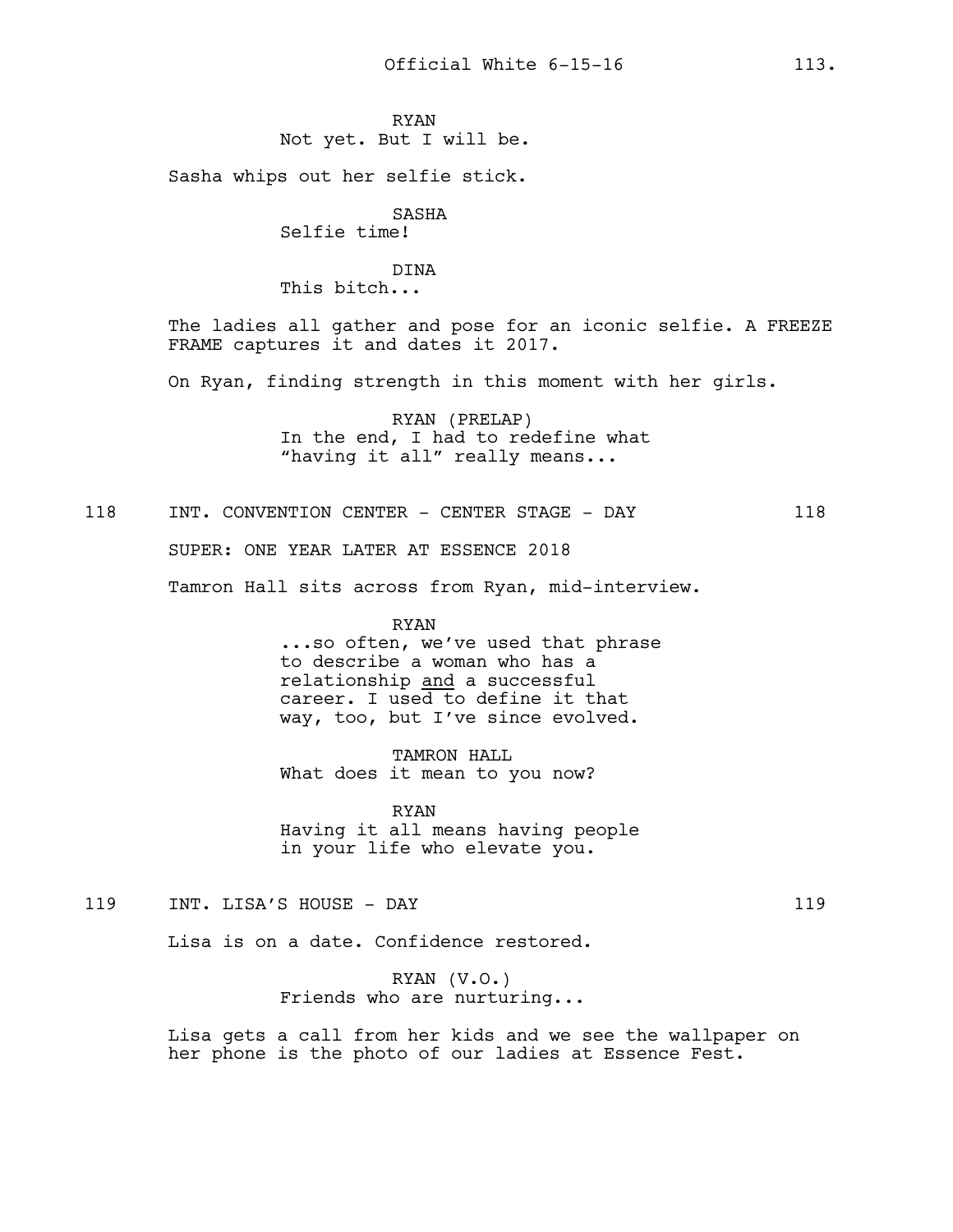# 120 INT. ATLANTA CLUB - VIP AREA - NIGHT 120

Club PATRONS laugh, drink and have a good time. Dina walks around, checking on the CIROC GIRLS. Running the show. She sees Diddy across the club and gives him a nod.

> RYAN (V.O.) ...who are fearless.

Dina pulls out her Essence Fest Photo on her smart phone and admires it.

121 INT. RYAN AND SASHA'S OFFICE - DAY 121

Empty office. Boxes everywhere. Sasha hangs up a framed, blown up VARIETY article that reads: "OWN picks up Ryan Pierce and Sasha Franklin's Women's Empowerment series."

> RYAN (V.O.) ...who share your goal to contribute to the world...

Sasha sets the Essence Fest photo prominently on her desk.

122 INT. CONVENTION CENTER - CENTER STAGE - DAY 122

Ryan sits, thoughtful and introspective.

#### RYAN

...Having it all means surrounding yourself with people who love and support you. And who won't let you be afraid to go after the life you want.

TAMRON HALL Well put. But I do have to ask, now that the divorce is final, are you dating anyone special?

RYAN I learned my lesson the first time-- I'm not talking about my love life! I will say this though, I'm the happiest I've been in a long time.

She gives a genuine smile as we CUT TO:

In the Convention Center Audience we see Julian waits all smiles.